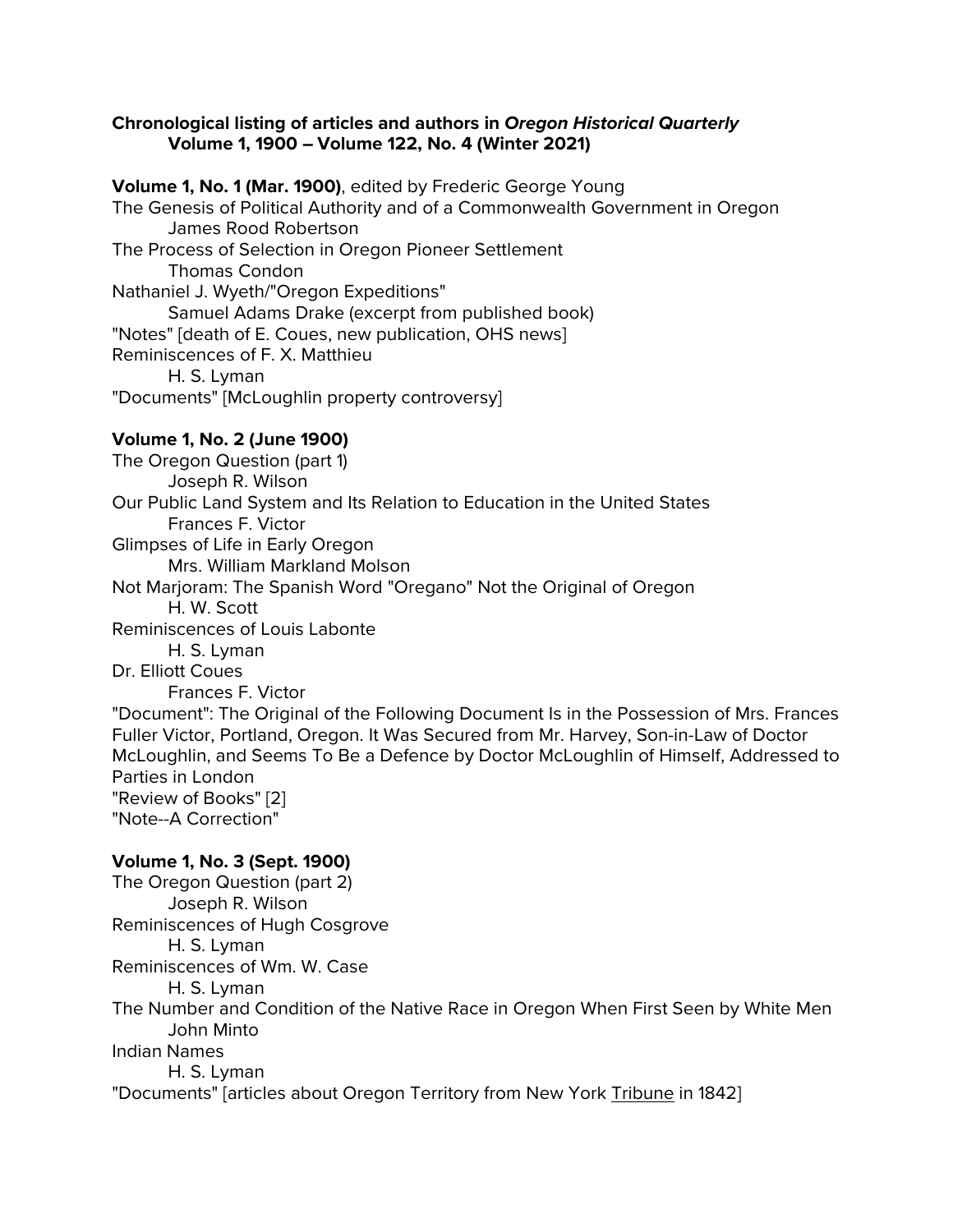## **Volume 4, No. 1 (Dec. 1900)**

The Oregon Trail [map insert of trail route preceding article] F. G. Young A Day with the Cow Column in 1843 [reprinted from OPAT, 1876] Jesse Applegate Col George B. Currey's Tribute to the Ox Whip [reprinted from OPAT; spelled as "Co. George L. Curry" at beginning of article, "Note--A Correction" insert at beginning of issue] The Camp Fires of the Pioneers. Vincere Est Vivere! [verse, reprinted from OPAT] Sam L. Simpson Pilgrims of the Plains [verse] Joaquin Miller "Document" ["one of a set giving contemporary evidence on a most important epoch of Oregon history"] "Secured by Principal J. R. Wilson" "Topical Index"

## **Volume 2, No. 1 (Mar. 1901)**, edited by Frederic George Young

Political History of Oregon from 1853 to 1865 George H. Williams Flotsam and Jetsam of the Pacific: The Owyhee, the Sultana, and the May Dacre Frances Fuller Victor An Historical Survey of Public Education in Eugene, Oregon Joseph Schafer The Aurora Community H. S. Lyman

# **Volume 2, No. 1 (June 1901)**

The Formation and Administration of the Provisional Government of Oregon [address of OHS president at unveiling of Champoeg monument] H. W. Scott Reminiscences of Honorable John Minto, Pioneer of 1844 H. S. Lyman/John Minto Notes by William M. Case H. S. Lyman/William M. Case Mrs. Clayton's Account of Indian Troubles in California in 1849 Mrs. Fannie Clayton "Note" [supplementary to Flotsam and Jetsam, vol 2, No. 1] Frances Fuller Victor "Documentary" [supplementary to document in Volume 1, No. 4] "Appendix": Suggestions for a Congress of Industry and Commerce, As a Means To Realize the Central Idea of the Lewis and Clark Centennial F. G. Young

# **Volume 2, No. 3 (Sept. 1901)**

Reminiscences of Experiences on the Oregon Trail in 1844 (part 2) John Minto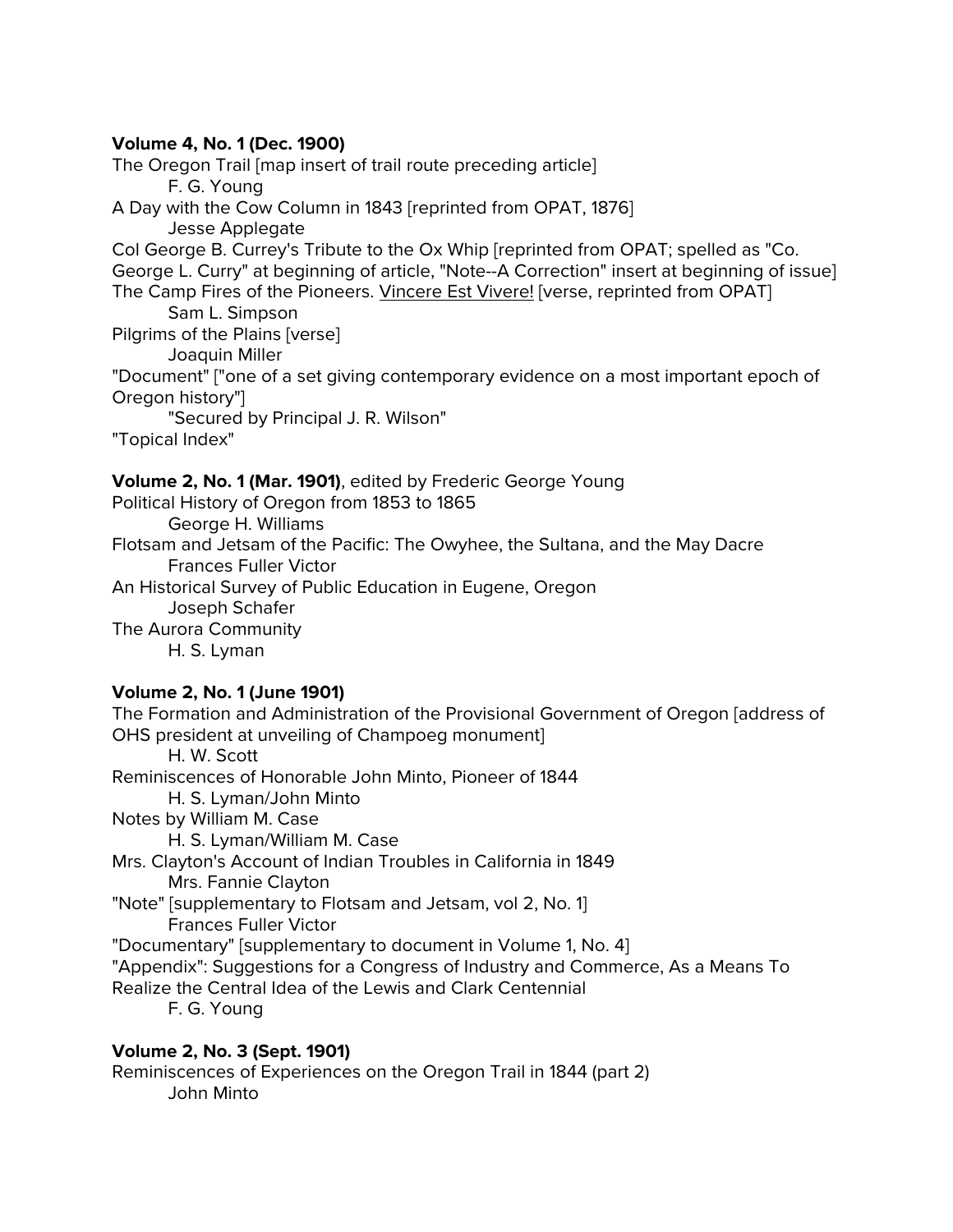Primitive Customs and Religious Beliefs of the Indians of the Pacific Northwest Coast Silas B. Smith Reminiscences of Alanson Hinman James R. Robertson Items from the Nez Perces Indians H. S. Lyman Reminiscences of Clement Adams Bradbury, 1846 H. S. Lyman

## **Volume 2, No. 4 (Dec. 1901)**

Political History of Oregon from 1865 to 1876 Wm. D. Fenton Incidents in the Organization of the Provisional Government T. T. Geer Hall J. Kelley: One of the Fathers of Oregon Frances Fuller Victor An Oregon Literature H. S. Lyman The Lewis and Clark Expedition in American History F. G. Young "Topical Index"

#### **Volume 3, No. 1 (Mar. 1902)**, edited by Frederic George Young

The Social Evolution of Oregon James R. Robertson Political History of Oregon from 1865 to 1876 (part 2) Wm. D. Fenton History of the Barlow Road Mary S. Barlow [from "Recollections of Seventy Years," by William Barlow] Across the Continent Seventy Years Ago John Ball [extracts from the journal of John Ball, compiled by his daughter, Kate N. B. Powers]

#### **Volume 3, No. 2 (June 1903)**

Political History of Oregon from 1876-1898 Inclusive M. C. George The First Oregon Cavalry Frances Fuller Victor Recollections of Horace Holden H. S. Lyman

#### **Volume 3, No. 3 (Sept. 1902)**

Sheep Husbandry in Oregon John Minto The Origin and History of the Willamette Woolen Factory L. E. Pratt "The American Fur Trade in the Far West"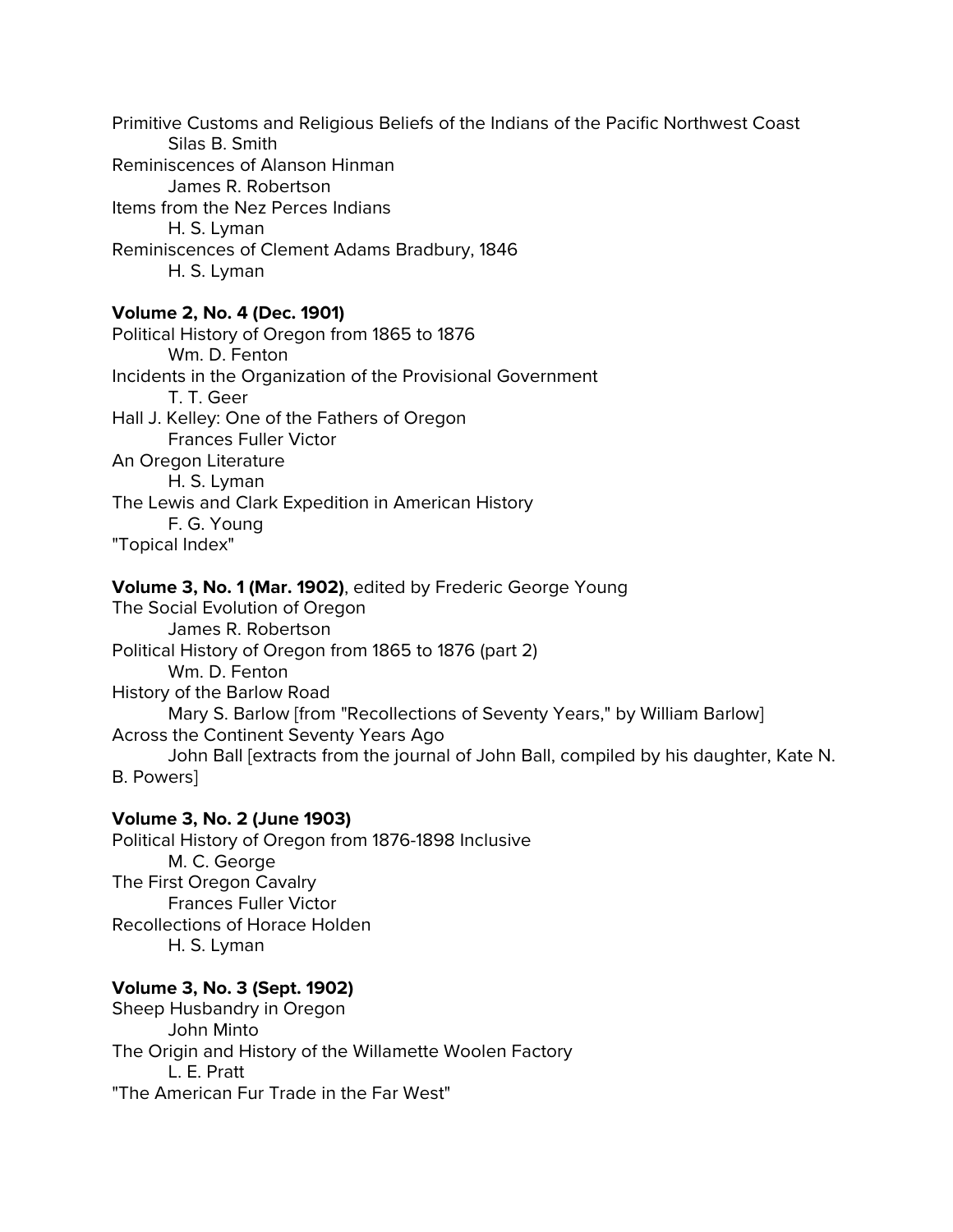Frances Fuller Victor Reminiscences of James Jory H. S. Lyman Recollections of Grandma Brown Jane Kinney Smith/H. S. Lyman Daniel Knight Warren H. S. Lyman "Documents" [mouth of Columbia exploration]

# **Volume 3, No. 4 (Dec. 1902)**

The Oregon Central Railroad Joseph Gaston History of the Press of Oregon, 1830-1850 George H. Himes The Archives of Oregon F. G. Young "Documents" ["Oregon meetings" throughout the country, letter of Tallmadge B. Wood, letters of Peter H. Burnett] "Review" [1] Historian of the Northwest: A Woman Who Loved Oregon William A. Morris [from pamphlet "In Memoriam"] "Topical Index"

**Volume 4, No. 1 (Mar. 1903)**, edited by Frederic George Young The Lewis and Clark Centennial: The Occasion and Its Observance F. G. Young The Educational History of Astoria, Oregon Alfred A. Cleveland An Object Lesson in Paternalism T. W. Davenport Glimpses of Early Days in Oregon Mrs. C. M. Cartwright The Upper Calapooia Geo. O. Goodall "Documents" [accounts of new immigrants] Some Corrections H. S. Lyman

## **Volume 4, No. 2 (June 1903)**

Oregon and Its Share in the Civil War Robert Treat Platt The Great West and the Two Easts Henry E. Reed Social and Economic History of Astoria Alfred A. Cleveland A Pioneer Captain of Industry in Oregon James R. Robertson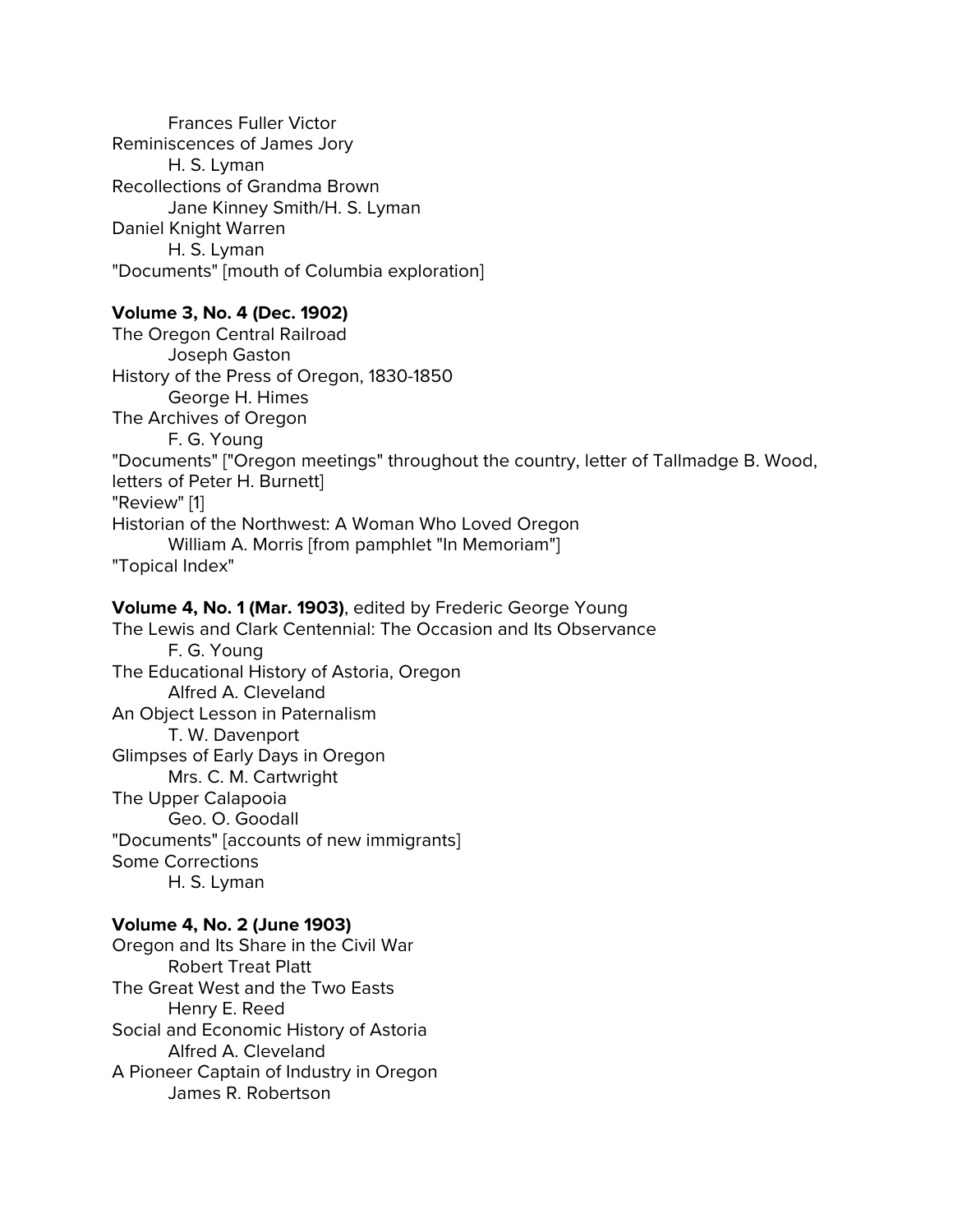"Documents" ["Two Whitman Sources," early migration, early Oregon Country, etc.]

# **Volume 4, No. 3 (Sept. 1903)**

History of the Preparation of the First Code of Oregon [from an address in 1894] James K. Kelly A Pioneer Railroad Builder [Doctor Dorsey S. Baker] Miles C. Moore From Walla Walla to San Francisco [from Washington Statesman, 1862] Capt. John Mullan Indian Wars of Southern Oregon [from address at reunion of Indian War veterans, Medford, 1902] William M. Colvig Minto Pass: Its History, and an Indian Tradition John Minto "Reminiscences": Anson Sterling Cone, Mrs. Rebeka Hopkins, Mrs. Anna Tremewan, Louis Labonte's Recollections of Men "secured by H. S. Lyman" "Communications" [to Geo. H. Himes, as asst. sec. of OHS] Jos. H. Sharp, S. A. Clarke "Documents" [midwestern newspapers on migration]

# **Volume 4, No. 4 (Dec. 1903)**

The Origin and Authorship of the Bancroft Pacific States Publications: A History of a History (part 1) William Alfred Morris Pioneer Papers of Puget Sound Clarence B. Bagley In Memoriam of Willard H. Rees Short Biography of Joseph Holman "Documents" [fur trade, migration] "Note--A Correction" "Index"

**Volume 5, No. 1 (Mar. 1904)**, edited by Frederic George Young

"The Mercer Immigration": Two Cargoes of Maidens for the Sound Country Clarence B. Bagley The Evolution of Spokane and Stevens Counties Thomas W. Prosch

Extract from T. W. Davenport's "Recollections of an Indian Agent" Antecedents of the Oregon Pioneers and the Light These Throw on Their Motives John Minto "Recollections and Opinions of an Old Pioneer" [from book by the name] Peter H. Burnett "Corrections"

**Volume 5, No. 2 (June 1904)**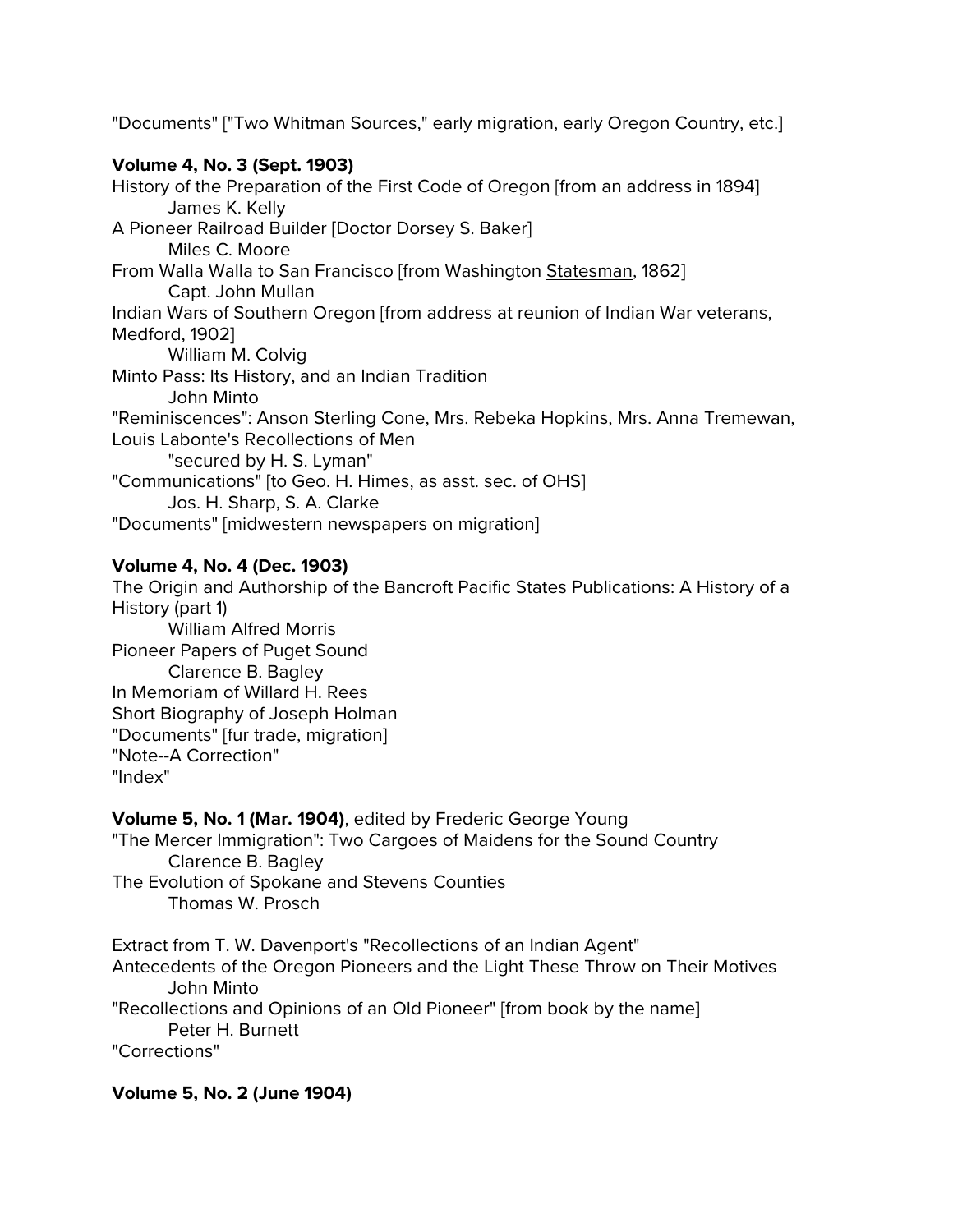Beginnings of Oregon--Exploration and Early Settlement at the Mouth of the Columbia River [from address, 1901] H. W. Scott A Brief History of the Oregon Steam Navigation Company P. W. Gillette The Beginnings of Lane County W. B. Dillard Transplanting Iowa's Laws to Oregon [reprinted from Annals of Iowa, 1904] F. I. Herriott "Recollections and Opinions of an Old Pioneer"--Continued Peter H. Burnett "Documents": A Brimfield Heroine--Mrs. Tabitha Brown **Volume 5, No. 3 (Sept. 1904)** Botanists of the Oregon Country Ansel F. Hemenway Literary Remains of David Douglas, Botanist of the Oregon Country F. G. Young A Brief Memoir of the Life of Mr. David Douglas, with Extracts from His Letters Sir W. J. Hooker Sketch of a Journey to the North-Western Parts of the Continent of North America during the Years 1824-25-26-27 [reprinted from The Companion to the Botanical Magazine, 1836]

David Douglas "Recollections and Opinions of an Old Pioneer"--Continued Peter H. Burnett

## **Volume 5, No. 4 (Dec. 1904)**

The Judiciary of Oregon Charles E. Wolverton The Lessons of History and Evolution T. W. Davenport Sketch of a Journey to North-Western Parts of the Continent of North America during the Years 1824-25-26-27 [cont.] David Douglas "Recollections and Opinions of an Old Pioneer" [concluded] Peter H. Burnett "Reviews" [2] F. G. Young "Index"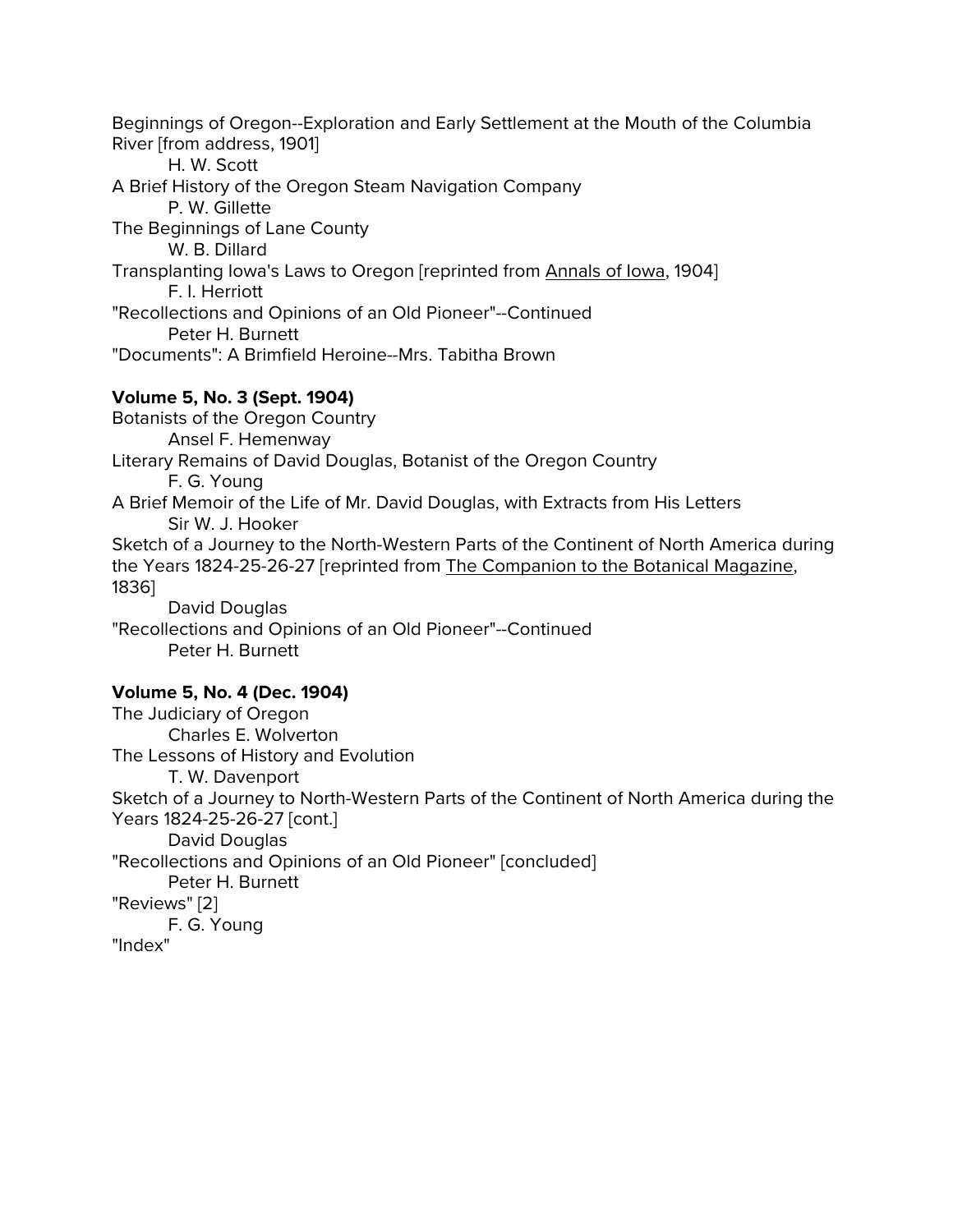**Volume 6, No. 1 (Mar. 1905)**, edited by Frederic George Young

The Higher Significance in the Lewis and Clark Exploration

F. G. Young

The Story of Lewis and Clark's Journals [reprinted from intro. to The Original Journals of the Lewis and Clark Expedition]

Reuben Gold Thwaites

Dr. John Scouler's Journal of a Voyage to N.W. America

Sketch of a Journey to the North-Western Parts of the Continent of North America during the Years 1824-25-26-27

David Douglas

"Reviews" [1]

J.S. [Joseph Schafer?]

"The Society's Activities"

Horace S. Lyman [with portrait]

# **Volume 6, No. 2 (June 1905)**

Origin of Pacific University James R. Robertson The Political Beginning of Washington Territory Thomas W. Prosch Dr. John Scouler's Journal of a Voyage to N.W. America: 1824-25-26 [cont.] Sketch of a Journey to the North-Western Parts of the Continent of North America during the Years 1824-25-26-27 David Douglas "Reviews" [1] F.G.Y. "Accessions"

# **Volume 6, No. 3 (Sept. 1905)**

The Unity of History [from address at Lewis and Clark Centennial Exposition] H. W. Scott Aspects of Oregon History before 1840 [also from address at L&C Cent.] Edward Gaylord Bourne Dr. John Scouler's Journal of a Voyage to N.W. America: 1824-25-26 [part 3] Second Journey to the Northwestern Parts of the Continent of North America during the Years 1829-30-31-32-33 David Douglas The Historical Conference [at the L&C Centennial Exposition] First Report of the Conference of State and Local Historical Societies [reprinted from Annual Report of AHA, 1904] "Reviews" [2] James R. Robertson

"Accessions"

# **Volume 6, No. 4 (Dec. 1905)**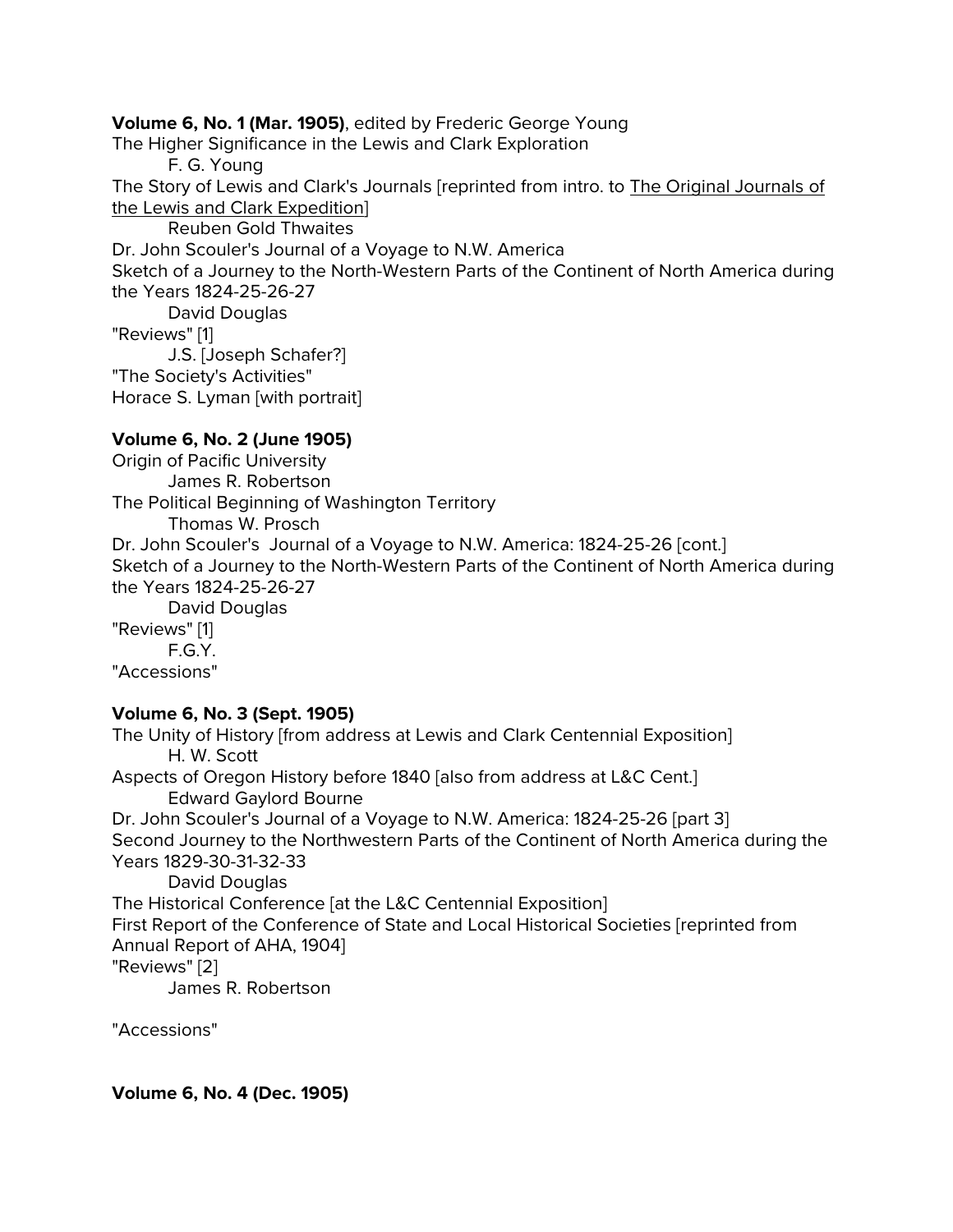The Winning of the Oregon Country [address at Yamhill Co. Pioneer Assoc., 1987] W. D. Fenton Notes on the Colonization of Oregon Joseph Schafer Meriwether Lewis [L&C] Andrew T. Lewis Functions of the Oregon Historical Society [L&C] F. G. Young Washington Activities in History [L&C] Clarence B. Bagley Sketch of a Second Journey to the Nortwestern Parts of the Continent of North America and to Sandwich Islands during the Years 1829-30-31-32-33-34 David Douglas/W.J.H. "Accessions" "Index" **Volume 7, No. 1 (Mar. 1906)**, edited by Frederic George Young A New Opportunity in the Building of a State [address, 1905] Luella Clay Carson The First Fruits of the Land: A Brief History of Early Horticulture in Oregon Dr. J. R. Cardwell Autobiography of Robert Valentine Short Recollections of an Oregon Pioneer of 1843 Samuel Penter Reprint of Route across the Rocky Mountains with a Description of Oregon and California

[pub. in 1846]

Overton Johnson and Wm. H. Winter

**Volume 7, No. 2 (June 1906)**

The Genesis of the Oregon Railway System Joseph Gaston The Oregon Central Railroad S. A. Clarke "Editorial Note" [railroad history] F. G. Young A Brief History of the Establishment and Location of the University of Oregon at Eugene J. J. Walton The First Fruits of the Land: A Brief History of Early Horticulture in Oregon [cont.] Dr. J. R. Cardwell "Route across the Rocky Mountains" [reprint cont.] Overton Johnson and Wm. H. Winter "Documents" [The Council of Table Rock, 1853] Sen. James W. Nesmith and Gen. Joseph Lane "Reviews" [2] "Accessions"

**Volume 7, No. 3 (Sept. 1906)**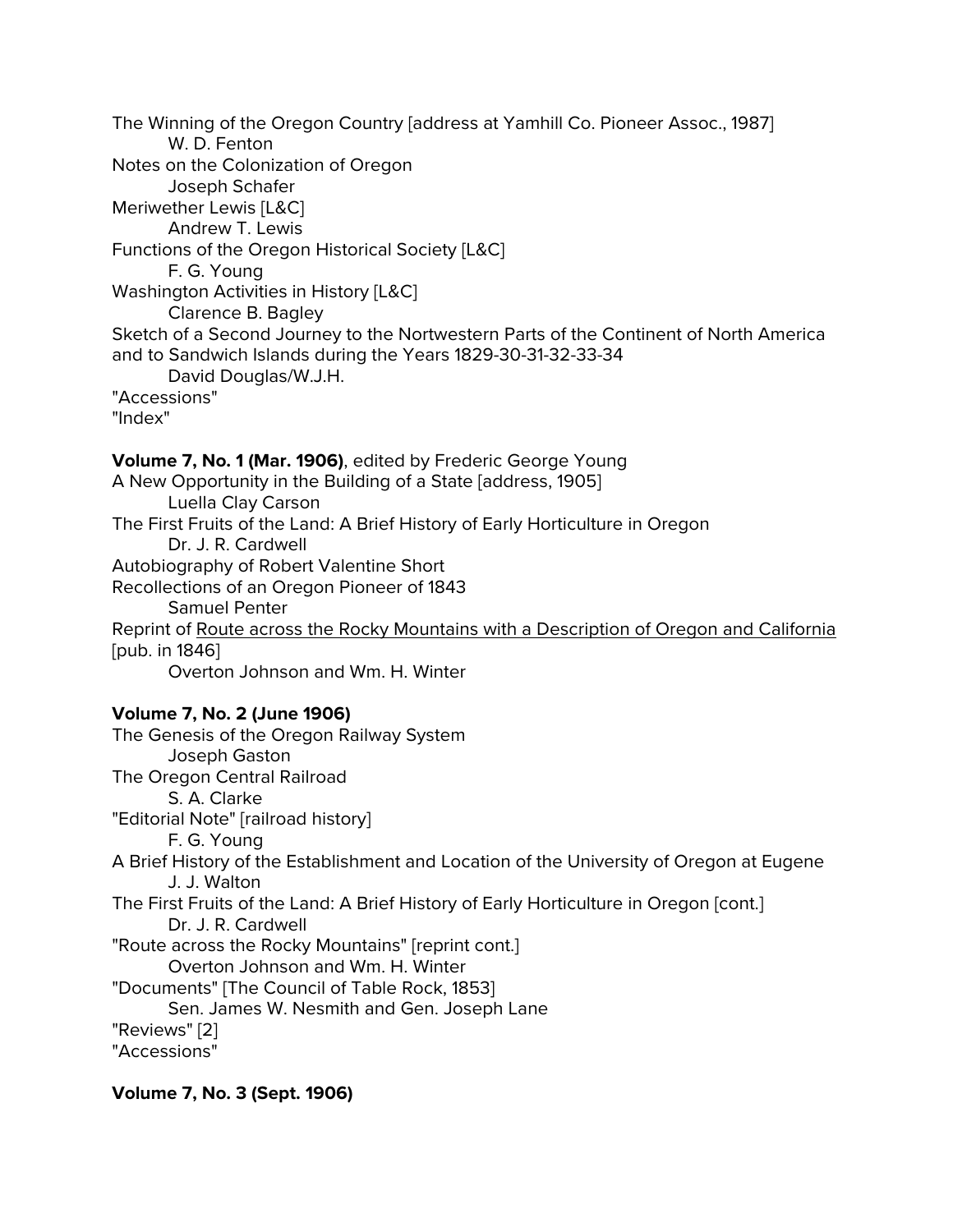Jason Lee Memorial Addresses: Editorial Introduction, with Extracts from the Journal of Jason Lee Address Hon. W. D. Fenton Address Dr. J. R. Wilson **Address** Hon. J. C. Moreland Address Hon. H. W. Scott Address Judge R. P. Boise Address Judge T. G. Hailey Address Hon. Allen Weir Address Hon. B. L. Steeves The Lineage and National Allegiance of Jason Lee [from Lee Family Genealogy] F. H. Grubbs "Route across the Rocky Mountains" [reprint cont.] Overton Johnson and Wm. H. Winter

## **Volume 7, No. 4 (Dec. 1906)**

Diary of the Emigration of 1843 James W. Nesmith Financial History of Oregon F. G. Young Finances of the Cayuse War F. G. Young "Notes" "Reviews" [5] "Accessions" "Index"

# **Volume 8, No. 1 (Mar. 1907)**, edited by Frederic George Young

Recollections of an Indian Agent [cont.]

T. W. Davenport A Soldier of the Oregon Frontier Will J. Trimble

"Documents" [Occupation of the Columbia River, Letters] "Notes and News" The Prefatory Note to the Nesmith Diary "Accessions"

**Volume 8, No. 2 (June 1907)**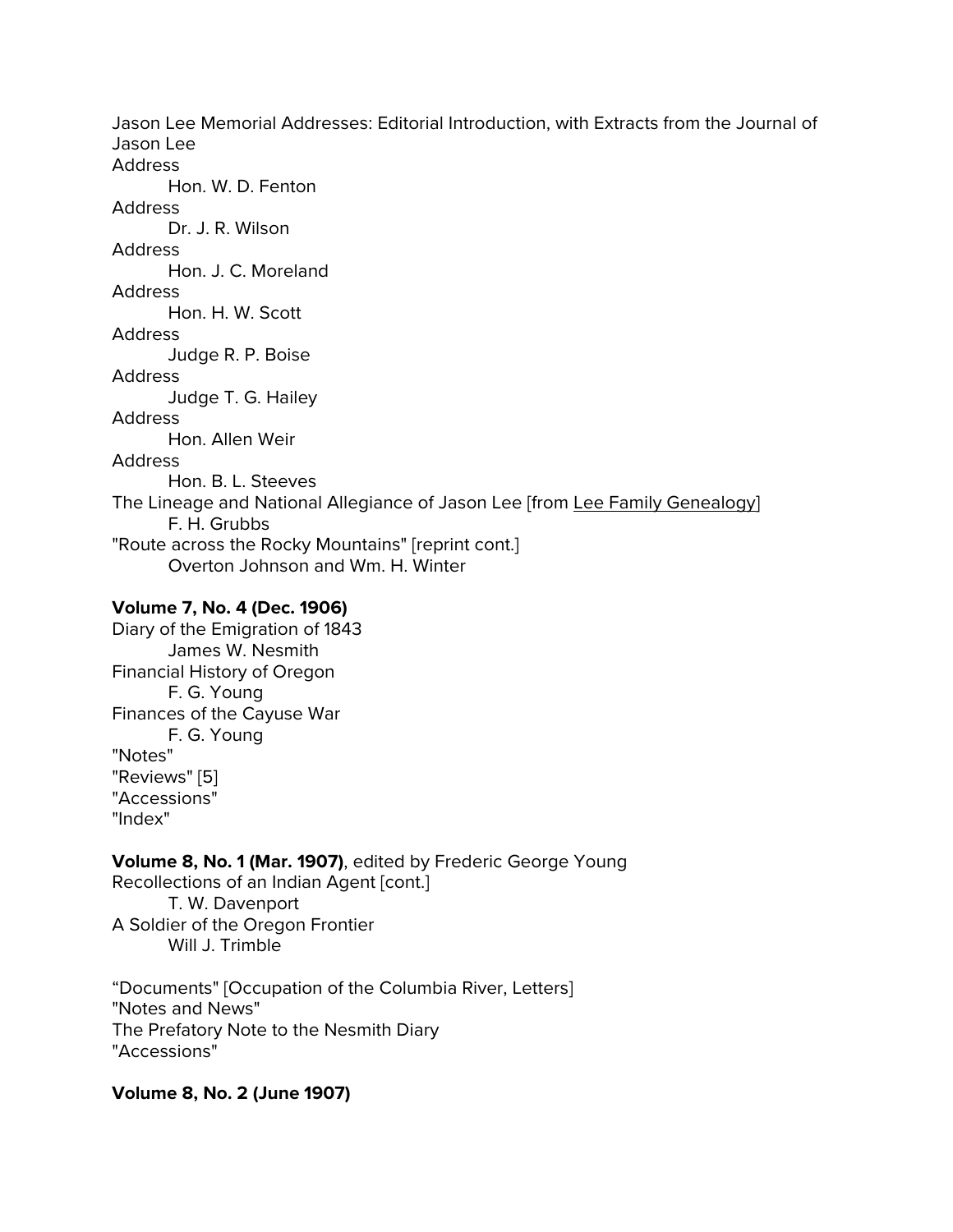Recollections of an Indian Agent--II T. W. Davenport Financial History of Oregon: Part Two F. G. Young Notes from a Government Document on Oregon Conditions in the Fifties Thomas W. Prosch Two of Oregon's Foremost Commonwealth Builders: Judge Reuben Patrick Boise and Professor Thomas Condon

# **Volume 8, No. 3 (Sept. 1907)**

The Vancouver Reservation Case: A Legal Romance Thomas M. Anderson Recollections of an Indian Agent--III T. W. Davenport The Historic Sites in Eugene and Their Monuments Jennie B. Harris The Marking of Historic Sites F. G. Young The Mormon Settlements in the Missouri Valley Clyde B. Aitchison "Documents" [Occupation of the Columbia River, McLoughlin letter] "Reviews" [2]

# **Volume 8, No. 4 (Dec. 1907)**

Address of Frederick V. Holman [dedication of McLoughlin Institute, Oregon City, 1907] History of Organization of Oregon State Agricultural Society George H. Himes Recollections of an Indian Agent--IV T. W. Davenport Bibliography of Hall J. Kelley F. W. Powell Diary of Asahel Munger and Wife "Notes and Reviews" [4] "Accessions" "Index"

# **Volume 9, No. 1 (Mar. 1906)**, edited by Frederic George Young

Edward Dickinson Baker William D. Fenton The Wax of Nehalem Beach [reprinted from Oregonian] O. F. Stafford Political Beginnings in Oregon: The Period of the Provisional Government, 1839-1849 [Univ. of Wisconsin M.A. thesis] Marie Merriman Bradley From Youth to Age As an American John Minto Columbia River Improvement and the Pacific Northwest [reprinted]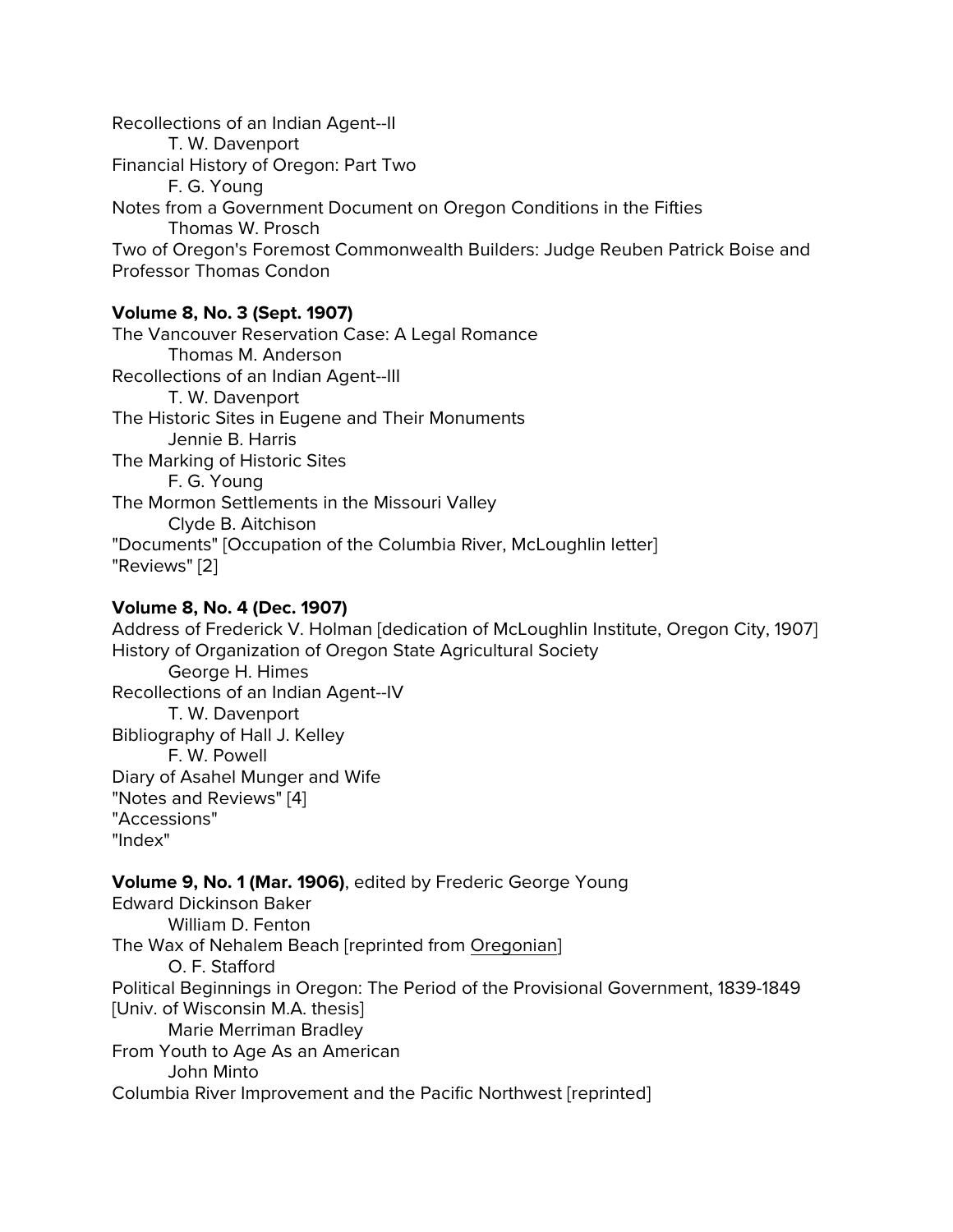Frederic G. Young "Notes and News"

## **Volume 9, No. 2 (June 1908)**

"Doctor" Robert Newell: Pioneer T. C. Elliott From Youth to Age As an American [cont.] John Minto Contests over the Capital of Oregon Walter C. Winslow Mrs. Jesse Applegate Mrs. S. A. Long "Notes and News" [incl. 1 review]

# **Volume 9, No. 3 (Sept. 1908)**

Slavery Question in Oregon T. W. Davenport The "Free-State Letter" of Judge George H. Williams Oregon's First Monopoly--The O.S.N. Co. [Univ. of Oregon B.A. thesis] Irene Lincoln Poppleton "Documents" [railroad history]

"Notes"

## **Volume 9, No. 4 (Dec. 1908)**

Slavery Question in Oregon--II T. W. Davenport From Youth to Age As an American--III John Minto "Documents" [Sen. J. Semple of Illinois] "Index"

## **Volume 10, No. 1 (Mar. 1909)**, edited by Frederic George Young

Documents Relative to Warre and Vavasour's Military Reconnaissance in Oregon, 1845-6 (with illustrated insert) edited by Joseph Schafer

## **Volume 10, No. 2 (June 1909)**

The Discovery and Exploration of the Fraser River (address at OHS annual meeting) Frederick V. Holman (OHS pres.) Father Wilbur and His Work Wm. D. Fenton Land Tenure in Oregon: Including the Topography, Disposition of Public Lands, Landlordism, Mortgages, Farm Output, and Practical Workings of Tenant Farming of the State, Together with Tables and Copies of Land Leases Lon. L. Swift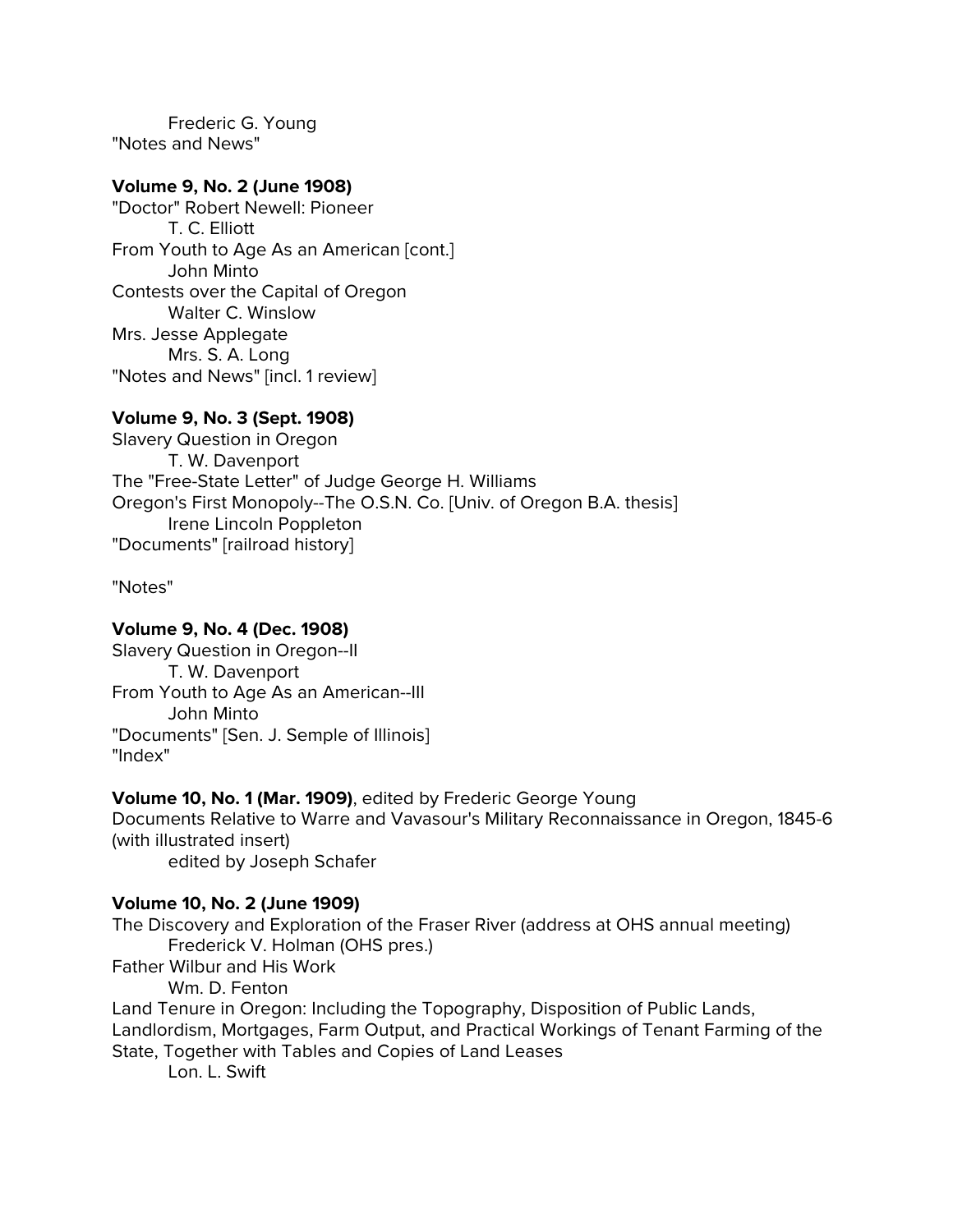## **Volume 10, No. 3 (Sept. 1909)**

De Smet in the Oregon Country Edwin V. O'Hara The Financial History of the State of Oregon F. G. Young Journal of John Work: April 30th to May 31st, 1830 edited by T. C. Elliott Official Report of John Brown's Raid upon Harper's Ferry, Virginia, October 17-18, 1859 A Hudson's Bay Company Marriage Certificate editorial notes by T. C. Elliott

## **Volume 10, No. 4 (Dec. 1909)**

The Peter Skene Ogden Journals: Snake Expedition, 1825-26 editorial notes by T. C. Elliott The Financial History of the State of Oregon: Oregon's Public Domain F. G. Young Dedication of the McLoughlin Home Frederick V. Holman (address) "Documents" "Index"

**Volume 11, No. 1 (Mar. 1910)**, edited by Frederic George Young

Oregon Counties: Their Creations and the Origins of Their Names Frederick V. Holman (address at OHS annual meeting) Opinion of Wm. D. Fenton: On the Power of the Legislature to Increase the Number of Justices Constituting the Supreme Court of Oregon "Notes"

#### **Volume 11, No. 2 (June 1910)**

Financial History of the State of Oregon: Oregon's Public Domain--The Sale of Oregon's Lands F. G. Young

Recollections of a Pioneer of 1859: Lawson Stockman B. F. Manring What I Know of Dr. McLoughlin and How I Know It John Minto The Peter Skene Ogden Journals editorial notes by T. C. Elliott An Estimate of the Character and Services of Judge George H. Williams Harvey W. Scott Note: A Supplement to the Paper on Oregon's Counties Frederic V. Holman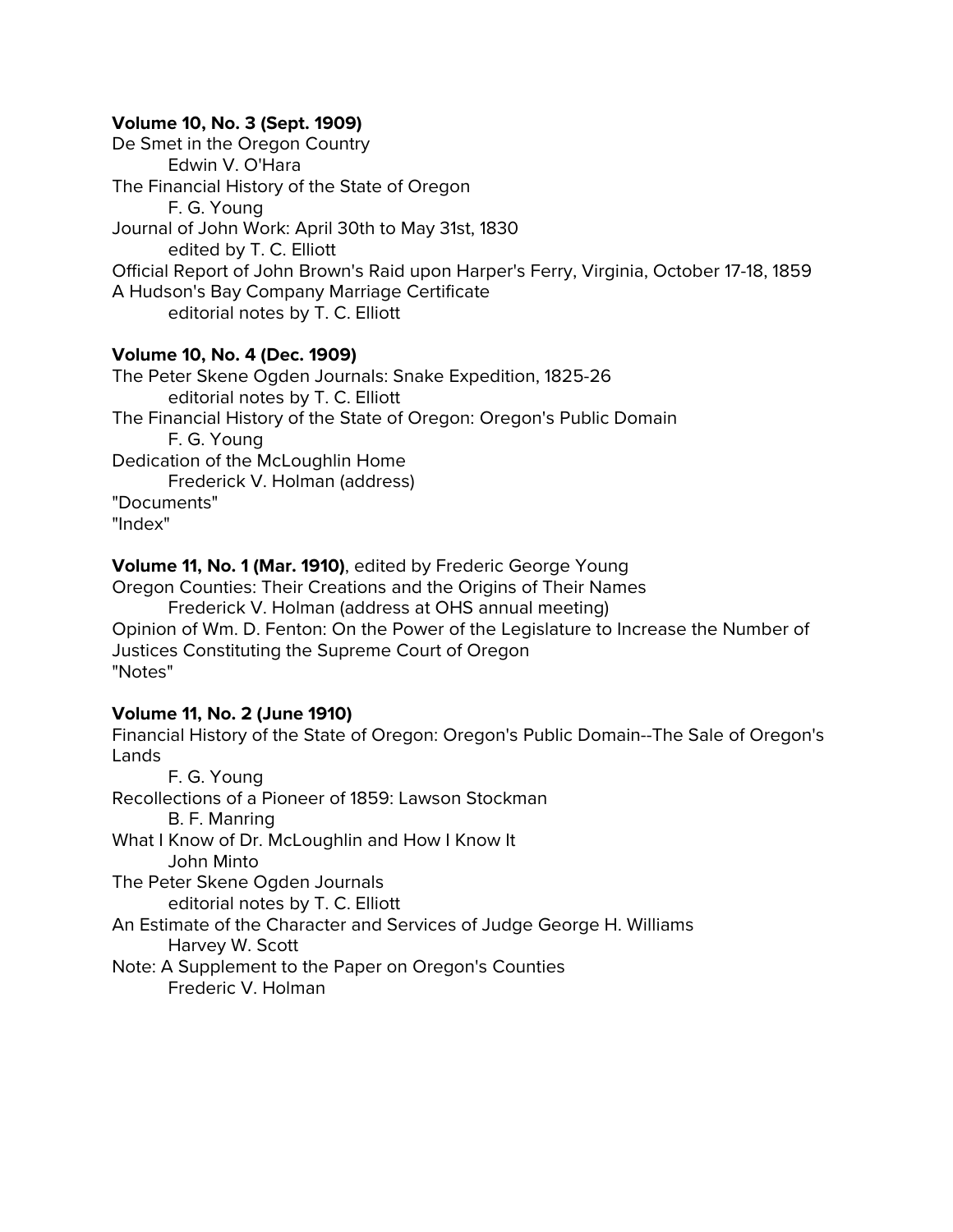## **Volume 11, No. 3 (Sept. 1910)**

Peter Skene Ogden, Fur Trader T. C. Elliott (annual OHS address) The Late George H. Williams T. W. Davenport Financial History of the State of Oregon: Public Expenditures F. G. Young "Documents" "Notes"

## **Volume 11, No. 4 (Dec. 1910)**

The Rise and Early History of Political Parties in Oregon W. C. Woodward The Peter Skene Ogden Journals editorial notes by T. C. Elliott Journal of Peter Skene Ogden: Snake Expedition, 1827-1828 as copied by Miss Agnes Laut in 1905 "Corrections" "Document" Financial History of Oregon: Use of Public Credit by the State of Oregon F. G. Young "Index" **Volume 12, No. 1 (Mar. 1911)**, edited by Frederic George Young [no division between first and second issues in this bound volume] Early Navigation of the Straits of Fuca F. W. Howay The Rise and Early History of Political Parties in Oregon: Period of the Territorial Government--Political Organization Walter Carleton Woodward Financial History of Oregon: Treasury Administration in Oregon F. G. Young Letter Identifying the "Fountain" on Powder River, at Which Mr. Ogden Camped in Setting Out on Expedition, 1828-1829 J. Neilson Barry "Excerpts and Notes" The Rise and Early History of Political Parties in Oregon: The Kansas-Nebraska Bill in Oregon Politics Walter Carleton Woodward The First-Born on the Oregon Trail J. Neilson Barry The History of Railway Transportation in the Pacific Northwest F. G. Young "Notes"

**Volume 12, No. 3 (Sept. 1911)**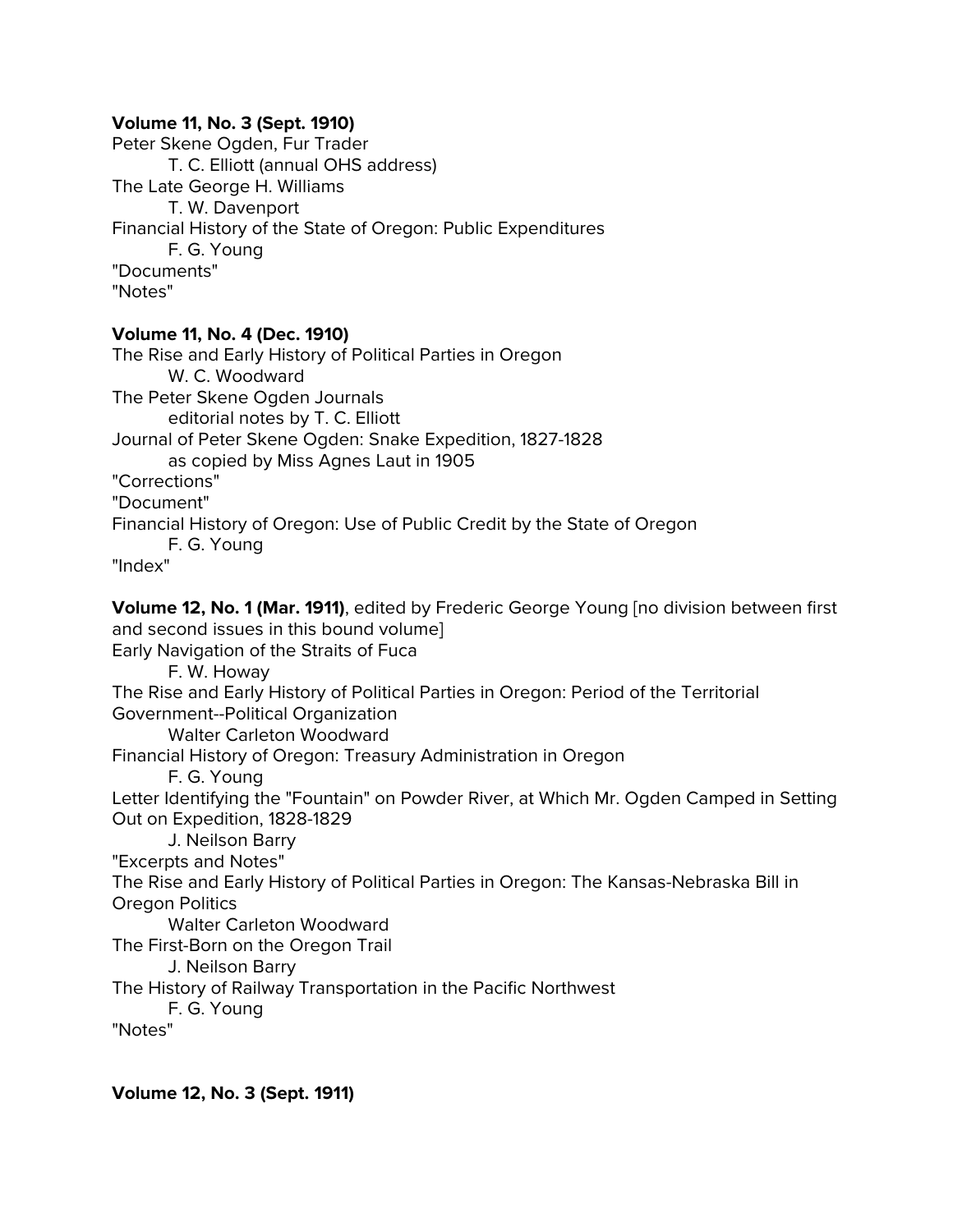David Thompson, Pathfind, and the Columbia River T. C. Elliott Some Important Results from the Expedition of John Jacob Astor to and from the Oregon **Country** Frederick V. Holman (address as OHS pres.) A Hero of Old Astoria Eva Emery Dye (address) The Rise and Early History of Political Parties in Oregon: Democratic Discord Walter Carleton Woodward Oregon History for "the Oregon System" F. G. Young "Document": Report on the Territory of Oregon, Charles Wilkes **Volume 12, No. 4 (Dec. 1911)** The Rise and Early History of Political Parties in Oregon: The Political Revolution of 1860 Walter Carleton Woodward An Echo of the Campaign of Sixty Lester Burrell Shippee Preservation of Indian Names Walter H. Abbott The Gun Powder Story editorial notes by T. C. Elliott "Review"--Acquisition of Oregon and the Long Suppressed Evidence about Marcus Whitman, by William I. Marshall essay by Leslie M. Scott

"Notes" "Index"

## **Volume 13, No. 1 (Mar. 1912)**

An Historical Series for Kindling an Oregon Sentiment F. G. Young A Glimpse into Prehistoric Oregon Ellen Condon McCornack Rise and Early History of Political Parties in Oregon: The Issues of War Walter Carleton Woodward The Earliest Travelers on the Oregon Trail T. C. Elliott Centennial of Arrival of First White Men in Baker County George H. Himes "Notes"

# **Volume 13, No. 2 (June 1912)**

A Brief History of the Oregon Provisional Government and What Caused Its Formation Frederick V. Holman (address)How British and American Subjects Unite in a Common Government for Oregon Territory in 1844 Robert C. Clark John Fiske's Change of Attitude on the Whitman Legend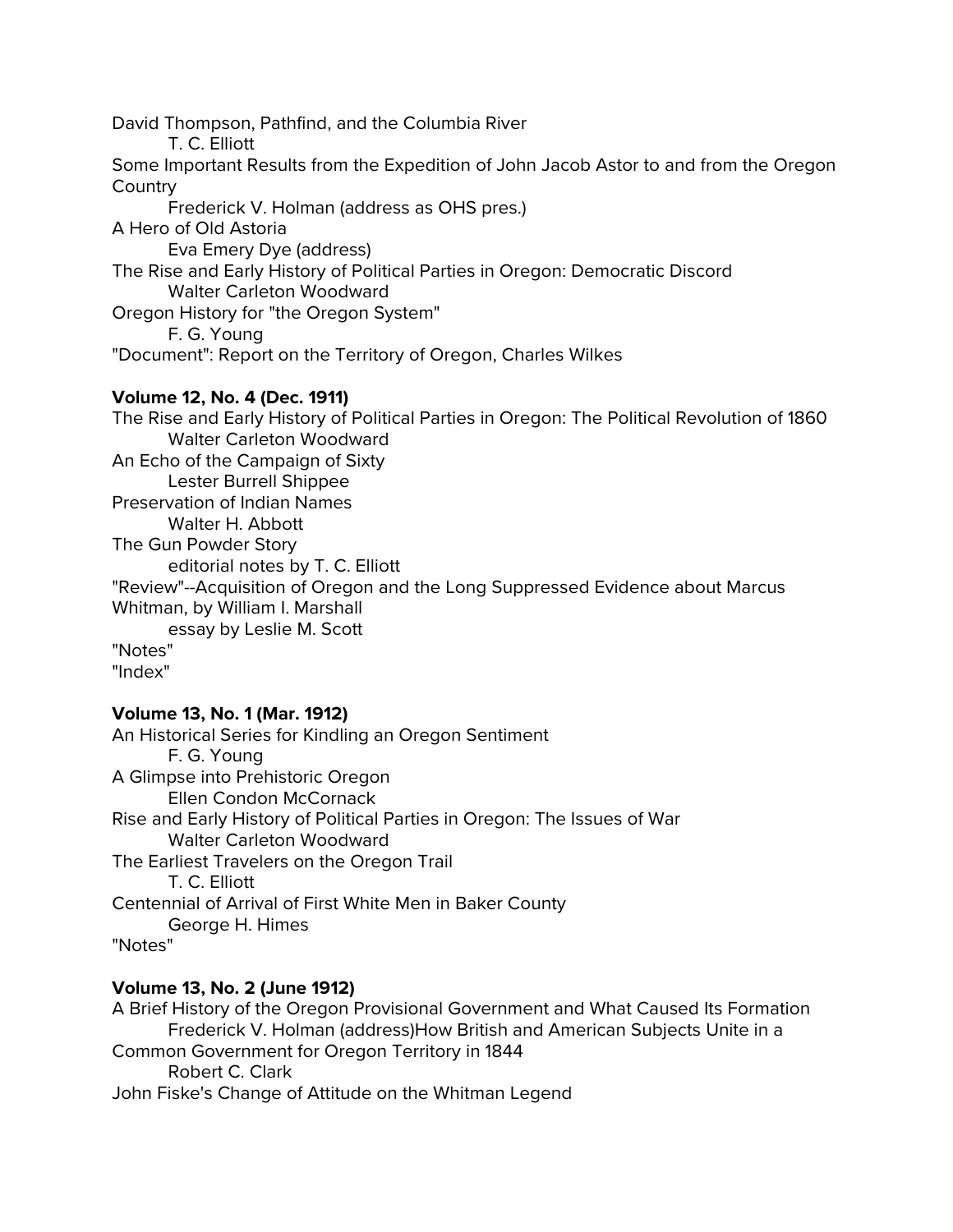Leslie M. Scott "Document": Slacum's Report on Oregon, 1836-7 "Notes"

# **Volume 13, No. 3 (Sept. 1912)**

The Trail of the Astorians Rev. J. Neilson Barry Reminiscences of Seventy Years William Barlow The Barlow Road Walter Bailey John C. Calhoun As Secretary of War, 1817-1825 Frances Packard Young "Document": Address of Canadian Settlers of the Willamette Valley to the American Settlers on Proposed Political Organization trans. by P. J. Frein [orig. French included]

# **Volume 13, No. 4 (Dec. 1912)**

Transmission of Intelligence in Early Days in Oregon Clarence B. Bagley (address at OHS annual meeting) "Documents": Journal of John Work, Covering Snake Country Expedition of 1830-31, and others editorial notes by T. C. Elliott

"Index"

# **Volume 14, No. 1 (Mar. 1913)**, edited by Frederic George Young

Report of Lieutenant Neil M. Howison on Oregon, 1846: A Reprint Oregon in 1863 Thomas W. Prosch An Indian Agent's Experience in the War of 1886 Henry C. Coe "Documents": Cost of Improvements Made by Dr. John McLoughlin at Willamette Falls to Jan. 1, 1951 "Review": Economic Beginnings of the Far West, by Katharine Coman essay by F. G. Young

# **Vol 14, No. 2 (June 1913)**

Harvey W. Scott, Editor--Review of His Half-Century Career and Estimate of His Work Alfred Holman

Mr. Scott's Extensive Library As a Gauge of His Broad Scholarship and Literary Activity Charles H. Chapman

Review of Mr. Scott's Writings on His Favorite and Most Important Subjects Leslie M. Scott Harvey W. Scott [verse]

William P. Perkins

Tributes to Mr. Scott's Achievements in Journalism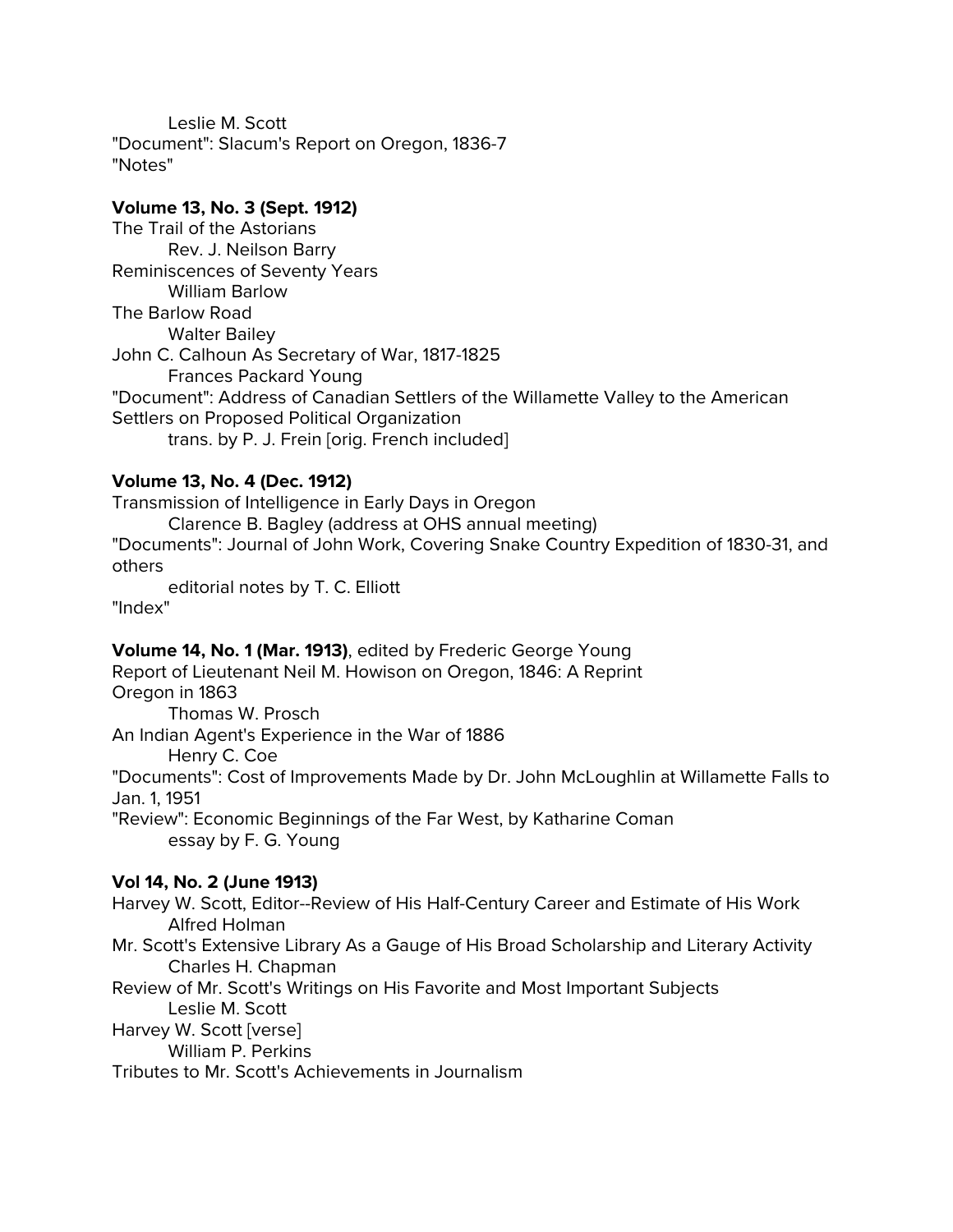## **Vol 14, No. 3 (Sept. 1913)**

Letter by Daniel H. Lownsdale to Samuel R. Thurston, First Territorial Delegate from Oregon to Congress intro. by Clarence B. Bagley Journal of E. Willard Smith while with the Fur Traders, Vasquez and Sublette, in the Rocky Mountain Region, 1839-1840 edit. notes by J. Neilson Barry Journal of John Work's Snake Country Expedition of 1830-31 edit. notes by T. C. Elliott Why Not a Folk Festival in the Rose Festival? F. G. Young

## **Volume 14, No. 4 (Dec. 1913)**

Reminiscences of Captain William P. Gray Fred Lockley Letters by Burr Osborn, Survivor of the Howison Expedition to Oregon, 1846 edited by George H. Himes Journal of Alexander Ross--Snake Country Expedition, 1824 edit. notes by T. C. Elliott

"Index"

#### **Volume 15, No. 1 (Mar. 1914)**, edited by Frederic George Young

Old Fort Okanogan and the Okanogan Trail Judge William C. Brown Journal of David Thompson edit. introd. by T. C. Elliott Address Delivered at Dedication of Grand Ronde Military Block House at Dayton City Park, Oregon, Aug. 23, 1912 M. C. George

#### **Volume 15, No. 2 (June 1914)**

Memorial Address: Commemorating Life, Character and Services of Francis Xavier Matthieu Charles B. Moores First Things Pertaining to Presbyterianism on the Pacific Coast Robert H. Blossom Journal of David Thompson edit. intro. by T. C. Elliott A Tragedy on the Stickeen in '42 C. O. Ermatinger "Letters" George H. Himes

#### **Volume 15, No. 3 (Sept. 1914)**

The "Bargain of 1844" As the Origin of the Wilmot Proviso Clark E. Persinger An Almanac of 1776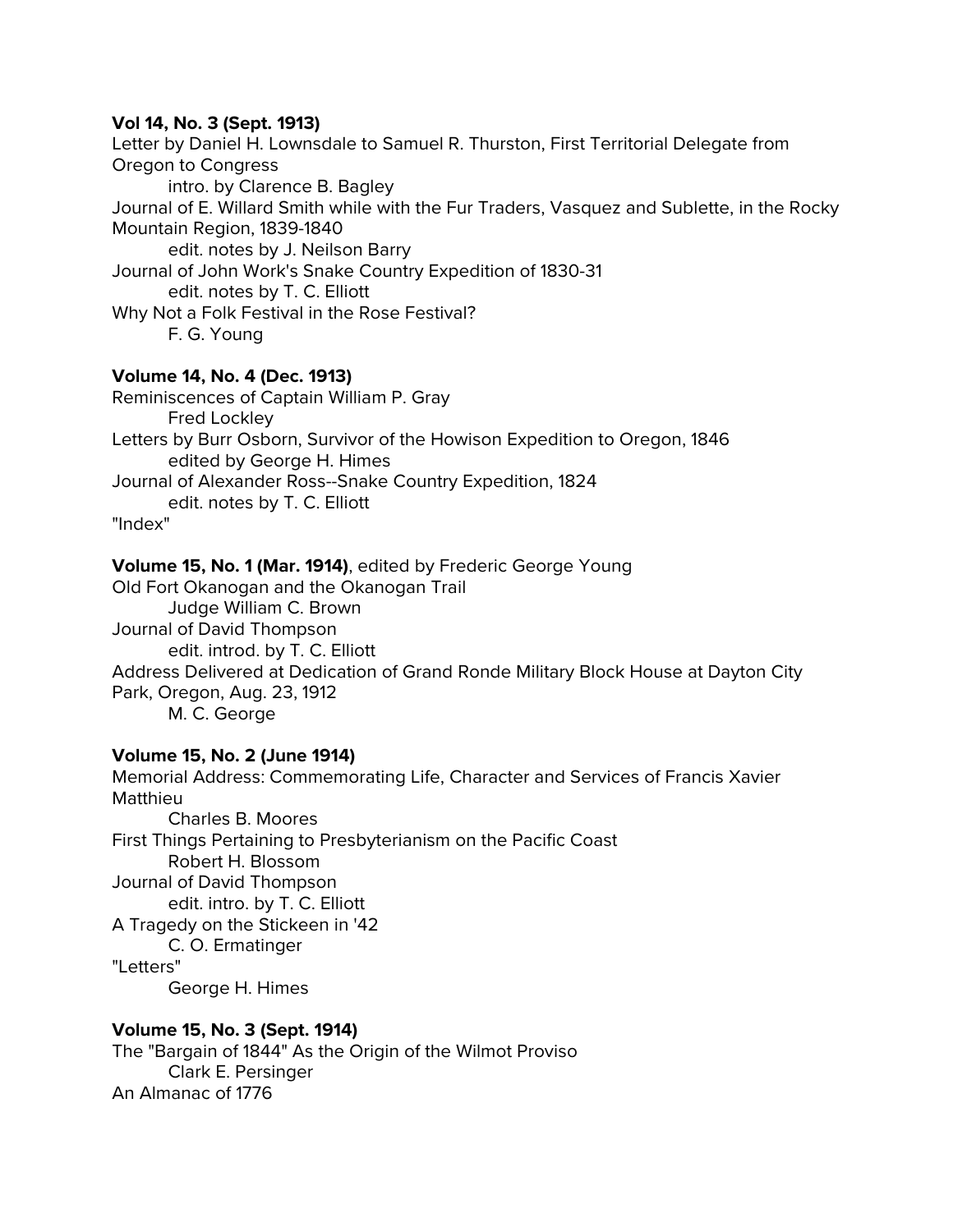J. Neilson Barry Diary of Samuel Royal Thurston intro. by George H. Himes "Letters"--John McLoughlin, Jesse Applegate, Quincy Adams Brooks Autobiography of David Thompson T. C. Elliott Constitutional Convention of Oregon comp. by George H. Himes

#### **Volume 15, No. 4 (Dec. 1914)**

History of Astoria Railroad Leslie M. Scott The Fur Trade in the Columbia River Basin Prior to 1811 T. C. Elliott Some Recollections of E. L. Applegate George Stowell Personal Reminiscences of Samuel L. Simpson W. W. Fidler The Influence of Canadian French on the Earliest Development of Oregon John Minto Champoeg, Marion County, the First Grain Market in Oregon John Minto Emigration from Iowa to Oregon in 1843 rep. from Iowa Journal of History and Politics "Index"

**Volume 16, No. 1 (Mar. 1915)**, edited by Frederick George Young The Indian War in Washington Territory Thomas W. Prosch (OHS annual address) The Methodist Mission Clair to The Dalles Town Site Mrs. R. S. Shackelford Reminiscences of William H. Packwood Fred Lockley Spanish and French Relics in America J. Neilson Barry "Documentary": Letter of William S. Pickrell to Sanford Watson Correspondence of the Reverend Ezra Fisher: Pioneer Missionary of the American Baptist Home Mission Society in Indiana, Illinois, Iowa and Oregon ed. by Sarah Fisher Henderson, Nellie Edith Latourette, and Kenneth Scott Latourette

## **Volume 16, No. 2 (June 1915)**

The Open Rivers Number F. G. Young The Celebration of the Open Columbia Marshall N. Dana The Celilo Canal--Its Origin--Its Building and Meaning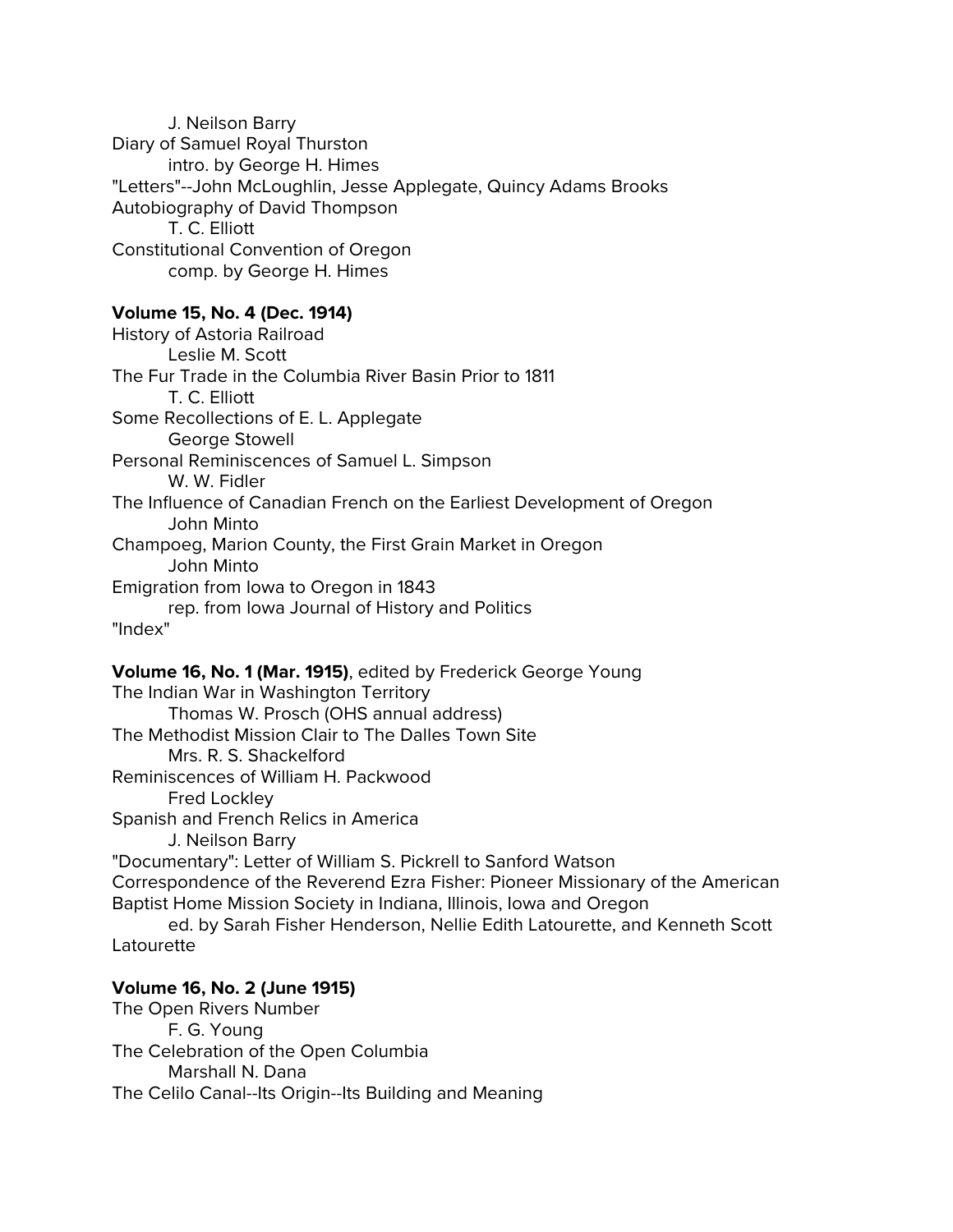Marshall N. Dana Address of Joseph N. Teal The Dalles-Celilo Portage: Its History and Influence T. C. Elliott Address of Welcome at The Dalles Celilo Canal Celebration, Wallula, May 4th William D. Lyman Story of the River--Its Place in Northwest History Henry L. Talkington Address of Joseph N. Teal at Dedicatory Exercises on the Formal Opening of the Oregon City Locks and Canal at Oregon City, May 6, 1915

#### **Volume 16, No. 3 (Sept. 1915)**

The Organization of the Oregon Emigrating Companies Harrison C. Dale The Yaquina Railroad: The Tale of a Great Fiasco Leslie M. Scott The Pacific Coast Survey of 1849 and 1850 Lewis A. McArthur "Review" [rep. from Amer. Hist. Rev.] F. G. Young Obituary: Thomas Wickham Prosch et al., by George H. Himes Correspondence of the Reverend Ezra Fisher: Pioneer Missionary of the American Baptist Home Mission Society in Indiana, Iowa and Oregon ed. by S. F. Henderson, N. E. Latourette, K. S. Latourette

## **Volume 16, No. 4 (Dec. 1915)**

The Last Step in the Formation of a Provisional Government for Oregon in 1845 Robert Carlton Clark John Minto: A Tribute by One Who Loved Him John Gill Indian Words in Our Language J. Neilson Barry Early Farming in Umatilla County C. A. Barrett Captain Joseph R. Walker James O'Meara (bio) Speech of Mr. Eli Thayer on the Admission of Oregon As a State "Review"--1 F. G. Young Correspondence of the Reverend Ezra Fisher.... ed. by Henderson, Latourette, Latourette "Index"

**Volume 17, No. 1 (Mar. 1916)**, edited by Frederic George Young The Indian of the Northwest As Revealed by the Earliest Journals O. B. Sperlin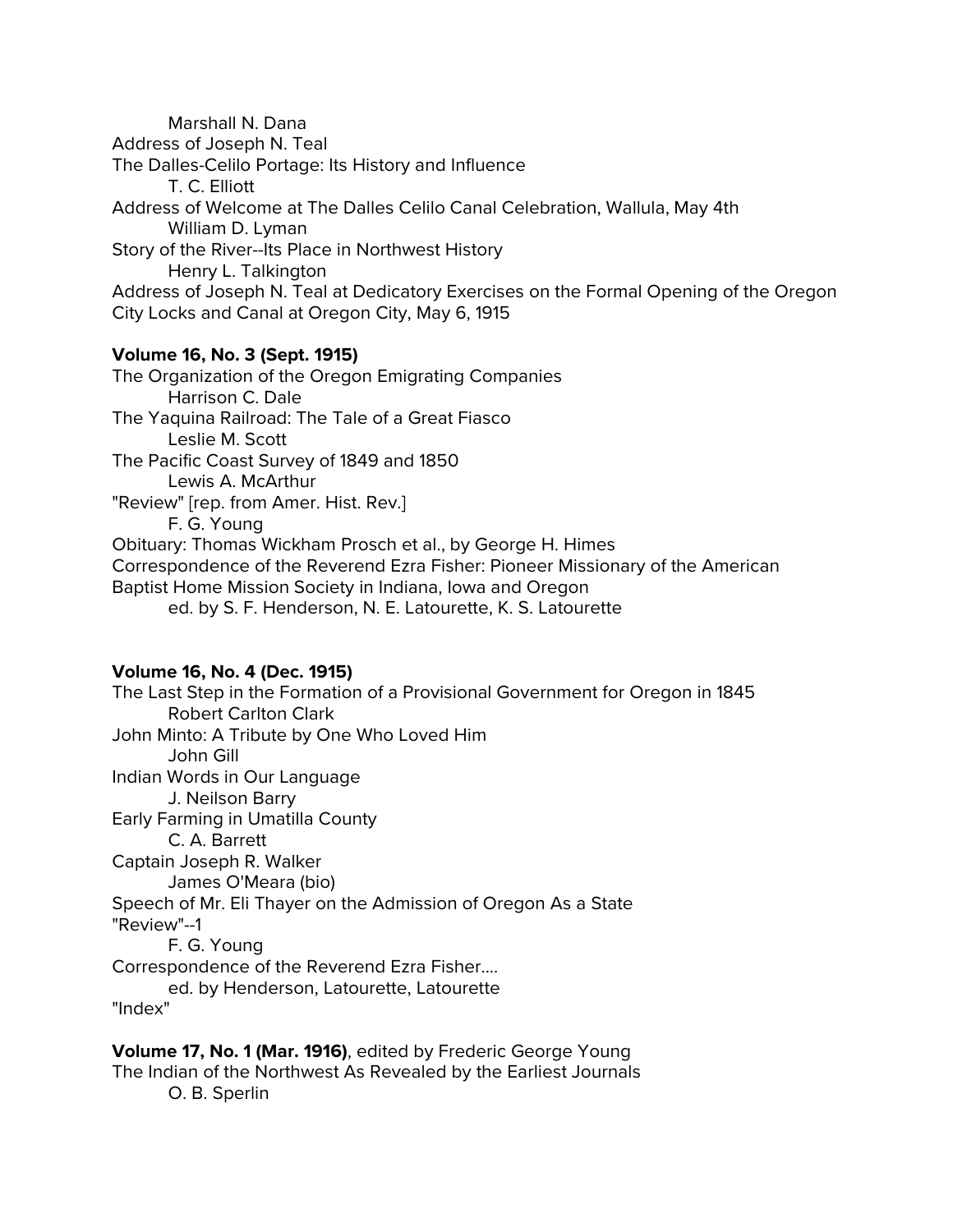A Tribute to John Minto William Galloway Did the Returning Astorians Use the South Pass? A Letter of Ramsay Crooks contrib. by Harrison C. Dale "Document": A Hudson's Bay Company Contract

Correspondence of the Reverend Ezra Fisher. . . ed. by Henderson, Latourette, Latourette

# **Vol 17, No. 2 (June 1916)**

Extracts from the Unpublished Reminiscences of H. R. Kincaid Some Documentary Records of Slavery in Oregon Fred Lockley Diary of Rev. Jason Lee "Document": Captain Black's Report on Taking of Astoria Correspondence of the Reverend Ezra Fisher . . . ed. by Henderson, Latourette and Latourette

## **Volume 17, No. 3 (Sept. 1916)**

The Movement in Oregon for the Establishment of a Pacific Coast Republic Dorothy Hull Oregon's Nomination of Lincoln Leslie M. Scott "Documentary": Doctor John McLoughlin to Sir George Simpson, March 20, 1844 intro. note by Katharine B. Judson Diary of Reverend Jason Lee--II Correspondence of the Reverend Ezra Fisher . . . ed. by Henderson, Latourette, Latourette

# **Volume 17, No. 4 (Dec. 1916)**

The Klamath Exploring Expedition, 1850: Settlement of the Umpqua Valley--Its Outcome Socrates Scholfield Reminiscences of Mrs. Frank Collins, Nee Martha Elizabeth Gilliam Fred Lockley Last Will and Testament of John Day ed. notes by T. C. Elliott "Documentary": Letters of Elihu Wright to His Brother, Samuel Wright intro. note by Geo. H. Himes Diary of Reverend Jason Lee--III Correspondence of the Reverend Ezra Fisher . . . ed. by Henderson, Latourette, Latourette "Index"

**Volume 18, No. 1 (Mar. 1917)**, edited by Frederic George Young

Hall Jackson Kelley--Prophet of Oregon Fred Wilbur Powell Soil Repair Lessons in Willamette Valley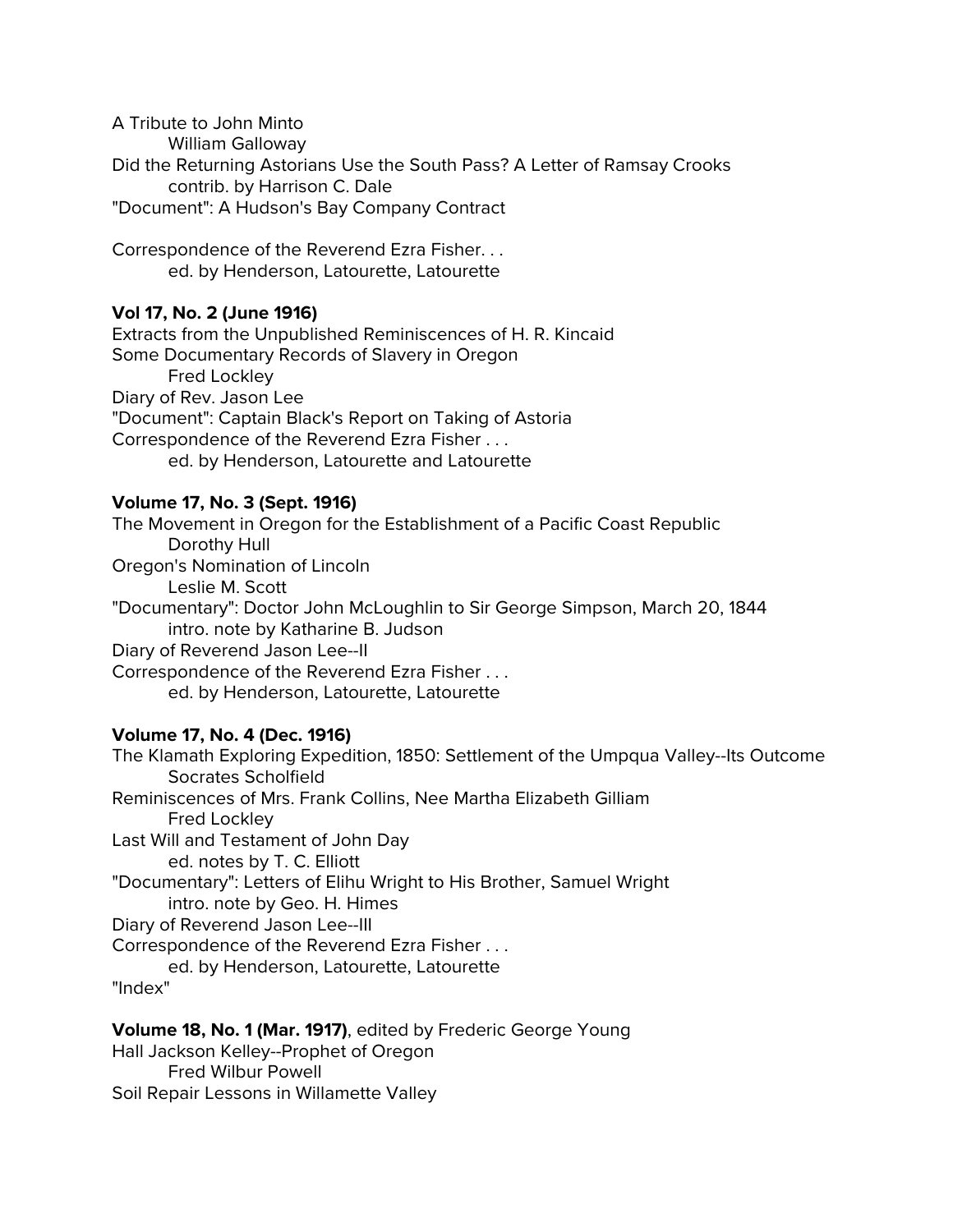Leslie M. Scott

#### **Volume 18, No. 2 (June 1917)**

Where Is Point Vancouver? T. C. Elliott Idaho--Its Meaning, Origin and Application John E. Rees Hall Jackson Kelley--Prophet of Oregon Fred Wilbur Powell "Obituaries"--David Watson Craig, John Miller Murphy, William Abernethy Geo. H. Himes

## **Volume 18, No. 3 (Sept. 1917)**

The Pioneer Stimulus of Gold Leslie M. Scott Hall Jackson Kelley--Prophet of Oregon Fred Wilbur Powell "News and Comment"

## **Volume 18, No. 4 (Dec. 1917)**

The Log of H.M.S. "Chatham" T. C. Elliott The Pioneer Character of Oregon Progress: Selected Writings of Harvey W. Scott Hall Jackson Kelley--Prophet of Oregon Fred Wilbur Powell "News and Comment" "Index"

#### **Volume 19, No. 1 (Mar. 1918)**, edited by Frederic George Young

History of Umpqua Academy R. A. Booth Some Recollections of Old Umpqua Academy Austin Mires Umpqua Academy Students' Association J. H. Booth Early History of Southern Oregon Binger Hermann Joel Ware: A Sketch George Stowell "News and Comment" [lengthy]

#### **Volume 19, No. 2 (June 1918)**

The Federal Relations of Oregon Lester Burrell Shippee Correspondence of Reverend Ezra Fisher ed. by Henderson, Latourette, Latourette Enoch Pinkney Henderson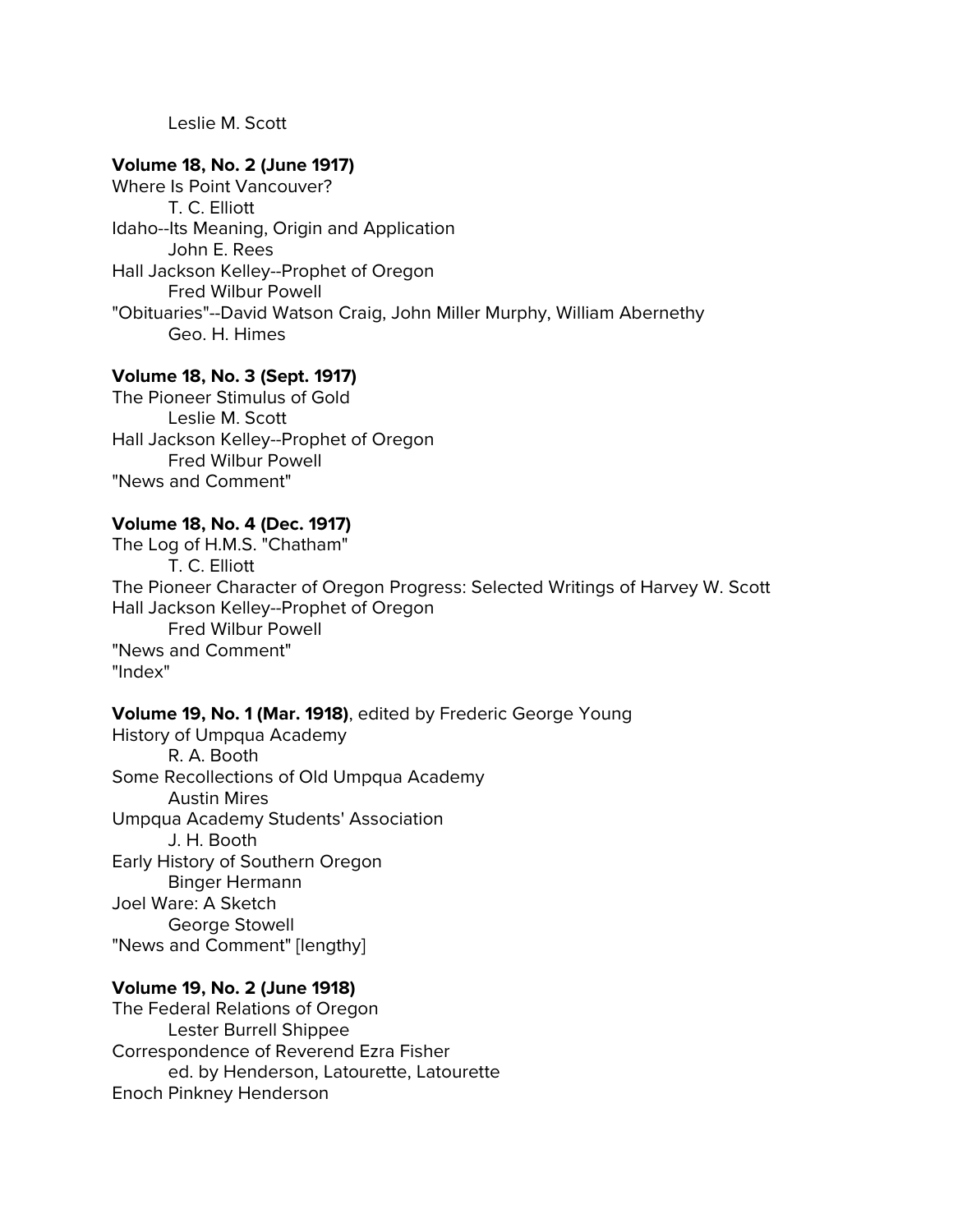George Stowell "Notes and Comments" [lengthy] "Death List of Oregon Pioneers" George H. Himes

#### **Volume 19, No. 3 (Sept. 1918)**

The Spirit and Objectives in the Annals of Oregon F. G. Young An Event of One Hundred Years Ago T. C. Elliott Federal Relations of Oregon--II Lester Burrell Shippee "News and Comment" Correspondence of Reverend Ezra Fisher ed. by Henderson, Latourette, Latourette Joe Meek Trip to Washington, 1847-8 [account from 1877] George Wood Ebbert "Death List of Oregon Pioneers" and "Death List of Members of OHS" George H. Himes

## **Volume 19, No. 4 (Dec. 1918)**

The Surrender at Astoria in 1818 T. C. Elliott The Federal Relations of Oregon--III Lester Burrell Shippee "News and Comment" Leslie M. Scott "Documentary": Puget's Sound Agricultural Company Prospectus Correspondence of Reverend Ezra Fisher ed. by Henderson, Latourette, Latourette "Death List of Oregon Pioneers" "Index"

#### **Volume 20, No. 1 (Mar. 1919)**, edited by Frederic George Young

The Snake River in History Miles Cannon The Northern Boundary of Oregon T. C. Elliott The Federal Relations of Oregon--IV Lester Burrell Shippee Correspondence of Reverend Ezra Fisher ed. by Henderson, Latourette, Latourette "Death List of Oregon Pioneers" George H. Himes

## **Volume 20, No. 2 (June 1919)**

History of the Narrow Gauge Railroad in the Willamette Valley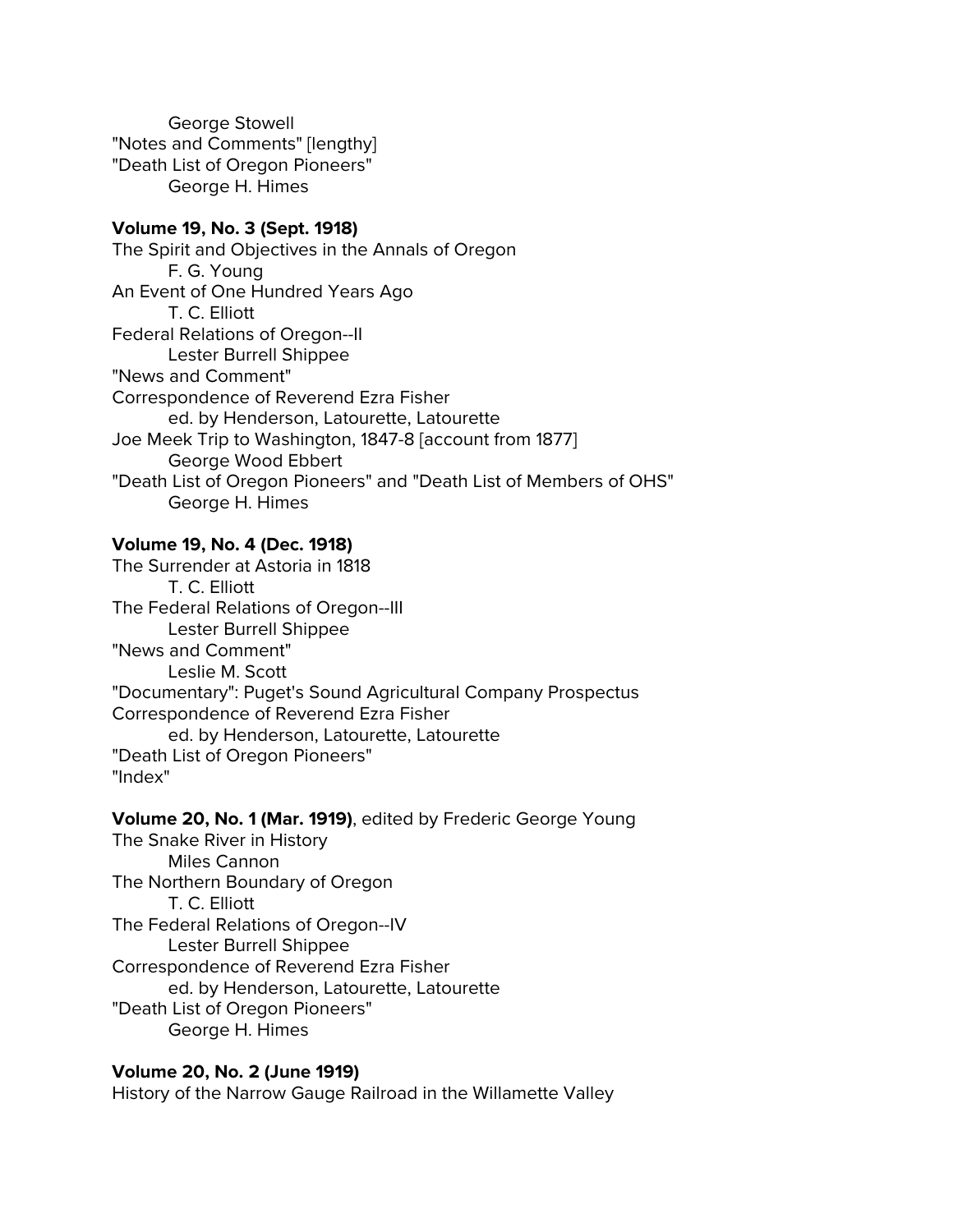Leslie M. Scott Beginnings of Christianity in Oregon George H. Himes The Federal Relations of Oregon--V Lester Burrell Shippee "News and Comment" Leslie M. Scott "Death List of Oregon Pioneers" George H. Himes

## **Volume 20, No. 3 (Sept. 1919)**

Address Delivered by Joseph N. Teal at Eugene, Oregon, May 22, 1919, on the Occassion of the Unveiling of the Pioneer Qualities of the Oregon Pioneers: An Address Frederick V. Holman The British Side of the Restoration of Fort Astoria Katharine B. Judson The Federal Relations of Oregon--VI Lester Burrell Shippee Historical Tablet at Oregon City George H. Himes Polk and Oregon,--with a Pakenham Letter Katharine B. Judson "Death List of Oregon Pioneers" George H. Himes

## **Volume 20, No. 4 (Dec. 1919)**

British Side of the Restoration of Fort Astoria--II Katharine B. Judson The Northwest Boundaries: Some Hudson's Bay Company Correspondence T. C. Elliott The Federal Relations of Oregon--VII Lester Burrell Shippee "Documents" "Index"

# **Volume 21, No. 1 (Mar. 1920)**, edited by Frederic George Young

Pacific University Henry L. Bates Spain and England's Quarrel over the Oregon Country F. G. Young The Log of the Princesa by Estevan Martinez Herbert Ingram Priestley "Documentary": The Letters of the Rev. William M. Roberts, Third Superintendent of the Oregon Mission ed. by Robert Moulton Gatke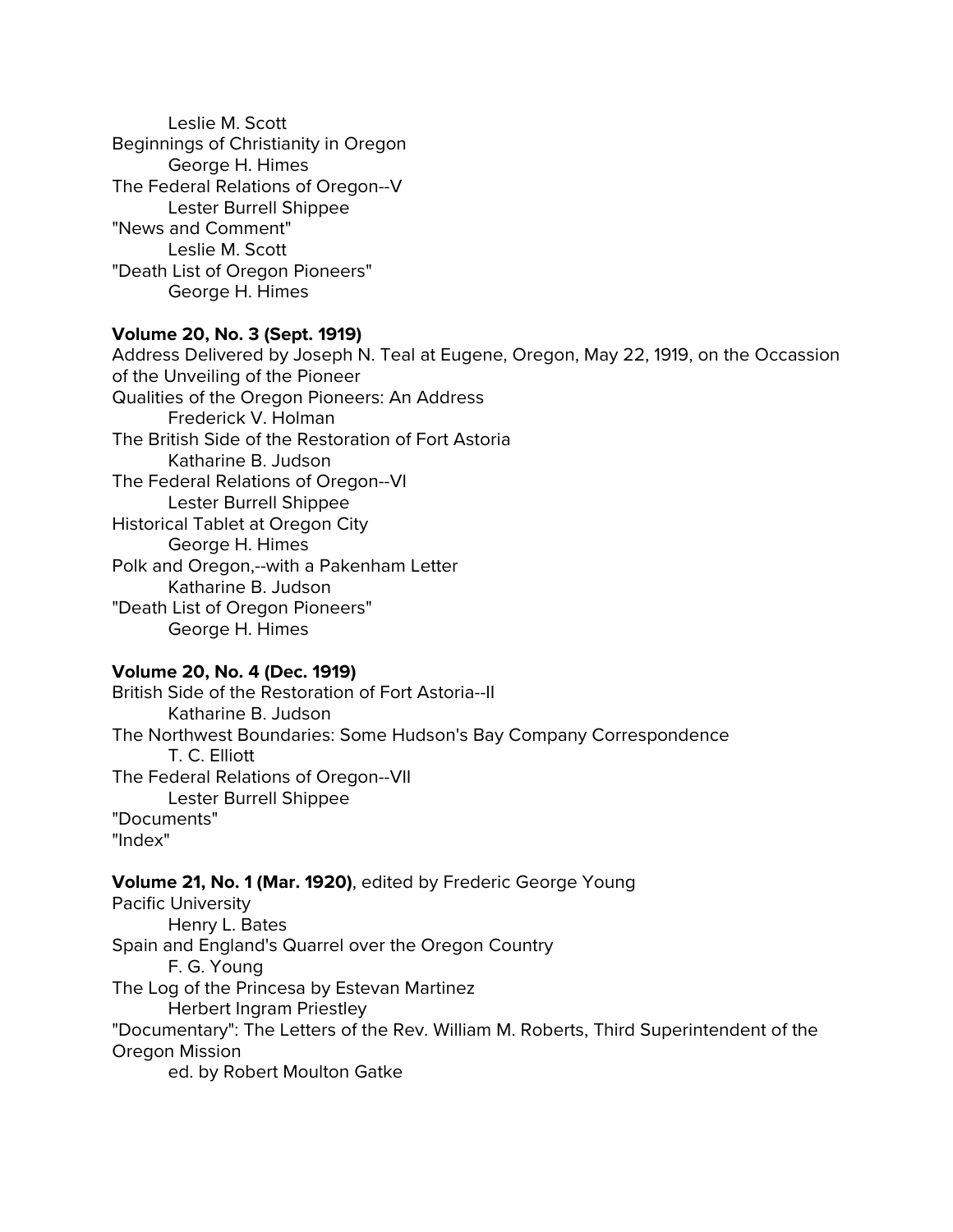## **Volume 21, No. 2 (June 1920)**

David Thompson and Beginnings in Idaho T. C. Elliott Educational Plans and Efforts by Methodists in Oregon to 1860 Read Bain History of Oregon Normal Schools John C. Almack

## **Volume 21, No. 3 (Sept. 1920)**

Ewing Young and His Estate: A Chapter in the Economic and Community Development of Oregon

F. G. Young

## **Volume 21, No. 4 (Dec. 1920)**

Oregon--Its Meaning, Origin and Application John E. Rees The Early Explorations and the Origin of the Name of the Oregon Country William H. Galvani The Strange Case of Jonathan Carver and the Name Oregon T. C. Elliott

"Index"

## **Volume 22, No. 1 (Mar. 1921)**, edited by Frederic George Young

A Sketch of the Rogue River Valley and Southern Oregon History Alice Applegate Sargent

Notes and Reminiscences of Laying Out and Establishing the Old Emigrant Road into Southern Oregon in the Year 1846

Lindsay Applegate

The First Stage of the Federal Indian Policy in the Pacific Northwest, 1849-1852 C. F. Coan

# **Volume 22, No. 2 (June 1921)**

The Origin of the Name Oregon T. C. Elliott "Documentary": Letters of S. H. Taylor to the Watertown [Wisconsin] Chronicle

# **Volume 22, No. 3 (Sept. 1921)**

The Last Phase of the Oregon Boundary Question: The Struggle for San Juan Island Andrew Fish "Documentary": The Letters of the Rev. William M. Roberts ed. by R. M. Gatke "Review" [1, essay-length] E. Ruth Rockwood

## **Volume 22, No. 4 (Dec. 1921)**

John Boit's Log of the Columbia--1790-1793 F. G. Young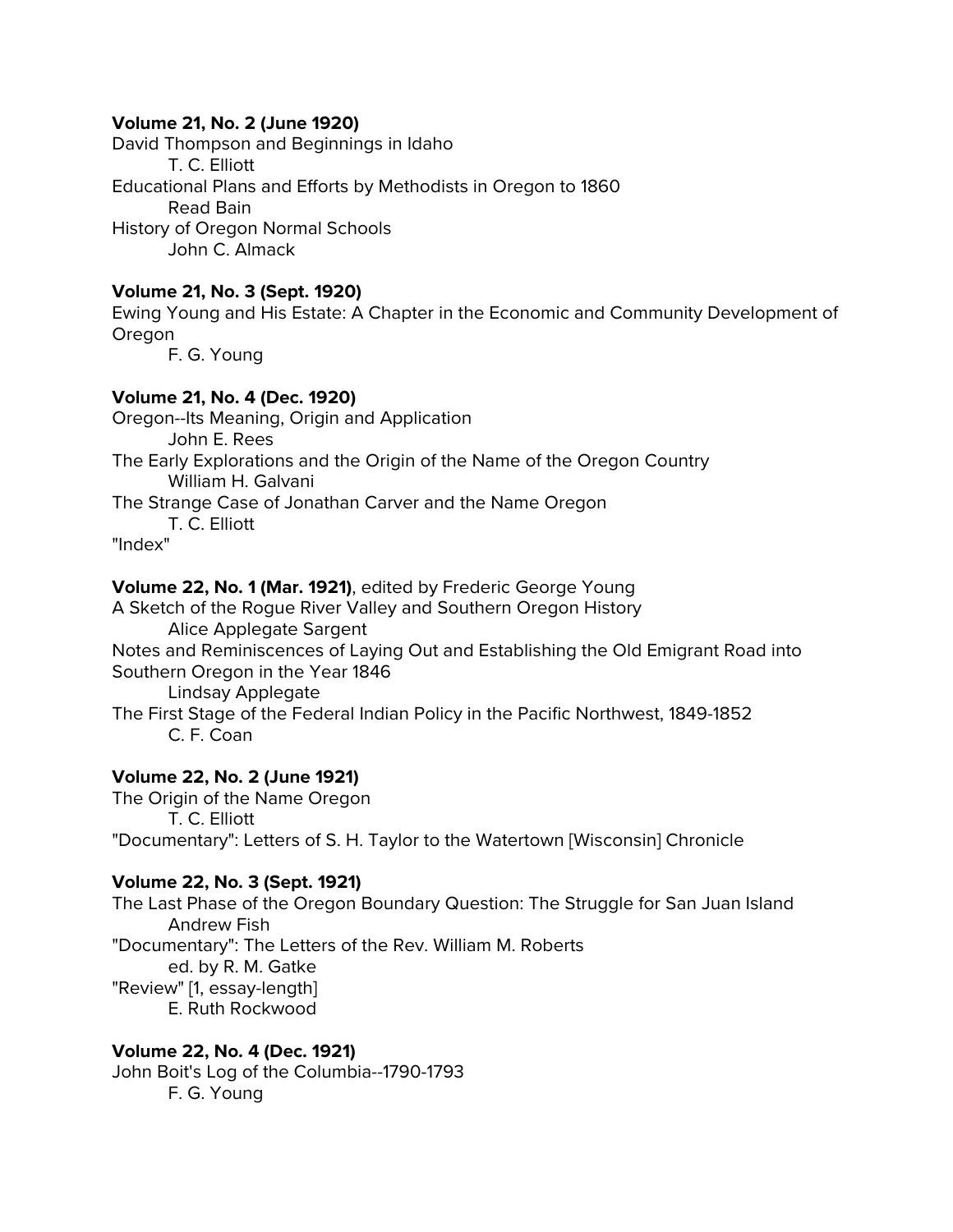Remnant of Official Log of the Columbia annot. by T. C. Elliott "Document": Whitman Letter "Index"

# **Volume 23, No. 1 (Mar. 1922)**, edited by Frederic George Young The Adoption of the Reservation Policy in Pacific Northwest, 1853-1855 C. F. Coan The History of the Oregon Mission Press

Howard Malcolm Ballou Jonathan Carver's Source for the Name Oregon T. C. Elliott The First Indian School of the Pacific Northwest Robert Moulton Gatke "Review" [1]--rep. from AHR Joseph Schafer

# **Volume 23, No. 2 (June 1922)**

The Origin of the Prehistoric Mounds of Oregon George William Wright The History of the Oregon Mission Press--II Howard Malcolm Ballou "Documentary": The Case of Robin Holmes vs. Nathaniel Ford, ed. by Fred Lockley Mining Laws of Jackson County, 1860-1876 intro. and notes by Verne Blue Letters of the Rev. William M. Roberts--III ed. by R. M. Gatke

# **Volume 23, No. 3 (Sept. 1922)**

The Oregon Question--1818-1828 Verne Blue Education in the Oregon Constitutional Convention of 1857 Ira W. Lewis "Documentary": The Mission Record Book of the Methodist Episcopal Church, Willamette Station, Oregon Territory, North America, Commenced 1834 intro. by Charles Henry Carey "Letters" An Account of the First Attempt at Exploration of the "Oregon Caves" Wm. W. Fidler History of the Discovery of the Marble Halls of Oregon E. J. Davidson

# **Volume 23, No. 4 (Dec. 1922)**

John Kendrick and His Sons F. W. Howay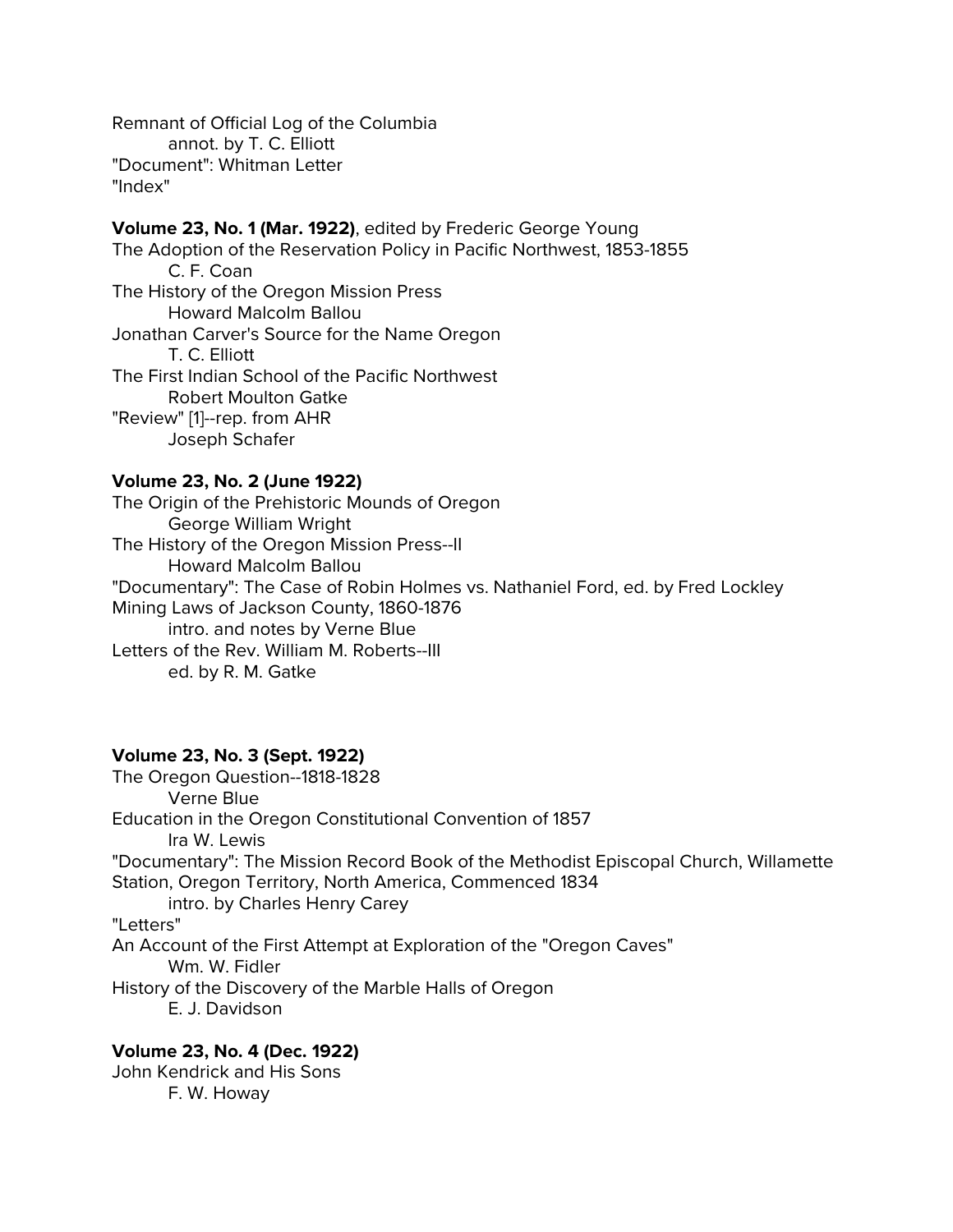"Documentary": Methodist Annual Reports, Willamette Mission intro. by Charles Henry Carey "Documentary": Letters of Dr. John McLoughlin intro. by T. C. Elliott "Index"

**Volume 24, No. 1 (Mar. 1923)**, edited by Frederic George Young Ewing Young in the Fur Trade of the Far Southwest, 1822-1834 Recollections of Benjamin Franklin Bonney Fred Lockley First Newspapers of Southern Oregon and Their Editors George H. Himes "Documentary": Diary of Rev. George Gary intro. by Charles Henry Carey "Letters"

## **Volume 24, No. 2 (June 1923)**

A Northwest Trader at the Hawaiian Islands Ralph S. Kuykendall Letters Relating to the Second Voyage of the Columbia ed. and intro. by F. W. Howay "Documentary": Diary of Reverend George H. Gary--II notes by Charles Henry Carey Reminiscences of James E. R. Harrell Fred Lockley "Letters" "Review" [1, rep. from AHR], Joseph Schafer

## **Volume 24, No. 3 (Sept. 1923)**

A History of High School Legislation in Oregon to 1910 Charles Abner Howard John Work's Journey from Fort Vancouver to Umpqua River, and Return, in 1834 intro. and comment. by Leslie M. Scott Diary of Rev. George Gary--III Notes by Charles Henry Carey

## **Volume 24, No. 4 (Dec. 1923)**

More about Astorians Stella M. Drumm The Occasion of the Unveiling of the Memorial Stone on the Grave of Peter Skene Ogden intro. by Henry L. Bates Address by Frederick V. Holman [OHS pres. on occasion of Ogden unveiling] Dedicatory Address by T. C. Elliott Address of J. D. Chitwood Remarks of Harvey G. Starkweather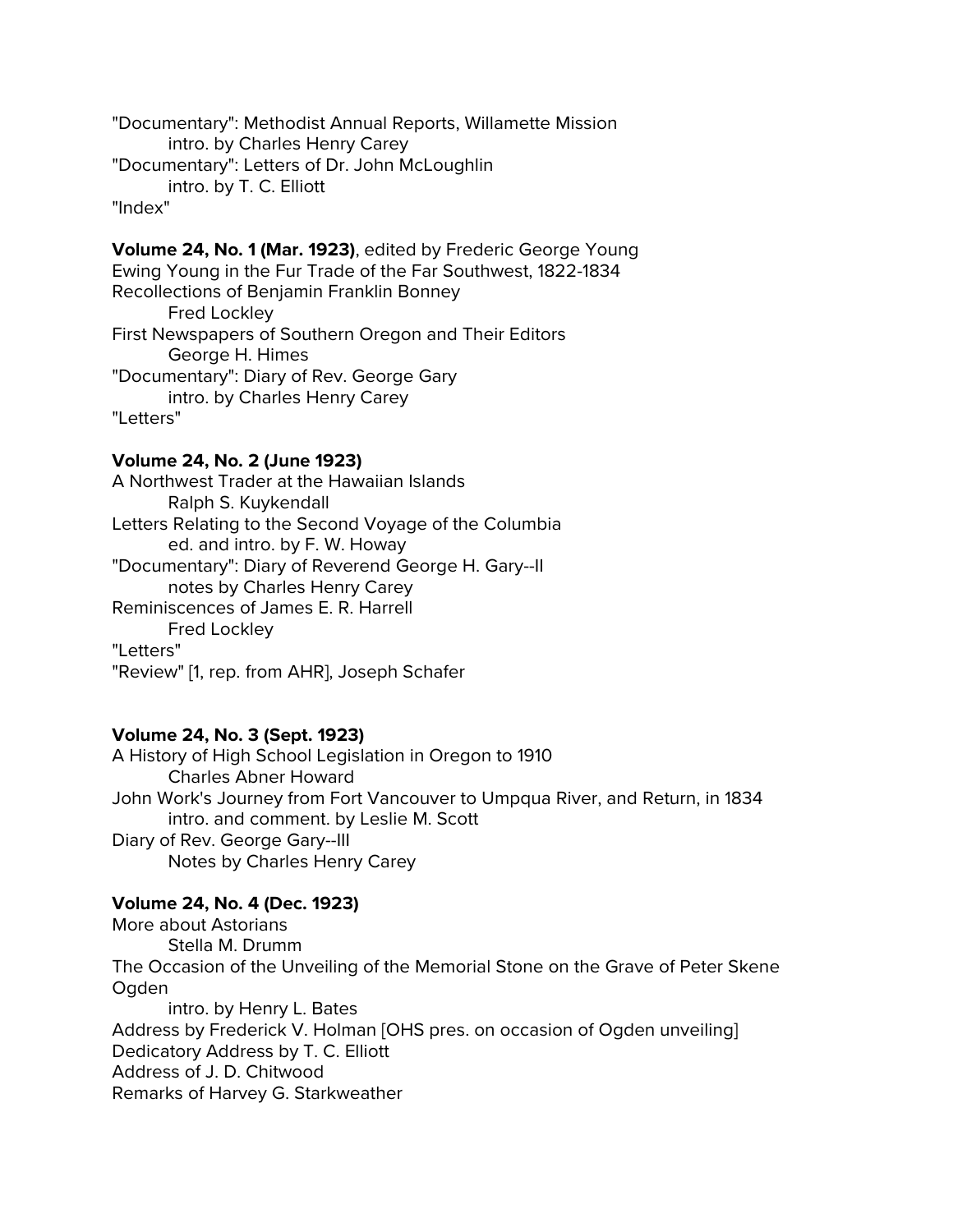Diary of Rev. George Gary--IV notes by Charles Henry Carey Colonel Grimsley's Proposed Expedition to Oregon, in 1841 ed. and intro. by T. C. Elliott "Index"

**Volume 25, No. 1 (Mar. 1924)**, edited by Frederic George Young The California and Oregon Trail, 1849-1860 Amos William Hartman James Colnett and the "Princess Royal" Ralph S. Kuykendall Reminiscences of Colonel Henry Ernst Dosch Fred Lockley A Hudson's Bay Company Contract for Hawaiian Labor

George Verne Blue Memorial Tribute to Governor Theodore T. Geer Judge Peter H. D'Arcy

## **Volume 25, No. 2 (June 1924)**

Exercises on the Occasion of the Dedication and Unveiling of the Equestrian Statue "The Circuit Rider" Charles H. Carey The Invocation Thomas Jefferson Villers Donor's Letter to the Governor of Oregon R. A. Booth Acceptance for the State by Governor Walter M. Pierce The Christian Minister and the State Rev. Bishop William O. Shepard The American Pioneer Joseph N. Teal History of the Educational Activities of the Protestant Episcopal Church in Oregon Charles E. Lewis Journal of a Trip across the Plains, 1851 P. V. Crawford "Errata"

# **Volume 25, No. 3 (Sept. 1924)**

Oregon's First Railway Frank B. Gill The History of the Oregon and California Railroad John Tilson Ganoe Oregon History Writers and Their Materials Leslie M. Scott "Notes and Comment"

**Volume 25, No. 4 (Dec. 1924)**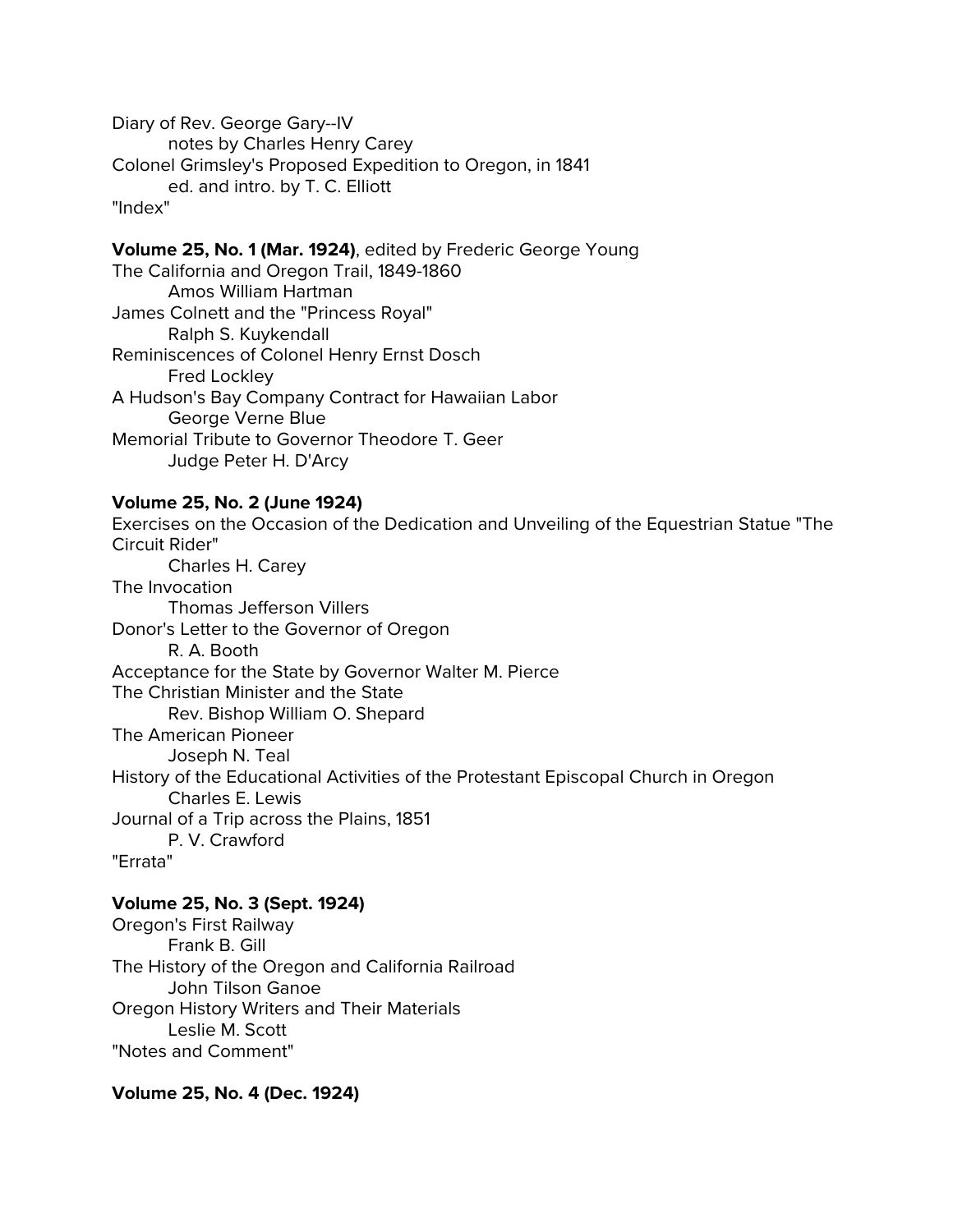Early Days on the Willamette Fred S. Perrine Address by Honorable Binger Hermann at Port Orford Homecoming and Pioneer Reunion The History of the Oregon and California Railroad--II John Tilson Ganoe The McNemees and Tetherows with the Migration of 1845: Organization Documents of That Migration Fred Lockley "News and Comment" "Necrology of Oregon Pioneers" Geo. H. Himes "Index"

## **Volume 26, No. 1 (Mar. 1925)**, edited by Frederic George Young

The Lakes of Oregon Lewis A. McArthur Some Additional Notes upon Captain Colnett and the "Princess Royal" F. W. Howay The Discovery of the Source of the Columbia River T. C. Elliott Memorial Tribute to Judge J. A. Stratton Judge Peter H. D'Arcy "Reviews" [2] F. W. Howay, F. G. Young "News and Comment"

"Oregon Historical Society Museum Notes"

# **Volume 26, No. 2 (June 1925)**

The Verendrye Expeditions in Quest of the Pacific Grace Flandreau Journals of the La Verendrye Trips to the Mandan Villages on the Missouri River in 1738- 39 and to the Foothills of the Rocky Mountains in 1742-43 intro. by Ralph Budd Journal of the First Expedition of Pierre Gaultier, Sieur de La Verendrye to the Mandan Villages on the Missouri trans. by Douglas Brymner Journal of the Voyage Made by Chavalier de la Verendrye, with One of His Brothers, in Search of the Western Sea Addressed to the Marquis de Beauharnois trans. by Anne H. Blegen John Lyle and Lyle Farm Julia Veazie Glen Extract from Exploration of the Oregon Territory, the Californias, and the Gulf of California, Undertaken during the Years 1840, 1841, and 1842, by Eugene Duflot de Mofras trans. by Nellie Bowden Pipes

David Thompson, Pathfinder and the Columbia River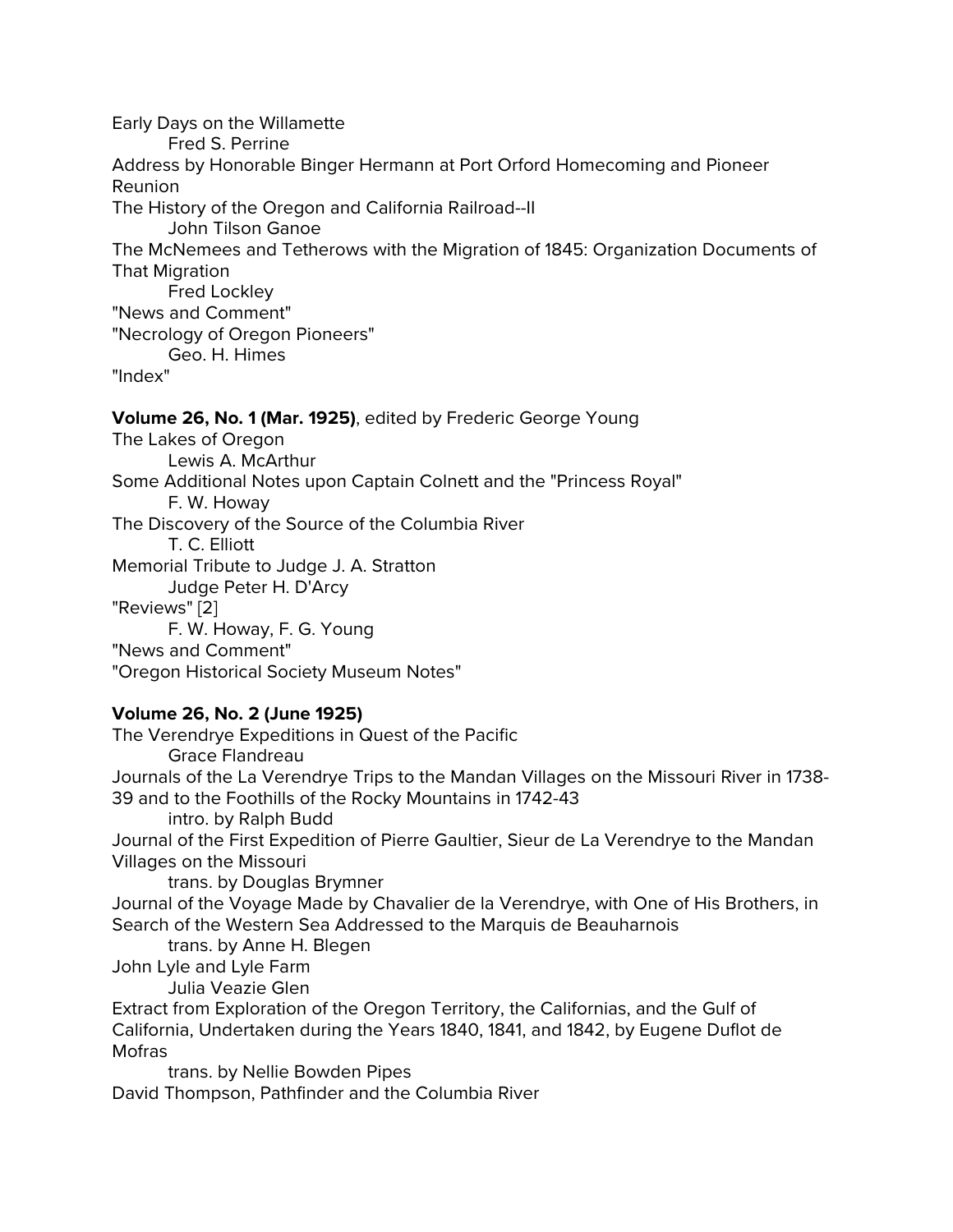T. C. Elliott "News and Comment"

## **Volume 26, No. 3 (Sept. 1925)**

Samuel Kimbrough Barlow: A Pioneer Road Builder of Oregon Mary Barlow Wilkins A Tribute to Reverend Andrew J. Hunsaker [memorial address] Chas. B. Moores The Newspapers of Oregon, 1846-1870 Flora Belle Ludington Extracts from the Emmons Journal An Error Concerning Finlay's Journal Marion O'Neil The Upper Missouri Historical Expedition, July 16-21, 1925 F. G. Young "Errata"

#### **Volume 26, No. 4 (Dec. 1925)**

The Creation of Oregon As a State Charles H. Carey "Oregon Geographic Names" Lewis A. McArthur [intro. note by F. G. Young] Joseph Henry Wythe, 1822-1901 O. Larsell Sarah Helmick and Helmick Park Virginia Nesbit "Errata" "Index"

#### **Volume 27, No. 1 (Mar. 1926)**, edited by Frederic George Young The Creation of Oregon As a State--II

Charles H. Carey Oregon Immigration prior to 1846 M. L. Wardell The Development of Medical Education in the Pacific Northwest O. Larsell Wishram Henry J. Biddle "Oregon Geographic Names" Lewis A. McArthur Journal of a Trip to Oregon, 1851 Elizabeth Wood [from 1852]

## **Volume 27, No. 2 (June 1926)** The Columbia River Historical Expedition F. G. Young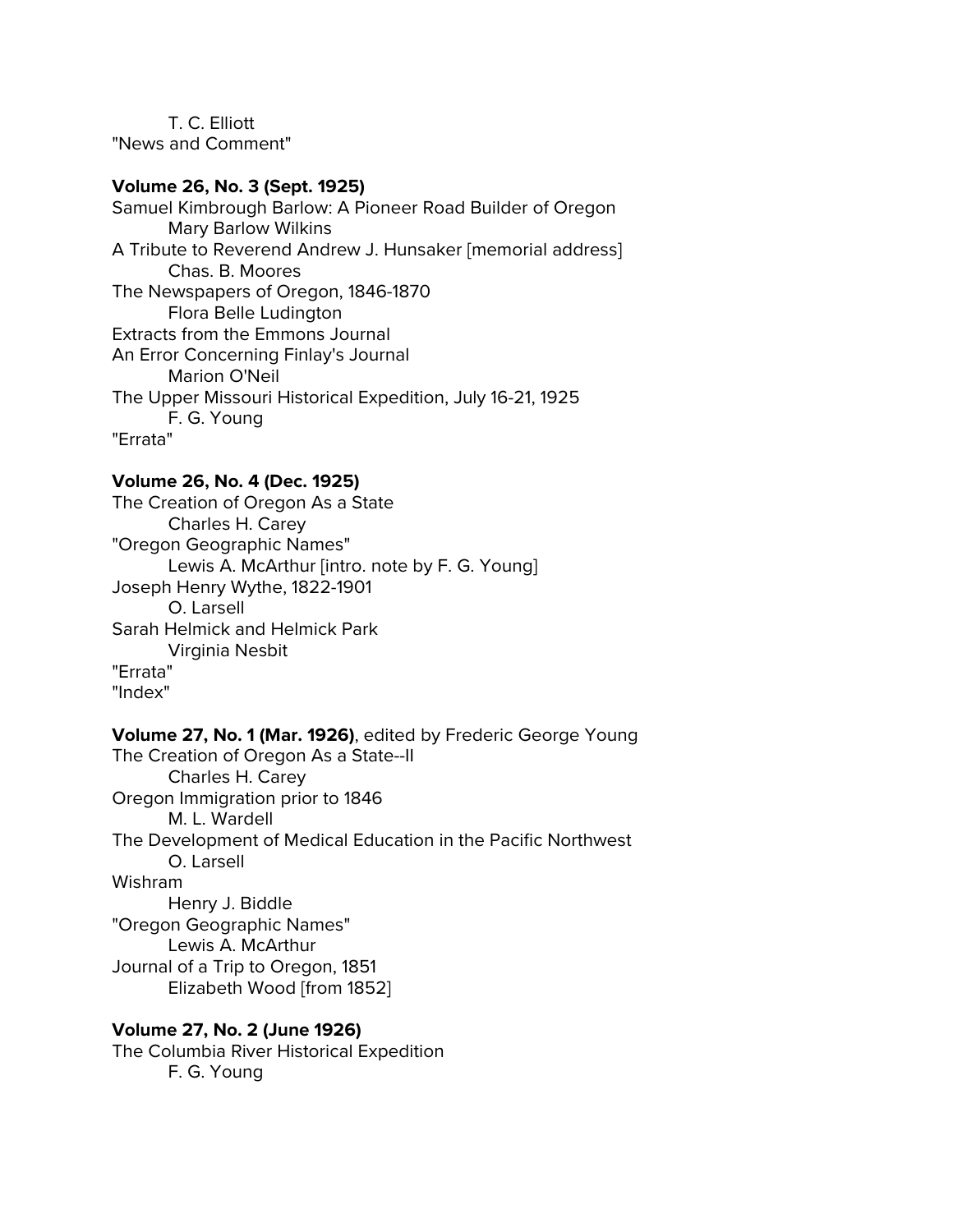Articles in the Oregon Historical Quarterly Relating to the Columbia River, Settlement of Astoria, Lewis and Clark Expedition comp. by Nellie B. Pipes An Interview with the Late Hon. Binger Hermann of December 1, 1925 Charles H. Carey "Oregon Geographic Names" Lewis A. McArthur

## **Volume 27, No. 3 (Sept. 1926)**

Lewis and Clark Expedition at Fort Clatsop Frederick V. Holman [address by OHS pres.] In the Land of the Kootenai T. C. Elliott The Columbia River Historical Expedition: The Achievement and Its Promise F. G. Young "Oregon Geographic Names" Lewis A. McArthur

#### **Volume 27, No. 4 (Dec. 1926)**

James Douglas on the Columbia, 1830-1849 W. N. Sage Pioneer Pot Pourri Charles B. Moores Broughton on the Columbia in 1792 J. Neilson Barry "Oregon Geographic Names" by Lewis A. McArthur "Index"

#### **Volume 28, No. 1 (Mar. 1927)**, edited by Frederic George Young

Nova Albion and New England Samuel Eliot Morison England and Oregon Treaty of 1846 Henry Commager The Currency Question in Oregon during the Civil War Period Joseph Ellison The Indians of Oregon--Geographic Distribution of Linguistic Families J. Neilson Barry "Book Review" [1] Thomas A. McBride "Oregon Geographic Names" Lewis A. McArthur

#### **Volume 28, No. 2 (June 1927)**

New England and the Opening of the Columbia River Salmon Trade, 1830 Samuel Eliot Morison The Western Sea in the Jesuit Relations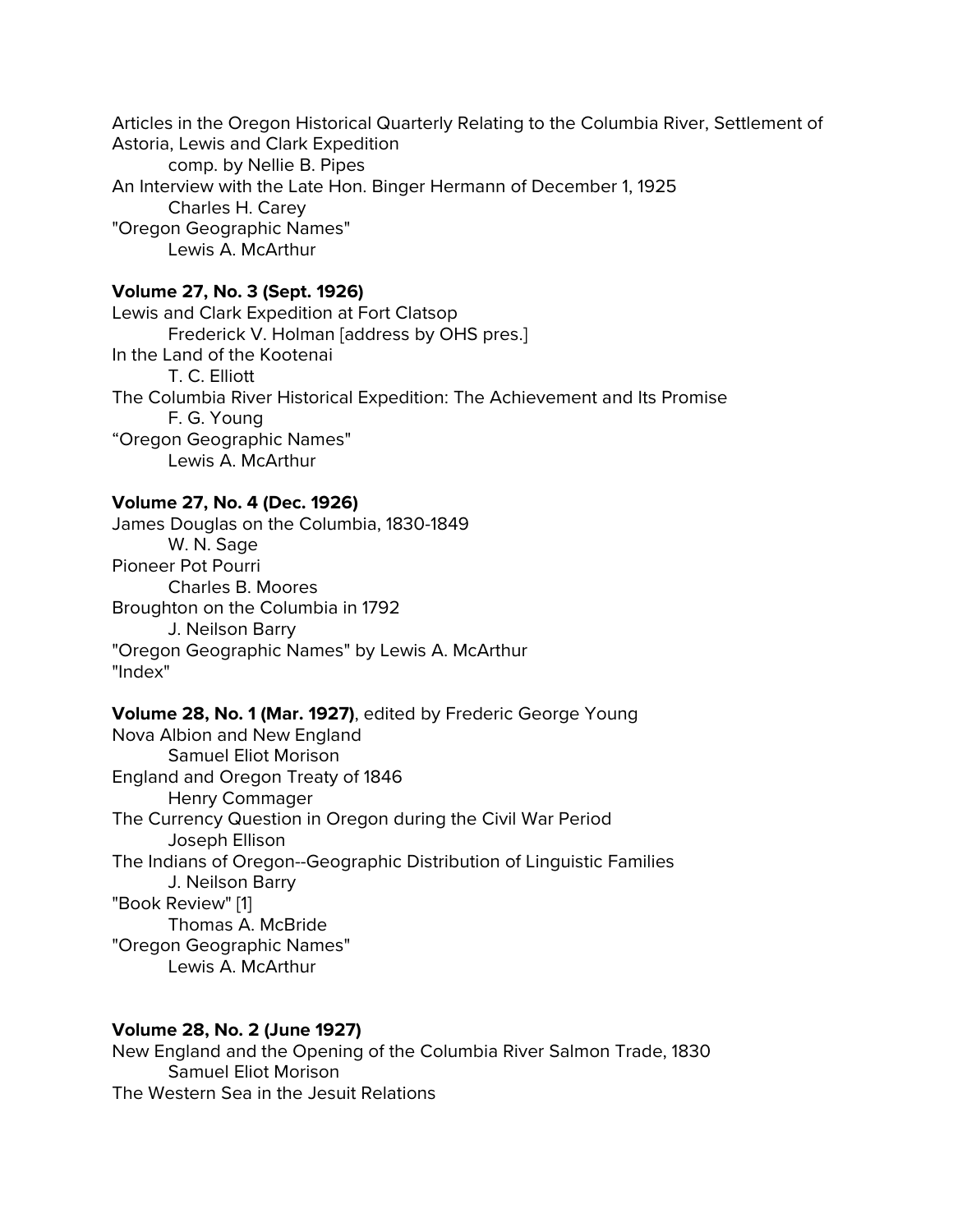C. S. Kingston The Indians in Washington, Their Distribution by Languages J. Neilson Barry "Oregon Geographic Names" Lewis A. McArthur

#### **Volume 28, No. 3 (Sept. 1927)**

Frederick V. Holman: An Appreciation N. J. Levinson Gleanings from the Story of Our Oregon Pioneers Hon. George M. Brown Journal and Report by Dr. Marcus Whitman of His Tour of Exploration with Rev. Samuel Parker in 1835 beyond the Rocky Mountains intro. and notes by F. G. Young The Journal of the Ship Ruby T. C. Elliott "Oregon Geographic Names" Lewis A. McArthur "News and Comment" Barbara C. Elliott

## **Volume 28, No. 4 (Dec. 1927)**

A History of Bandon and the Coquille River [from ca. 1900] George Bennett Tribal Distribution in Southwestern Oregon Leslie Spier The Oregon Pioneers and the Boundary [rep. from AHR] Frederick Merk La Verendrye Journals and Letters--A Review Charles H. Carey "News and Comment" Barbara Coit Elliott The 1928 Anniversaries for Oregon F. G. Young "Correction" "Index"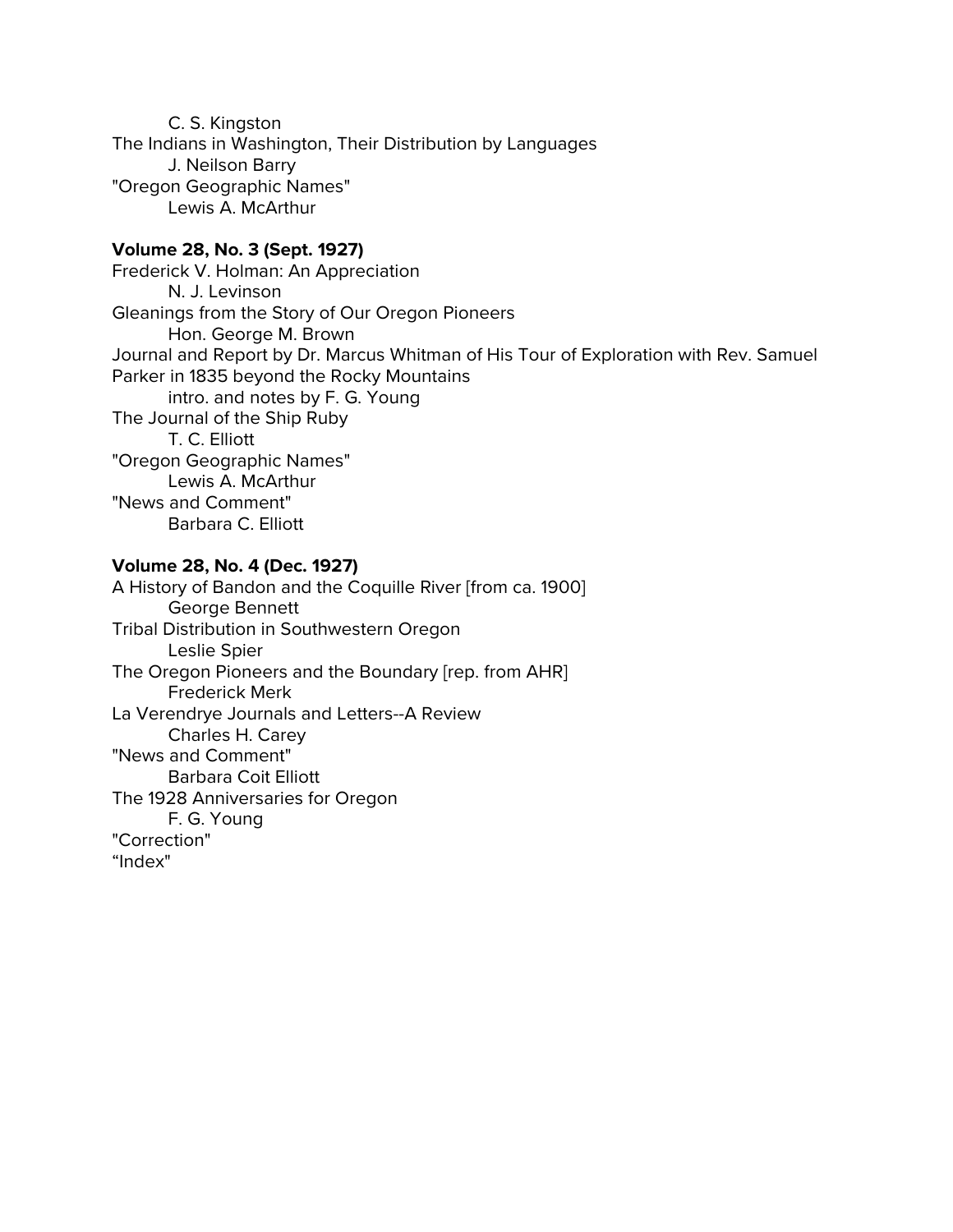# **Volume 29, No. 1 (Mar. 1928)**, edited by Frederic George Young The Influence of American Settlements upon the Oregon Boundary Treaty of 1846 Leslie M. Scott A History of Bandon and the Coquille River George Bennett Report of Lieutenant Peel on Oregon in 1845-46 Leslie M. Scott The Journey to Oregon--A Pioneer Girl's Diary intro. and ed. by Claire Warner Churchill **Volume 29, No. 2 (June 1928)** History of Pioneer Sheep Husbandry in Oregon Alfred L. Lomax Indian Diseases As Aids to Pacific Northwest Settlement Leslie M. Scott Captain Gray's First Visit to Oregon T. C. Elliott Haswell's Log of a Voyage Round the World on the Ship Columbia Rediviva and the Sloop Washington T. C. Elliott The Diary of Henry Bridgeman Brewer: Being a Log of the Lausanne and the Time-Book of The Dalles Mission intro. and ed. by John M. Canse On the Plains in 1852 J. Neilson Barry "Reviews" [2, including OGN] David W. Hazen, F. G. Young

## **Volume 29, No. 3 (Sept. 1928)**

Historical Review, Champoeg, the Plymouth Rock of the Northwest Peter H. D'Arcy The Oregonian Newspaper in Oregon History Leslie M. Scott Devine Monument Dedication Lewis A. McArthur Dedication Address John W. Biggs The Letters of Roselle Putnam trans. and notes by Sheba Hargreaves Captain Cook's Approach to Oregon, by T. C. Elliott John Meares' Approach to Oregon, by T. C. Elliott The Log of the Lausanne--II ed. by J. M. Canse "Notes and Comment"

## **Volume 29, No. 4 (Dec. 1928)**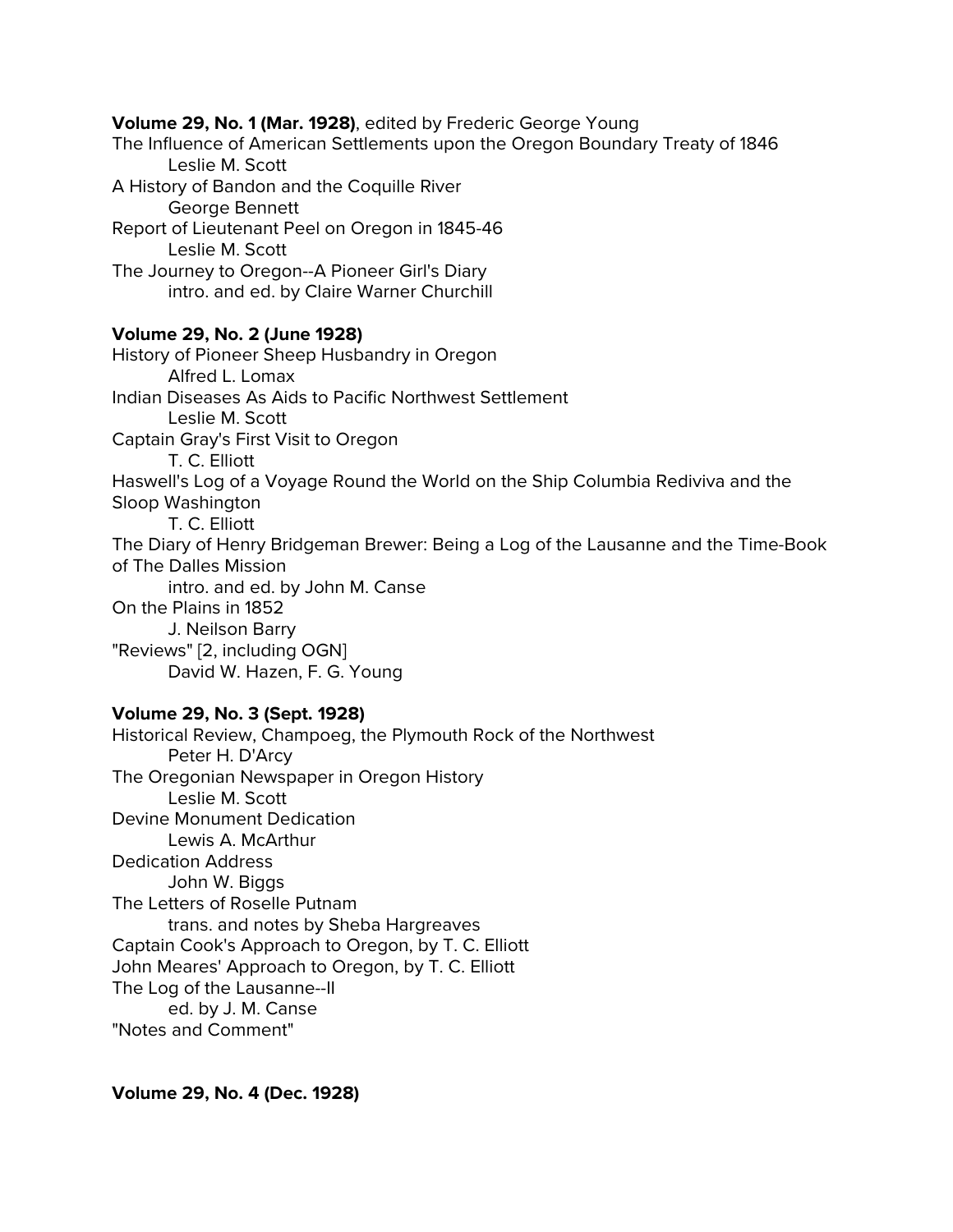Superstitions and Ceremonies of Indians of Old Oregon John Gill Autobiographical Sketch of William Henry Rector intro. by Fred Lockley Journal of Captain Charles Bishop of the "Ruby" in 1795 intro. and notes by T. C. Elliott The Log of the Lausanne--III notes and comm. by J. M. Canse Historic Markers Lewis A. McArthur For an Oregon Pioneers Centennial Memorial: A Project of Survey and Planning [rep. from Commonwealth Review] F. G. Young "Index" [begins to look modern] **Volume 30, No. 1 (Mar. 1929)**, edited by Leslie M. Scott Career of Frederic George Young Joseph Schafer Dean F. G. Young--An Appreciation E. H. McAlister Oregon Historical Society's Tribute to Frederic G. Young Some Early Maps and Myths Charles H. Carey Oregon Coast As Seen by Vancouver in 1792 T. C. Elliott Use of Soil Products by Indians J. Neilson Barry Log of the Lausanne--IV notes and comm. by John M. Canse Autobiography of William Henry Rector copied by Fred Lockley; abridged by J. Neilson Barry Reminiscences of John Y. Todd Lewis A. McArthur One Hundred Years Ago, in 1929 J. Neilson Barry "Book Reviews" [4] McArthur, Elliott, Barry "News and Comment" **Volume 30, No. 2 (June 1929)**

Voyages of Kendrick and Gray in 1787-90 F. W. Howay Later Affairs of Kendrick; Barrell Letters Nellie B. Pipes Governor George Simpson at Astoria in 1824 W. N. Sage and T. C. Elliott Log of the Lausanne--V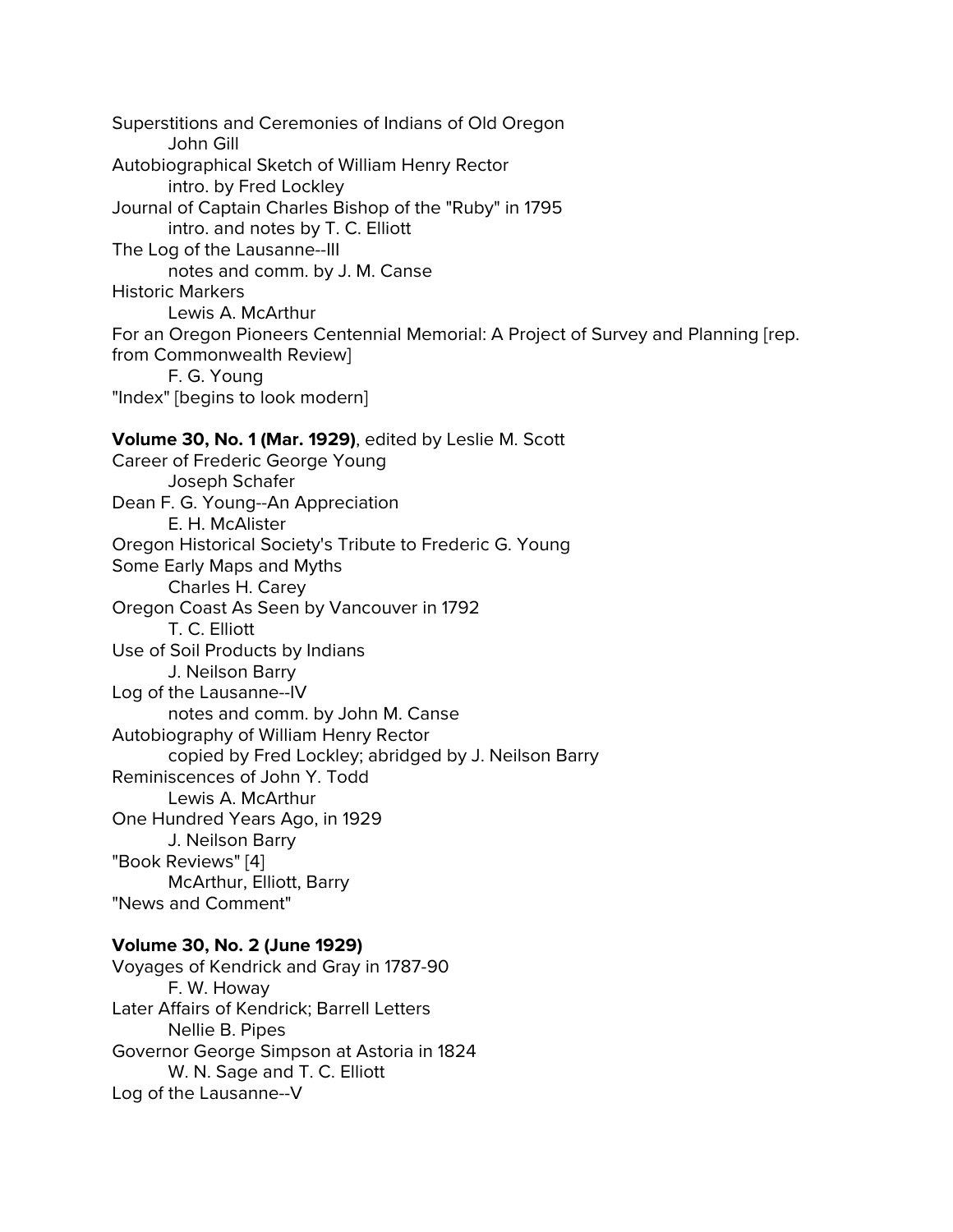notes and comm. by John M. Canse History of Champoeg Park Albert Tozier Camels in the Inland Empire T. C. Elliott University of Oregon Admission, 1876-1927 J. F. Santee Pioneer Woolen Mills in Oregon Alfred L. Lomax Agriculture in the Oregon Country in 1795-1844 J. Neilson Barry "Reviews" [several, including articles in journals] "News and Comment" [lengthy]

#### **Volume 30, No. 3 (Sept. 1929)**

Voyages of the "Jenny" to Oregon, 1792-94 F. W. Howay and T. C. Elliott Oregon's Provisional Government, 1843-49 Leslie M. Scott Truth and Fiction of the Champoeg Meeting Russell B. Thomas Pioneer Woolen Mills in Oregon [cont.] Alfred L. Lomax Green's Missionary Report on Oregon, 1829 George Verne Blue Madame Dorion of the Astorians J. Neilson Barry "Reviews" "News and Comment"

#### **Volume 30, No. 4 (Dec. 1929)**

Federal Aid to Oregon Trail Prior to 1850 J. T. Dorris Theodore Talbot Journals, 1843, 1849-52 Charles H. Carey Pioneer Woolen Mills of Oregon [cont] Alfred L. Lomax Activities of Philomath College John B. Horner History of Fort Hoskins, 1856-65 Oscar Winslow Hoop Recollections of the Rickreall Harriet Nesmith McArthur Oregon Coast As Seen by Vancouver in 1792 T. C. Elliott "Reviews" "News and Comments"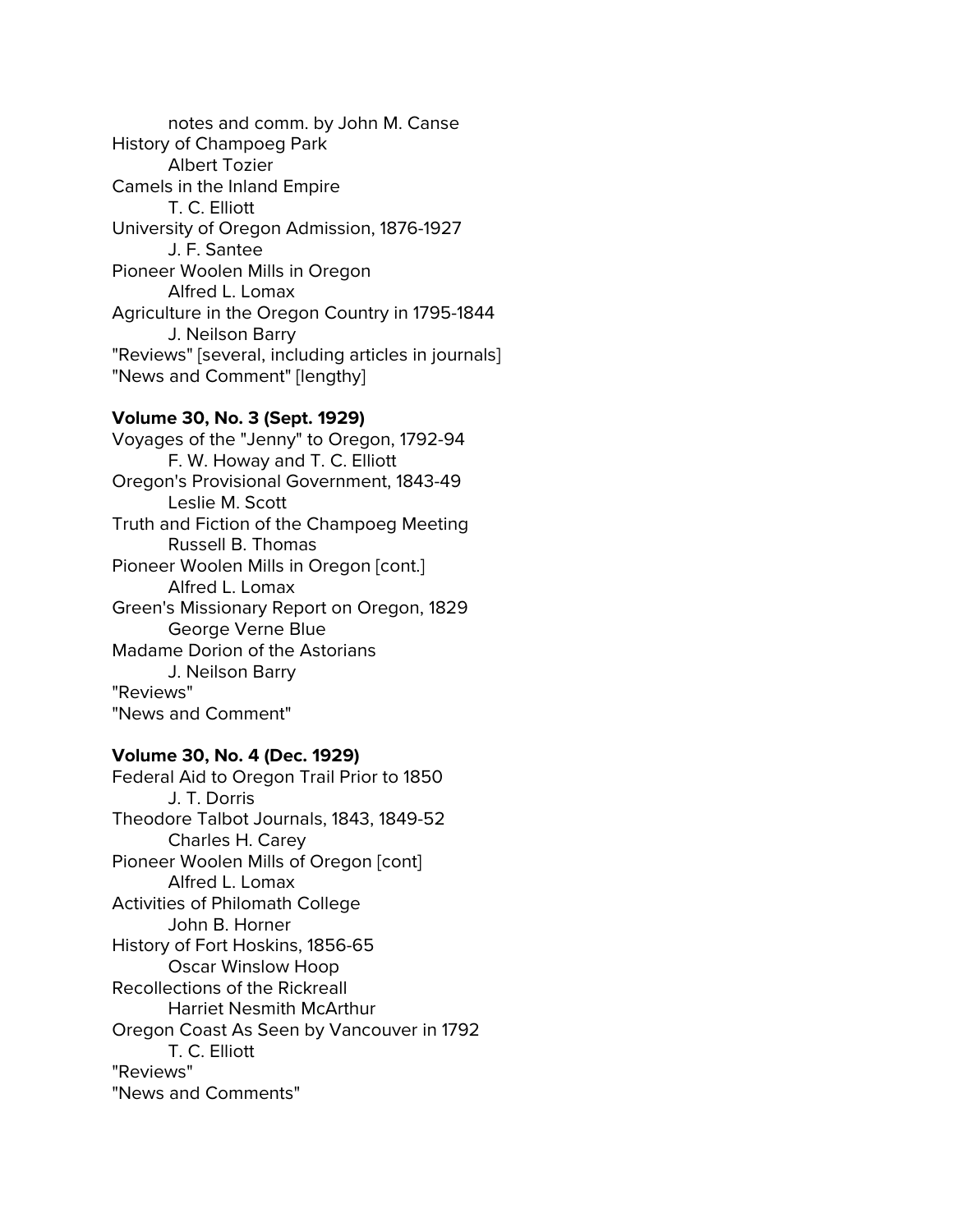"Index"

**Volume 31, No. 1 (Mar. 1930)**, edited by Leslie M. Scott First Taxes in Oregon, 1844 Leslie M. Scott Beginnings of Electric Power in Oregon O. B. Coldwell Historic Umatilla House at The Dalles Martha Ferguson McKeown History of Oregon State College John B. Horner Townsend's Bird Studies in Oregon, 1834-36 Witmer Stone Early Oregon Scenes: A Pioneer Narrative James D. Miller Indian Slavery in Pacific Northwest Elsie Frances Dennis One Hundred Years Ago, 1830 Nellie B. Pipes "Reviews" "News and Comment" "Obituary"

## **Volume 31, No. 2 (June 1930)**

Centennial of the Covered Wagon Albert Hawkins Jane Barnes, First White Woman in Oregon Kenneth W. Porter Woolen Mills of Brownsville, 1860-89 Alfred L. Lomax In Memory of Edgar W. Wright, Historian Henry E. Reed University Preparatory School, 1876-1904 J. F. Santee Early Oregon Scenes: A Pioneer Narrative [cont] James D. Miller Indian Slavery in Pacific Northwest [cont] Elsie Frances Dennis "Reviews" [David W. Hazen becoming prominent] "News and Comments" "Obituary"

# **Volume 31, No. 3 (Sept. 1930)**

Cruise of Astor's Brig Pedler, 1813-1816 Kenneth W. Porter Ellendale Woolen Mill, 1865-71 Alfred L. Lomax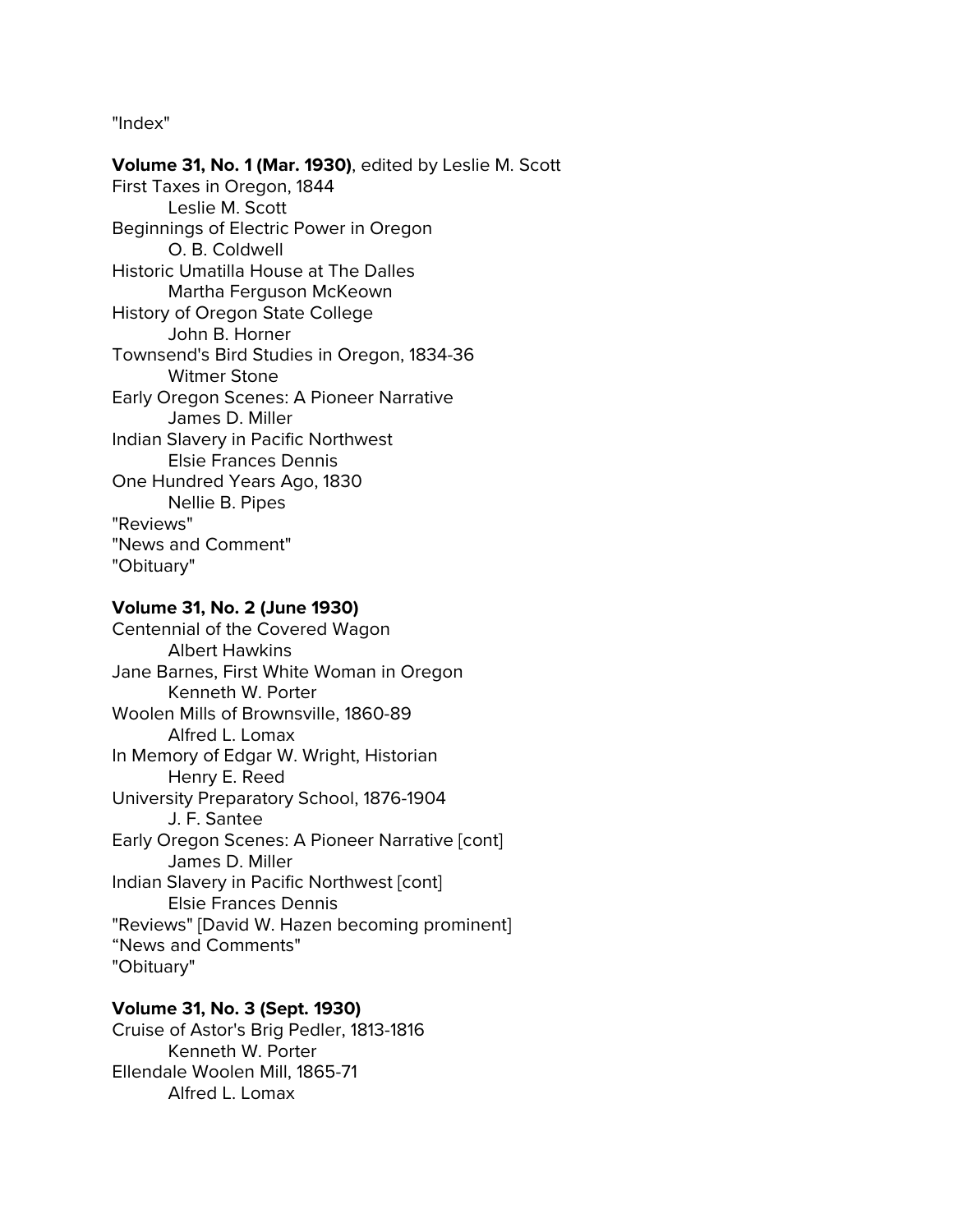Lovejoy's Pioneer Narrative, 1842-48 intro. by Henry E. Reed Beginnings of McKenzie Highway, 1862 Robert W. Sawyer In Memory of John Gill David W. Hazen In Memory of Albert Hawkins Ben Hur Lampman Early Oregon Scenes: A Pioneer Narrative [cont] James D. Miller Indian Slavery in Pacific Northwest [cont] Elsie Frances Dennis "Reviews" "News and Comment" "Obituary"

#### **Volume 31, No. 4 (Dec. 1930)**

Designs for a Pacific Republic, 1843-62 Joseph Ellison Joseph Ashton, Astorian Sailor, 1812-15 Kenneth W. Porter Beginnings of East Portland Leslie M. Scott Ashland Woolen Mill, 1867-1900 Alfred L. Lomax Pioneer Life of Fendel Sutherlin Anne Sutherlin Waite Indian Fighters, Settlers in Wasco County Lulu D. Crandall In Memory of Charles B. Moores Col. Robert A. Miller "Reviews" "News and Comment" "Obituary" "Index"

#### **Volume 32, No. 1 (Mar. 1931)**, edited by Leslie M. Scott

Douglas Expeditions, 1840-41 Herman A. Leader Indian Tribes of Curry County Vernon Nielson British Values in Oregon, 1847 T. C. Elliott Ashland Normal School, 1869-1930 William Pierce Tucker The Dalles Woolen Mill Alfred L. Lomax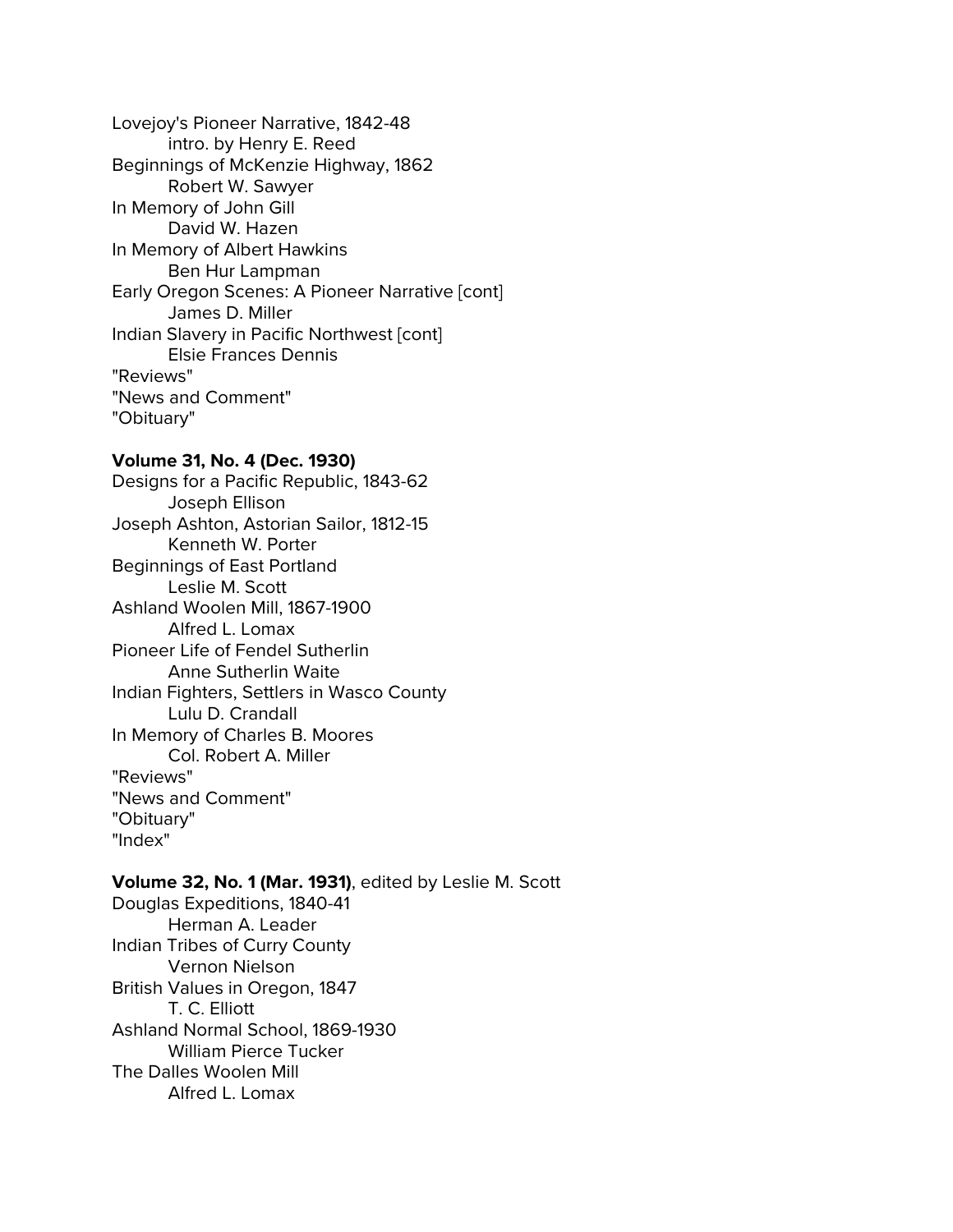Early Education in Oregon J. F. Santee Judge Robert Sharp Bean Charles H. Carey One Hundred Years Ago, 1831 Nellie B. Pipes "Reviews" "News and Comment" "Necrology"

## **Volume 32, No. 2 (June 1931)**

Nationalism of Lewis and Clark Leslie M. Scott Thomas Starr King in Oregon, 1862 William G. Eliot, Jr. Thomas Milton Gatch, Educator J. F. Santee Pioneer Wool Mill Products A. L. Lomax Early Scenes in Harney County Lewis A. McArthur Wilson Price Hunt, 1783-1842 T. C. Elliott Umpqua Agriculture, 1851 Jesse Applegate Douglas Expeditions, 1840041 [cont] Herman A. Leader Ashland Normal School, 1869-1930 [cont] William Pierce Tucker "Reviews" "News and Comment" "Necrology"

#### **Volume 32, No. 3 (Sept. 1931)**

Syracuse and Santiam City, 1845-61 Jesse Steiwer Douglas Modern Fallacies of Champoeg Leslie M. Scott Belshaw Journey, Oregon Trail, 1853 Gwen Castle Oregon City Woolen Mill Alfred L. Lomax Douglas Expeditions, 1840-41 Herman A. Leader Champoeg and Wai-i-lat-pu T. C. Elliott Oregon Inlet, Roanoke Island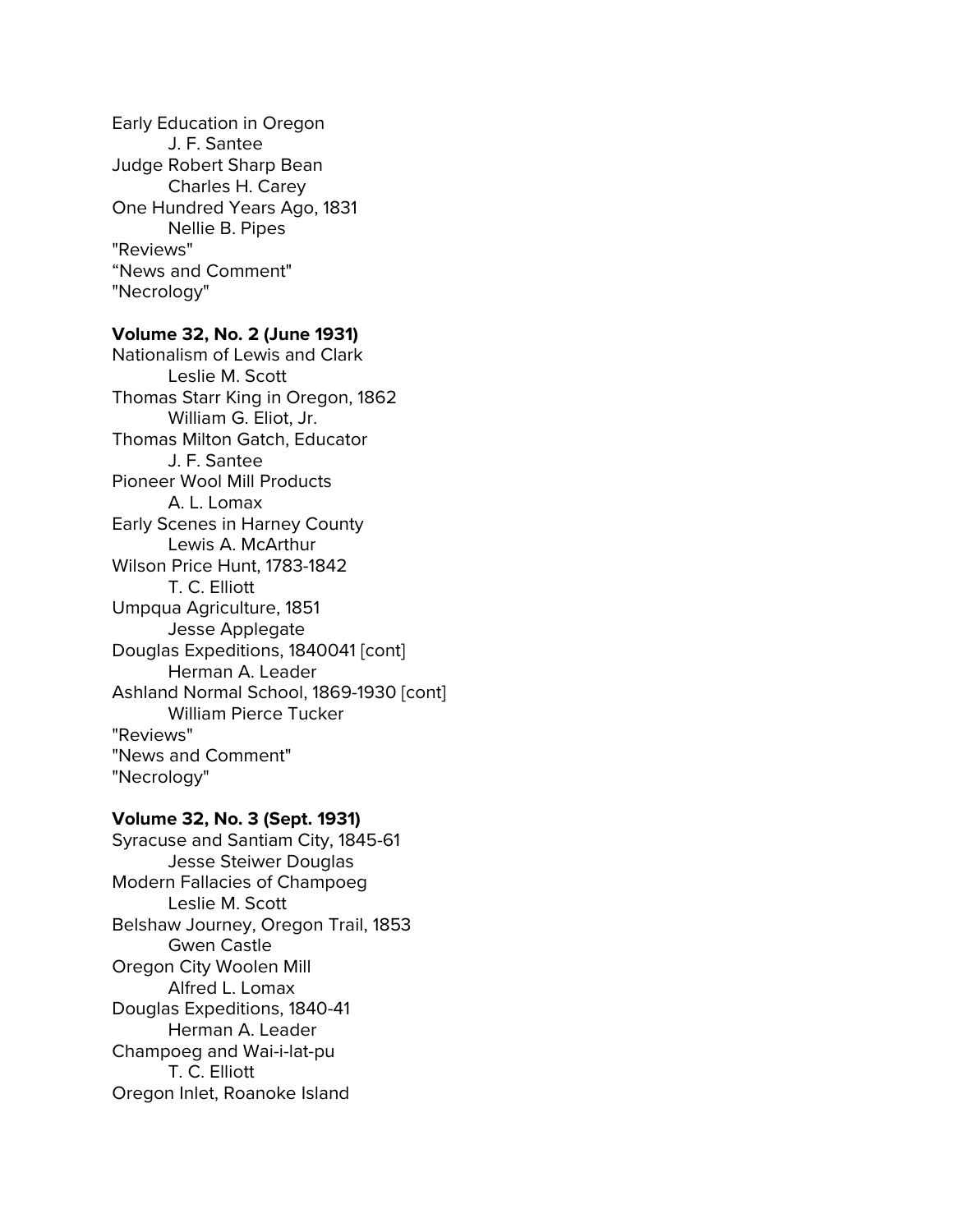T. C. Elliott "Reviews" "News and Comment" "Necrology"

### **Volume 32, No. 4 (Dec. 1931)**

Broughton, up Columbia River, 1792 J. Neilson Barry Early Portland Contrasts Leslie M. Scott Beginnings of Jefferson Jesse Steiwer Douglas Indian Conditions in 1836-38 Nellie B. Pipes Beginnings of Ocean Park, 1872-83 George C. Johnson Douglas Expeditions, 1840-41 [cont.] Herman A. Leader "Reviews" "News and Comment" "Necrology" "Index"

#### **Volume 33, No. 1 (Mar. 1932)**, edited by Leslie M. Scott

Abbot Railroad Surveys, 1855 Robert W. Sawyer Pioneer Gold Money, 1849 Leslie M. Scott Columbia River Exploration, 1792 J. Neilson Barry Sale of Astoria, 1813 T. C. Elliott Wild Plants of Northwest Coast Albert Raddin Sweetser Jefferson Institute, 1857-99 Jesse Steiwer Douglas Edward R. S. Canby, Modoc War, 1873 J. F. Santee One Hundred Years Ago, 1832 Nellie B. Pipes "Reviews" "News and Comment" "Necrology"

### **Volume 33, No. 2 (June 1932)** Harney Basin Exploration, 1826-60 Robert Carlton Clark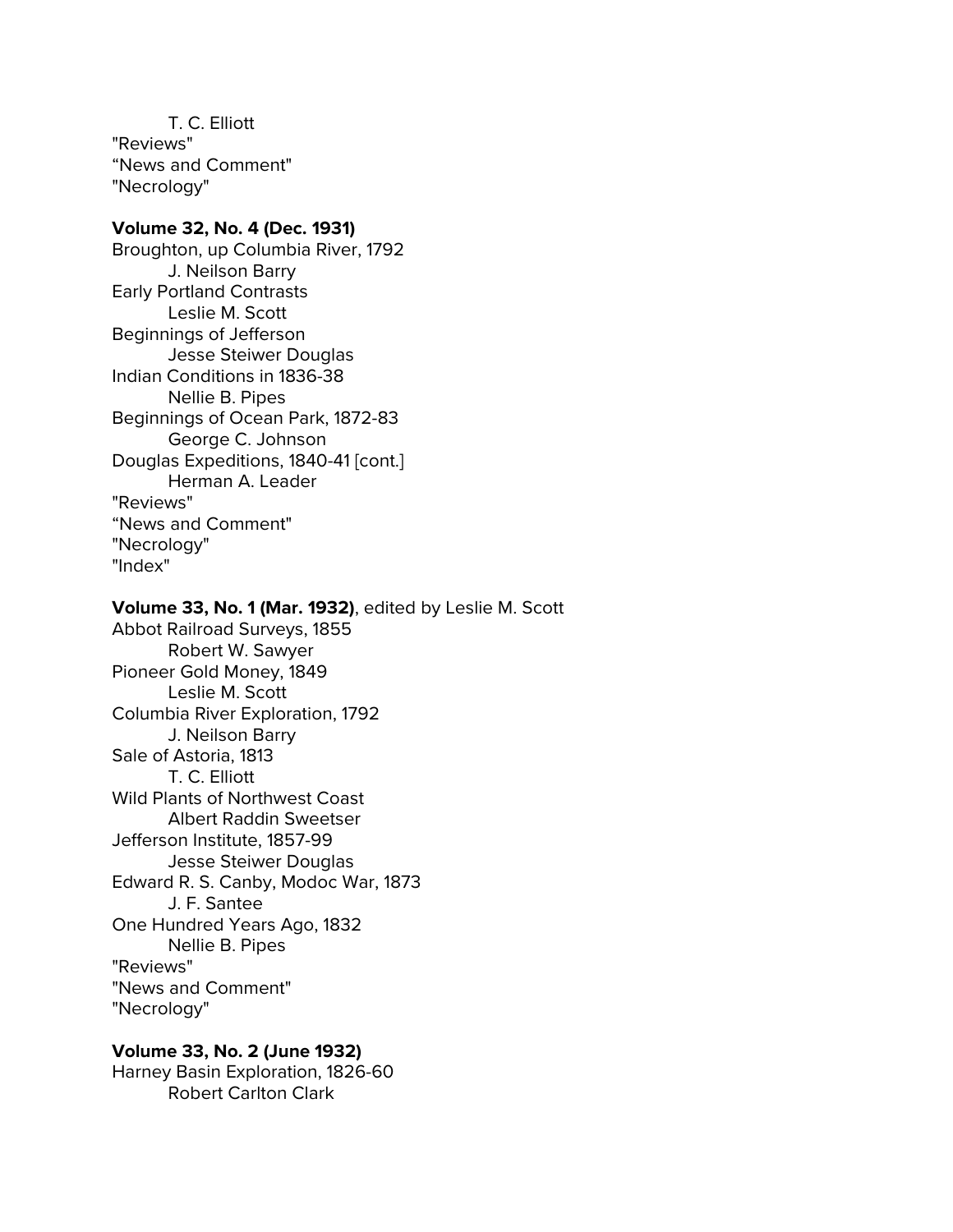Abbot Railway Surveys, 1855 [cont.] Robert W. Sawyer Oregon Orchestra Music, 1868-1932 Frederick W. Goodrich Columbia River Exploration, 1792 [cont.] J. Neilson Barry Oregon Literature, 1930-31 Philip H. Parrish Oysterville, 1840-97 Walker Allison Tompkins Lutheran Education in Oregon Martin P. Simon "Reviews" "News and Comment" "Necrology"

### **Volume 33, No. 3 (Sept. 1932)**

Lee, Waller and McLoughlin Charles H. Carey McLoughlin's Answer to Warre Report Herman A. Leader Early Colleges in Oregon H. Earl Pemberton The Chinook Wind T. C. Elliott John Mix Stanley, Indian Painter Nellie B. Pipes Oregon Boundaries N. Neilson Barry Oregon Coast Highway Leslie M. Scott Comcomly and the Chinooks J. F. Santee "Reviews" "News and Comment" "Necrology"

#### **Volume 33, No. 4 (Dec. 1932)**

Why History Needs To Be Rewritten Robert Carlton Clark More about the Brig Peddler, 1813-16 Kenneth W. Porter Social History of Jackson County William Pierce Tucker Diary of Maria Parson Belshaw, 1853 Joseph W. Ellison Portland Public Schools, 1845-71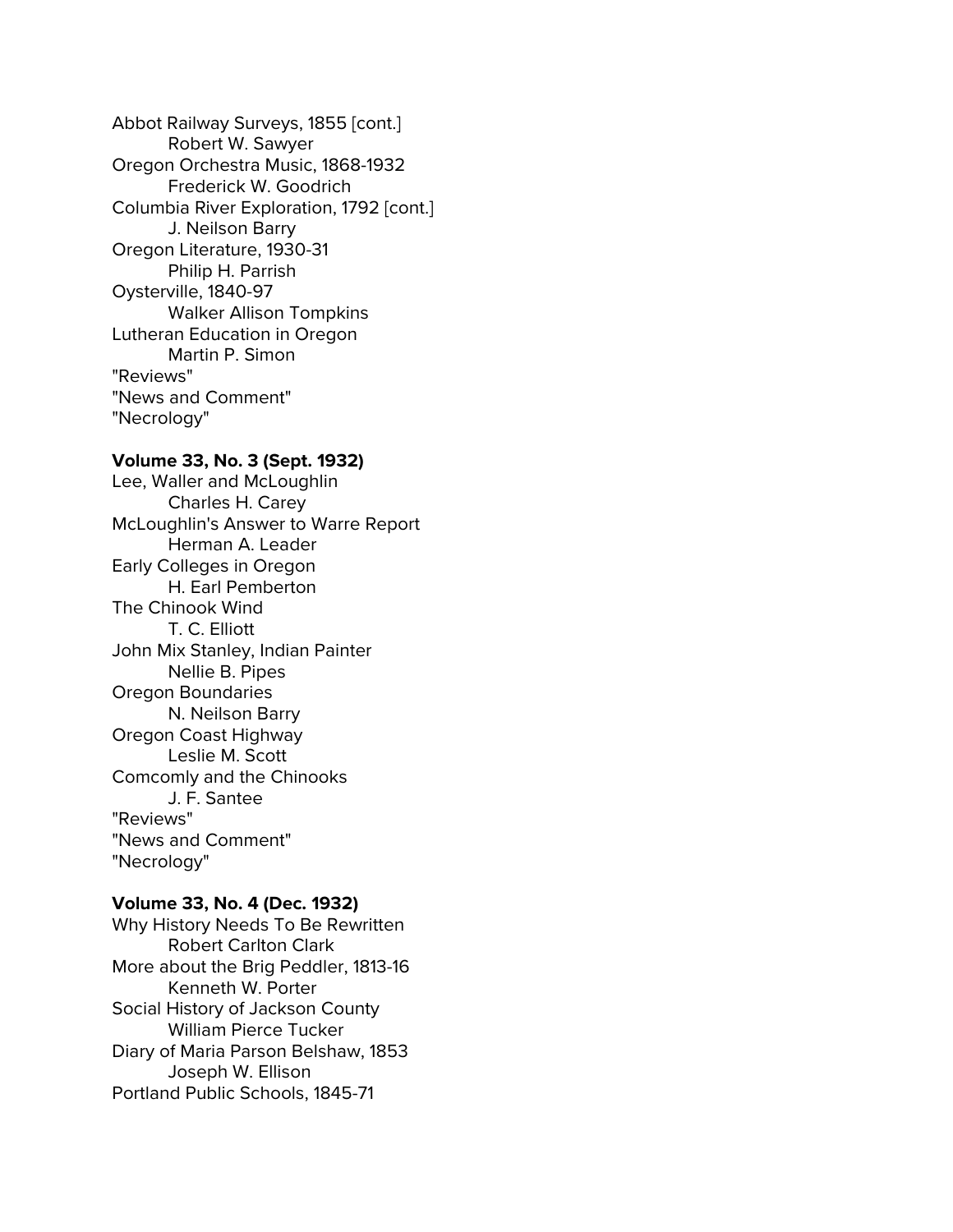Charles N. Reynolds Spalding Mission, 1843 Nellie B. Pipes Peter Corney's Voyages, 1814-17 J. Neilson Barry "Reviews" "News and Comment" "Necrology" "Index"

### **Volume 34, No. 1 (Mar. 1933)**, edited by Nellie B. Pipes

The Lure of the River Fred W. Wilson Chief Cassino Omar C. Spencer Location of Point Vancouver intro. by Lewis A. McArthur France and the Oregon Question George Verne Blue Fort Reed and Fort Boise, 1814-35 J. Neilson Barry The Oregon Memorial of 1838 ed. by Cornelius J. Brosnan One Hundred Years Ago, 1833 Nellie B. Pipes "Reviews" "News and Comment" "Necrology"

### **Volume 34, No. 2 (June 1933)**

The Skidmore Fountain Charles Erskine Scott Wood Roll of Overland Astorians, 1810-12 Kenneth W. Porter The Lure of the River [cont.] Fred W. Wilson William Hobson, Quaker Missionary ed. by F. Harold Young France and the Oregon Question [cont.] George Verne Blue Pio-Pio-Mox-Mox J. F. Santee William Nelson Ferrin Mary F. Farnham "Reviews" "News and Comment" "Necrology"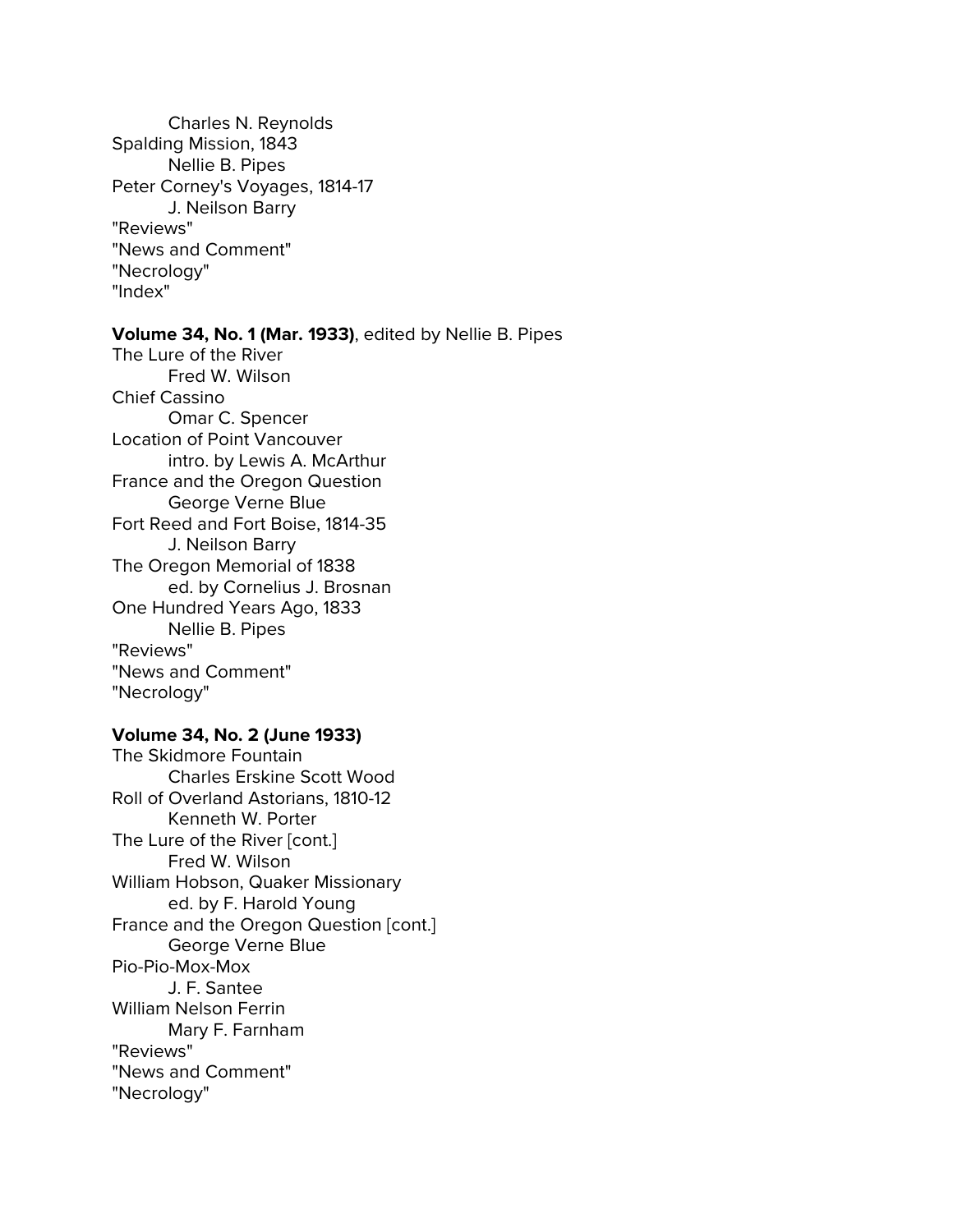### **Volume 34, No. 3 (Sept. 1933)**

Harvey W. Scott, Historian Joseph Schafer Harvey W. Scott, Editor Chester Rowell The Resolution on the Oregon Coast, 1793-94 F. W. Howay Petitions of Oregon Settlers, 1838-48 C. J. Pike Aberdeen and Peel on Oregon, 1844 ed. by Robert C. Clark A Beef-Canning Enterprise in Oregon J. Orin Oliphant Voyage of the Sequin, 1849 Voyages of the Pallas and Chenamus, 1843-45 Avery Sylvester Basque Settlement in Oregon Ione B. Harkness "Reviews" "News and Comment" "Necrology"

#### **Volume 34, No. 4 (Dec. 1933)**

Universal Approach to History Study Elbert D. Thomas Oregon's Century of Education Robert H. Down William Johnson Henry E. Reed Brig Owhyhee in the Columbia, 1827 F. W. Howay Scientists in Early Oregon B. A. Thaxter Journal of Rogue River War, 1855 Harvey Robbins Voyages of the Pallus and Chenamus, 1843-45 [cont.] Avery Sylvester "Reviews" "News and Comment" "Necrology" "Index"

### **Volume 35, No. 1 (Mar. 1934)**, edited by Nellie B. Pipes Route of Meek Cut-off, 1845

Lawrence A. McNary The Brig Owhyhee in the Columbia, 1829-30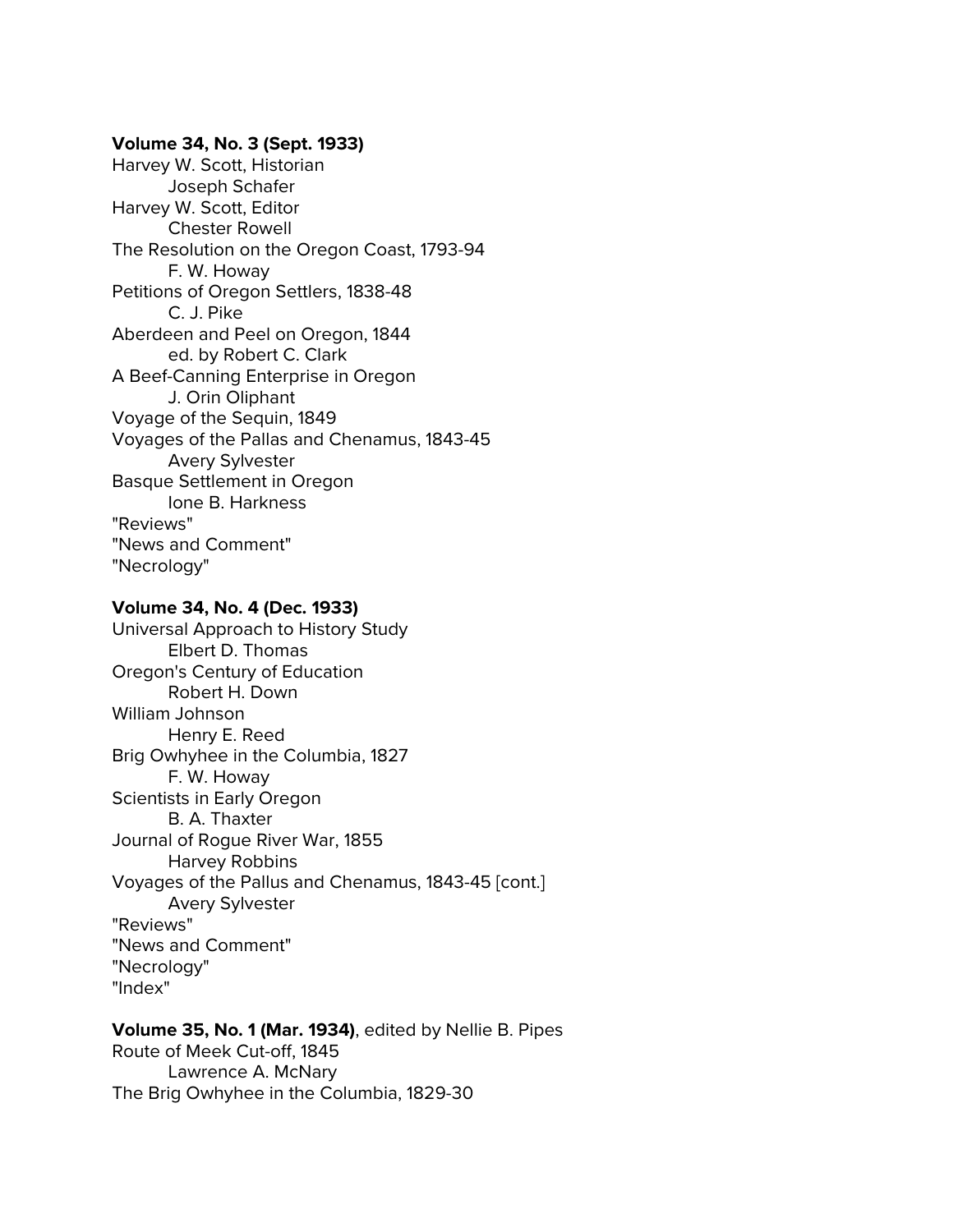F. W. Howay Hawaiians in Early Oregon Robert Carlton Clark Historic American Buildings Survey Jamieson Parker Authorship of Traits of Indian Life F. W. Howay Journal of John [Joseph?] H. Frost, 1840-43 ed. by Nellie B. Pipes One Hundred Years Ago Nellie B. Pipes "Reviews" "News and Comment" "Necrology"

### **Volume 35, No. 2 (June 1934)**

Snake Country Expedition, 1824-25: An Episode of Fur Trade and Empire Frederick Merk The Murder of Peu-Peu-Mox-Mox T. C. Elliott California Stage Company in Oregon Oscar Osburn Winther Journal of John [Joseph?] H. Frost, 1840-43 ed. by Nellie B. Pipes The Oregon Printing Association Nellie B. Pipes Historic American Buildings Survey Final Results Jamieson Parker "Reviews" "News and Comment" "Necrology"

## **Volume 35, No. 3 (Sept. 1934)**

Vancouver on the Northwest Coast Lalla Rookh Boone Military Beginnings of the Salmon River Highway Leslie M. Scott Journal of John [Joseph?] H. Frost, 1840-43 ed. by Nellie B. Pipes Lee-Greene Correspondence, 1839 J. Orin Oliphant William Hume, 1830-1902 Sister Mary de Sales McLellan "Reviews" "News and Comment" "Necrology"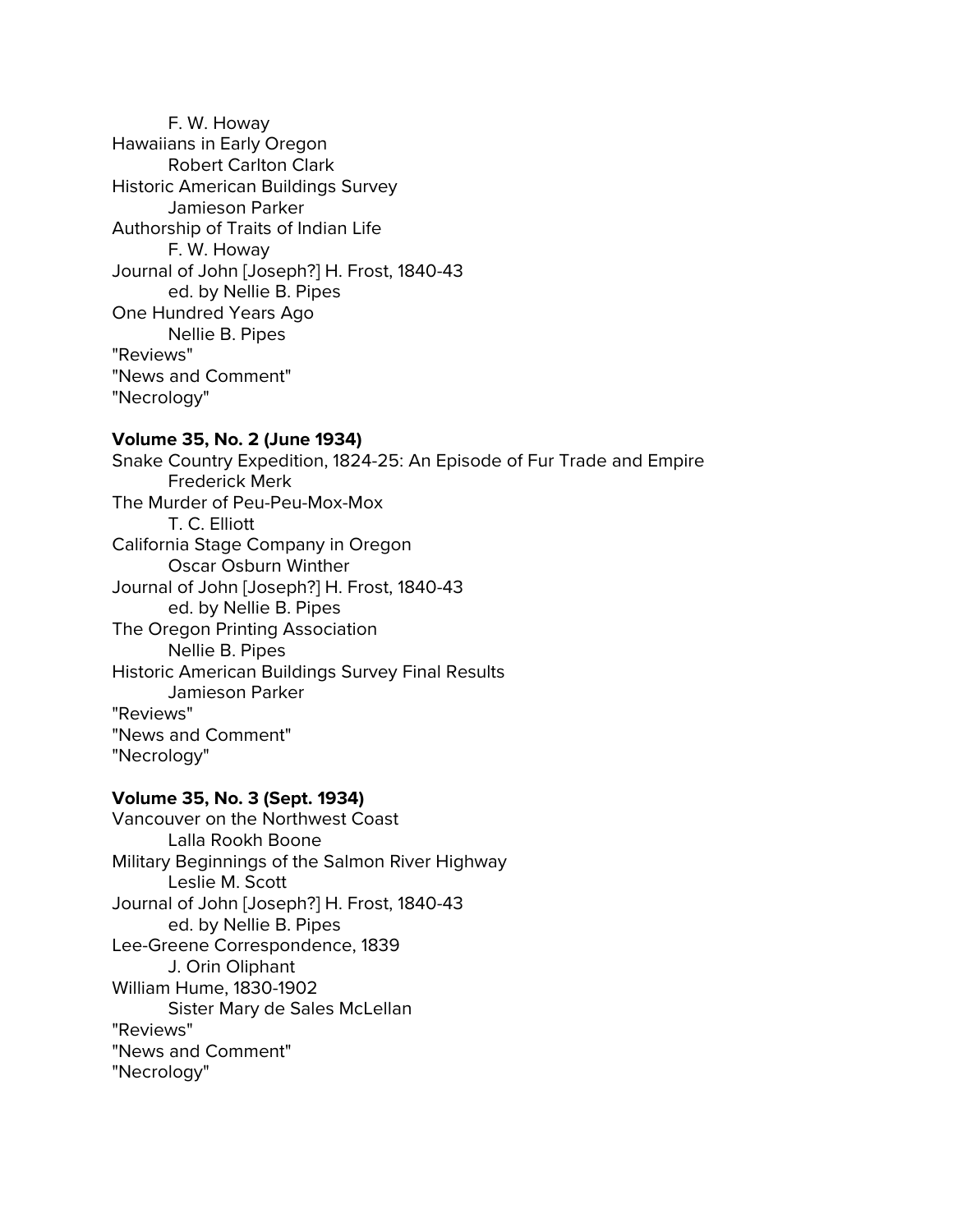#### **Volume 35, No. 4 (Dec. 1934)**

Snake River Fur Trade, 1816-24 W. T. Atkin Forest Fires in Western Oregon and Western Washington William G. Morris Villard and University of Oregon Philip Henry Overmeyer Journal of John [Joseph?] H. Frost, 1840-43, ed. by Nellie B. Pipes "Reviews" "News and Comment" "Necrology" "Index"

#### **Volume 36, No. 1 (Mar. 1935)**, edited by Nellie B. Pipes

Richard ("Captain Johnny") Grant T. C. Elliott Military History of Oregon, 1849-59 Robert Carlton Clark Hudson's Bay Company Claims, 1846-69 Ralph Richard Martig A Document of Mission History, 1833-43 ed. by Robert Moulton Gatke Members of First Wyeth Expedition Philip Henry Overmeyer The Grave of Madame Dorion T. C. Elliott "Reviews" "News and Comment" "Necrology"

#### **Volume 36, No. 2 (June 1935)**

Wilhelm Keil and Communist Colonies John E. Simon Oregon, Texas and California, 1846 Leslie M. Scott A Document of Mission History, 1833-43 [cont.] ed. by Robert Moulton Gatke John McLoughlin, M.D. T. C. Elliott Life on the Oregon Alfred Seton; intro and notes by Fred S. Perrine "Reviews" "News and Comment" "Necrology"

**Volume 36, No. 3 (Sept. 1935)**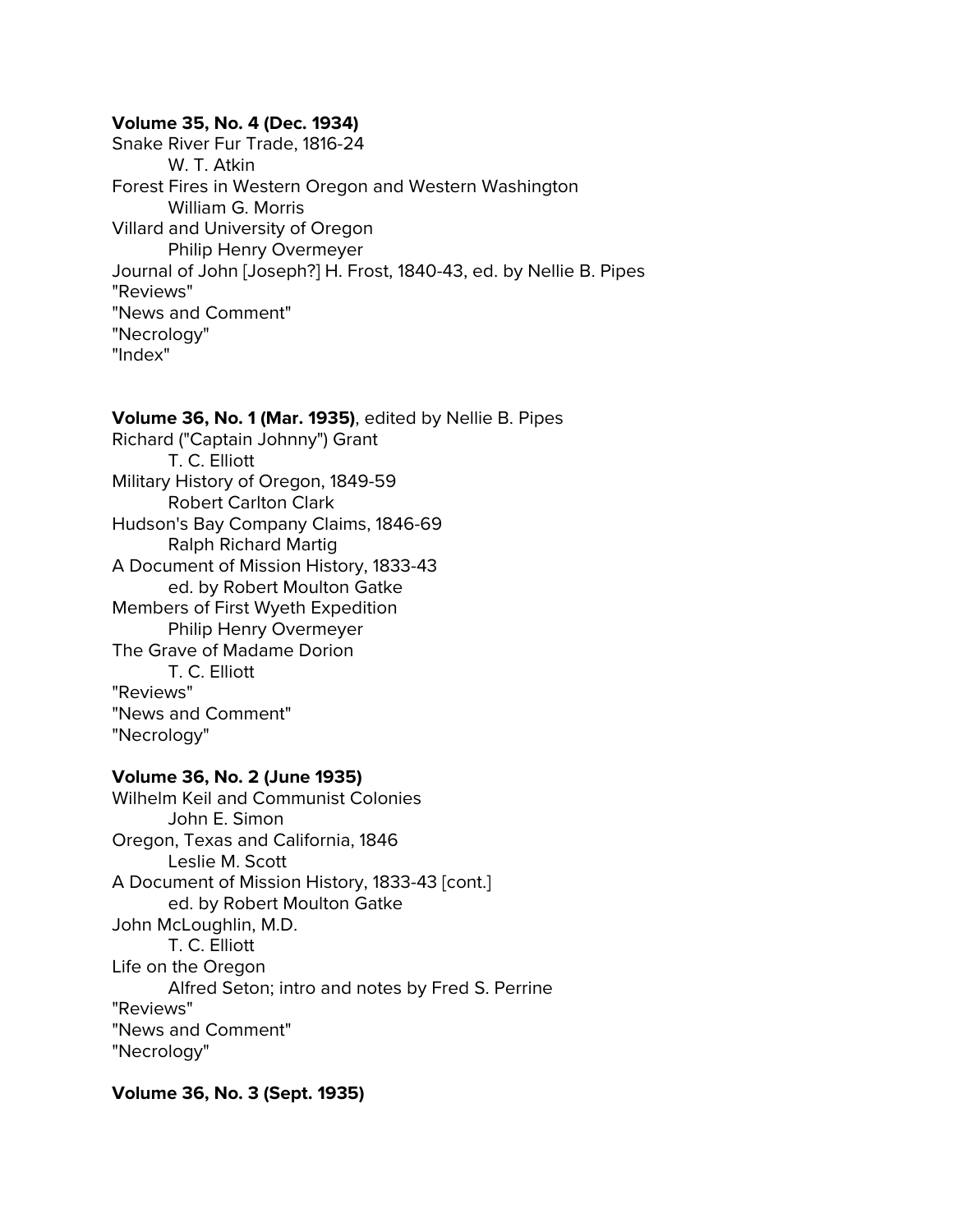Commerce and Transportation in the Siuslaw and Willamette Valleys, 1850-91 Alfred L. Lomax Minutes West Union Baptist Church ed. by J. Orin Oliphant British Side of Oregon Question, 1846 intro. by Charles H. Carey "Reviews" "News and Comment" "Necrology"

### **Volume 36, No. 4 (Dec. 1935)**

A Brief History of the Earth R. H. Baldock Letters of John McLoughlin, 1805-26 ed. by Jane Lewis Chapin Marguerite Wadin McKay McLoughlin T. C. Elliott Adams, Russia and the Northwest Trade, 1824 Clarence Hines Oregon's First Reported Murder Case Lawrence A. McNary Minutes West Union Baptist Church [cont.] ed. by J. Orin Oliphant "Reviews" "News and Comment" "Necrology" "Index"

### **Volume 37, No. 1 (Mar. 1936)**, edited by Nellie B. Pipes

Religion among the Flatheads T. C. Elliott Hudson's Bay Company in California Alice B. Maloney Letters of John R. Tice ed. by J. F. Santee McLoughlin Letters, 1827-49 Jane Lewis Chapin "Reviews" "News and Comment" "Necrology"

#### **Volume 37, No. 2 (June 1936)**

The Coming of the White Women, 1836 T. C. Elliott Fairfield Medical School and some Early Oregon Physicians O. Larsell Spalding and Whitman Letters, 1837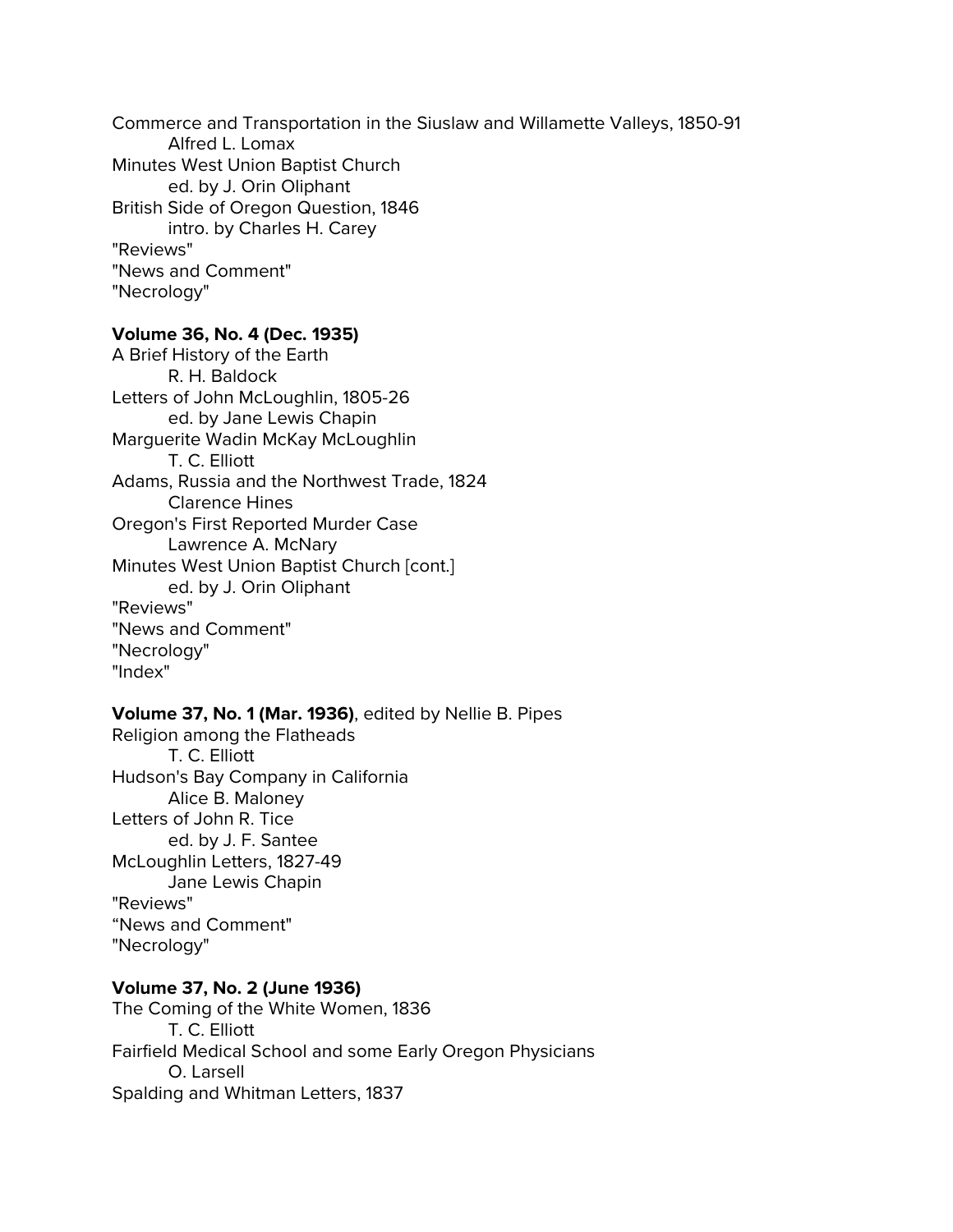Expenses of Mission Journey, 1836 Oregon's New Capitol Charles A. Sprague Letters of Charles Stevens, by ed. by E. Ruth Rockwood "Reviews" "News and Comment" "Necrology"

### **Volume 37, No. 3 (Sept. 1936)**

The Coming of the White Women [cont.] T. C. Elliott Medical Education of Dr. Whitman Frederick C. Waite Whitman: "The Good Doctor" O. Larsell An Additional Note on Some Early Oregon Physicians O. Larsell The Protestant Ladder Nellie B. Pipes Letters of Charles Stevens [cont.] ed. by E. Ruth Rockwood "Reviews" "News and Comment" "Necrology"

### **Volume 37, No. 4 (Dec. 1936)**

The Coming of the White Women, 1836 [cont.] T. C. Elliott New Portrait of Dr. McLoughlin T. C. Elliott Letters of Dr. John McLoughlin ed. by Jane Lewis Chapin The Oregon State Boundary Lewis A. McArthur Oregon City Private Schools Erwin F. Lange McKenzie's Winter Camp, 1812-13 F. D. Haines Letters of Charles Stevens [cont.] ed. by E. Ruth Rockwood Letter of Catherine Sager Pringle Reviews" "News and Comment" "Necrology" "Index"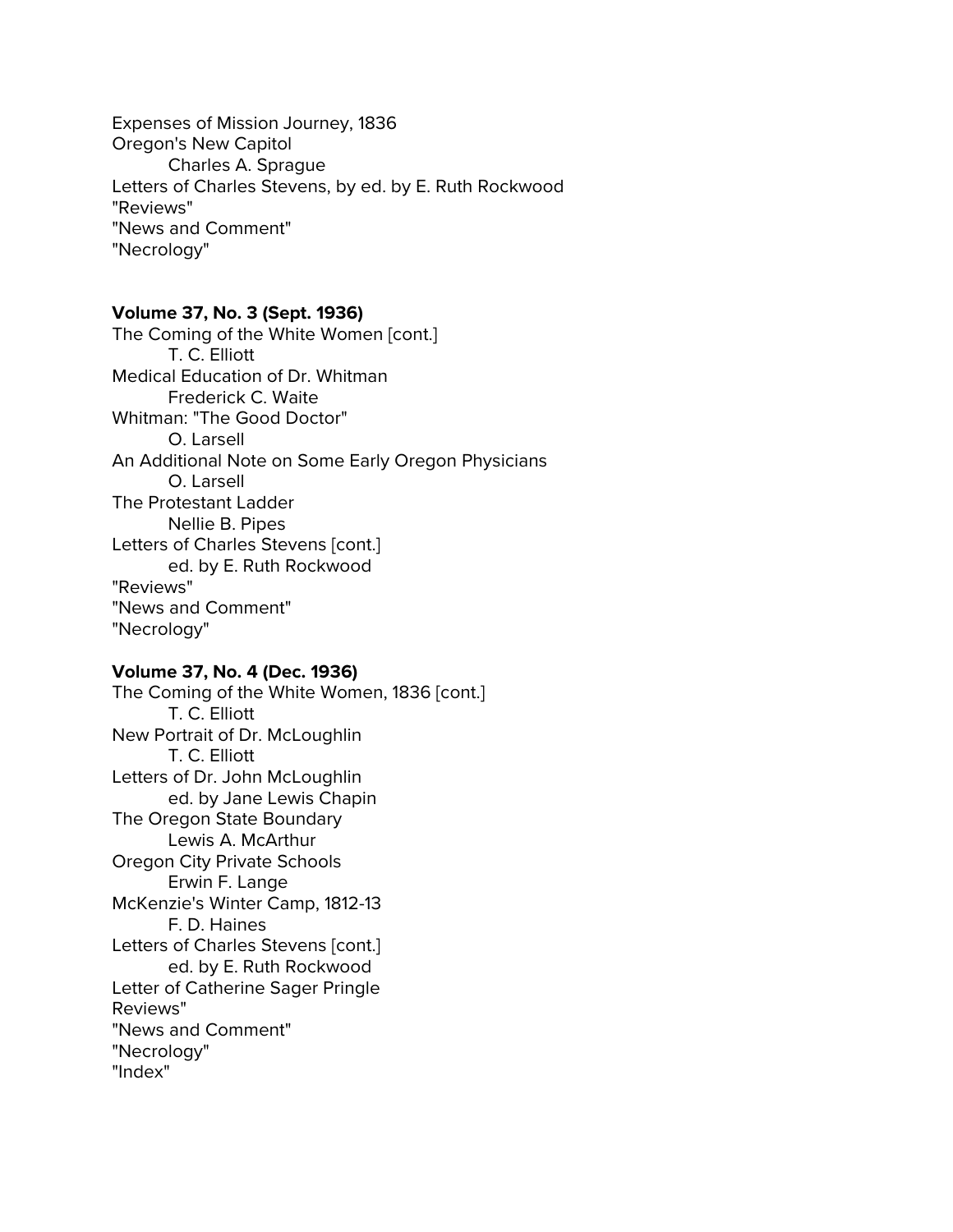### **Volume 38, No. 1 (Mar. 1937)**, edited by Robert C. Clark

A Chapter in the History of the Oregon Steam Navigation Company: The Ocean Steamship Oregonian Dorothy O. Johansen and Frank B. Gill The Coming of the White Women, 1836 [cont.] T. C. Elliott Letters of Charles Stevens [cont] edited by E. Ruth Rockwood The Oregon City Public School Erwin F. Lange Oregon to California by Wagon, 1872

Ella Beals; intro. by R. C. Clark "Reviews"

"News and Comment"

"Necrology"

"Members of Oregon Historical Society"

## **Volume 38, No. 2 (June 1937)**

From the Missouri to the Columbia, 1841 H. E. Tobie Wreck of a Japanese Junk, 1834: List of References comp. by Grace P. Morris Letters of Charles Stevens [cont] ed. by E. Ruth Rockwood A Brief History of Oregon's Income Tax Willis C. Warren The Coming of the White Women, 1836 [cont] T. C. Elliott Oregonians in the Dictionary of American Biography R. C. Clark "Reviews" "News and Comment" Nellie B. Pipes "Necrology" "Members of Oregon Historical Society"

# **Volume 38, No. 3 (Sept. 1937)**

Oregon Journalism in 1887 Eric W. Allen Keturah Belknap's Chronicle of the Bellfountain Settlement ed. by Robert Moulton Gatke A Chapter in the History of the Oregon Steam Navigation Company: The Steamship Oregonian [cont] ed. by Frank B. Gill and Dorothy Johansen Lieutenant Jeremy Pinch J. Neilson Barry Letters of Charles Stevens [cont]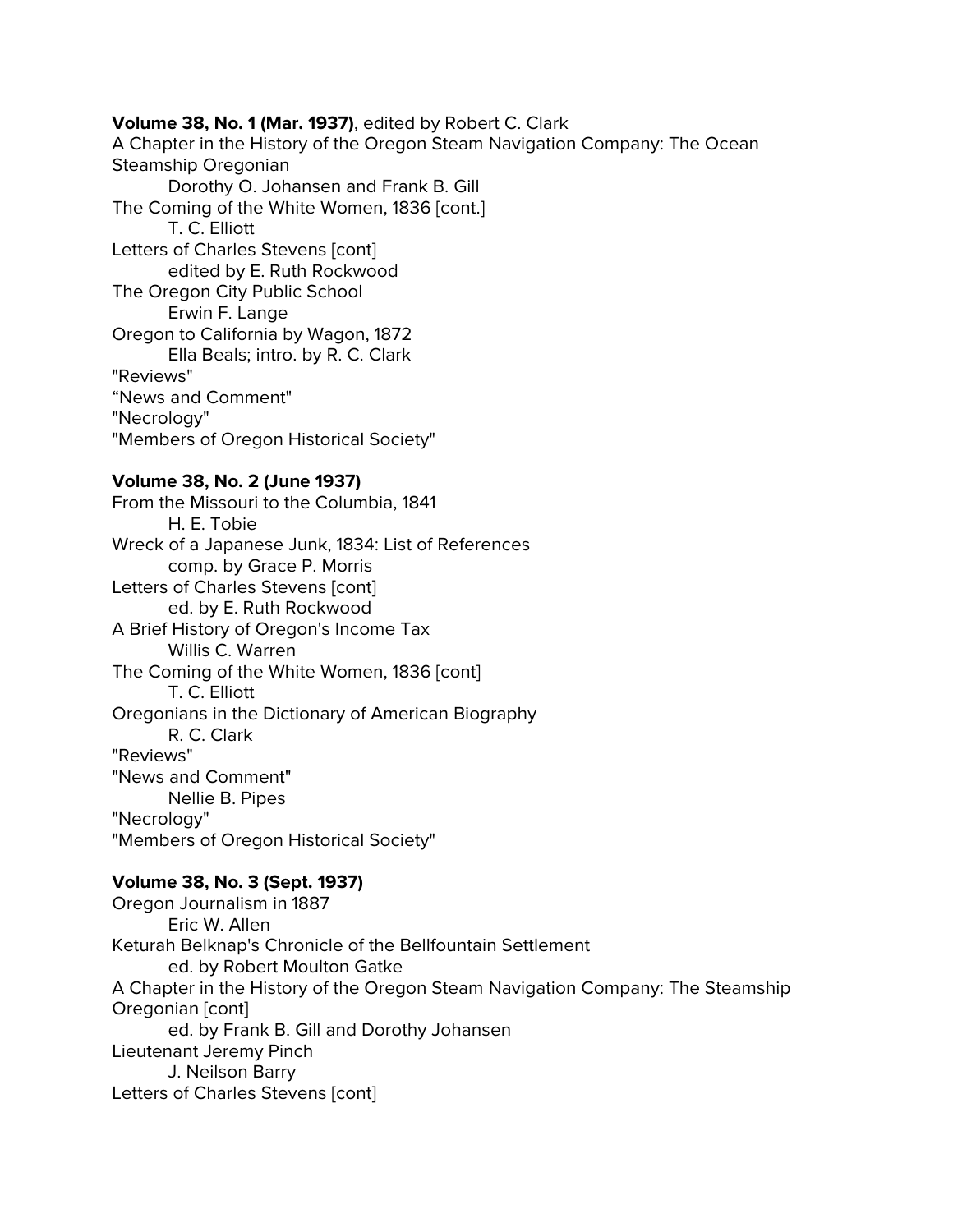ed. by E. Ruth Rockwood From Rendezvous to the Columbia T. C. Elliott "Reviews" "News and Comment" "Necrology" "Members of Oregon Historical Society"

## **Volume 38, No. 4 (Dec. 1937)**

Letter of Roseman and Perch, July 10th, 1807 J. B. Tyrell A Chapter in the History of the Oregon Steam Navigation Company: The Steamship Oregonian ed. by Frank B. Gill and Dorothy Johansen Chas. R. Train Appointed Oregon Justice, 1852 Charles H. Carey Development of Astoria, 1811-1850 Grace P. Morris The Champoeg Meeting of March 4, 1844 J. Neilson Barry "Reviews" "News and Comment" "Necrology" "Members of Oregon Historical Society" "Index"

### **Volume 39, No. 1 (Mar. 1938)**, edited by Robert C. Clark

The Columbia's Winter Quarters of 1791-1792 Located Samuel Eliot Morison Indian Agent's Letter-Book Clarence Hines Alexander Carson, Wilhamot Freeman Alice B. Maloney Experience of a Chaplain at Fort Vancouver Herbert Beaver; edited by R. C. Clark Charcoal Cave: An Archaeological Puzzle L. S. Cressman and Walter J. Perry A Chapter in the History of the Oregon Steam Navigation Company: The Steamship Oregonian [cont] ed. by Frank B. Gill and Dorothy Johansen Editorial Comment: Reverend Herbert Beaver R. C. Clark Letter of Aberdeen to Pakenham, March 4, 1844, Concerning the Oregon Question ed. by R. C. Clark "Reviews" "News and Comment" "Necrology"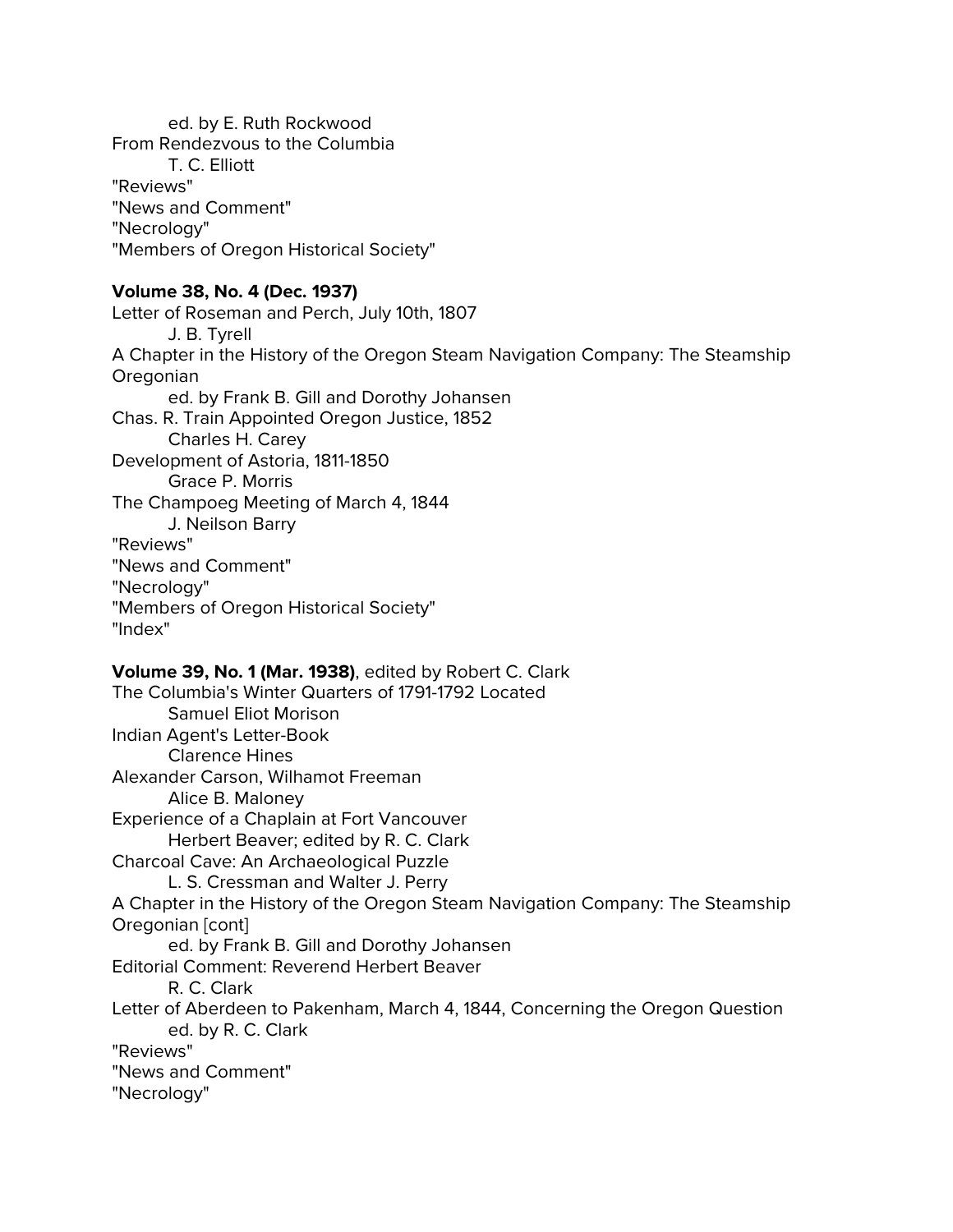"Members of Oregon Historical Society"

# **Volume 39, No. 2 (June 1938)** The Columbia Maternal Association Clifford M. Drury Joseph L. Meek: A Conspicuous Personality H. E. Tobie The Clackamas-Clark County Boundary, 1850 Jesse S. Douglas Who Discovered the Columbia River J. Neilson Barry Anglo-French Diplomacy during the Critical Period of the Nootka Controversy, 1790 George Verne Blue Enterprise: Its Background and Beginnings J. H. Horner and Grace Butterfield "Reviews" "News and Comment" "Necrology" "Members of Oregon Historical Society" **Volume 39, No. 3 (Sept. 1938)** The New Capitol and State Library addresses of Gov. Charles H. Martin, Judge Lawrence T. Harris, Frank Branch Riley Wascopam Mission Marcella M. Hillgen The Prohibition Movement in Oregon John E. Caswell The Settlement of the Japanese in Oregon Marjorie R. Stearns Bushrod Washington Wilson Bruce Martin Joseph L. Meek: A Conspicuous Personality [cont] H. E. Tobie Letters Concerning Voyages of British Vessels to the Northwest Coast of America, 1787- 1809 ed. by F. W. Howay "Reviews" "News and Comment" "Necrology" "Members of OHS"

# **Volume 39, No. 4 (Dec. 1938)**

Addresses Delivered at the Dedication of the State Capitol, October 1, 1938 Leslie M. Scott, Robert W. Sawyer Communication Pioneering in Oregon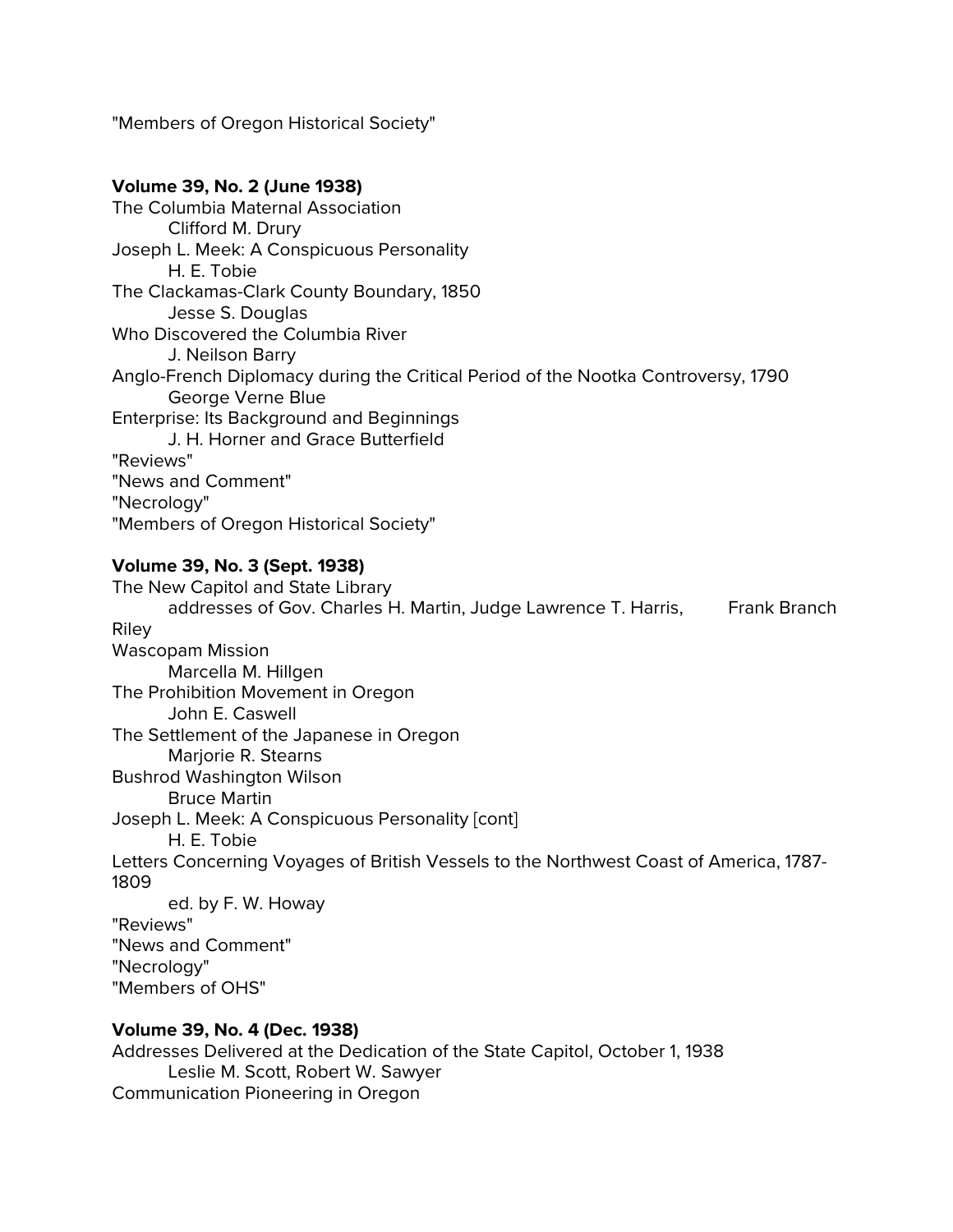E. D. Smith, Jr. Address at the Dedication of a Monument to the Pioneers of Crook County at Prineville, August 7, 1938 A. L. Veazie The Early Fur Trade of the Great Northwest Frank E. Ross Joseph L. Meek: A Conspicuous Personality H. E. Tobie Jeremy Pinch and the War Department Jesse S. Douglas "Reviews" "News and Comment" "Necrology" "Members of OHS" "Index"

## **Volume 40, No. 1 (Mar. 1939)**, edited by Robert C. Clark

Thomas McKay Annie Laurie Bird The Will of Thomas McKay Annie Laurie Bird Joseph L. Meek: A Conspicuous Personality [cont] H. E. Tobie The Nez Perce-Findley Affair J. H. Horner and Grace Butterfield Diary of George Henry Atkinson, D.D., 1847-1858 ed. by E. Ruth Rockwood The Prohibition Movement in Oregon John E. Caswell "Reviews" "News and Comment" "Necrology" "Members of OHS"

## **Volume 40, No. 2 (June 1939)**

Matthews' Adventures on the Columbia: A Pacific Fur Company Document ed. by Jesse S. Douglas The Murals in the State Capitol J. Neilson Barry Chief Concomly's Skull A. G. Harvey Diary of Rev. George H. Atkinson, D.D., 1847-1858 ed. by E. Ruth Rockwood The Strange Case of David Thompson and Jeremy Pinch T. C. Elliott "Reviews" "News and Comment"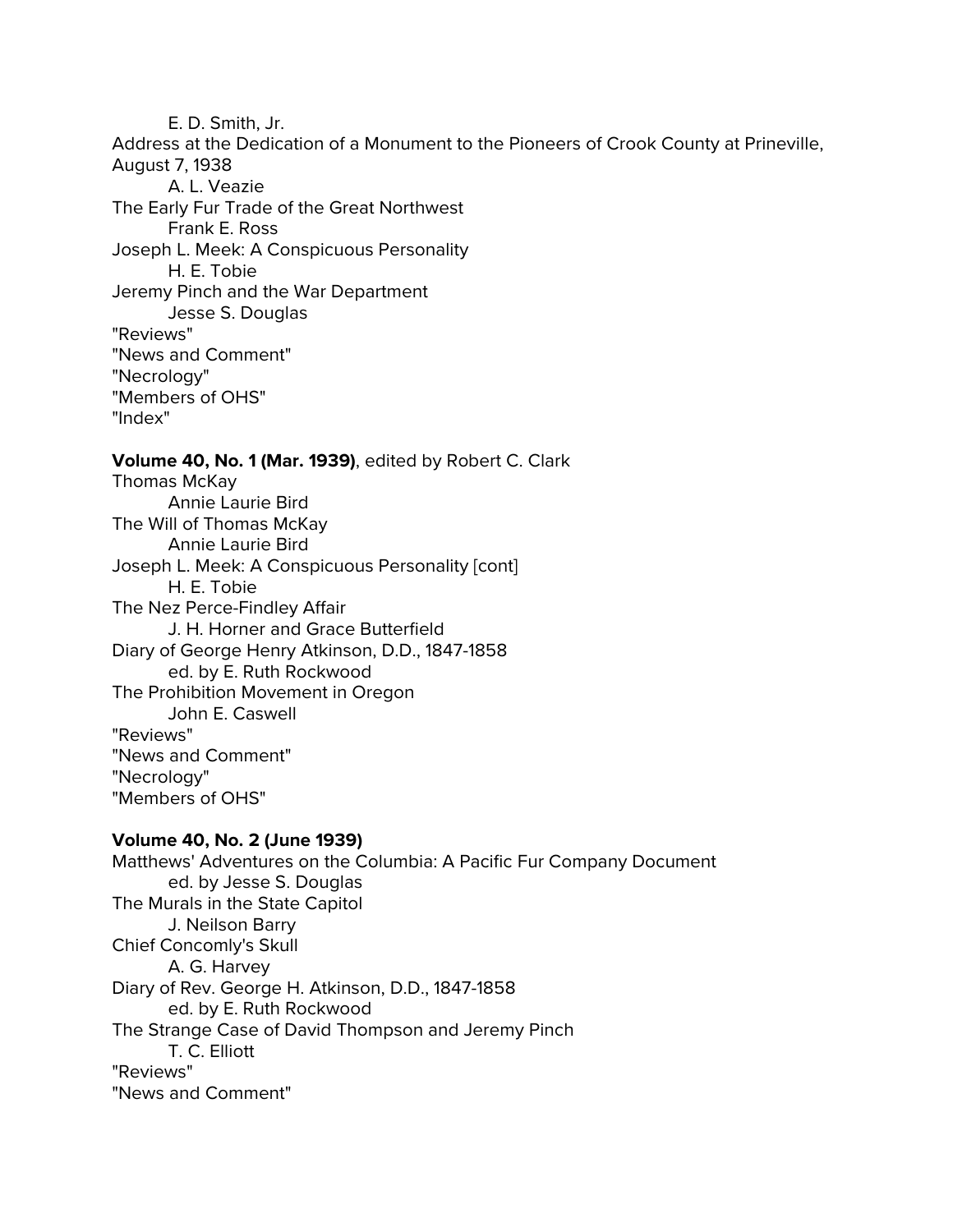"Necrology" "Members of OHS"

### **Volume 40, No. 3 (Sept. 1939)**

William T. Newby's Diary of the Emigration of 1843 ed. by Harry N. M. Winton Joseph L. Meek: A Conspicuous Personality [cont] H. E. Tobie Diary of Rev. George H. Atkinson, D.D., 1847-1858 ed. by E. Ruth Rockwood The Nez Perce "Delegation" of 1831 Clifford M. Drury The U.S. Schooner Shark Norman A. Howerton "Reviews" "News and Comment" "Necrology"

### **Volume 40, No. 4 (Dec. 1939)**

"Jeremy Pinch" Again W. J. Ghent The Development of Transportation in Oregon, 1843-49 Oscar Osburn Winther The Erection of Fort Nez Perce Clarence Hines Champoeg Park J. Neilson Barry Champoeg: Conclusions, with Evaluation of Site Charles Rogers Hicks Diary of Rev. George H. Atkinson, 1847-1858 E. Ruth Rockwood "Reviews" "News and Comment" "Necrology" "Index"

#### **Volume 41, No. 1 (Mar. 1940)**, edited by Alfred Powers

George Henry Himes, Archivist for Guidance of Posterity Leslie M. Scott Robert Carlton Clark, Teacher, Scholar and Historian Joseph Schafer Diary of Reverend G. H. Atkinson, 1847-1858 [cont] E. Ruth Rockwood Fort Hall under the Hudson's Bay Company, 1837-1856 Louis S. Grant The Roads and Transportation of Territorial Oregon Oscar Osburn Winther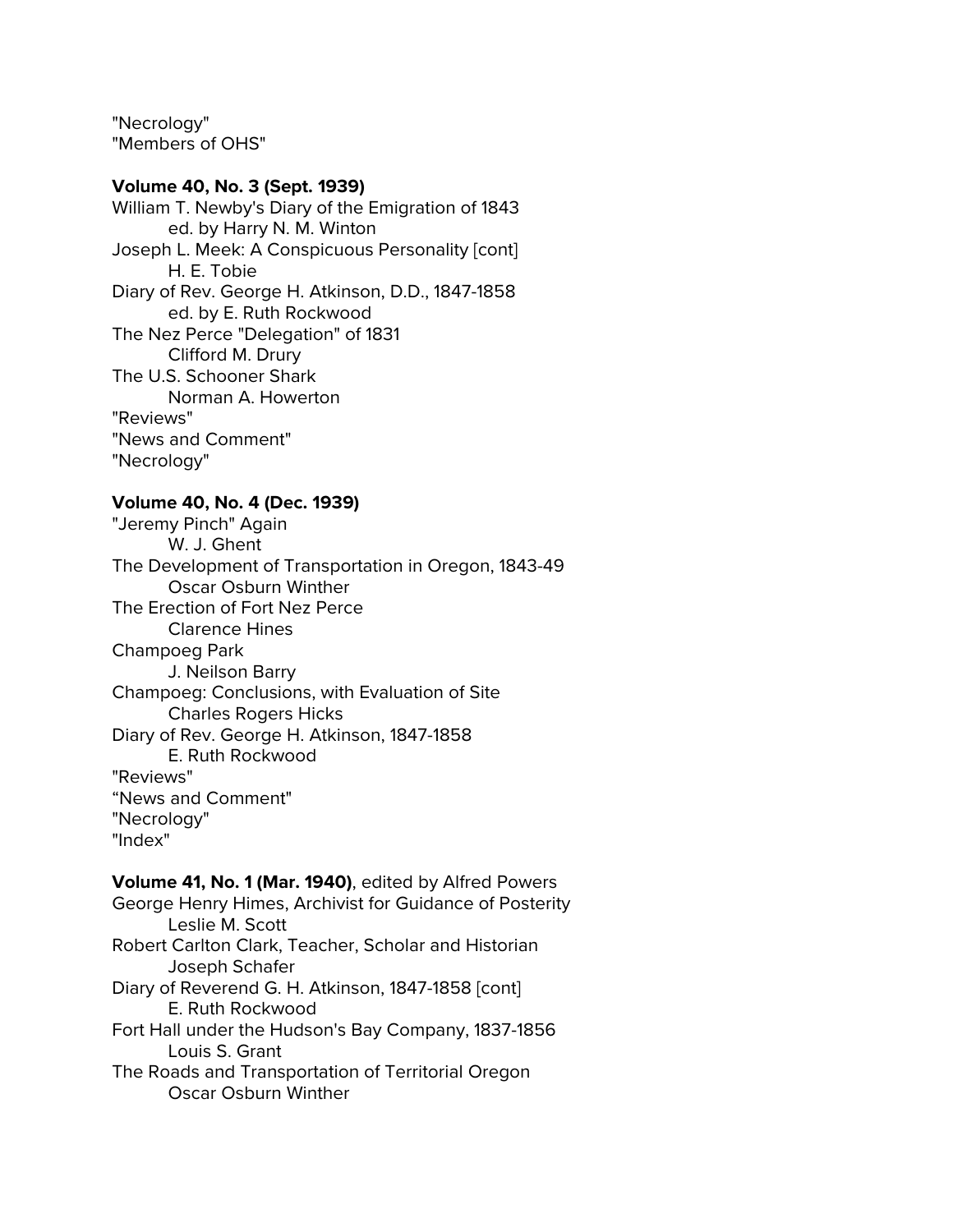Earliest Oregon Postoffices As Recorded at Washington Lewis A. McArthur Joseph L. Meek: A Conspicuous Personality [cont] H. E. Tobie "Reviews" "Shorter Notices" "News and Comment" "Necrology" "Members"

#### **Volume 41, No. 2 (June 1940)**

Creative Historical Research in Fiction, Drama, Art: A Symposium Children of God Vardis Fisher Union Pacific Helen Gladys Percey Three Murals in the Capitol Barry Faulkner Three Murals in the Capitol Frank H. Schwartz Culture of the Indian Tribes of the Pacific Northwest Alexander Goldenweiser Lament of the Umatilla [verse] Bert Huffman An Amateur Archaeologist's 50 Years in Oregon N. G. Seaman Lewis and Clark Route Retraced across the Bitterroots Elers Koch Winship Settlement in 1810 Was Oregon's Jamestown Anna Jerzyk Botanist in Oregon in 1843-44 for Kew Gardens, London Clifford M. Drury Literacy on the Oregon Trail: Books across the Plains James W. Manning First Local Government, 1841: Index to Primary Sources J. Neilson Barry Flumgudgeon Gazette in 1845 Antedated the Spectator Lawrence Clark Powell Diary of Reverend G. H. Atkinson, 1847-1858 E. Ruth Rockwood "Reviews" "Shorter Notices" Feast of the Salmon "News and Comment" "Necrology" "New Members"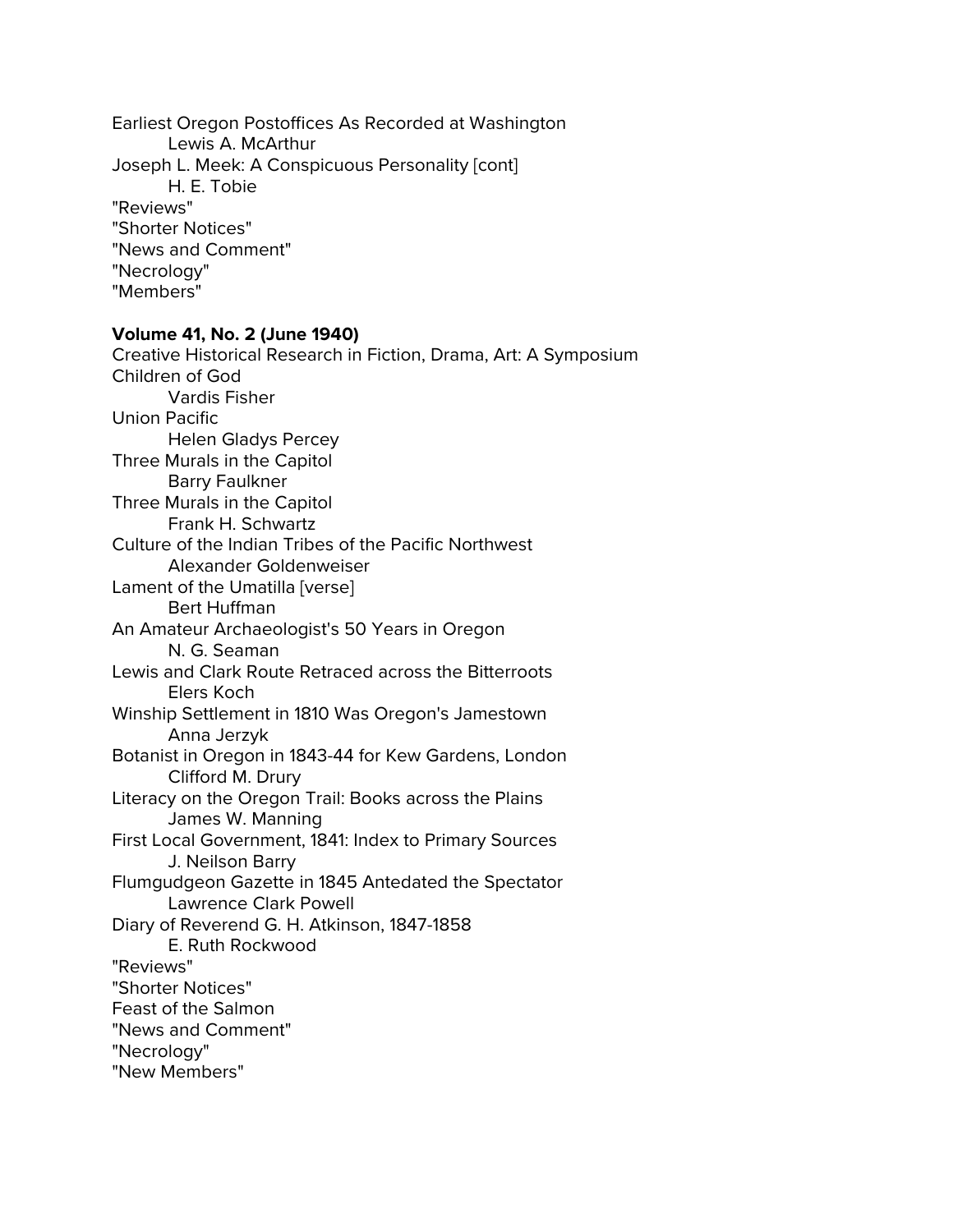### **Volume 41, No. 3 (Sept. 1940)**

Willamette Highway--The Seventh across the High Cascades Charles A. Sprague Whole Pacific Northwest Served by Willamette Highway Fred Fisk Beef Cattle Industry in Oregon, 1890-1938 Dexter K. Strong Diary of Reverend G. H. Atkinson, 1847-1858 [cont] E. Ruth Rockwood Camp Sites of Jedediah Smith on the Oregon Coast Alice B. Maloney "Reviews" "Shorter Notices" Salem Centennial Burt Brown Barker "News and Comment" "Necrology"

### **Volume 41, No. 4 (Dec. 1940)**

Mrs. Butler's 1853 Diary of Rogue River Valley Oscar Osburn Winther and Rose Dodge Galey Emerson Bennett's Two Oregon Novels Randall V. Mills Wallowa Valley Towns and Their Beginnings Grace Butterfield and J. H. Horner Diary of Reverend G. H. Atkinson, 1847-1858 [cont] E. Ruth Rockwood Scott's and Applegate's Old South Road Mildred Baker Burcham "Reviews" "Annual Address" rep. by Edith Y. Kuhns "News and Comment" "Necrology" "Index"

#### **Volume 42, No. 1 (Mar. 1941)**, edited by Alfred Powers

Wilderness Rendezvous Period of the American Fur Trade Carl P. Russell Some Letters from 1792-1800 on the China Trade Grace Parker Morris Debt of Pacific Northwest to Dr. Joseph Schafer Alfred Powers Lamp in the West [verse] Ella Higginson "Reviews" "Shorter Notices"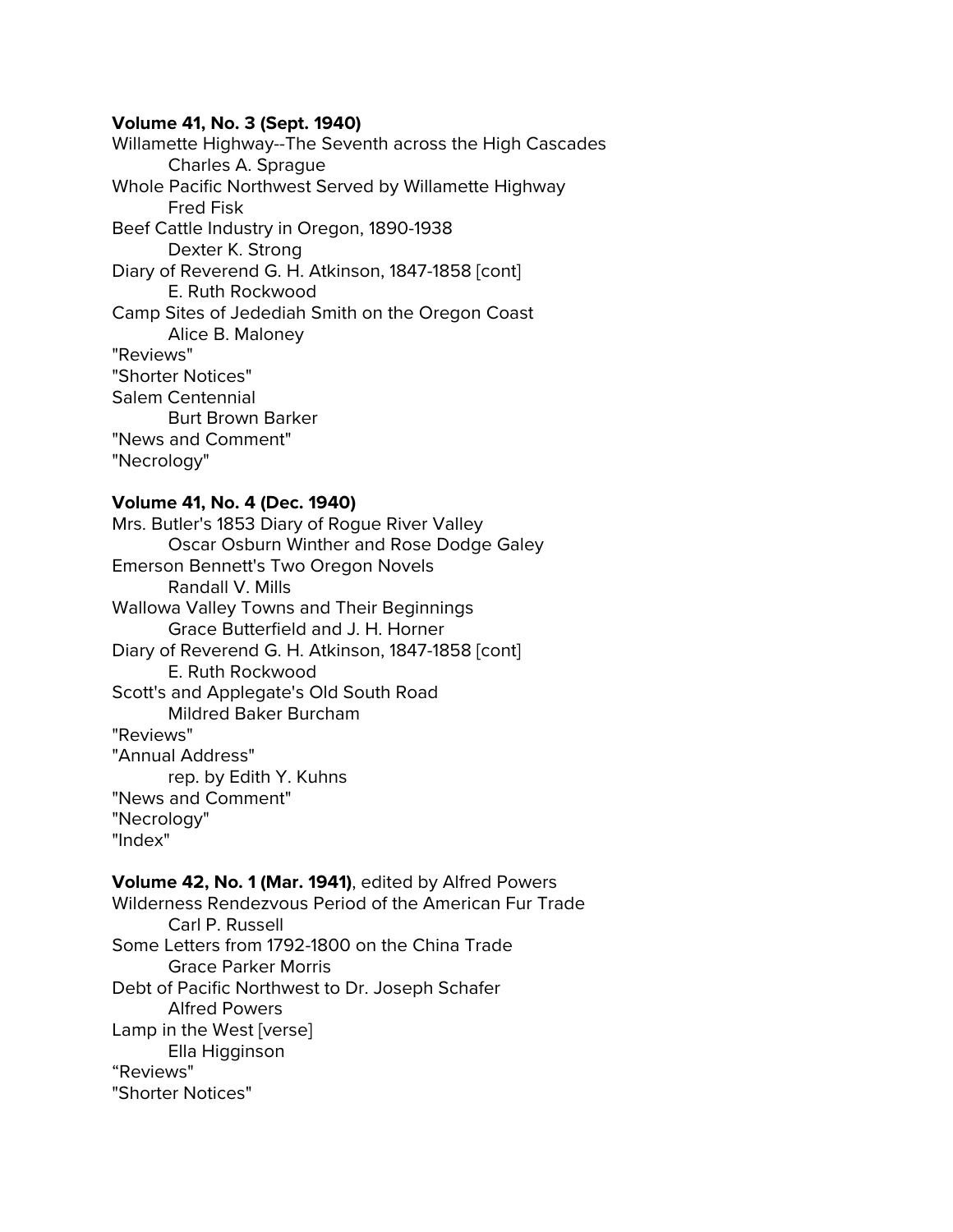"Western Books" Bill Brown "News and Comment" "Necrology" "Members"

# **Volume 42, No. 2 (June 1941)**

Bodega to Clayoquot in 1790 in a Long Boat T. C. Elliott History of Christian College at Monmouth J. F. Santee Stage Annals of Early Oregon from 1846 to 1875 Alice Henson Ernst Local Road Legislation in Early Oregon Jonas A. Jonasson Oregon's Historical Esperanto--The Chinook Jargon Chester Anders Fee "Indians Marching" [verse] William Hosmer Ordeal of a Klickitat Family under Klickitat Mores Ella M. Rea "Reviews" "Shorter Notices" History of Goble Vera McAtee "News and Comment" "Necrology"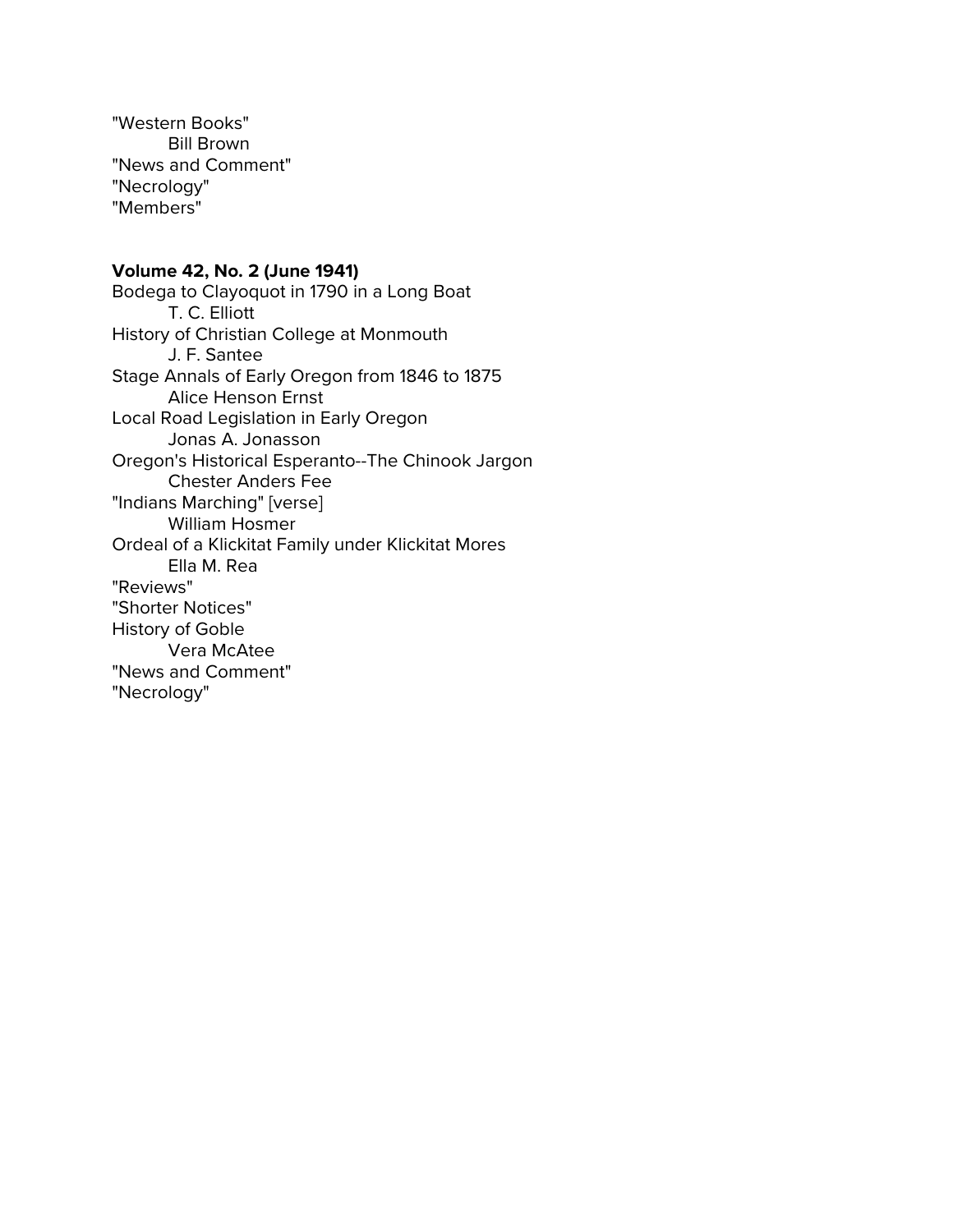### **Volume 42, No. 3 (Sept. 1941)**

Site of Wallace House, 1812-1814: One Mile from Salem J. Neilson Barry Indian Women As Food Providers and Tribal Counselors Leslie M. Scott Boone Family Reminiscences As Told to Mrs. Dye Eva Emery Dye Commercial Routes from 1792 to 1843: By Sea and Overland Oscar O. Winther Twenty-five National Forests of North Pacific Region E. H. Macdaniels Prineville's Municipal Railroad in Central Oregon Randall V. Mills "Reviews" "Shorter Notices" Walker Collection Clifford M. Drury "News and Comment" "Necrology" [OHS Publications]

# **Volume 42, No. 4 (Dec. 1941)**

Early Days of Electricity in Portland O. B. Caldwell School History Confusion on Forty-ninth North George Edward Dorman Christian College, 1862-1882, and Its Presidents J. F. Santee Artists with Explorations on the Northwest Coast Louise Rasmussen Notes on Historical Geography of Rogue River Valley Willis B. Merriam Added Botanical Notes on Carl A. Geyer, by Frederick V. Coville Scrapbook of a Historian: Frances Fuller Victor "Reviews" "Shorter Notices" "Annual Meeting" Burt Brown Barker "From the Newspapers" "News and Comment" "Necrology" "Index"

**Volume 43, No. 1 (Mar. 1942)**, edited by Alfred Powers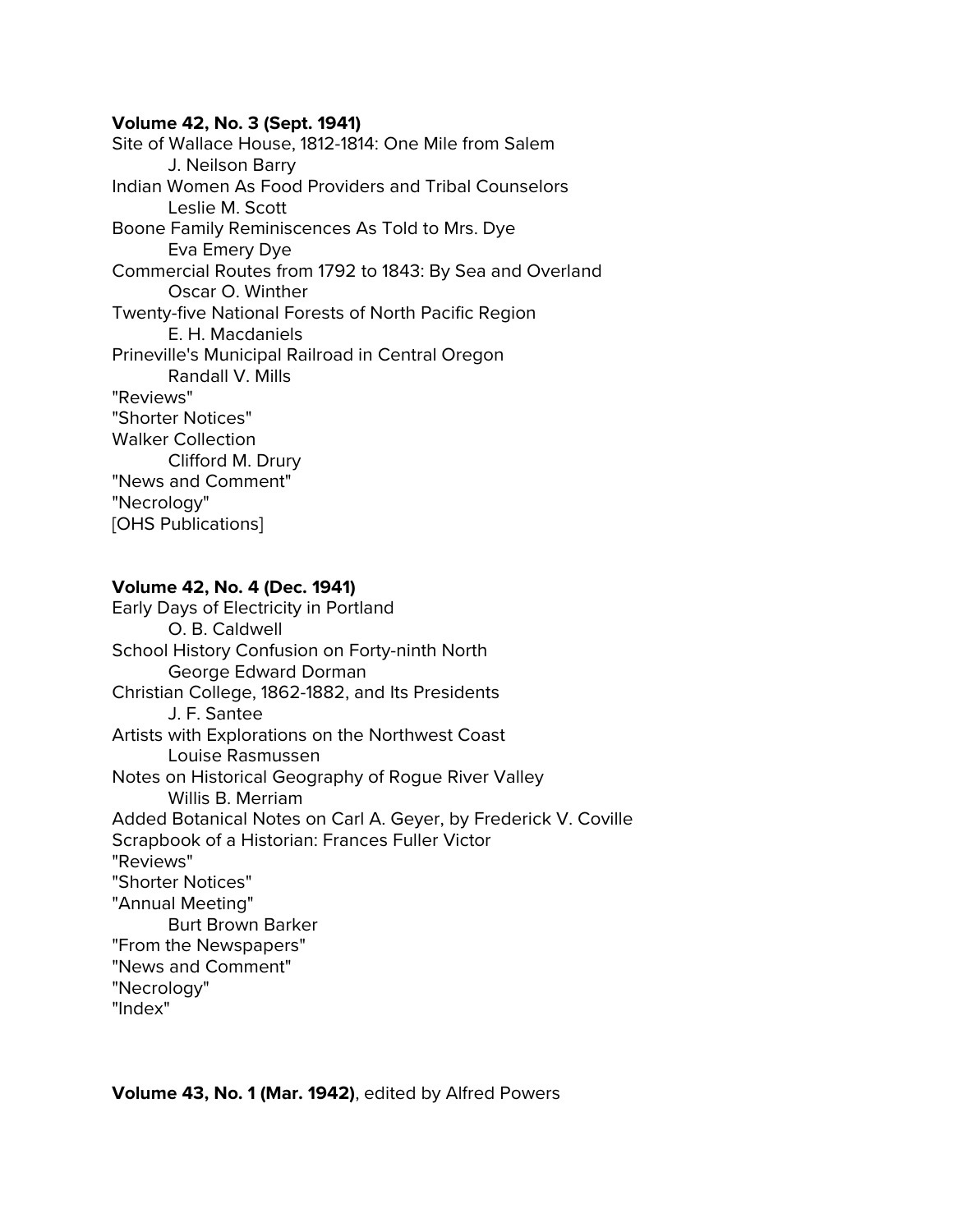Judge Charles H. Carey, Citizen, Lawyer, Artist, Historian Omar C. Spencer Letter of Donald McKenzie to Wilson Price Hunt T. C. Elliott Cross Section of Pioneer Life at Fourth Plain Elizabeth Gedney The Biggest Little War in American History J. Henry Brown Middle Willamette Valley Population Growth Lloyd D. Black Artists of the Explorations Overland, 1840-1860 Louise Rasmussen Chronicle of Western Books Published in 1941 Alfred Powers "Reviews" "Shorter Notices" Care of Records L. S. Cressman "News and Comment" "Necrology" "Members"

## **Volume 43, No. 2 (June 1942)**

Development of Metal Mining in Oregon Albert Burch Untold Story of the *Peacock*: Wrecked in 1841 Norman A. Howerton "Wreck" [verse] Sam L. Simpson Jefferson Street Public Levee and the Railroads Oswald West Edward Dickinson Baker: Alien Senator William C. Boyd The Columbia Gorge E. D. Baker Food at Fort Clatsop in 1805-1806 Elizabeth Gedney Duck and Elk Better [verse] Patrick Gass Ballad of the Territorial Road Romantic Historical Tale of the Nez Perces Grace Butterfield "Reviews" "Shorter Notices" Joseph's Grave "News and Comment" "Necrology"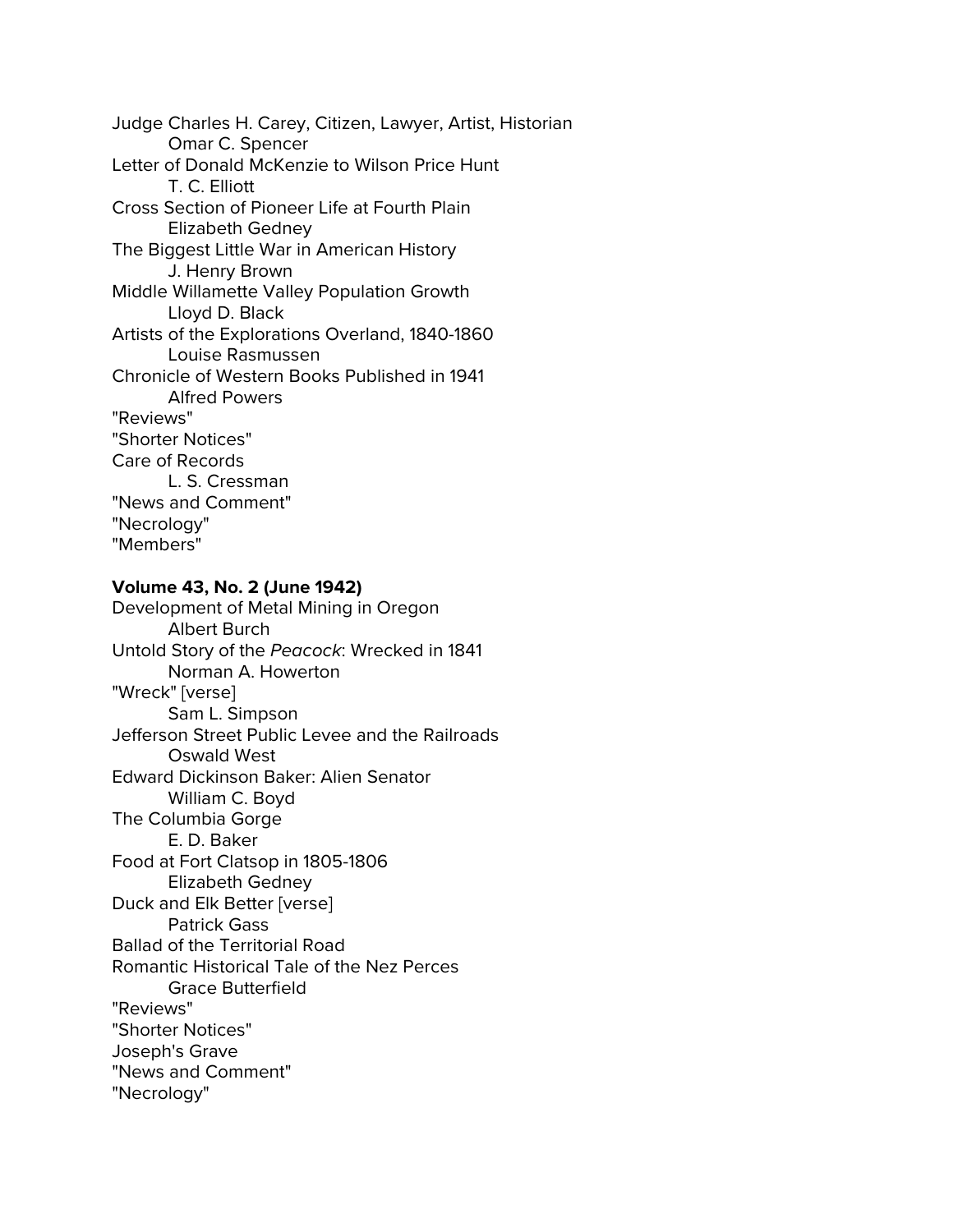### **Volume 43, No. 3 (Sept. 1942)**

Three Early Oregon Potteries of Barnet Ramsay Leslie L. Haskin Letter of Donald Mackenzie to Wilson Price Hunt T. C. Elliott Oregon's First White Settlers on French Prairie Oswald West Long Continued Influences of Methodism in Oregon H. L. Idleman Early Wallowa Valley Settlers and How They Lived J. H. Horner "Amelia" and "Shirt Tail Gulch" in Mormon Basin J. Tracy Barton Survey of First Half-Century of Oregon Hotels Alfred Powers and Mary-Jane Finke Mill Creek Site of Grist Mill of Hudson's Bay Company Leonard Wiley Site of the Historic Granary of the Methodist Mission "Reviews" "Shorter Notices" Indian Expeditions T. C. Elliott "News and Comment" "Necrology"

# **Volume 43, No. 4 (Dec. 1942)**

More Oregon Geographic Names: Supplementary to Book Lewis A. McArthur Vancouver's Brig Chatham in the Columbia intro. by F. W. Howay; notes by T. C. Elliott Hawaii-Columbia River Trade in Early Days Alfred L. Lomax Frontier Humor in Oregon and Its Characteristics Randall V. Mills Frederick George Jacob Lueders: Pioneer Botanist Leslie L. Haskin "Reviews" "Shorter Notices" "Annual Meeting" "News and Comment" "Necrology" "Index" **Volume 44, No. 1 (Mar. 1943),** edited Alfred Powers Oregon Geographic Names: Second Supplment Lewis A. McArthur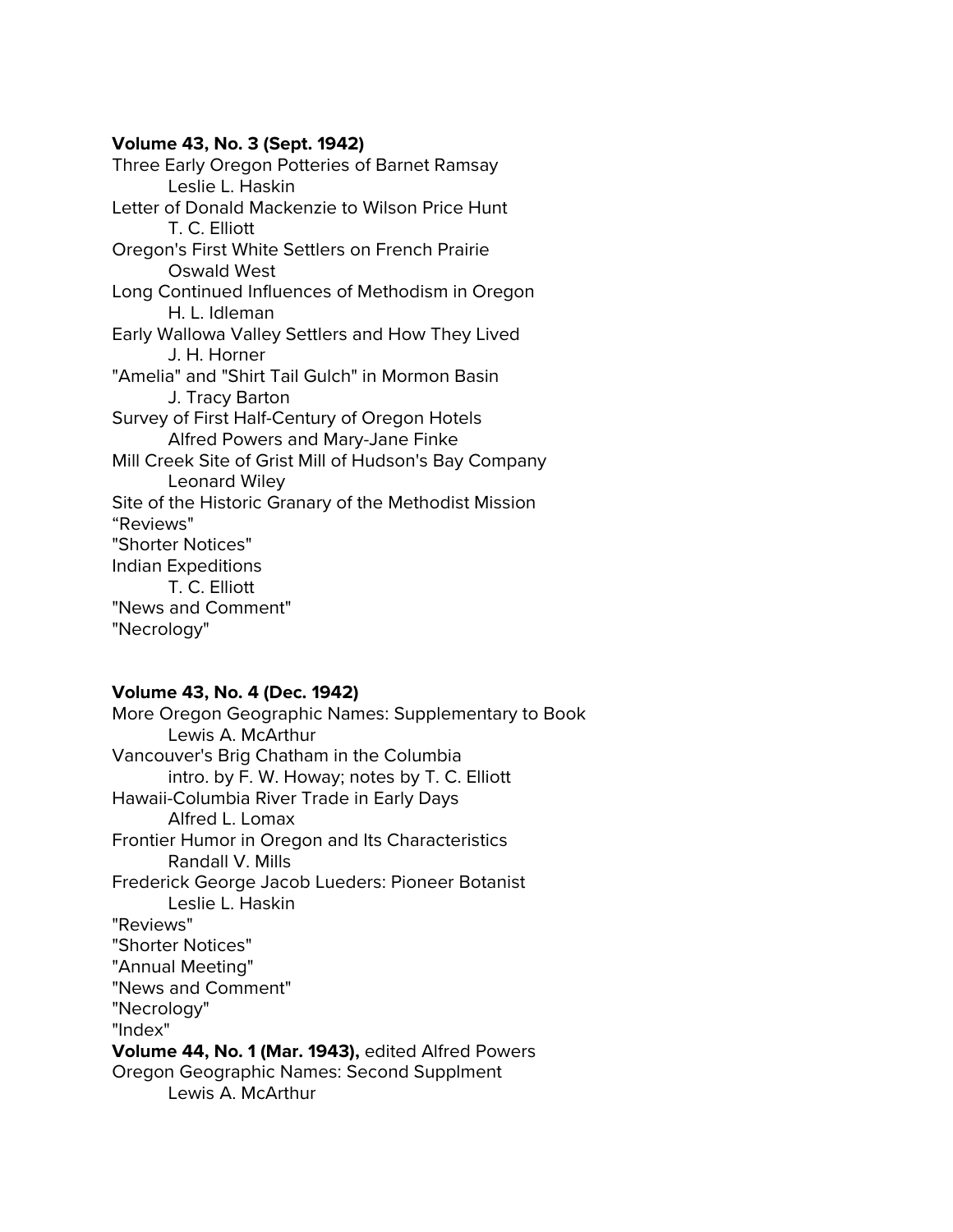Battleship *Oregon*'s 50 Years: 1893-1943 Leonard Wiley Origin of the Chinook Jargon on the North West Coast (reprinted) F. W. Howay Account of Early Pioneering in the Alsea Valley J. F. Santee and F. B. Warfield A Pioneer Judge of Oregon: Matthew P. Deady Sidney Teiser Early Electric Interurbans in Oregon Randall V. Mills "Reviews" "Shorter Notices" "OHS Standing Committees, 1943" "News and Comment" "Necrology" "Members"

### **Volume 44, No. 2 (June 1943)**

Eugene's Theatres and "Shows" in Horse and Buggy Days Alice Henson Ernst An Early Steamboating Era on the Willamette (reprinted) James O'Meara Tributaries of the Willamette: Yamhill, Santiam, Calapooya Ruth Rydell, Alice Greve, Mildred Kerr (respectively) Project of Community History in Centralia High School Herndon Smith Oregon Geographic Names: Third Supplement Lewis A. McArthur Winning Beekman Prize Essay on the Oregon Trail Mary Patricia Rawe The Society's Librarian Alfred Powers "News and Comment" "Necrology"

### **Volume 44, No. 3 (Sept. 1943)**

"Thompson Coit Elliott, 1862-1943: A Tribute F. W. Howay Eugene's Theatres and "Shows" in Horse-and-Buggy Days (cont.) Alice Henson Ernst Specimen of Abernethy Rock: A Medium of Exchange Stephen H. Bibler 22 Letters of David Logan, Pioneer Oregon Lawyer ed. by Harry E. Pratt Oregon Geographic Names: Fourth Supplement Lewis A. McArthur Recollections of J. F. Stevens and Senator Mitchell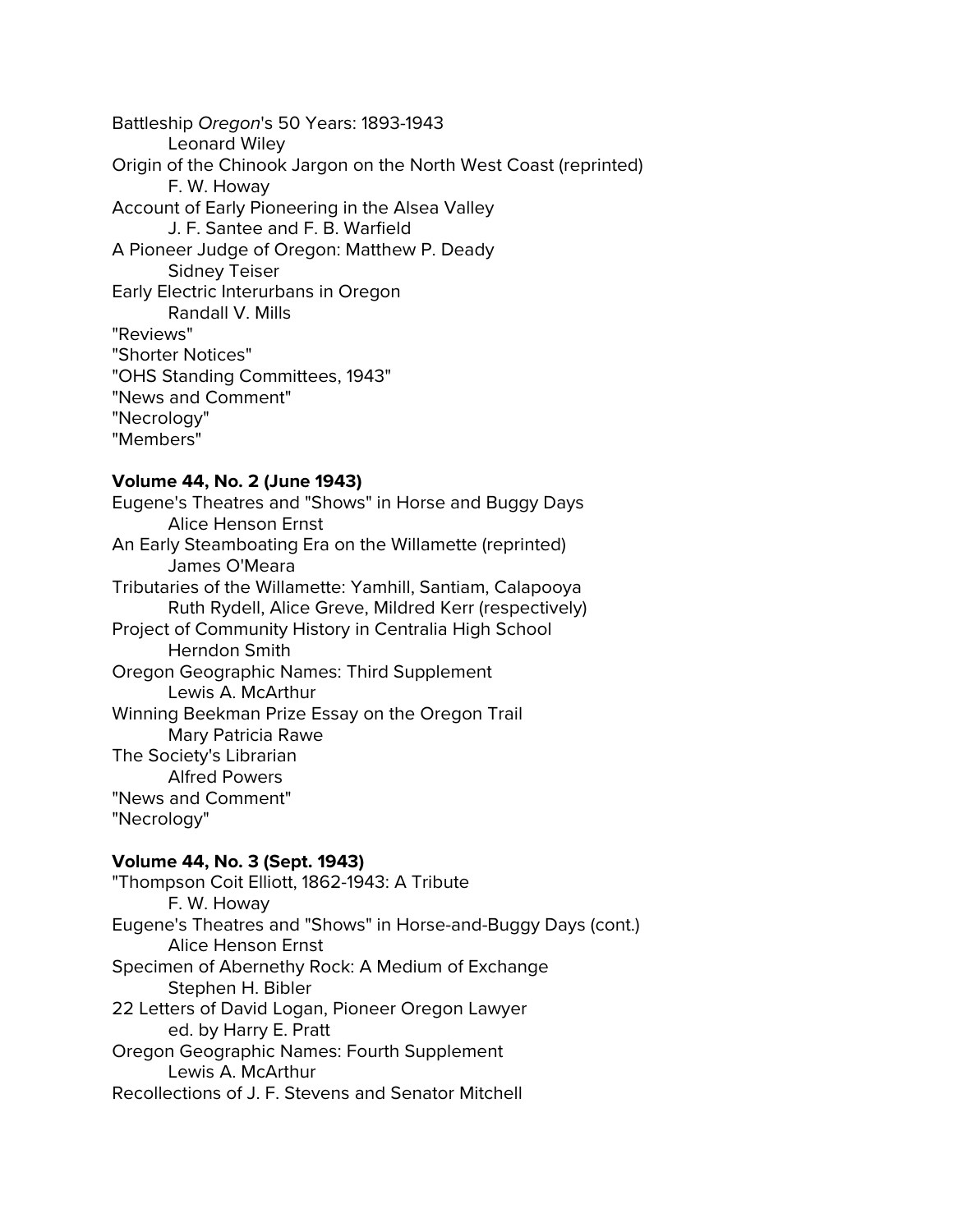William H. Galvani "Reviews" "Shorter Notices" "News and Comment" "Necrology"

#### **Volume 44, No. 4 (Dec. 1943)**

Oregon Geographic Names: Fifth Supplement Lewis A. McArthur The Wagon Train of 1843--Its Dual Significance S. B. L. Penrose George Turner of Supreme Court of Washington Territory Claudius O. Johnson Early Electric Interurbans in Oregon (cont.) Randall V. Mills "Shorter Notices" "Ninety Years Ago" "News and Comment" Judge F. W. Howay (reprinted) "Necrology" Announcement Alfred Powers "Index"

# **Volume 45, No. 1 (Mar. 1944)**, edited by Lancaster Pollard

McLoughlin Proprietary Account with Hudson's Bay Company ed. by Burt Brown Barker Oregon Geographic Names: Sixth Supplement Lewis A. McArthur World War II History Project L. S. Cressman "Reviews" "Shorter Notices" "News and Comment" "Necrology" "Members"

#### **Volume 45, No. 2 (June 1944)**

The Books That Enlightened the Emigrants Helen B. Kroll The Oregon Military Police of World War I J. F. Santee Site of the Smith Massacre on July 14, 1828 ed. by Lancaster Pollard The Journal of John Work: March 21-May 14, 1825 ed. by Nellie B. Pipes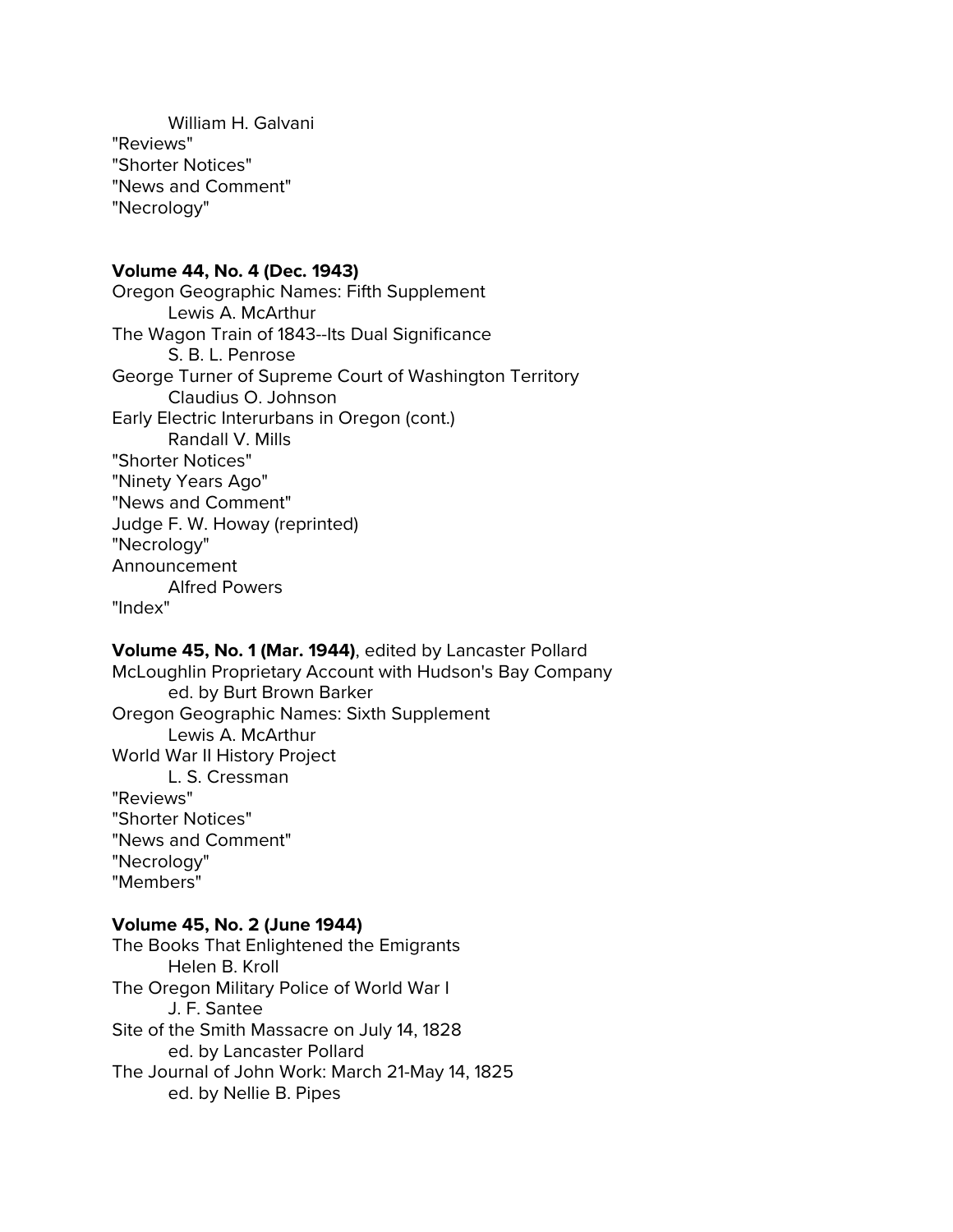Oregon Documents Check List I: Through State Journals comp. by Eleanor Ruth Rockwood First True Confession Story Pictures Oregon "Moral" Herbert B. Nelson Dead Dick's Danger Ducks: A "Novel of Oregon" Chester Anders Fee "Reviews" "Shorter Notices" "News and Comment" "Accessions" "Necrology"

#### **Volume 45, No. 3 (Sept. 1944)**

The Friends Come to Oregon: I, Newberg Meeting H. S. Nedry McLoughlin Proprietary Account with North West Company ed. by Burt Brown Barker Two Letters by a Pioneer from Arkansas ed. by Dorsey D. Jones World War II History Project: Progress Report L. S. Cressman Oregon Document Check List II: Committee Reports comp. by Eleanor Ruth Rockwood "Reviews" "Accessions" "Necrology" "Shorter Notices" "News and Comment"

### **Volume 45, No. 4 (Dec. 1944)**

The Roster of the Expedition of Lewis and Clark Charles G. Clarke The Friends Come to Oregon: Salem Quarter II H. S. Nedry Reminiscences of Joaquin Miller and Canyon City H. C. Thompson The Name of William M. Tugman Added to Honor Roll Carl C. Webb and George Turnbull Oregon Documents Check List III: Committee Reports comp. by Eleanor Ruth Rockwood "Reviews" "News and Comment" "Necrology" "Accessions" Preserving Oregon's History--You Can Help "1944 Publications of OHS"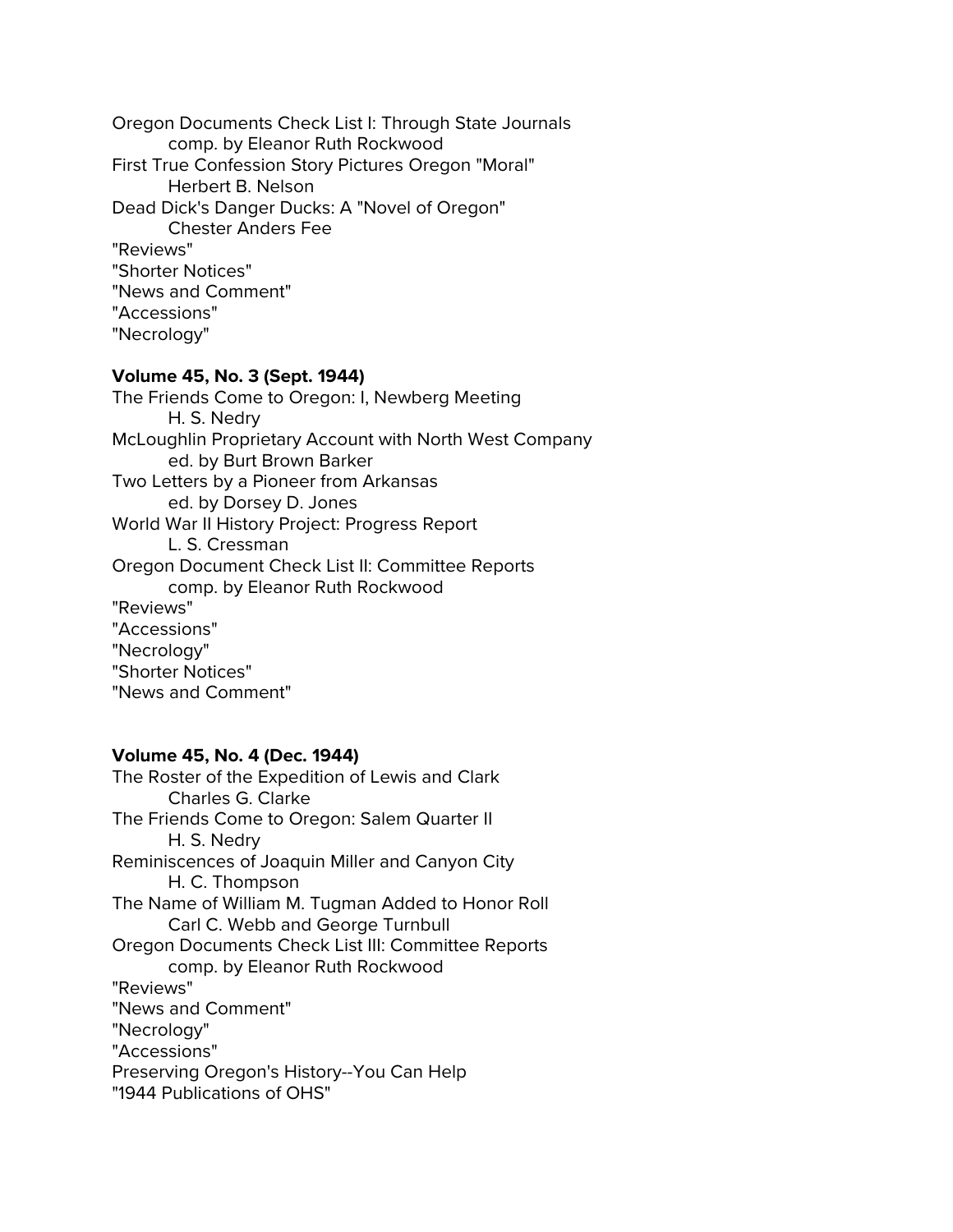"Index"

**Volume 46, No. 1 (Mar. 1945)**, edited by Lancaster Pollard A History of City Planning in Portland, Oregon Arthur D. McVoy Early Commercial Importance of the Mullan Road Oscar Osburn Winther The Friends Come to Oregon, III: Washington Work H. S. Nedry Oregon Document Check List IV: Laws and Codes comp. by Eleanor Ruth Rockwood Old Chief Joseph's Grave Grace Butterfield "Reviews" "Shorter Notices" "News and Comment" "Necrology" "Accessions" "Members"

## **Volume 46, No. 2 (June 1945)**

Early Oregon Country Forts: A Chronological List J. Neilson Barry Recent History of Oregon's Electric Interurbans (cont.) Randall V. Mills Famous Horses and Horsemen of the Pioneer Period Oswald West Oregon Documents Check List V: Officials, Boards comp. by Eleanor Ruth Rockwood Oregon Archives Program L. S. Cressman "Reviews" "Shorter Notices" "News and Comment" "Necrology" "Accessions"

## **Vol 46, No. 3 (Sept. 1945)**

International Rivalries in Pacific Northwest Richard W. Van Alstyne Trotting Horses and Races of the Pioneer Period Oswald West Willamette Valley in 1859: The Diary of a Tour ed. by H. S. Nedry Oregon Document Check List VI: Officials, Boards comp. by Eleanor Ruth Rockwood Proverbs in Oregon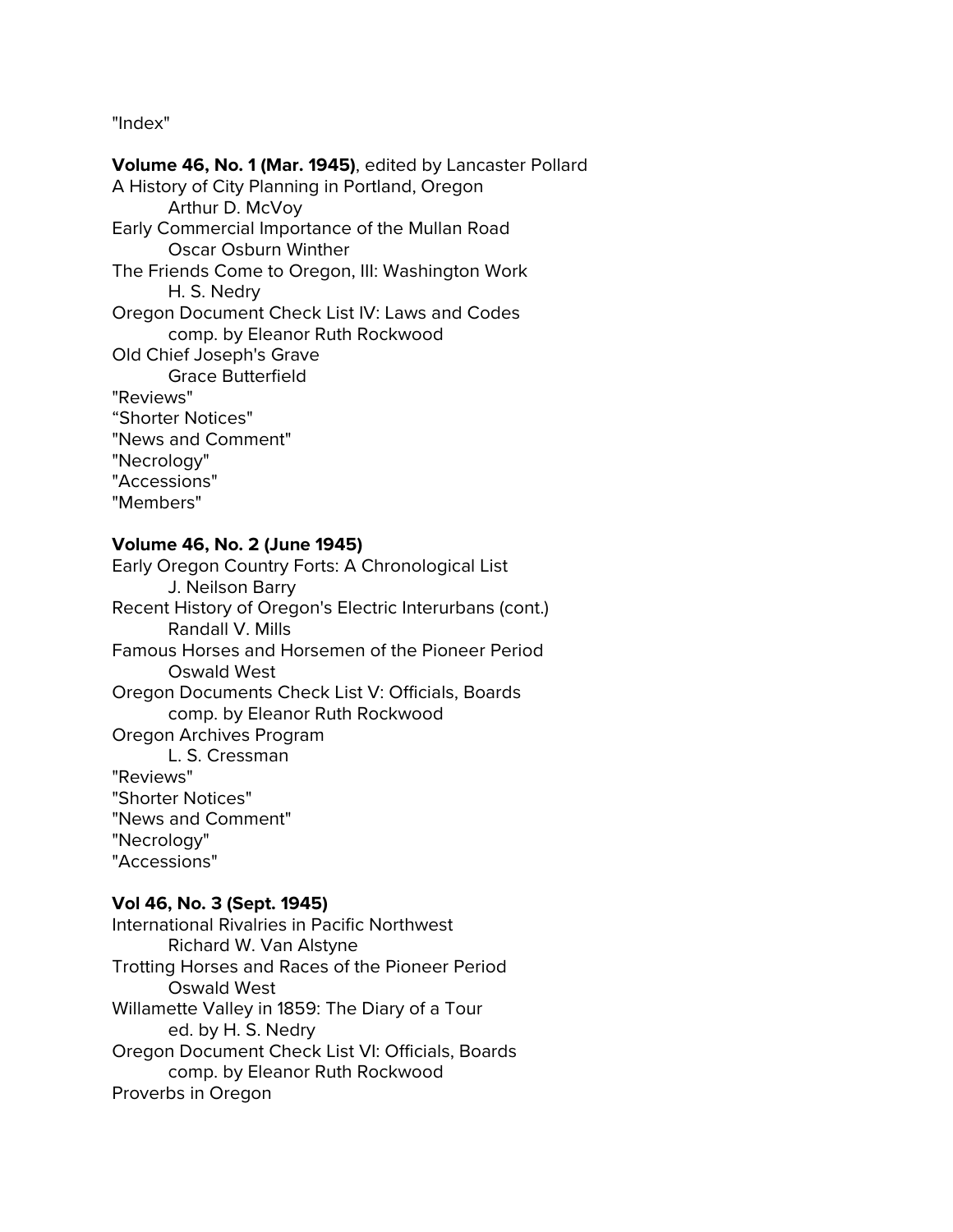Randall V. Mills "Reviews" "Shorter Notices" "News and Comment" "Necrology" "Accessions" "Members"

# **Volume 46, No. 4 (Dec. 1945)**

History of Care of Insane in the State of Oregon O. Larsell The Ashland Woolen Mills from 1868 to 1900 Alfred L. Lomax Oregon Geographic Names: Additions since 1944 Lewis A. McArthur Oregon Document Check List VIII: Officials, Boards comp. by Eleanor Ruth Rockwood "Annual Meeting" "News and Comment" "Shorter Notices" "Local Notes" "Necrology" "Index"

# **Volume 47, No. 1 (Mar. 1946)**, edited by Lancaster Pollard History of Medical Journals in the Pacific Northwest O. Larsell The James Douglas Report on the "Beaver Affair" ed. by W. Kaye Lamb

More Letters by Narcissa and Marcus Whitman ed. by L. A. Kibbe Oregon Documents Check List VIII: Officials, Boards

comp. by E. R. Rockwood Oregon Geographic Names II: Additions since 1944 "Reviews" "Affiliated Societies"

"News and Comment"

"Accessions"

"Members"

### **Volume 47, No. 2 (June 1946)**

Southern Route into Oregon: Notes and a New Map Buena Cobb Stone

Beginning of Labor Movement in Pacific Northwest Harry W. Stone

Joaquin Miller: Lawyer, Poet, Judge in Canyon City Howard McKinley Corning

Naming and Early Settlement of Ilwaco, Washington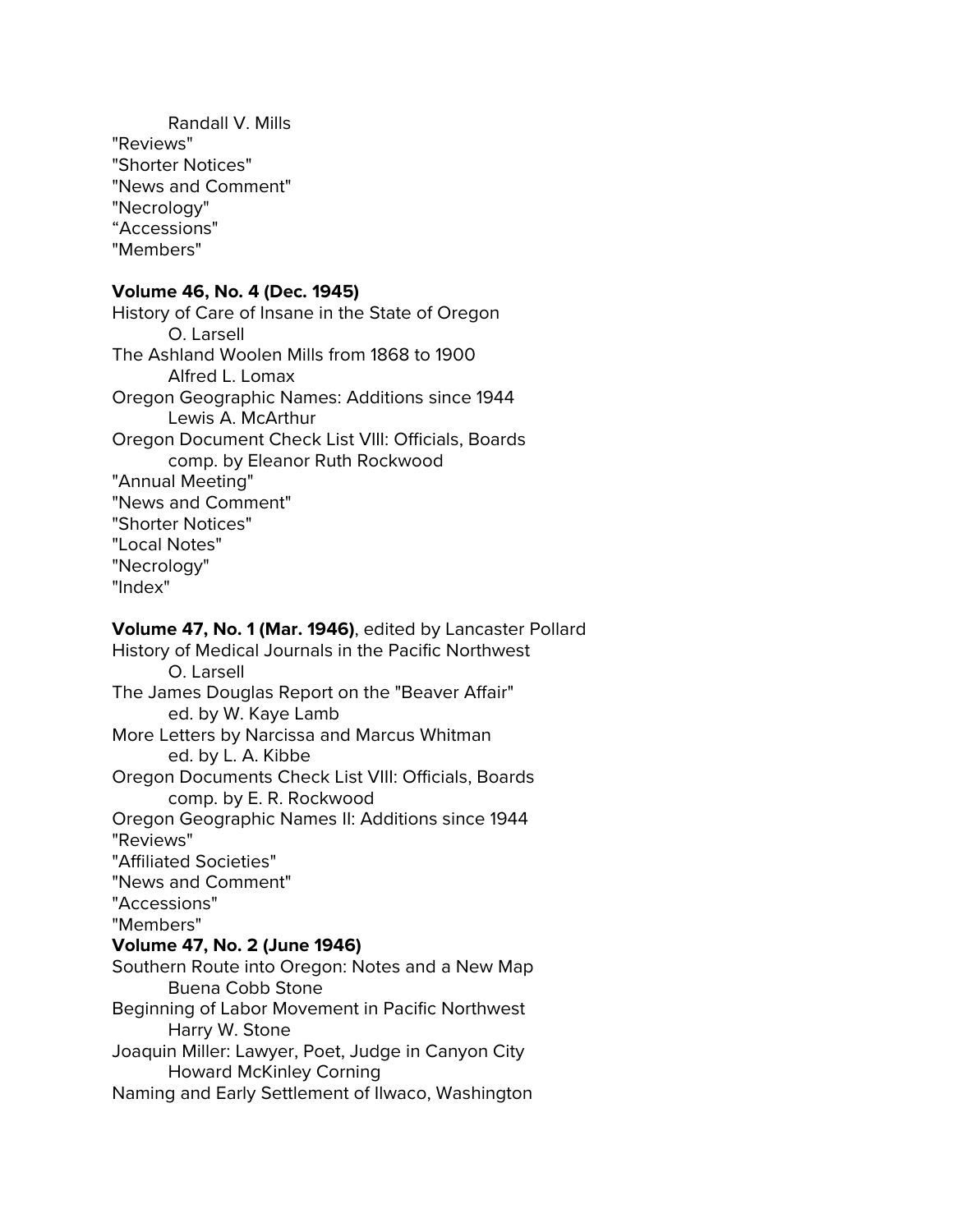Mildred Colbert Oregon Geographic Names III: Additions since 1944 Lewis A. McArthur Oregon Document Check List IX: Officials, Boards comp. by E. R. Rockwood "Reviews" "Affiliated Societies" "News and Comment"

## **Volume 47, No. 3 (Sept. 1946)**

Life of George H. Williams: Almost Chief-Justice Sidney Teiser A History of Transportation in the Pacific Northwest Randall V. Mills Broadcasts Capture Dramatic Values in Pioneer History Robert Ormond Case Oregon Geographic Names IV: Additions since 1944 L. A. McArthur Oregon Document Check List X: Officials, Boards comp. by E. R. Rockwood "Reviews" "Affiliated Societies" "News and Comment"

# **Volume 47, No. 4 (Dec. 1946)**

History of the Community of Multnomah, Oregon Marguerite Norris Davis Life of George H. Williams: Almost Chief-Justice (cont.) Sidney Teiser Oregon Geographic Names V: Additions since 1944 L. A. McArthur Oregon Document Check List XI: Concluding Entries comp. by E. R. Rockwood "Reviews" The Folk Phrase for It "Affiliated Societies" "News and Comment" "Accessions" "Index"

## **Volume 48, No. 1 (Mar. 1947)**

Oregon Labor Disputes, 1919-23: I, The Living Wage Harvey Elmer Tobie 1830 Report on the Fur Trade by General William Clark Oregon Geographic Names VI: Additions since 1944, by L. W. McArthur "Reviews" "Affiliated Societies"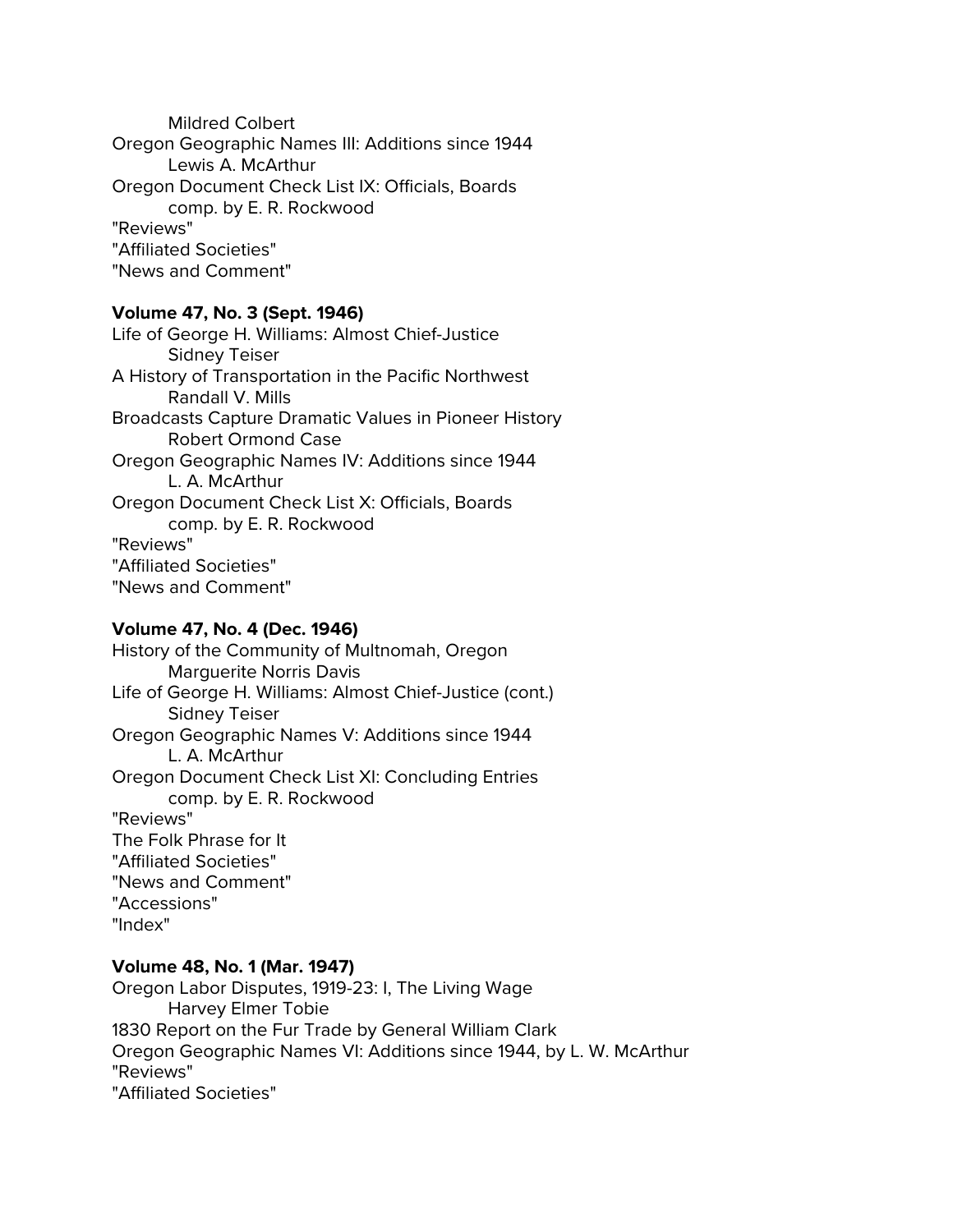"News and Comment" "Minutes of Annual Meeting" "Members"

### **Volume 48, No. 2 (June 1947)**

Government Grants and Patents in Vancouver, Washington Howard J. Burnham The First Chief Justice of Oregon Territory: William P. Bryant Sidney Teiser Ghost Towns of the Willamette of the Riverboat Period Howard McKinley Corning Oregon Geographic Names VII: Additions since 1944 L. A. McArthur "Reviews" "Affiliated Societies" "News Notes"

### **Vol 48, No. 3 (Sept. 1948)**

Oregon Labor Disputes, 1919-1923: Government and Wages (cont.) Harvey Elmer Tobie The Second Chief Justice of Oregon Territory: Thomas Nelson Sidney Teiser Origins of the Episcopal Church in the Pacific Northwest Thomas E. Jessett Utah and Northern Railway Co.: A Brief History Robert L. Wrigley, Jr. Oregon Geographic Names VIII: Additions since 1944 L. A. McArthur "Affiliated Societies" "Board and Staff" "Publications of OHS"

### **Volume 48, No. 4 (Dec. 1947)**

"History Makes the Community": The Annual Society Address Dan E. Clark Origins of the Episcopal Church in the Pacific Northwest (cont.) Thomas E. Jessett Oregon Labor Disputes, 1919-23: III, Local Controversies Harvey Elmer Tobie Oregon Geographic Names IX: Additions since 1944 L. A. McArthur "Reviews" "Affiliated Societies" "News Notes" "Index"

**Volume 49, No. 1 (Mar. 1948)**; edited by Lancaster Pollard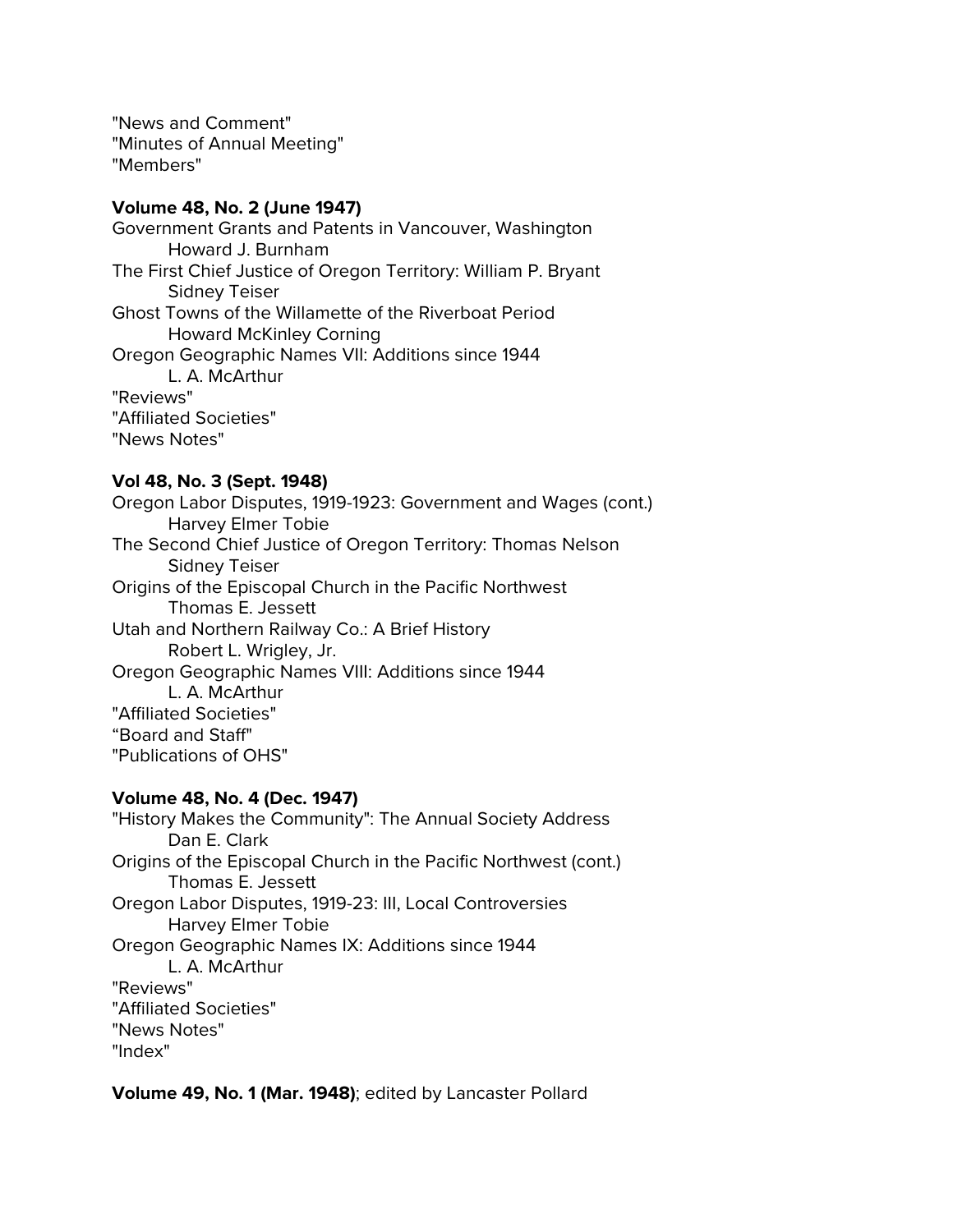History of Livestock Industry in the Pacific Northwest J. Orin Oliphant Early Oregon Daguerrotypers and Portrait Photographers Theodosia Teel Goodman Geographic Names of Western Montana, Northern Idaho Elers Koch Oregon Geographic Names X: Additions since 1944 Lewis A. McArthur "Minutes of Annual Meeting" "Reviews" "Affiliated Societies" "News Notes" "Board and Staff"

### **Volume 49, No. 2 (June 1948)**

The Archeological Excavation of Fort Vancouver Louis R. Caywood The Archeological Excavation of Waiilatpu Mission Thomas R. Garth Oregon Geographic Names XI: Additions since 1944 Lewis A. McArthur "Reviews" "Affiliated Societies" "News Notes" "Board and Staff"/"OHS Publications"

### **Volume 49, No. 3 (Sept. 1948)**

First Associate Justice of Oregon Territory: O. C. Pratt Sidney Teiser Oregon Volunteer Reminiscences of the War with Spain H. C. Thompson The Exploratory Excavation of Fort Clatsop Louis R. Caywood The Pendleton Wool-Scouring and Packing Company Alfred L. Lomax Oregon Geographic Names XII: Additions since 1944, by L. A. McArthur "Reviews" "Affiliated Societies" "News Notes" OHS Board, Staff, PUbs

### **Volume 49, No. 4 (Dec. 1948)**

"Some Phases of Oregon History": The Annual Society Address Herbert A. Kellar A Pioneer Woman's Reminiscences of Christmas in the Eighties Polly McKean Bell Lower Columbia Indian Weapons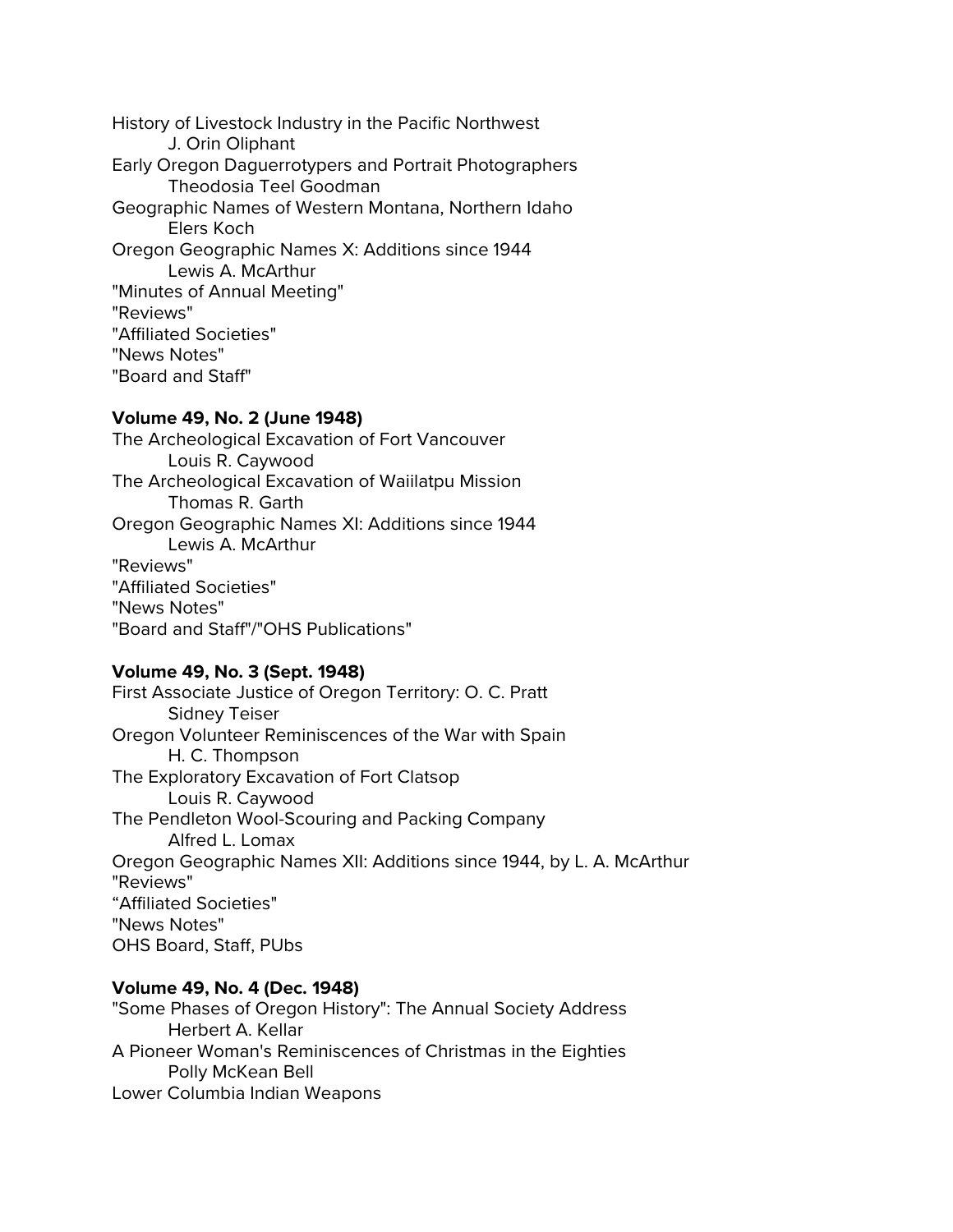L. S. Cressman Oregon Geographic Names XIII: Additions since 1944 L. A. McArthur "Affiliated Societies" "Minutes of the Annual Meeting" "Index" Board, Staff, PUbs

### **Volume 50, No. 1 (Mar. 1949)**; edited by Lancaster Pollard

Federal Road Building Grants for Early Oregon W. Turrentine Jackson The Execution of Chief Leschi and the "Truth Teller" Martin Schmitt A Columbia Lancaster Letter about Oregon in 1847 ed. by Mentor L. Williams A Brief Historical Introduction to Oregon Firearms Jack Hornback Oregon Geographic Names XIV: Additions since 1944 L. A. McArthur "Reviews" "Affiliated Societies" "News Notes" OHS Board, Staff, Pubs

## **Volume 50, No. 2 (June 1949)**

Baker City in the Eighties: Boyhood Memories, by Wesley Andrews Nez Perces in Indian Territory: An Archival Study Berlin B. Chapman Poet of the Oregon Backwoods: Henry H. Woodward Alice Bay Maloney Oregon Geographic Names XV: Additions since 1944, by L. A. McArthur "Reviews" "Affiliated Societies" "News Notes" Board, Staff, PUbs **Volume 50, No. 3 (Sept. 1949)** The Estate of Dr. John McLoughlin: The Papers Discovered Burt Brown Barker The Historical Geography of Idaho Counties Benjamin E. Thomas Protestant Missionaries in Oregon: A Bibliographic Survey Clifford M. Drury Reminiscences and Anecdotes of Oregon History Oswald West Board, Staff, Pubs

**Volume 50, No. 4 (Dec. 1949)**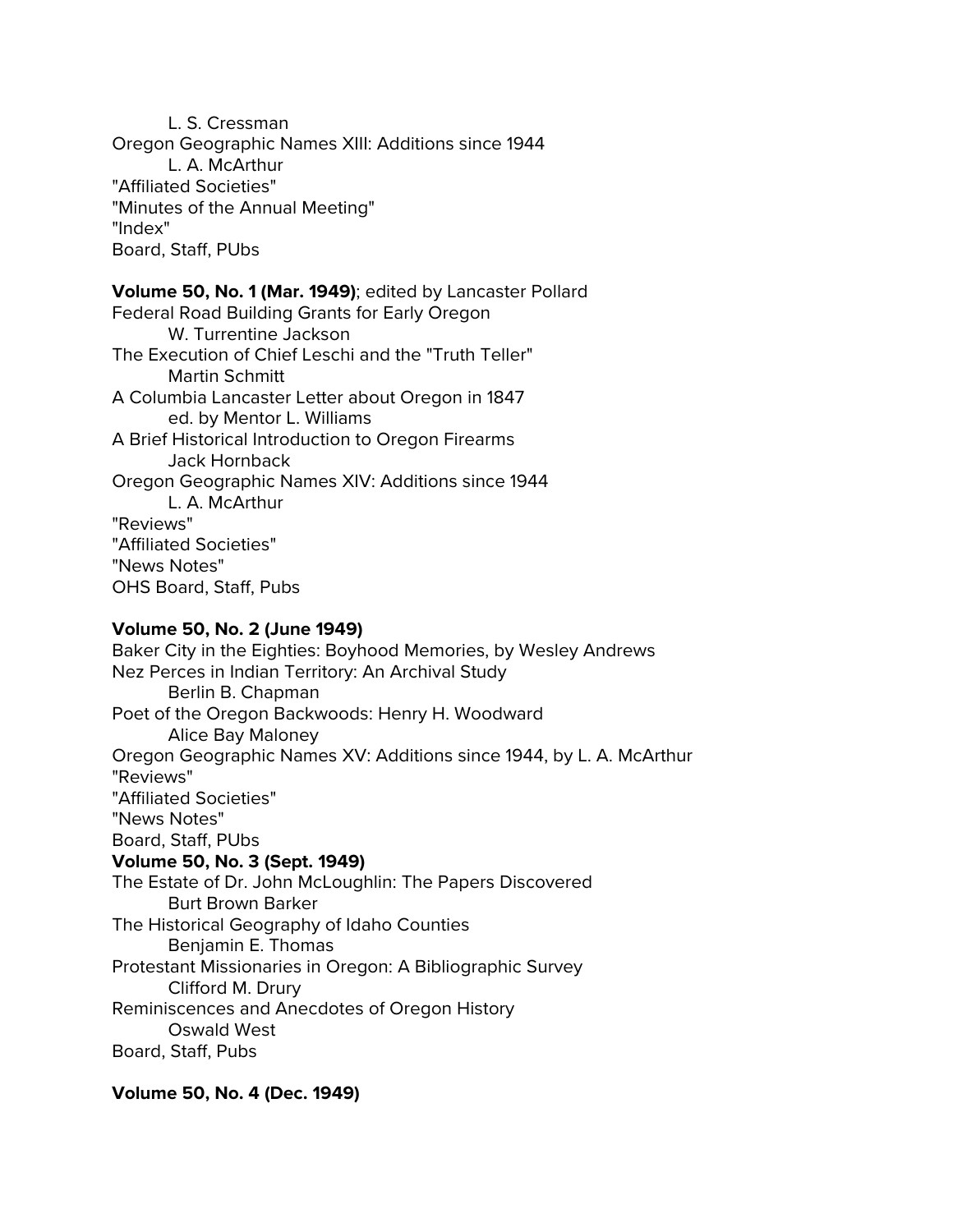"Bunk-Shanty Ballads and Tales": The Annual Society Address James Stevens Reminiscences and Anecdotes: Political History Oswald West Transporting Livestock by Boat up the Columbia, 1861-1868 Earle K. Stewart "Reviews" "Affiliated Societies" "News Notes" "Minutes of Annual Meeting" "Index" OHS Board, Staff, Pubs

# **Volume 51, No. 1 (Mar. 1950)**; edited by Lancaster Pollard

The Oregon Legislature of 1868 and the Fourteenth Amendment Robert W. Johannsen Reminiscences and Anecdotes: Horse and Buggy Days Oswald West Steamboats on the Columbia: The Pioneer Period Earle K. Stewart Oregon Wool-Scouring Plants of the Early 1900s Alfred L. Lomax "Reviews" "Affiliated Societies" "News Notes" Board, Staff, PUbs

### **Volume 51, No. 2 (June 1950)**

Diary of a Fourteen Year Old Boy's Days with Chief Joseph Erskine Wood Reminiscences and Anecdotes: Mostly about Politics The Lost County, Umpqua, Oregon, and Its Early Settlements Verne Bright A Letter by Henry H. Spalding from the Rocky Mountains "Reviews" "Affiliated Societies" "News Notes" Board, Staff, PUbs

## **Volume 51, No. 3 (Sept. 1950)**

Problems of Locating and Using Historical Manuscripts Herbert A. Kellar, William N. Bischoff, Harry C. Bauer, S. K. Stevens History in Pacific Northwest Novels Written since 1920 Helen Hitt Davy Crockett Legend and Tales in the Oregon Country Verne Bright "Reviews"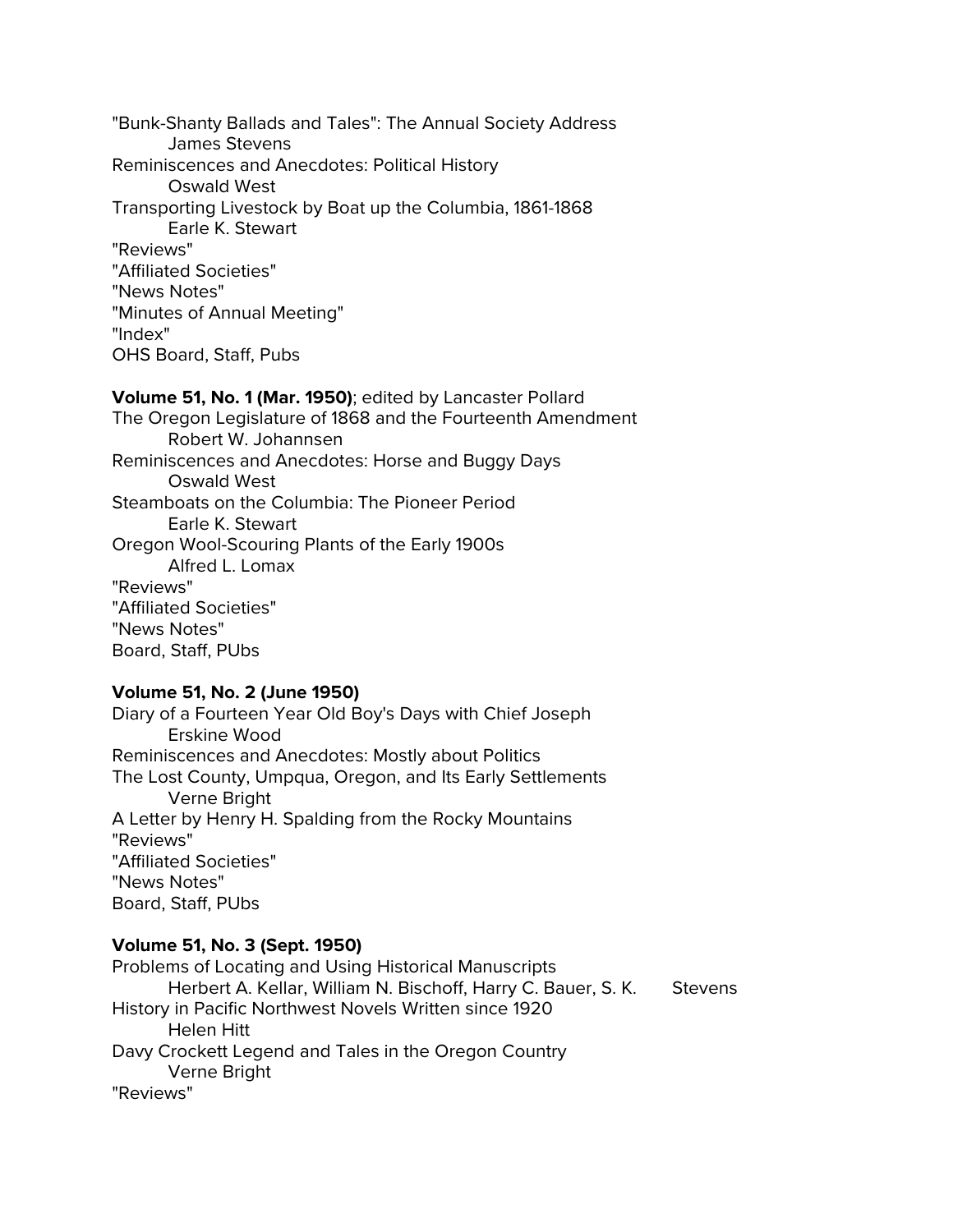"Affiliated Societies" "News Notes" OHS Board, Staff, Pubs

### **Volume 51, No. 4 (Dec. 1950)**

McMurtrie's Oregon Imprints: A Supplement George N. Belknap Early Explorations through Warm Springs Reservation Area Ralph M. Shane Visit to the McLoughlin Country: The Annual Society Address Burt Brown Barker "Reviews" "Affiliated Societies" "Minutes of Annual Meeting" "Index" OHS Board, Staff, PUbs

**Volume 52, No. 1 (Mar. 1951)**; edited by Lancaster Pollard Black Harris, Mountain Man, Teller of Tales Verne Bright History of Papermaking in the Pacific Northwest: I W. Claude Adams Clinton De Witt Smith, Secretary, Idaho Territory, 1864-1865 Merle W. Wells "Bibliographic Notes" Martin Schmitt "Affiliated Societies" "News Notes" Board, Staff, PUbs

### **Volume 52, No. 2 (June 1951)**

Contributions of Virginians in Oregon, 1850 Harvey E. Tobie History of Papermaking in the Pacific Northwest: II W. Claude Adams The St. Helens-Hillsborough Territorial Road George A. Nelson Senator Baker of Oregon Grant Conway Quivira, a Legendary City of the Oregon Coast Verne Bright "Affiliated Societies" "News Notes" OHS Board, Staff, Pubs

### **Volume 52, No. 3 (Sept. 1951)**

Extinguishing Indian Titles on the Oregon Coast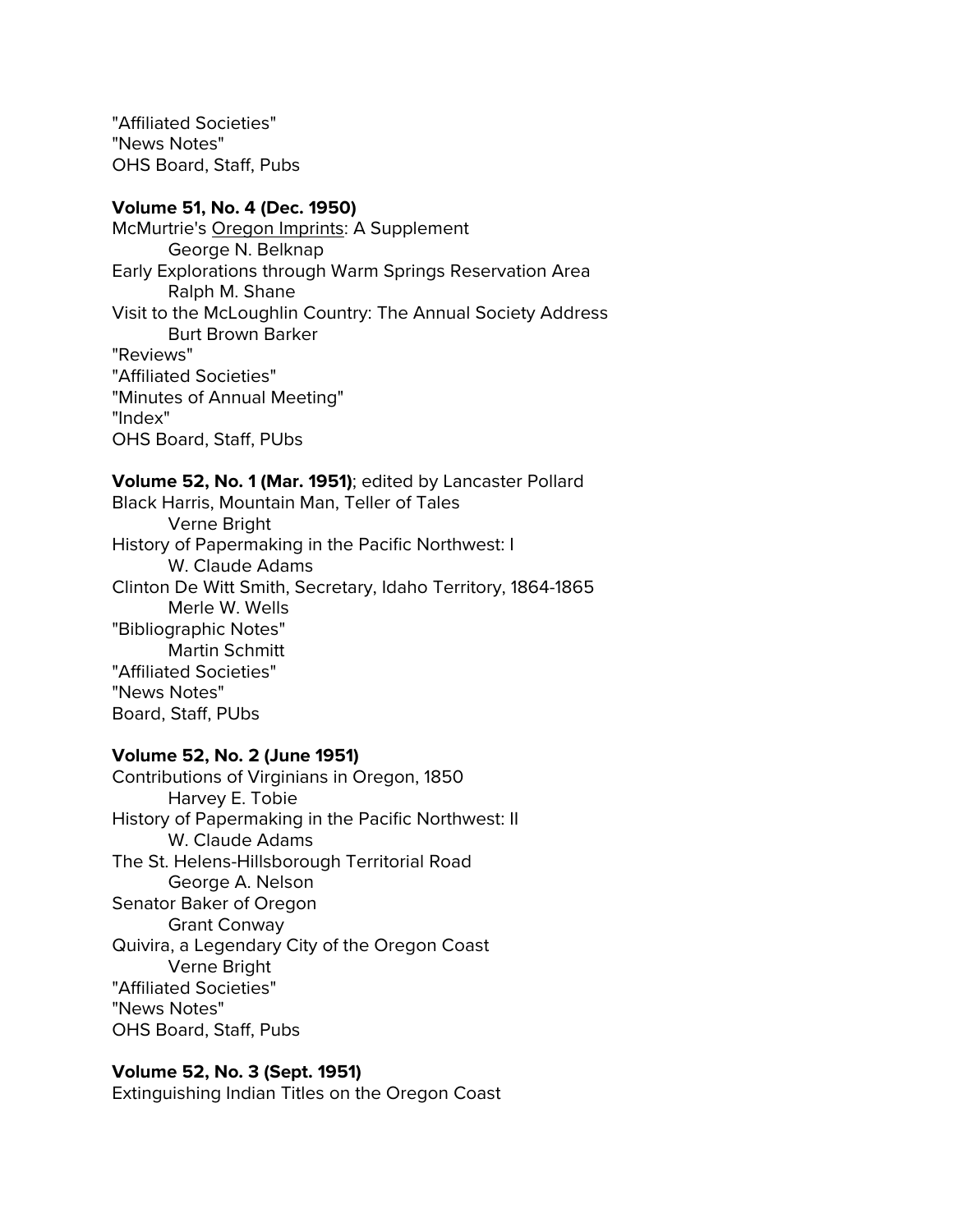Jerry A. O'Callaghan Reminiscences and Anecdotes: McNarys and Lanes Oswald West History of Papermaking in the Pacific Northwest: III W. Claude Adams "Art Note" Harris K. Pryor "Reviews" "Affiliated Societies" OHS Board, Staff, PUbs

## **Volume 52, No. 4 (Dec. 1951)**

The Pacific Northwest: A Regional Study Lancaster Pollard Reminiscences and Anecdotes: The Harding Brothers Oswald West The Folklore and History of the "Oregon Fever" Verne Bright

# A Note on Bison Hunting: A Few Were Saved F. J. Clifford "Reviews" "Affiliated Societies" "Minutes of the Annual Meeting" "Index" Board, Staff

# **Volume 53, No. 1 (Mar. 1952);** edited by Lancaster Pollard

Voting Behavior in Oregon: An Analysis Leonie N. Brooke Klamath Indians and the Oregon Wagon Road Grant, 1864-1938 Jerry A. O'Callaghan The Bridge of the Gods in Fact and Fancy Ella Clark "Reviews" "Affiliated Societies" "News Notes" OHS Board, Staff, PUbs

#### **Volume 53, No. 2 (June 1952)**

Election of Senator Chamberlain, the People's Choice Russell G. Hendricks Union Woolen Mill Company: A Successful Decade Alfred L. Lomax The Life of Sarah Winnemucca: The Formative Years George F. Brimlow "Reviews"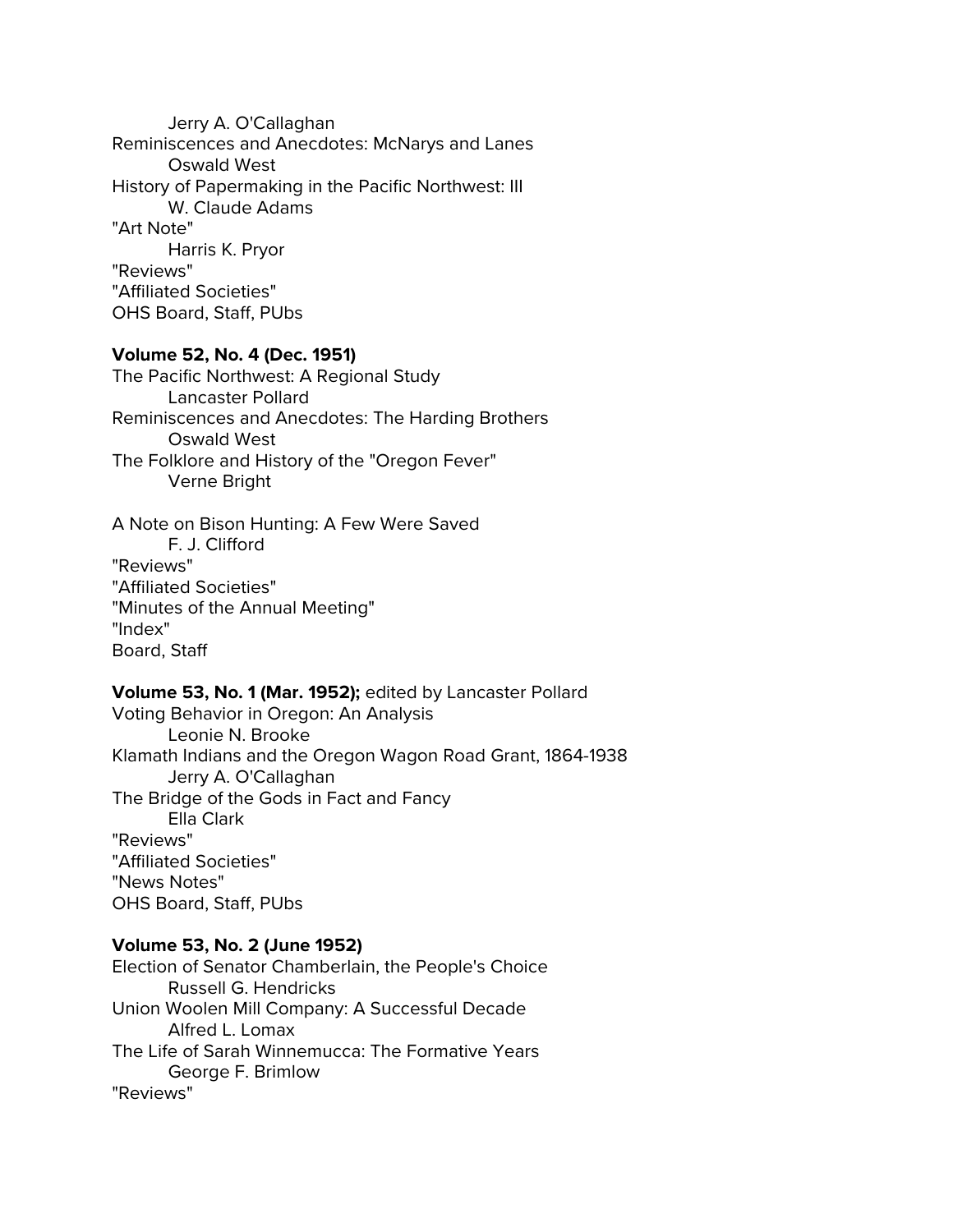"Affiliated Societies" "News Notes" OHS Board, Staff, PUbs

### **Volume 53, No. 3 (Sept. 1952)**

George N. Sanders, "Influence Man" for the Hudson's Bay Company John S. Galbraith Oregon and California Railroad Land Grant Management Oswald West Some Nez Perce Traditions Told by Chief Armstrong ed. by Ella E. Clark "Documents" ed. by various people "Affiliated Societies" OHS Board, Staff

### **Volume 53, No. 4 (Dec. 1952)**

The Annual Society Address: For the Land's Sake Howard J. Burnham Notes on the Early History of Grant County H. S. Nedry "Affiliated Societies" "Minutes of the Annual Meeting" "Index" OHS Board, Staff, PUbs

### **Volume 54, No. 1 (Mar. 1953)**; edited by Lancaster Pollard

David W. Ballard, Governor of Idaho, 1866-1870 Merle W. Wells The Library of a Fur Trader at Fort Umpqua J. Orin Oliphant Oregon Know Nothing Pamphlet Illustrates Early Politics Priscilla Knuth "Reviews" "News Notes" "Affiliated Societies" Board, Staff, PUbs

#### **Volume 54, No. 2 (June 1953)**

Captain Edward O. C. Ord in the Rogue River Indian War Bernarr Cresap Indian Story-Telling of Old in the Pacific Northwest Ella E. Clark Thomas Kay Woolen Mill Co.: A Family Enterprise Alfred L. Lomax Remember the Winter of ---? Weather and Pioneers Donald H. Clark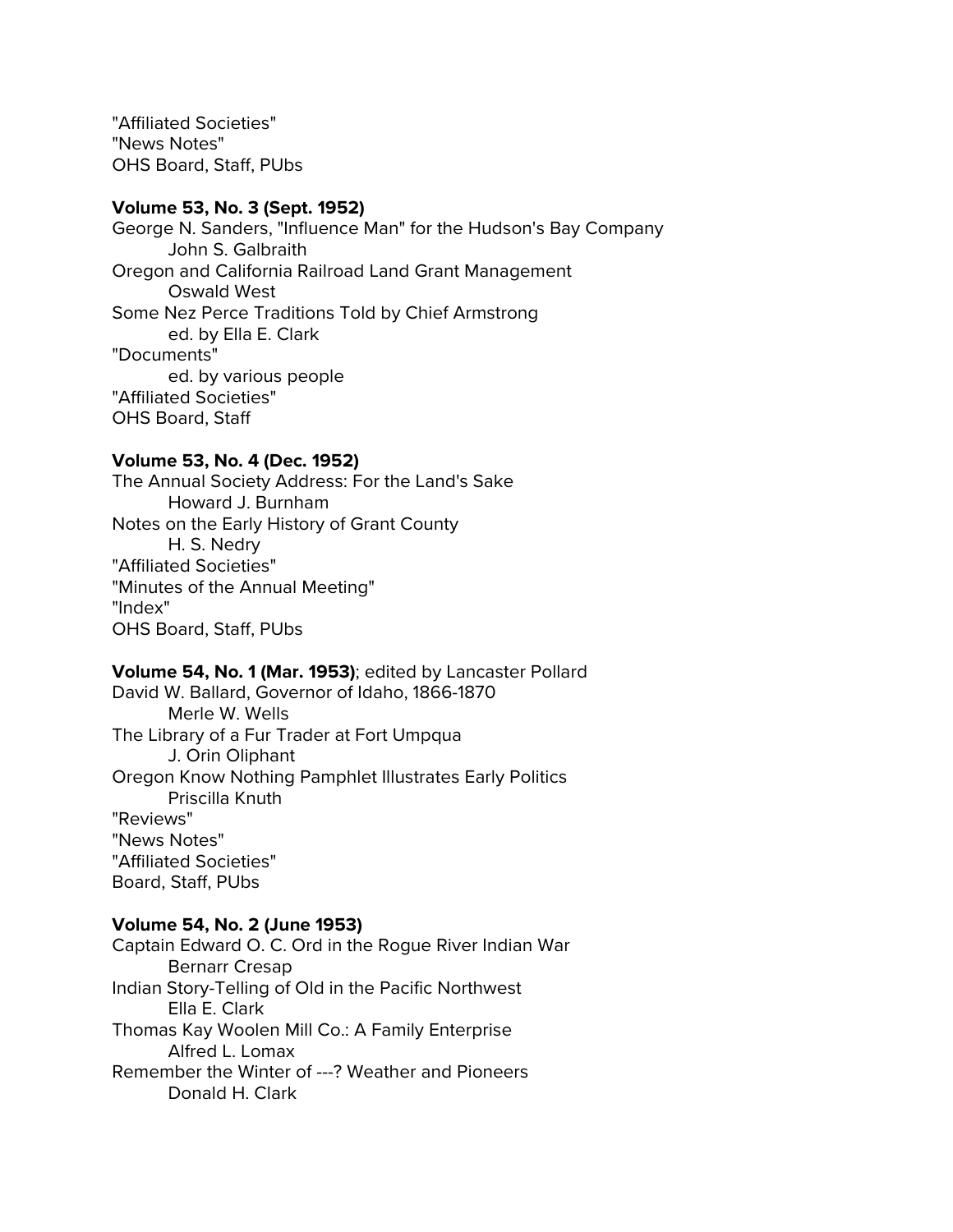"Affiliated Societies" OHS Board, Staff, Pubs

### **Volume 54, No. 3 (Sept. 1953)**

The Mythology of the Indians in the Pacific Northwest Ella E. Clark Pacific Northwest Letters of George Gibbs ed. by Vernon Carstensen Oregon's First Salmon Canner, "Captain" John West Glenn Cunningham "Affiliated Societies" "News Notes" Board, Staff, PUbs

## **Volume 54, No. 4 (Dec. 1953)**

Workmen's Compensation Law: Notes on the Beginning Wm. A. Marshall Oregon Coast Prehistory: Problems and Progress L. S. Cressman Development of Industrial Arts in Oregon's School System Robert M. Moreland The Oregon State Society of Washington, D.C. Pherne Miller "Reviews" "Affiliated Societies" Minutes of the Annual Meeting "Index" Board, Staff, Pubs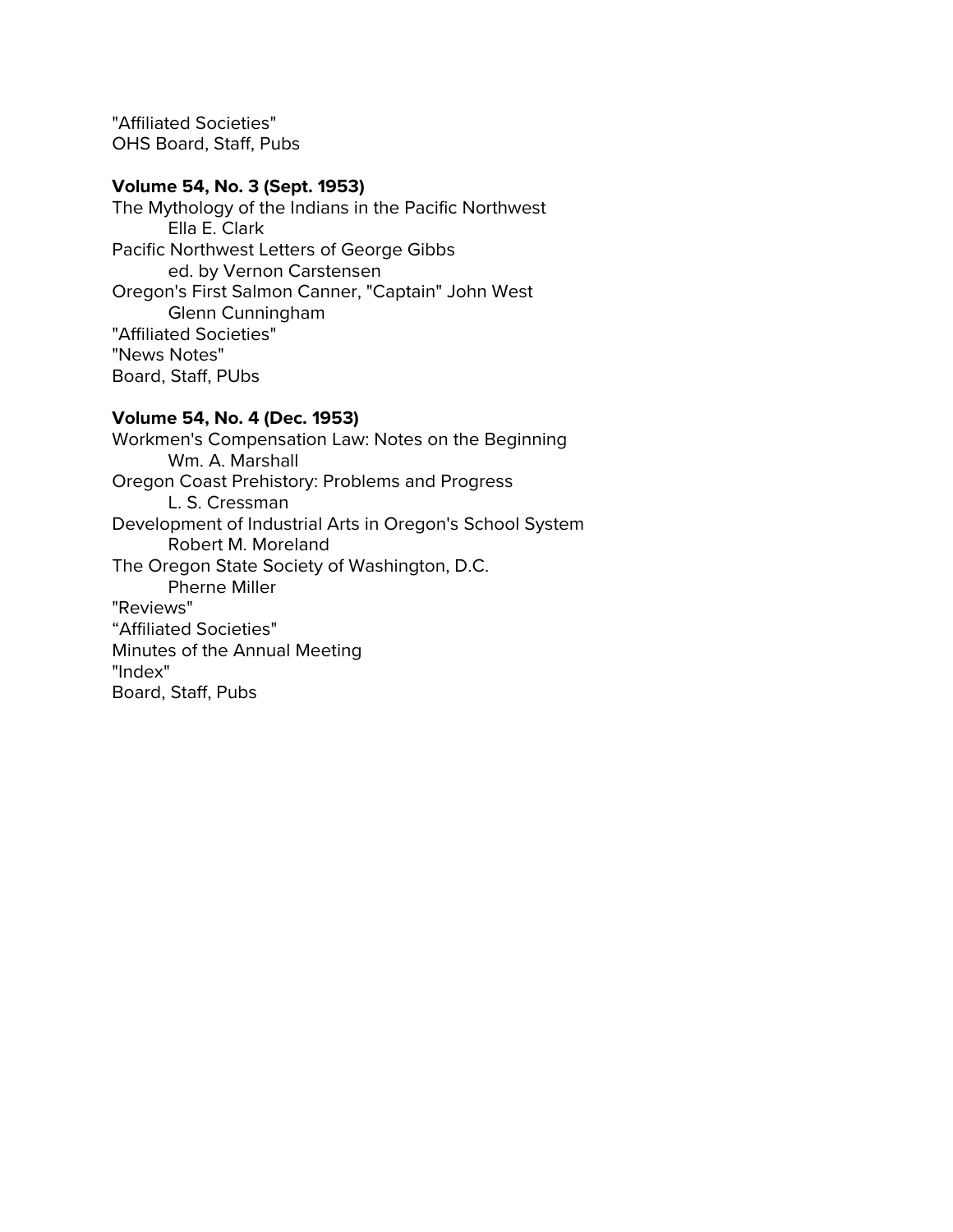### **Volume 55, No. 1 (Mar. 1954)**; edited by Lancaster Pollard

I.W.W. in the Pacific N.W.: Rebels in the Woods Robert L. Tyler Thomas Fielding Scott: Bishop of Oregon Thomas E. Jessett When Mark Twain Spoke in Portland Hubert H. Hoeltje "Affiliated Societies" "News Notes" OHS Board, staff, pubs

### **Volume 55, No. 2 (June 1954)**

McMurtrie's Oregon Imprints: A Second Supplement George N. Belknap Some Aspects of Presbyterian History in Oregon Clifford M. Drury "Affiliated Societies" "News Notes" OHS board, staff, pubs

### **Volume 55, No. 3 (Sept. 1954)**

Oregon State Park System: A Brief History S. H. Boardman The Early History of the Puget's Sound Agricultural Company, 1838-43 John S. Galbraith "Affiliated Societies" "News Notes" "Reviews" OHS board, staff, pubs

### **Volume 55, No. 4 (Dec. 1954)**

A Breckinridge Democrat on the Secession Crisis: Letters of Isaac I. Stevens, 1860-61 ed. by Robert W. Johannsen The Later Life and Activities of General Joel Palmer Stanley S. Spaid "Affiliated Societies" "News Notes" Minutes of the Annual Meeting "Index" OHS board, staff, pubs

## **Volume 56, No. 1 (Mar. 1955)**

"Life Members" Lewis Ankeny McArthur, 1883-1951 Omar C. Spencer Food of the Overland Emigrants Kathryn Troxel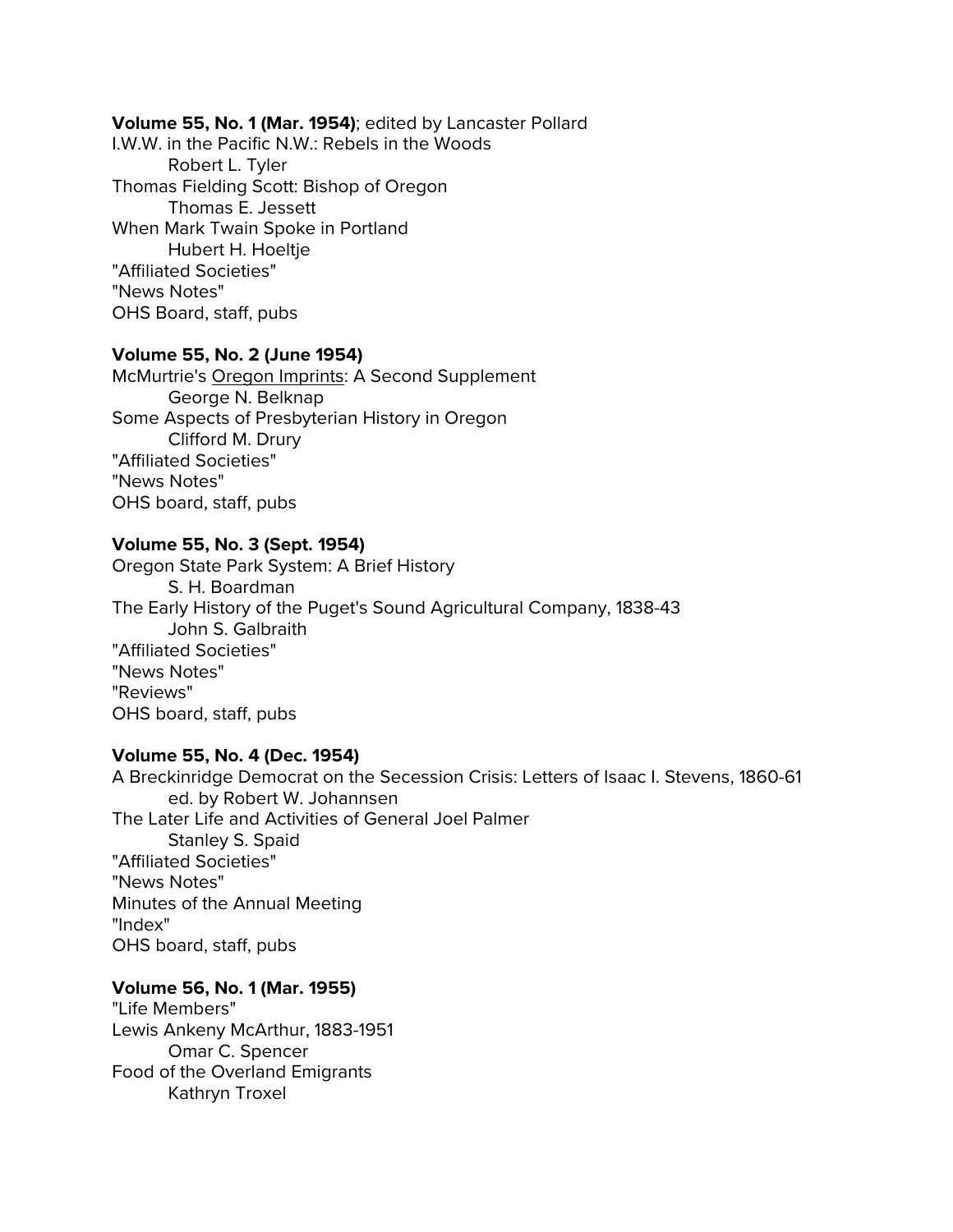The Idaho Admission Movement, 1888-1890 Merle W. Wells Editorial News Letters to the Editor Book Reviews Affliated Societies News Notes **Publications** OHS Board, staff, pubs

### **Volume 56, No. 2 (June 1955)**

HIstorical Romance of Senator Neuberger's Election William Appleman Williams Early Oregon Documents: Some Bibliographical Revisions George N. Belknap The Lady and the Law: A Portrait of Mary Leonard Malcolm H. Clark, Jr. Notes on Columbia River Salmon Albion Gile Editorial News Letters to the Editor Book Reviews Affliated Societies News Notes OHS Board, staff, Life members

## **Volume 56, No. 3 (Sept. 1955)**

Mount St. Helens' Recent Eruptions Kenneth L. Holmes Medical Aspects of the Lewis and Clark Expedition, by O. Larsell Fifty Years of Research in the Pacific Northwest, by Thornton T. Munger Death of a Snake Country Trapper: Pierre L'Etang, by Francis D. Haines, Jr. Editorial News Letter to the Editor Book Reviews Affliated Societies News Notes OHS Board, staff, pubs

### **Volume 56, No. 4 (Dec. 1955)**

George Gibbs' Account of Indian Mythology in Oregon and Washington Territories Ella E. Clark Columbia College 1856-60 Perry D. Morrison Editorial News Letters to the Editor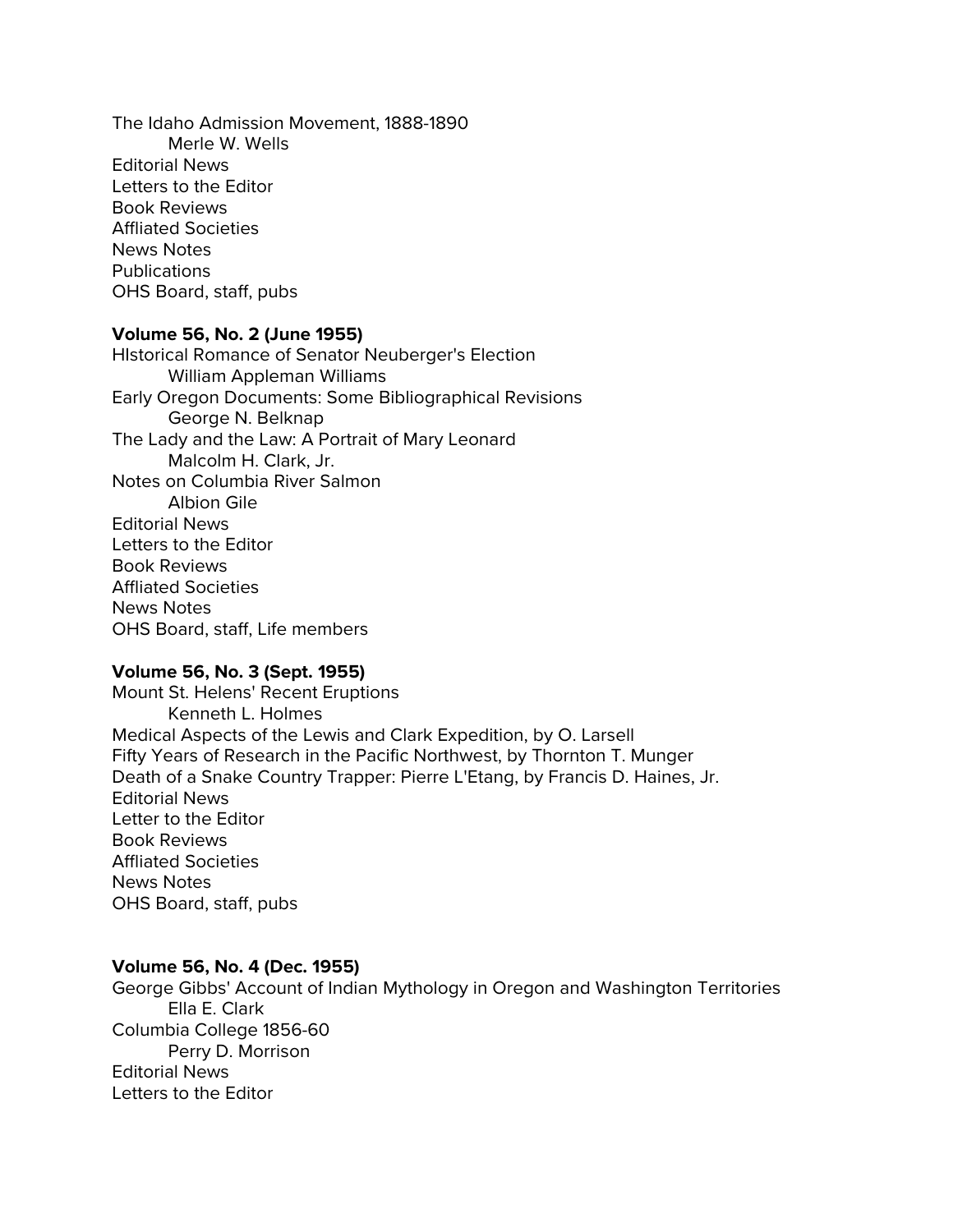Book Reviews Affliated Societies Annual Meeting OHS board, staff, pubs Book Catalog Annual Index

### **Volume 57, No. 1 (Mar. 1956)**

Architecture in Oregon, 1845-1895 Marion D. Ross Editorial News Letter to the Editor Book Reviews Affliated Societies News Notes OHS board, staff, pubs

### **Volume 57, No. 2 (June 1956)**

Pioneer Botanists of the Pacific NOrthwest Erwin F. Lange George Gibbs' Account of Indian Mythology in Oregon amd Washington Territories, Part II Ella E. Clark, editor

Editorial News Touring Information on Oregon Area Museums Letter to the Editor Book Reviews Affliated Societies News Notes OHS Board, staff, pubs

### **Volume 57, No. 3 (Sept. 1956)**

The Mysterious Shoe-String Railroad Frederick M. DeNeffe The Klamath Indians and the Treaty of 1864 Theodore Stern Reflections on the Historiography of American Entry Into World War II William Appleman Williams Book Reviews Affliated Societies News Notes OHS Board, staff

### **Volume 57, No. 4 (Dec. 1956)**

Mostly Division "R" Days Harold D. Langille Woodrow Wilson: The End of His First Century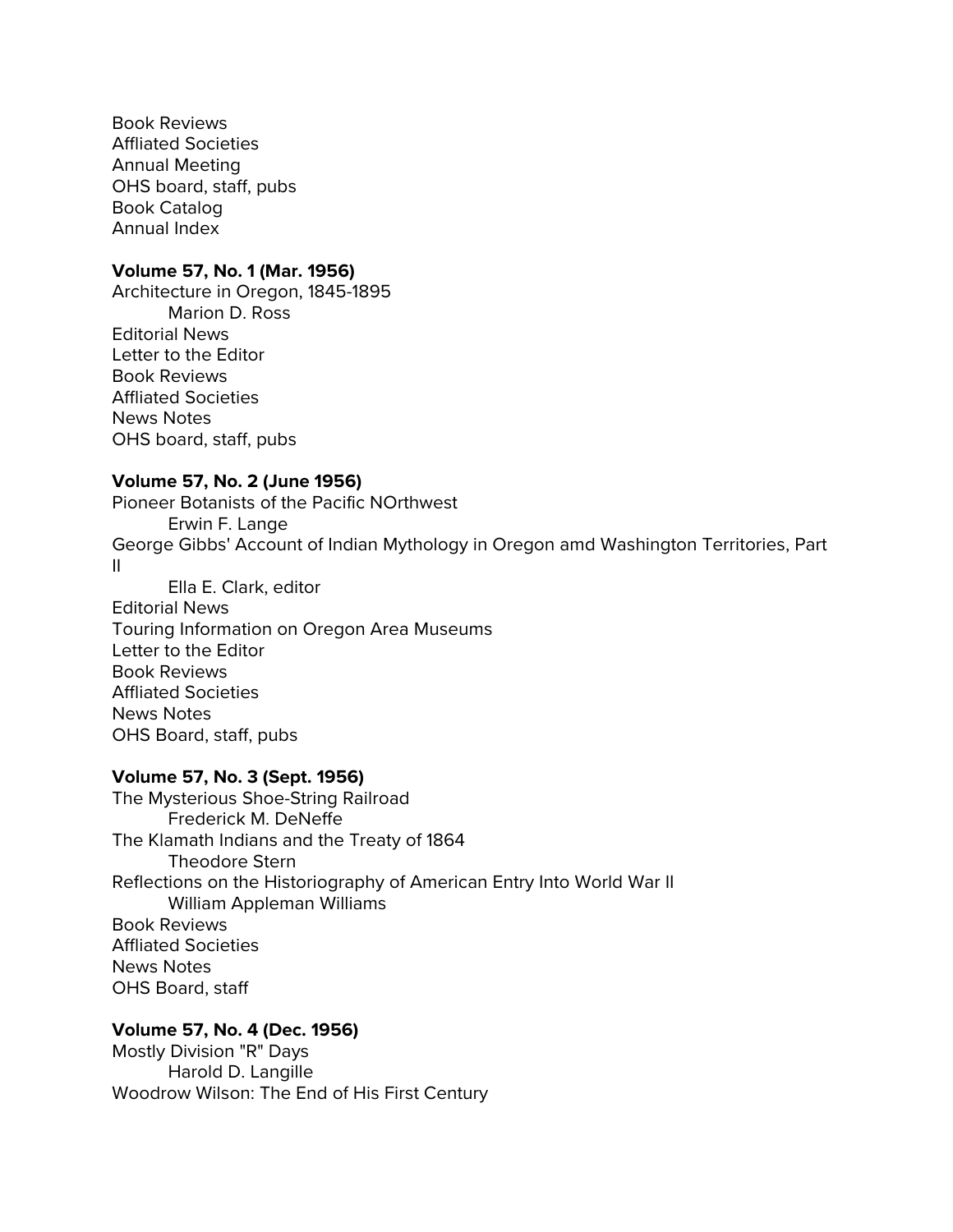Earl Pomeroy Pioneer Pastimes Dan E. Clark Dan E. Clark: In Memoriam Editorial News Letter to the Editor Book Reviews Affliated Societies Annual Meeting OHS Board, staff, pubs Annual Index

# **Volume 58, No. 1 (Mar. 1957)**

The Founding of Camp Watson Judith Keyes Kenny The Oregon Donation Act and the National Land Policy James M. Bergquist Portland Remedial Loan Association, Organization, Growth and Final Liquidation E. B. MacNaughton The War on the Webfoot Saloon Malcolm H. Clark, Jr. Editorial News Book Reviews Affliated Societies News Notes OHS Board, staff, pubs

#### **Volume 58, No. 2 (June 1957)**

British Investment and Oregon Mining, 1860-1900 Clark G. Spence The Oneida Toll Road Controversy, 1864-1880 Donald N. Wells and Merle W. Wells When the Train Reached Seaside Inez Stafford Hanson The Ilwaco Railroad Thomas E. Jessett Editorial News Touring Information On Oregon Museums Letters to the Editor Book Reviews Affliated Societies OHS Board, staff, pubs

### **Volume 58, No. 3 (Sept. 1957)**

Nathaniel Wyeth's Fort Hall Richard G. Beidleman The Discovery amd Cartographical Recognition of Shoalwater Bay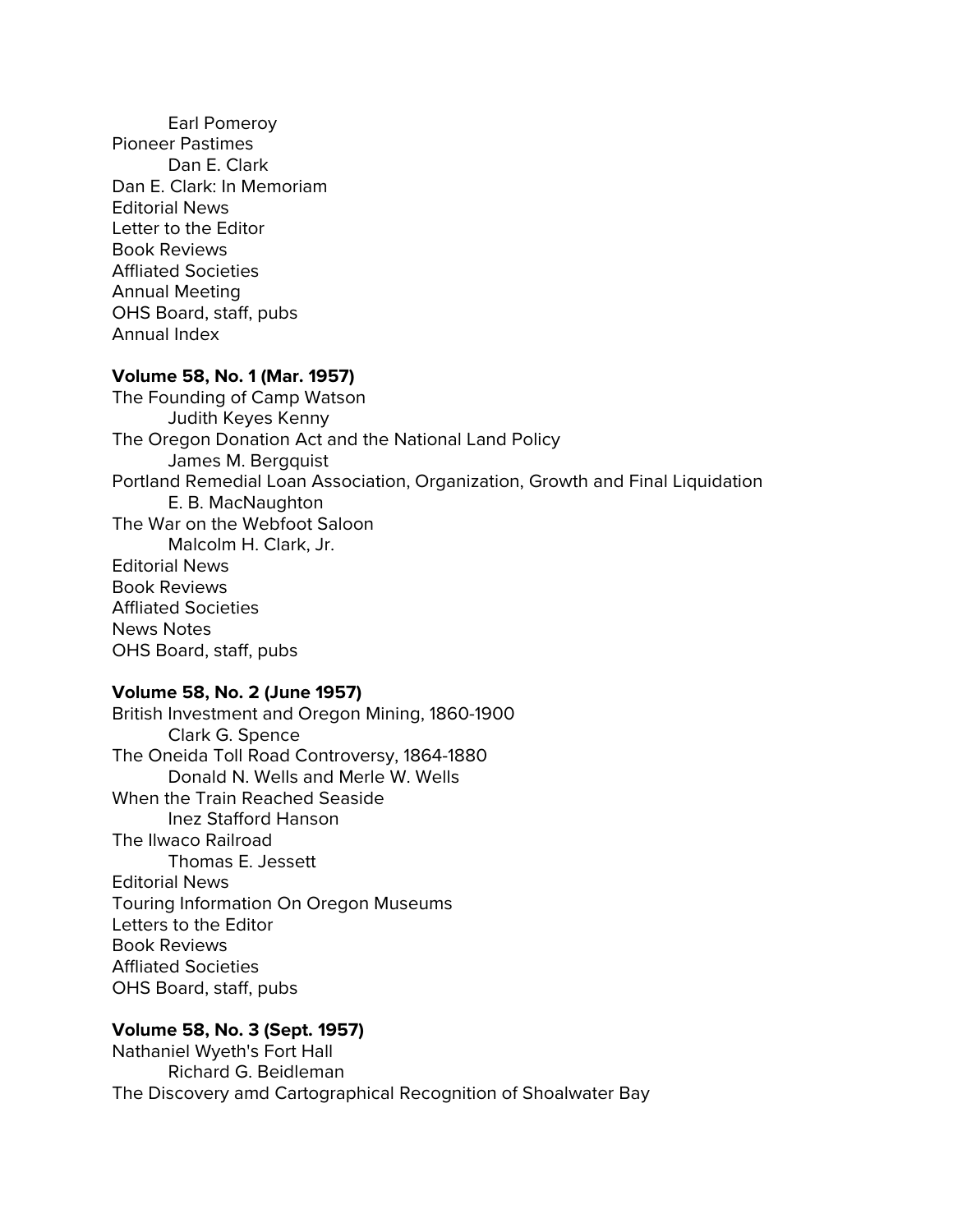Jean Hazeltine Editorial News Book Reviews Affliated Societies News Notes OHS Board, staff

#### **Volume 58, No. 4 (Dec. 1957)**

Randolph: Ghost Town of the Oregon Beaches Verne Bright The Old School Baptists in Early Oregon Clifford R. Miller Caleb Cushing's Chinese Mission and the Treaty of Wanghia: A Review Richard E. Welch, Jr. Time to a Forester David T. Mason Editorial News Letters to the Editor Book Reviews Affliated Societies Annual Meeting Articles of Incorporation and By-Laws: Revision From 1948 OHS Board, staff Annual Index

## **Volume 59, No. 1 (Mar. 1958)**

Memories of Moray Applegate H. C. Thompson Jason Lee's Peoria Speech Stuart B. Mockford A Bibliography of Theses and Dissertations Concerning the Pacific Northwest and Alaska: Supplement, 1949-1957 Erik Bromberg Editorial News Book Reviews Affliated Societies OHS Board, staff

#### **Volume 59, No. 2 (June 1958)**

Oregon Meteorites Erwin F. Lange The Role of Mining in the Economic Development of Idaho Territory August C. Bolino Editorial News Letters to the Editor Book Reviews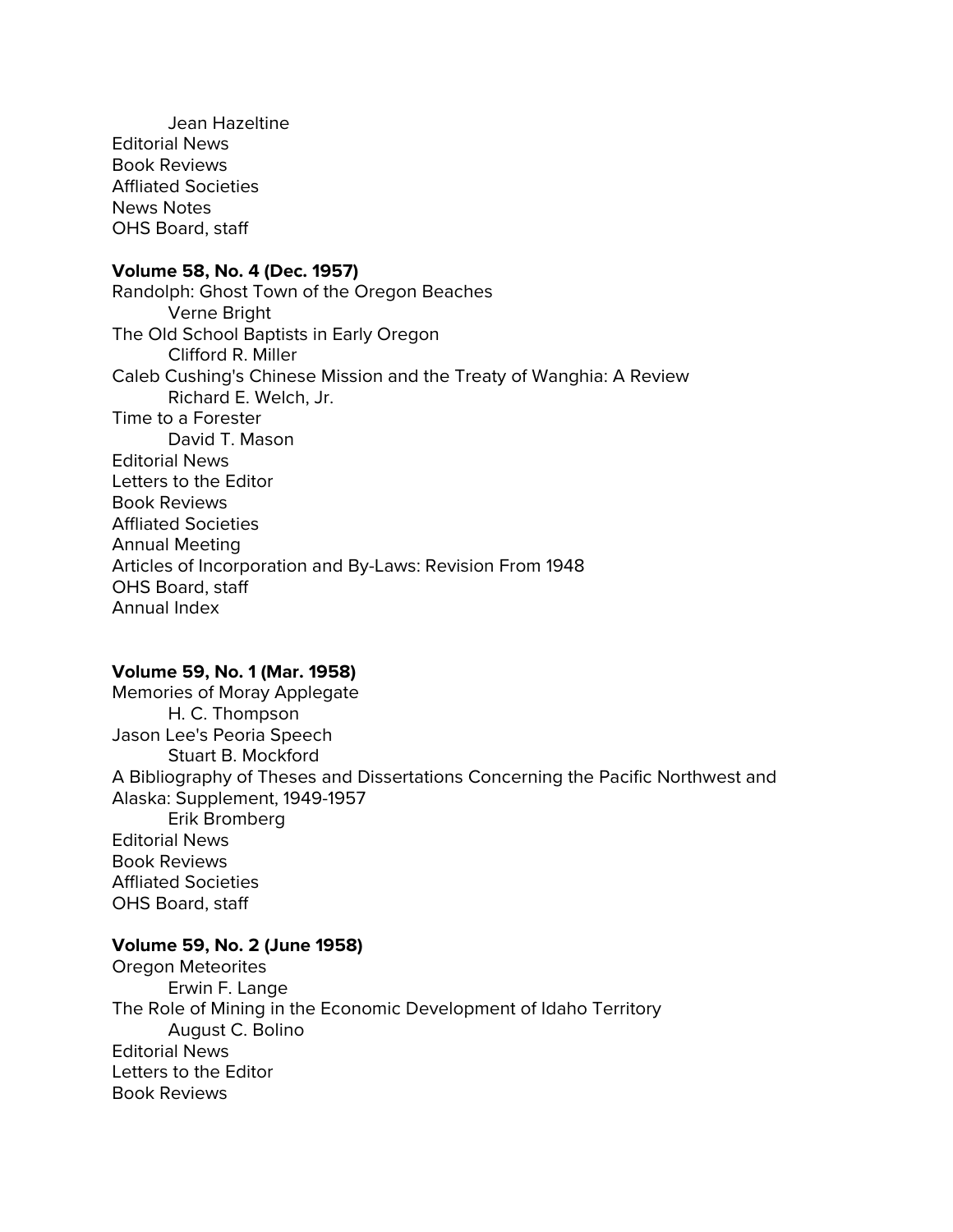Affliated Societies News Notes OHS Board, staff

# **Volume 59, No. 3 (Sept. 1958)**

Old Oregon School Days Alice Applegate Peil McMurtrie's Oregon Imprints: A Third Supplement George N. Belknap Editorial News Gifts to the Library Letter to the Editor Book Reviews Affliated Societies News Notes OHS Board, staff

#### **Volume 59. No. 4 (Dec. 1958)**

War Without Medals H. C. Thompson Across Oregon's `Desert' by Buckboard Harold Douglas Langille Letters to the Editor Museum Accessions, 1957 Book Reviews Affliated Societies Annual Meeting OHS Board, staff, pubs Annual Index

### **Volume 60, No. 1 (Mar. 1959)**

Oregon David McCord Mt. Hood or Bust: The Old Road Ivan M. Woolley, M.D. The First Oregon Cavalry and the Oregon Central Military Road Survey of 1865 L. C. Merriam, Jr. Editorial News Book Reviews Affliated Societies News Notes OHS Board, staff, pubs **Volume 60, No. 2 (June 1959)** When We Logged the Columbia Oliver Greeley Hughson Oregon Archives, 1841-1843 edited by David C. Duniway and Neil R. Riggs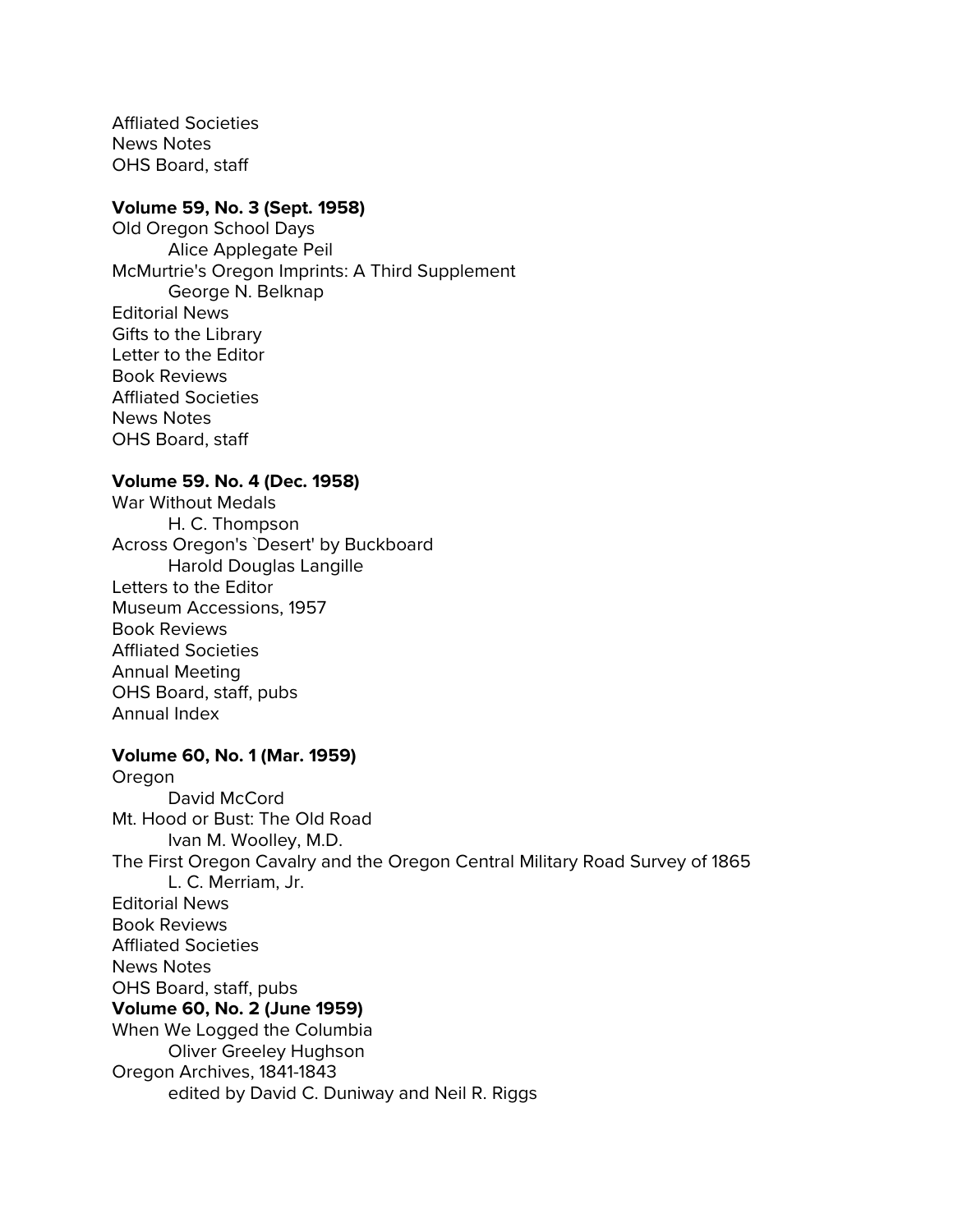Editorial News Letter to the Editor Museum Touring Information Book Reviews Affliated Societies News Notes OHS Board, staff, pubs

# **Volume 60, No. 3 (Sept. 1959)**

Brother Jonathan: Pioneer Steamship of the Pacific Coast Alfred L. Lomas William Birch McMurtrie: A Painter Partially Restored Robert D. Monroe Journey Into Southern Oregon: Diary of a Pennsylvania Dutchman Edward B. Ham Editorial News Book Reviews Affliated Societies News Notes OHS Board, staff

## **Volume 60, No. 4 (Deec. 1959)**

From Ouragan to Oregon Vernon F. Snow Some Christmas Holidays in the Oregon Country Ella E. Clark The Fight to Close the Rogue Gordon B. Dodds Oregon Territorial Post Offices and Handstamped Postal Markings Edward R. Payne Letter to the Editor Book Reviews Affliated Societies Annual Meeting OHS Board, staff Annual Index

#### **Volume 61, No. 1 (Mar. 1960)**

Pioneering Years in Hamlet, Oregon: A Finnish Community Marie Holst Pottssmith W. S. U'Ren and the Single Tax in Oregon Robert C. Woodward Letter to the Editor Book Reviews Affliated Societies News Notes OHS Board, staff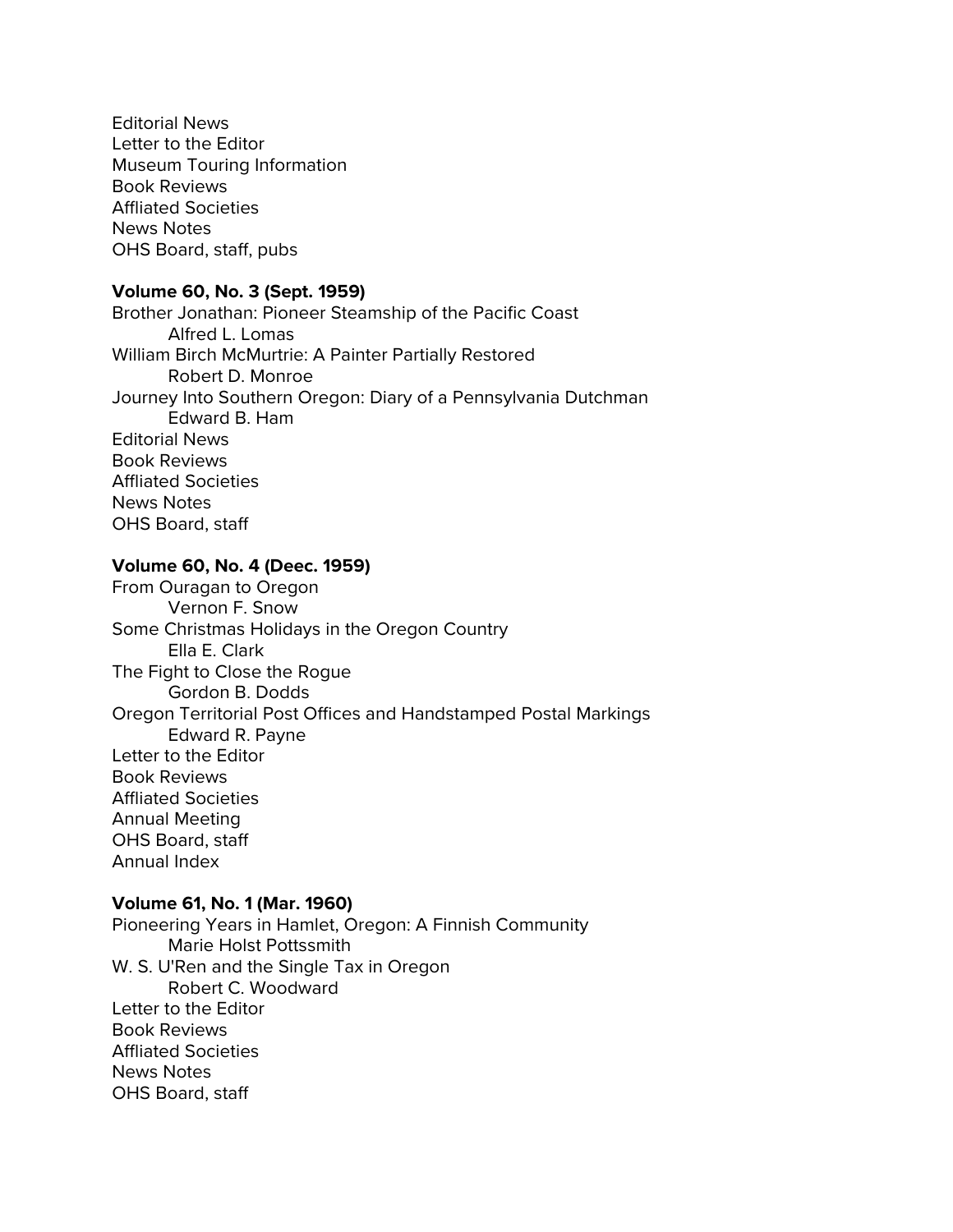### **Volume 61, No. 2 (June 1960)**

A Century of Oregon Covered Bridges Lee H. Nelson "Oregon" Revisited Malcolm H. Clark, Jr. Book Reviews Affliated Societies News Notes OHS Board, staff

# **Volume 61, No. 3 (Sept. 1960)**

Frontier Humor: Plain and Fancy Erik Bromberg Book Reviews Affliated Societies News Notes OHS Board, staff, pubs

# **Volume 61, No. 4 (Dec. 1960)**

Hawaii's Program of Primacy in Polynesia Merze Tate HMS *Modeste* on the Pacific Coast, 1843-47: Log and Letters Indian Thanksgiving in the Pacific Northwest Ella E. Clark Letters to the Editor Book Reviews Affliated Societies Annual Meeting OHS Board, staff Annual Index

#### **Volume 62, No. 1 (Mar. 1961)**

American Strategy in the Pacific Ocean Samuel Eliot Morison Knickerbocker Views of the Oregon Country: Judge William Strong's Narrative with foreward by William Duncan Strong Book Reviews Affliated Societies News Notes OHS Board, staff, pubs

# **Volume 62, No. 2 (June 1961)**

Courts, Counselors and Cases: The Judiciary of Oregon's Provisional Government Mirth T. Kaplan The Portland Woolen Mills, Inc. Alfred L. Lomax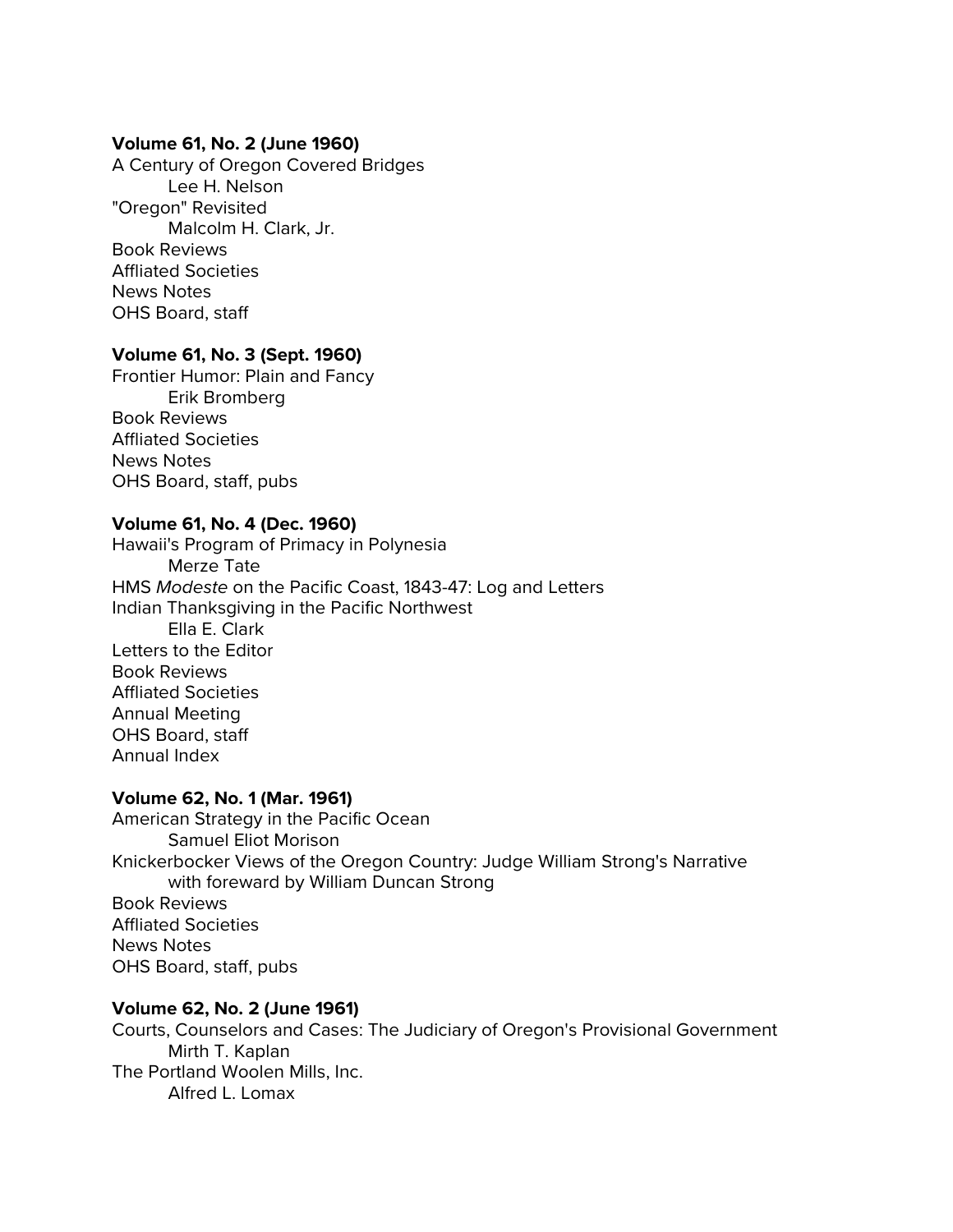Letter to the Editor Book Reviews News Notes OHS Board, staff

#### **Volume 62, No. 3 (Sept. 1961)**

Blue Mountain Eldorados: Auburn, 1861 Verne Bright From Ithaca to Clatsop Plains: Miss Ketcham's Journal of Travel, Part I Leo M. Kaiser and Priscilla Knuth, editors Letter to the Editor Book Reviews News Notes OHS Board, staff, pubs

#### **Volume 62, No. 4 (Dec. 1961)**

Francis F. Victor in Ascent: Western Hagiology Recumbent Hazel Emery Mills From Ithaca to Clatsop Plains: Miss Ketcham's Journal of Travel, Part II Leo M. Kaiser and Priscilla Knuth, editors Book Reviews Affliated Societies Annual Meeting OHS Board, staff Annual Index

#### **Volume 63, No. 1 (Mar. 1962)**

After the Covered Wagons: Recollections of Russell C. and Ellis S. Dement E. R. Jackman, editor Golden Gate to Columbia River on the Bark **Keoka**: Isaac A. Flint's Journal Ted Van Arsdol, editor Pedagogy in the Wilderness Theodore J. St. Hilaire, S.J. Letters to the Editor Book Reviews Affliated Societies News Notes OHS Board, staff, pubs

#### **Volume 63, No's. 2 & 3 (June-Sept. 1962)**

The Round Hand of George B. Roberts The Cowlitz Farm Journal, 1847-51 Letters to Mrs. F. F. Victor, 1878-83 "After Thoughts" Maria Cable Cutting, Robert's sister-in-law Book Reviews Affliated Societies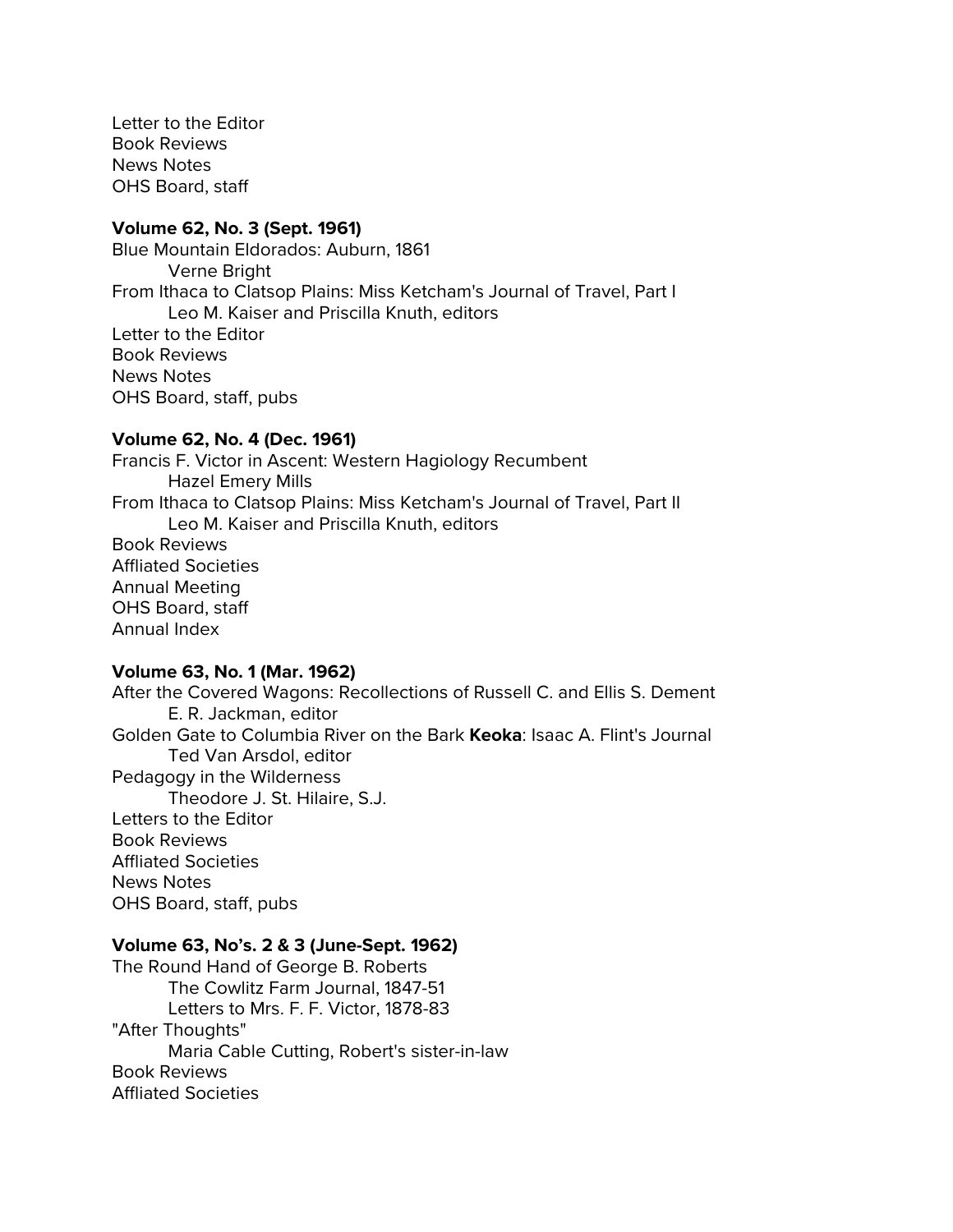News Notes OHS Board, staff, pubs

#### **Volume 63, No. 4 (Dec. 1962)**

The Westfall Country: Limning in the Open Spaces Earl R. Smith Alvord Ranch Interlude: Life on a Celebrated Range Evelyn Gilcrest Book Reviews News Notes Annual Meeting OHS Board, staff Annual Index

## **Volume 64, No. 1 (Mar. 1963)**

The Royal Visitors Alfred Frankenstein *The Columbian*: Washington Territory's First Newspaper William A. Katz William Brooks, Chinook Publicist Claude E. Schaeffer The Effect of O & C Forest Management on the Economy of Oregon David T. Mason Letter to the Editor Book Reviews Affliated Societies News Notes OHS Board, staff, pubs

#### **Volume 64, No. 2 (June 1963)**

Early Sheep Ranching in Eastern Oregon, by Judith Keyes Kenny *The Religious Expositor*: Oregon Pioneer Journal, by Clifford R. Miller McMurtrie's Oregon Imprints: A Fourth Supplement, by George N. Belknap Book Reviews OHS Board, staff, pubs

#### **Volume 64, No. 3 (Sept. 1963)**

Alexander Lattie's Fort George Journal, 1846 The 1918 "Spanish Influenza" Pandemic in Oregon Ivan M. Woolley, M.D. Letters to the Editor Book Reviews Affliated Societies News Notes OHS Board, staff, pubs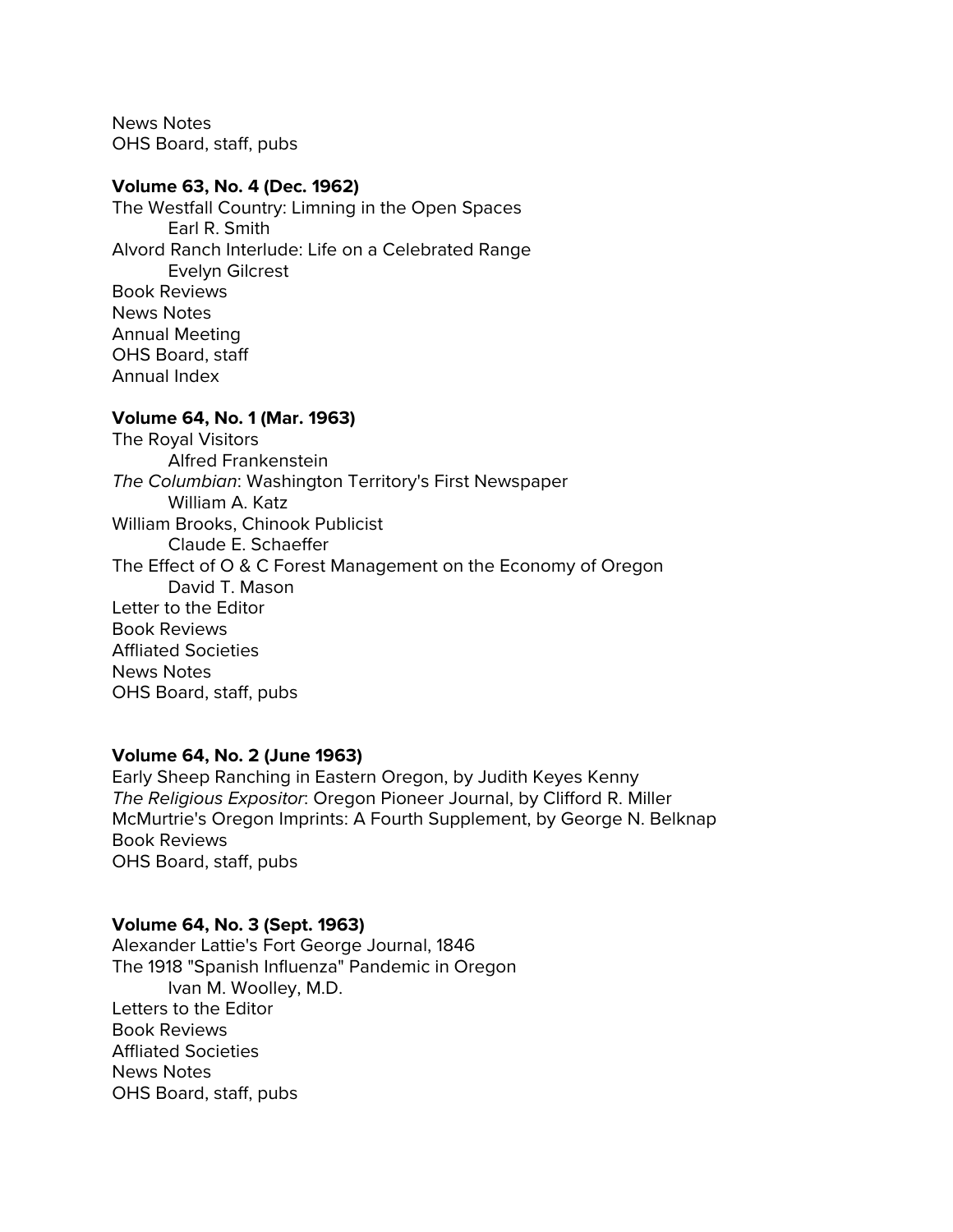#### **Volume 64, No. 4 (Dec. 1963)**

William Strong, Associate Justice of the Territorial Courts Sidney Teiser Cyrus Olney, Associate Justice of Oregon Territory Supreme Court Sidney Teiser The Millionaire and the Village: Jesse Winburn Comes to Ashland Franklyn D. Mahar Oregon Grapeshot Leivy A. Murphy Book Reviews News Notes Annual Meeting OHS Board, staff Annual Index

# **Volume 65, No. 1 (Mar. 1964)**

Cavalry in the Indian Country, 1864 edited by Priscilla Knuth Book Reviews Affliated Societies OHS Board, staff, 2 maps

## **Volume 65, No. 2 (June 1964)**

Skirving's Moving Panorama: Colonel Fremont's Western Expeditions Pictorialized Joseph Earl Arrington The Fort on the Luckiamute: A Resurvey of Fort Hoskins Preston E. Onstad Book Reviews News Notes OHS Board, staff

#### **Volume 65, No. 3 (Sept. 1964)**

Chinese Pheasants, Oregon Pioneers Virginia C. Holmgren Coxey's Army in Oregon, 1894 Herman C. Voeltz Oregon Grapeshot W. W. Wells Letters to the Editor Book Reviews Affliated Societies News Notes OHS Board, staff

# **Volume 65, No. 4 (Dec. 1964)**

The Cape Forts: Guardians of the Columbia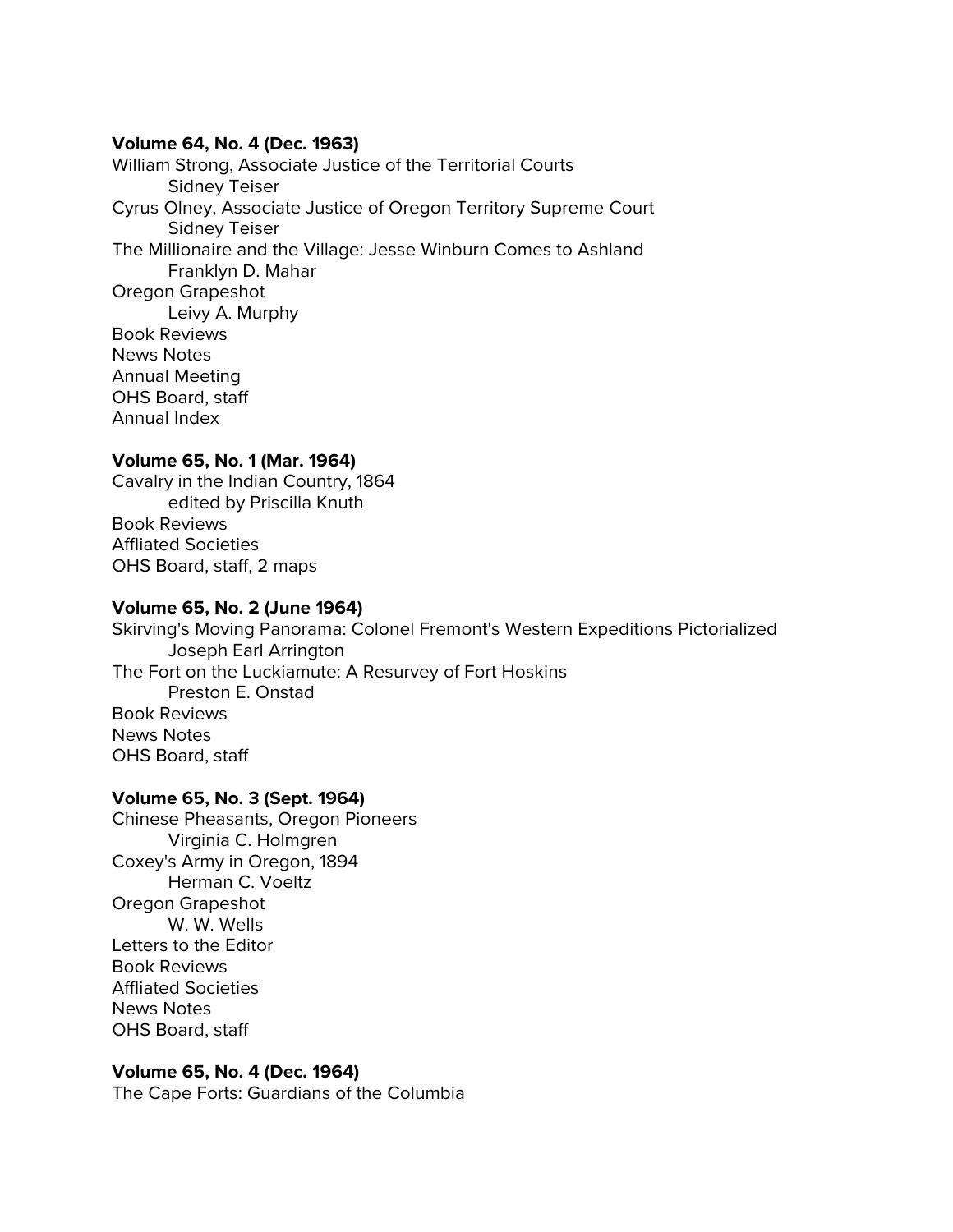Marshall Hanft A Bibliography of Theses and Dissertations Concerning the Pacific Northwest and Alaska: Supplement, 1958-1963 Erik Bromberg "The Oregon Cavalry" John M. Drake Letter to the Editor Book Reviews Annual Meeting OHS Board, staff Annual Index

#### **Volume 66, No. 1 (Mar. 1965)**

Rueben P. Boise, Last Associate Justice of the Oregon Territory Supreme Court Sidney Teaser Obadiah B. McFadden, Oregon and Washington Territorial Judge Sidney Teiser Homer Davenport on Stage Alice Henson Ernst Oregon Grapeshot Laban Hill Letters to the Editor Book Reviews Affiliated Societies News Notes OHS Board, staff

# **Volume 66, No. 2 (June 1965)**

Tacoma Seamen's Rest: Waterfront Mission, 1897-1903 Rowena L. and Gordon D. Alcorn OMV's Fort Henrietta: On Winter Duty, 1855-56 J. W. Reese Letters of Zebulon C. Bishop, American Traveler An Adventure in the Surf Letter to the Editor Book Reviews OHS Board, staff

#### **Volume 66, No. 3 (Sept. 1965)**

Some Pioneer Experiences of George Chandler W. B. Chandler, editor I Was a Third Generation Pioneer W. B. Chandler An Ohioan's Role in Oregon History Thomas H. Smith Major Charles E. Bendire and the Birds of Oregon Erwin F. Lange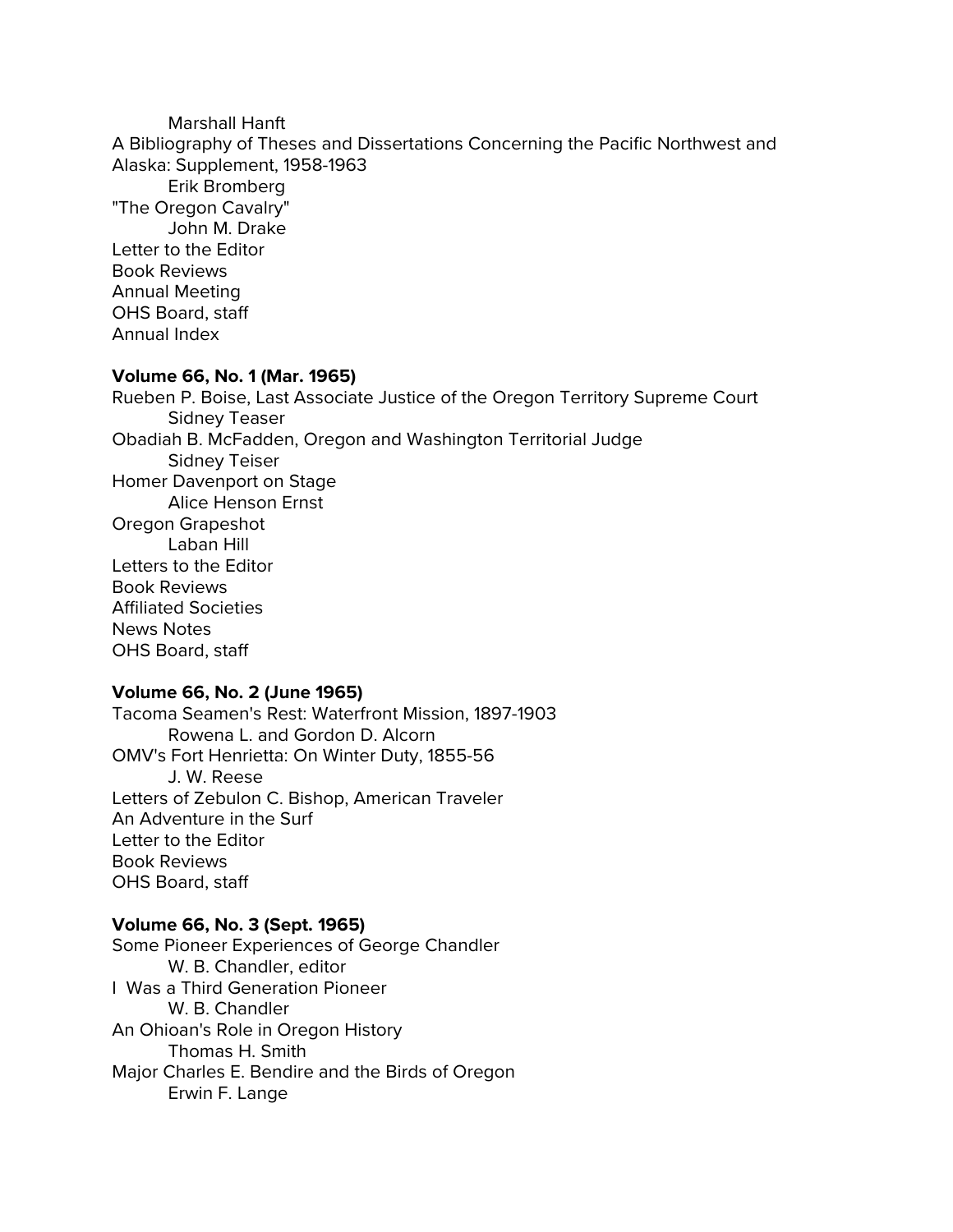Voice of the West: Harold L. Davis Francis J. Greiner, S.M. Oregon's Columbia River Highway C. Lester Horn Book Reviews and pubs Affliated Societies News Notes OHS Board, staff

## **Volume 66, No. 4 (Dec. 1965)**

Modern Museums and Modern Man Charles van Ravenswaay Oregon Postcards Edwin D. Culp Joseph Gervais, a Familiar Mystery Man Thomas Vaughn and Martin Winch Political Arithmetic: Charles L. McNary and the 1914 Primary Election George Hoffman Book Reviews and pubs Annual Meeting OHS Board, staff Annual Index

#### **Volume 67, No. 1 (Mar. 1966)**

Oregon Geology: The Century-Old Story Phil F. Brogan Trees in Hazard: Oregon's Myrtle Groves Thornton T. Munger The Long Tom Rebellion James C. Williams The Albany Woolen Mill Alfred L. Lomax Jesse Steiwer Douglas: In Memoriam Dorothy O. Johansen Oregon Grapeshot Alfred Downing Book Reviews Affliated Societies News Notes OHS Board, staff

#### **Volume 67, No. 2 (June 1966)**

The Idea of the Railroads: Regional Economic Growth Robert L. Peterson Economic Growth in Portland in the 1880's Abner Baker Oregon Sheep, Wool and Woolens Industries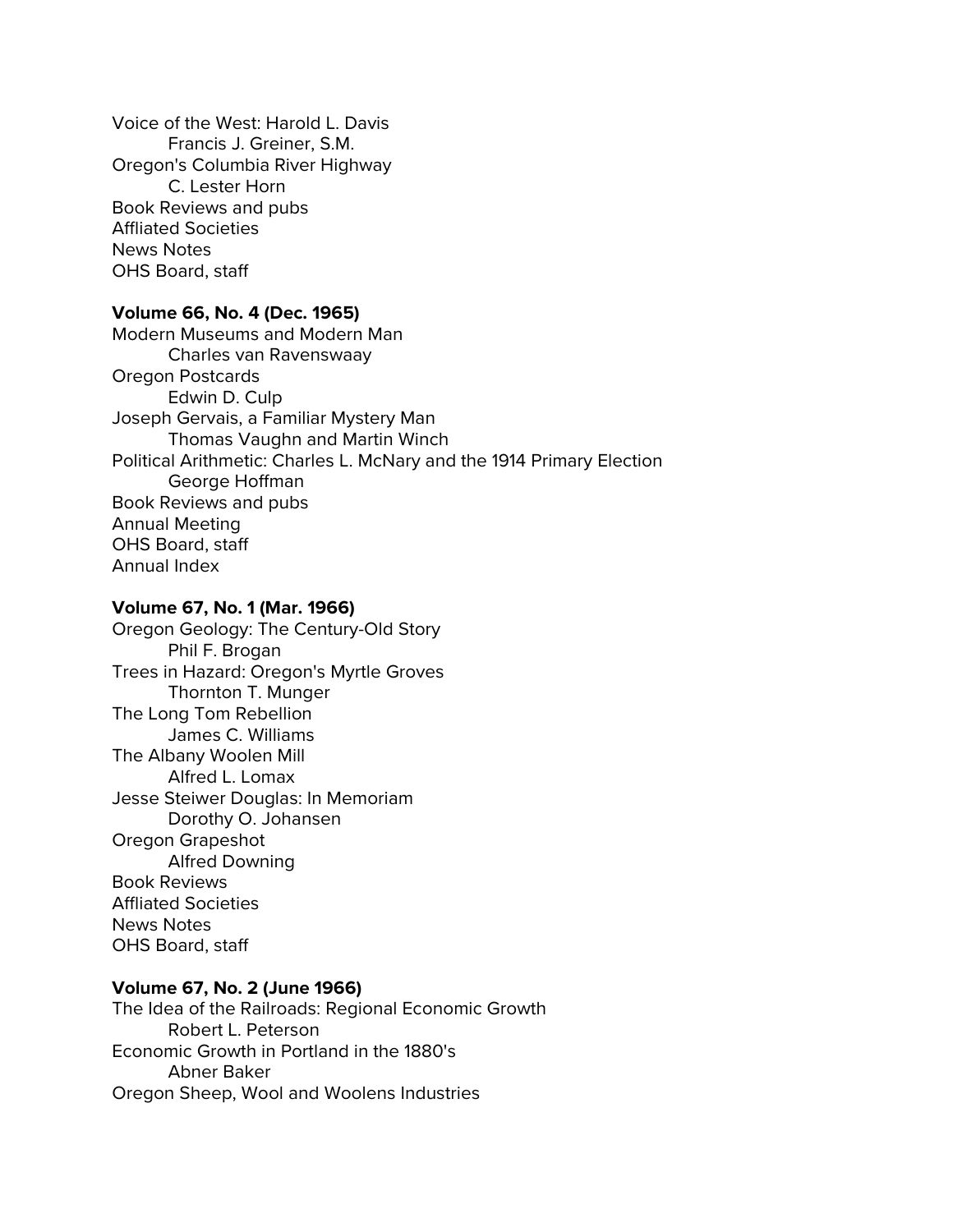Peter A. Shroyer The Cattle Industry of Eastern Oregon, 1880-90 George E. Carter Lower Columbia Lumber Industry, 1880-93 Thomas R. Cox Letter to the Editor Josephine Harpham Book Reviews OHS Board, staff

### **Volume 67, No. 3 (Sept. 1966)**

Oregon Historical Center Dedication Address Walter Muir Whitehill Charles Becker, Pony Express Rider and Oregon Pioneer, by Marie Pinney Corruption and the Disputed Election Vote of Oregon in the 1876 Election, by Harold C. Dippre Letter to the Editor Clark Moor Will Book Reviews and pubs Affliated Societies OHS Board, staff

### **Volume 67, No. 4 (Dec. 1966)**

"Picturesque" Frontier: The Army's Fort Dalles Priscilla Knuth A Healing Service In the Shaker Church Robert H. Ruby, M.D. Book Reviews and pubs News Notes Annual Meeting OHS Board, staff Annual Index

#### **Volume 68, No. 1 (Mar. 1967)**

"Picturesque" Frontier: The Army's Fort Dalles, Part II Priscilla Knuth U.S. Diplomacy: Influence of Sandwich Islands Missionaries and the ABCFM Merze Tate Book Reviews and pubs Affliated Societies News Notes OHS Board, staff

# **Volume 68, No. 2 (June 1967)**

Gray's Adventure Cove Edmund Hayes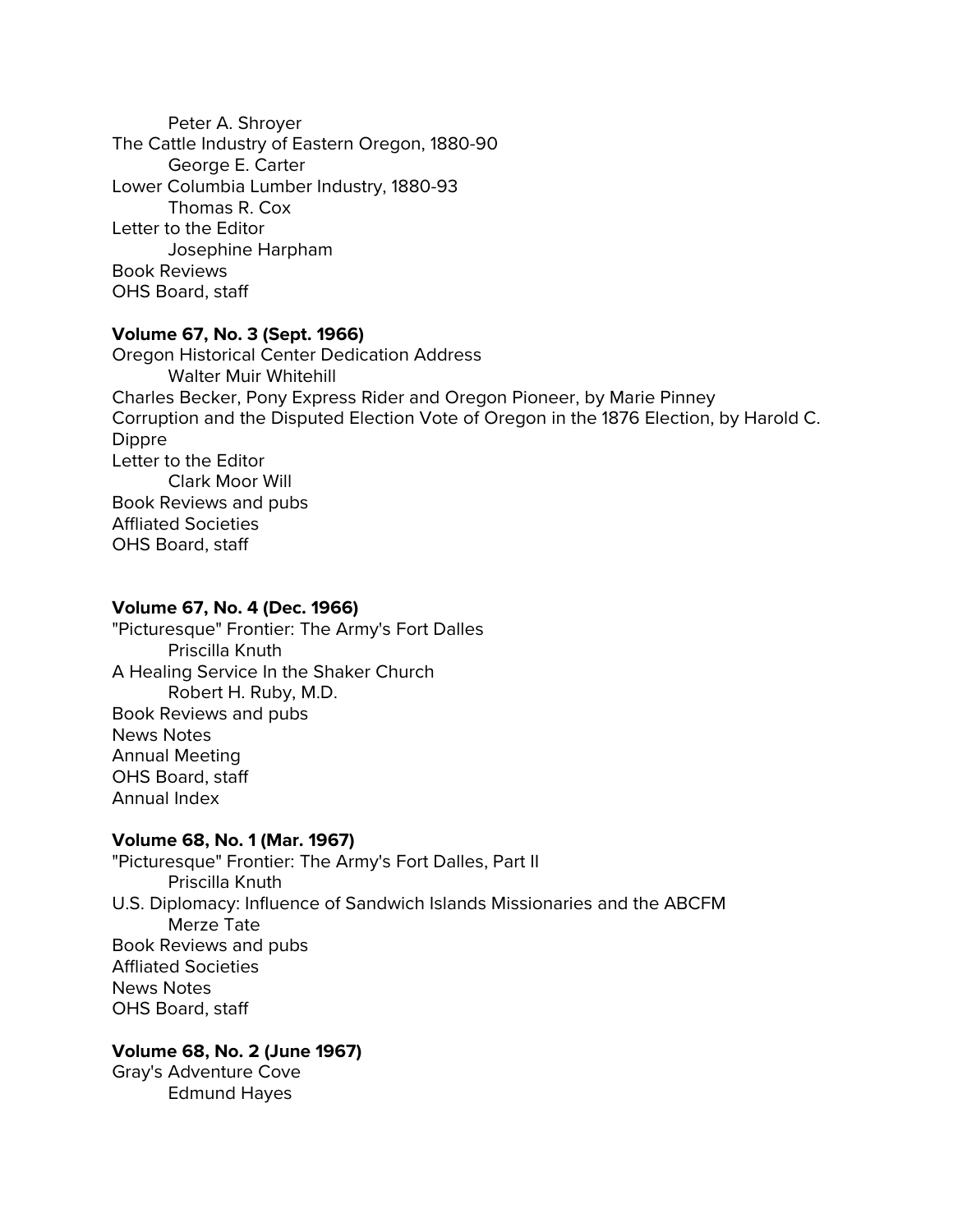John Jeffery and the Oregon Botanical Expedition Erwin F. Lange Charles L. McNary and the Congressional Election Howard A. DeWitt Three Letters of William Gird, "Veteran of Turf, Field, and Farm" Hugh H. Davis Henderson Luelling, Seth Lewelling and the Birth of the Pacific Coast Fruit Industry Thomas C. McClintock Oregon Grapeshot John L. Burres Book Reviews and pubs News Notes OHS Board, staff

#### **Volume 68, No. 3 (Sept. 1967)**

Seth Lewelling, William S. U'Ren and the Birth of the Oregon Progressive Movement Thomas C. McClintock Two Cavalrymen's Diaries of the Bannock War, 1878: I. Lt. William Carey Brown George F. Brimlow, ed. Asa Mead Simpson, Lumberman and Shipbuilder Stephen Dow Beckham Book Reviews and pubs Affliated Societies OHS Board, staff

#### **Volume 68, No. 4 (Dec. 1967)**

Two Cavalrymen's Diaries of the Bannock War, 1878: II. Pvt. Frederick W. Mayer Geroge F. Brimlow, ed. Recollections of the Bannock War Chandler B. Watson Letter to the Editor Pure Gold - 1896 Berkeley Snow Book Reviews and pubs News Notes Annual Meeting OHS Board, staff Cumulative listed as honorary members Annual Index

#### **Volume 69, No. 1 (Mar. 1968)**

Meriwether Lewis: Zoologist Paul Russell Cutright The Lost Port Orford Meteorite Ellen C. Sedell Origin of the Term "Black Robe" Thomas E. Jessett Letter to the Editor: The Harris Anvil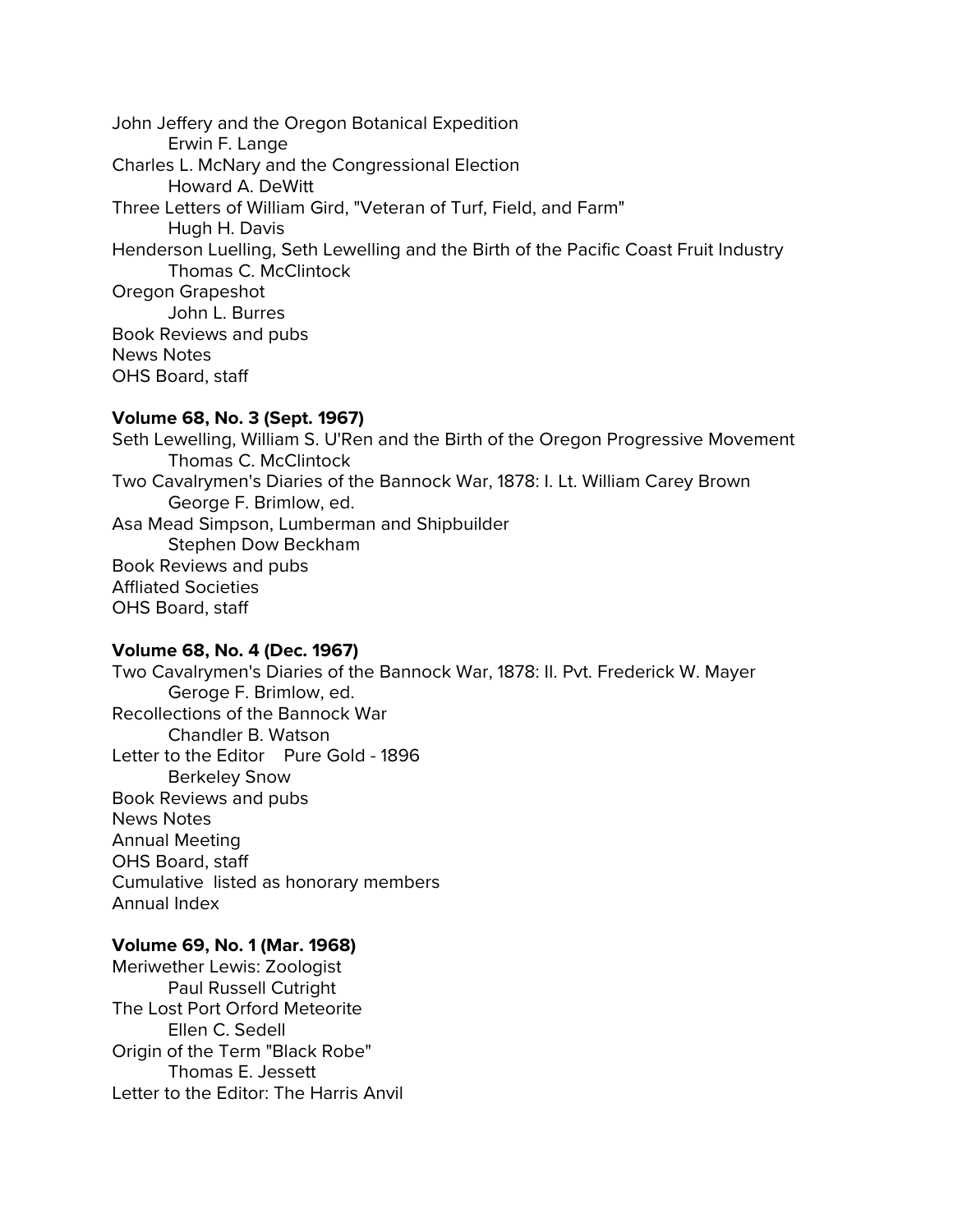Clark Moor Will Book Reviews and pubs Affliated Societies News Notes OHS Board, staff

#### **Volume 69, No. 2 (June 1968)**

Shamrocks and Shepherds: The Irish of Morrow County John F. Kilkenny Meriwether Lewis: Botanist Paul Russell Cutright Letter to the Editor: Suislaw Head Flattening Harold Mackey Touring Information on Some Historical and Pioneer Museums in the Oregon Area Book Reviews OHS Board, staff

#### **Volume 69, No. 3 (Sept. 1968)**

Jonathan Bourne, Jr., Capital Market and the Portland Stock Exchange...1887 Marian V. Sears Reports and Journal Alexander Piper Oregon Grapeshot, by F. N. Blanchet Book Reviews and pubs Affliated Societies OHS Board, staff

# **Volume 69, No. 4 (Dec. 1968)**

Bubble Skinner James F. Morrell and Giles French Escape by Land: lightship No. 50, by Ted Stokes Book Reviews and pubs News Notes Annual Meeting OHS Board, staff Annual Index

#### **Volume 70, No. 1 (Mar. 1969)**

Private Journal, 1878, by C. E. S. Wood 19th Century Midwife: Some Recollections Helen Olson Halverson and Lorraine Fletcher Letters to the Editor Hood River Valley Wild Night, by Sydney G. Babson Canyon City "Fort-up", 1878, by Phil Metschan, Sr. Oregon Grapeshot Lucinda Smith Book Reviews and pubs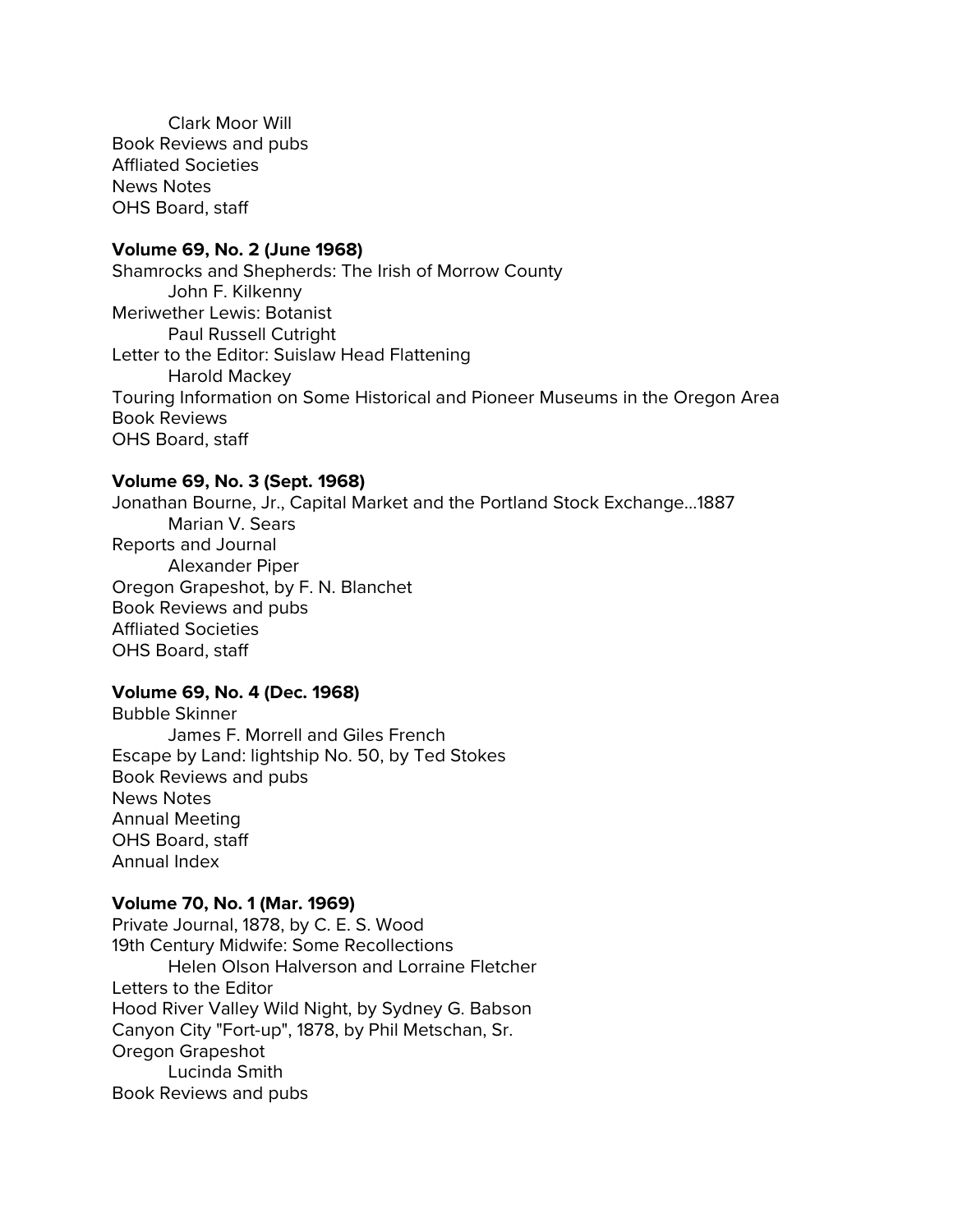Affliated Societies News Notes OHS Board, staff

#### **Volume 70, No. 2 (June 1969)**

The "Indian Problem": Pacific Northwest, 1879 Roy E. Ekland Private Journal, 1879 C. E. S. Wood Book Reviews News Notes OHS Board, staff

#### **Volume 70**, **No. 3 (Sept. 1969)**

Scott of the Oregonian: The Editor as Historian Lee M. Nash Lonely Outpost: The Army's Fort Umpqua Stephen D. Beckham Letter to the Editor Gibbs-Starling Map, 1851 Harold Mackey Book Reviews and items of interest Affliated Societies News Notes OHS Board, staff

#### **Volume 70, No. 4 (Dec. 1969)**

H.M.S. America on the North Pacific Coast Barry M. Gough The Founding of Mt. Angel Abbey Gerard G. Steckler, S.J. Rep. John Floyd, 1817-1829: Harbinger of Oregon Territory John H. Schroeder Letter to the Editor Joseph Gervais and Jean Baptiste Gervais Kenneth L. Holmes Book Reviews and items of interest News Notes Annual Meeting OHS Board, staff Cumulative listed as honorary members Annual Index

### **Volume 71, No. 1 (March, 1970)**

Businessman's Search: Pacific Northwest, 1881 John A. Brown, ed. Economic Importance of Early Transcontinental Railroads: Pacific Nothwest John S. Cochran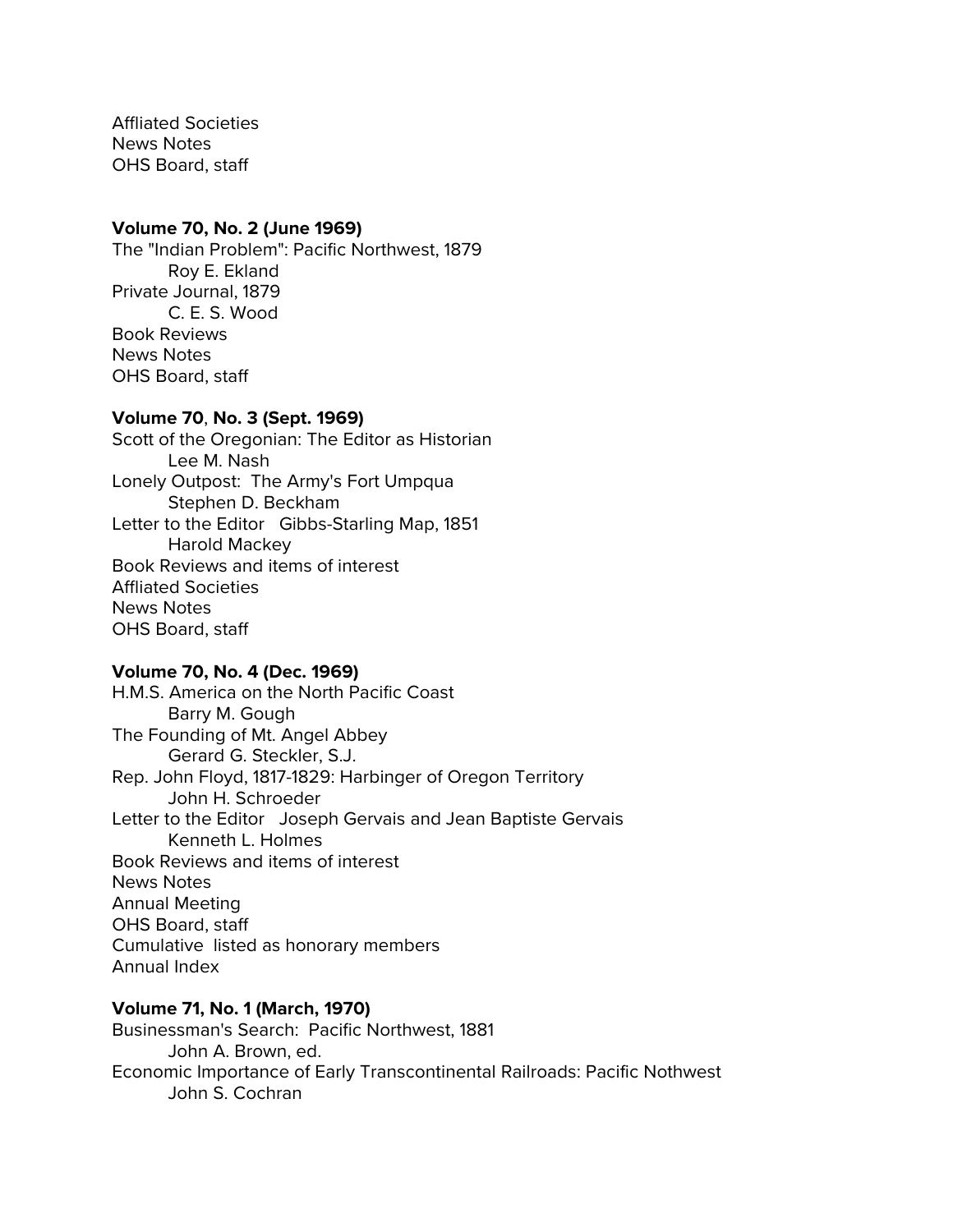Letter to the Editor: Vaquero Foreman Marjorie A. Shull An Occasional Report, Pt. I Thomas Vaughn Society News

# **Volume 71, No. 2 (June, 1070)**

In Those Days . . .:Tillamook County E.R. Huckleberry, M.D. John Barrett and Oregon Commercial Expansion, 1889-1898 Salvatore Prisco, III The Main Reason for Hawaiian Annexation in July, 1898 Thomas J. Osborne Book Reviews and Items of Interest Affiliated Societies News Notes Society News

### **Volume 71, No. 3 (September, 1970)**

A Conscientious Objector: Oregon, 1918 Annette M. Bartholomae J.B. Charbonneau, Son of Sacajawea Irving W. Anderson Lincoln County Homesteader Lillian Maki Letter to the Editor Klamath County: False Armistice Day, Nov. 9, 1919 Claudia Spink Lorenz Book Reviews and Items of Interest News Notes An Occasional Report, Pt. II Thomas Vaughn Society News

# **Volume 71, No. 4 (December, 1970)**

Alfred Seton's Journal: A Source for Irving's Tonquin Disaster Account Wayne R. Kime Early Christian Mission of Kutenai Indians Claude E. Schaeffer Letter to the Editor "Niagara" and "China Dam" Maynard C. Drawson Book Reviews and Recent Publications News Notes Annual Meeting Society News Annual Index

**Volume 72, No. 1 (March 1971)**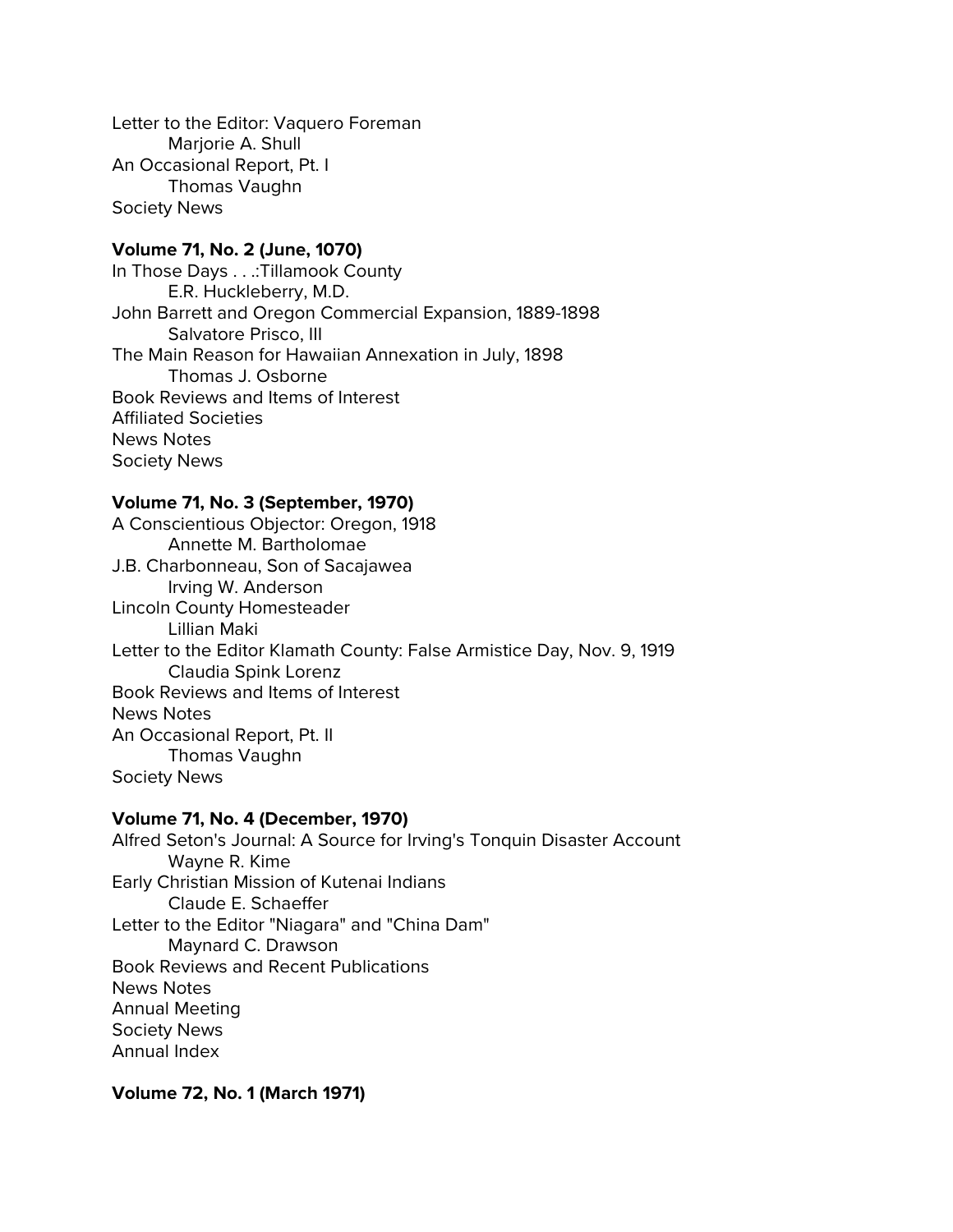A Major Monument: Oregon California-Boundary Francis S. Landrum Medorem Crawford and the Protective Corps Lon W. Fendall Letter to the Editor J.B. Charbonneau, to Date Irving W. Anderson Book Reviews and Recent Publications News Notes Society News

### **Volume 72, No. 2 (July, 1971)**

Russia and the Declaration of the Non-Colonization Principle: New Archival Evidence N.N. Bolkhovitinov Willian H. Seward Visits His Purchase Ted C. Hinckley Indian Shaker Church or The Dalles Ray Harmon Letter to the Editor To Oregon by Auto, 1915 W.E. Knowles Book Reviews and Recent Publications Affiliated Societies News Notes Society News

#### **Volume 72, No. 3 (September, 1971)**

One-Room School, 1900 Ruth Thayer, ed. Editorial Opinion and American Imperialism: Two Northwest Newspapers Edward H. Loy Bibliography of Theses and Dissertations, Pacific Northwest and Alaska: Supplement, 1964-70 Erik Bromberg Theses Index Oregon Grapeshot Emily L. Loveridge Letter to the Editor: Alva E. Stovall and Turn of the Century Education Patricia J. Beckman News Notes

# **Volume 72, No. 4 (December 1971)**

Up the Kilchis, Part I Daniel D. Strite Benjamin Stark, the U.S. Senate, and 1862 Membership Issues, Pt. I G. Thomas Edwards Oregon Grapeshot Henry Goodman Letter to the Editor: Ashwood, Oregon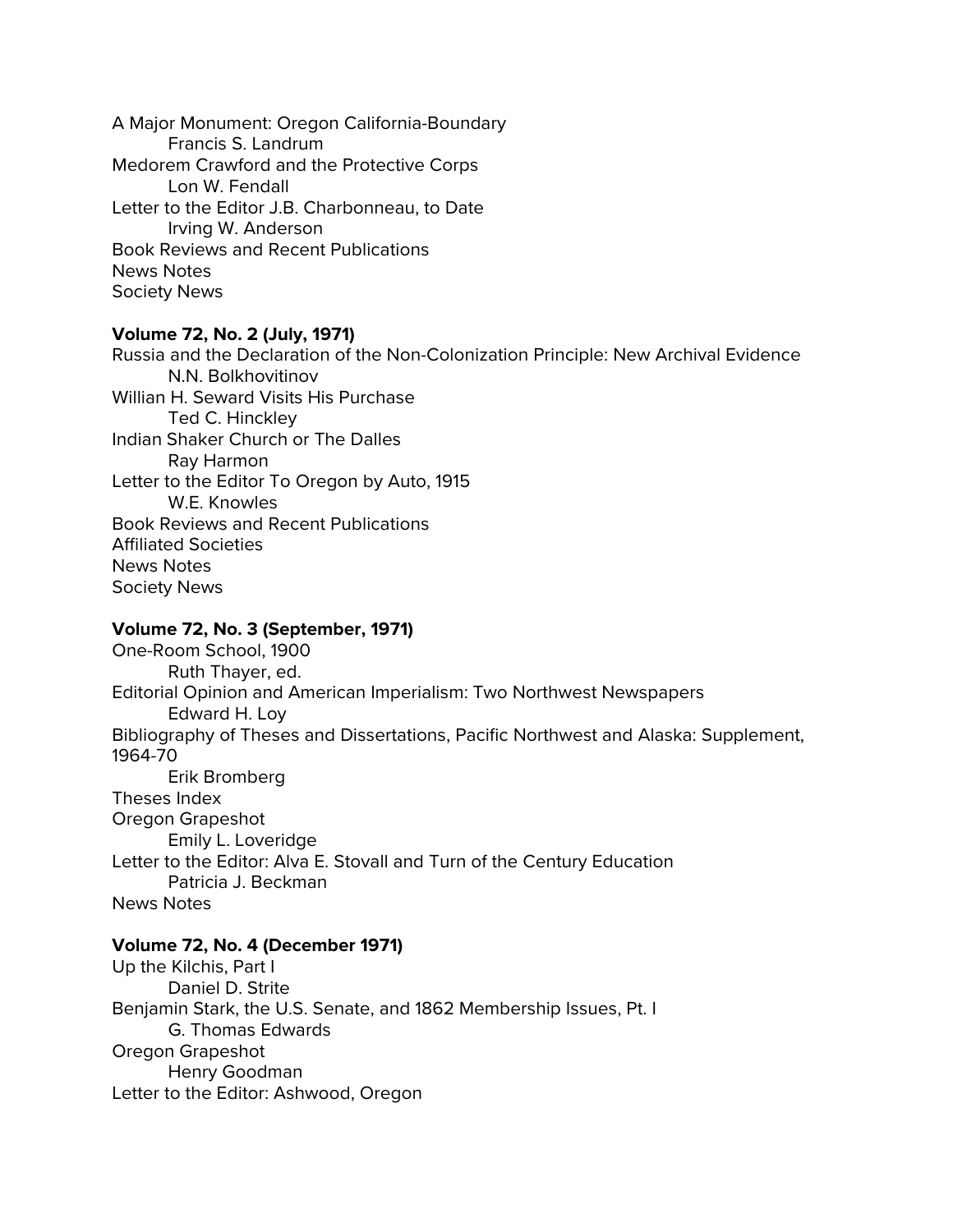Phil F. Brogan Book Reviews and Items of Interest Annual Meeting Society News Annual Index

## **Volume 73, No. 1 (March, 1972)**

Up the Kilchis, Part II Daniel D. Strite Benjamin Stark, the U.S. Senate, and 1862 Membership Issues, Part II G. Thomas Edwards Letter to the editor: Pennoyer v. Neff: Legal Landmark Ralph King Letter to the Editor: New Light on the Mollalla Indians Harold Mackey Book Reviews and Recent Publications Affliated Societies News Notes Society News

# **Volume 73, No. 2 (June, 1972)**

A Russian Scientific Expedition to California and Alaska 1839-1849 E.E. Bloomkvist **Notes** Up the Kilchis, Part III Daniel D. Strite

## **Volume 73, No. 3 (September, 1972)**

Sources for History for Blacks in Oregon Lenwood G. Davis Up the Kilchis, Part IV Daniel D. Strite Oregon Borax: Twenty Mule Team-Rose Valley History Leslie L. D. Shaffer, Richard P. Baxter Frontier Legal Process: Parrish vs. Gray, 1846 Elmer G. Million Letters to the Editor: The Painted Hills and the Carroll Family Phil F. Brogan On Judge Henry E. McGinn . . . Hall S. Lusk Book Reviews and Recent Publications News Notes Society News

#### **Volume 73, No. 4, (December, 1972)** All the Woods on the Pages, I: H.L. Davis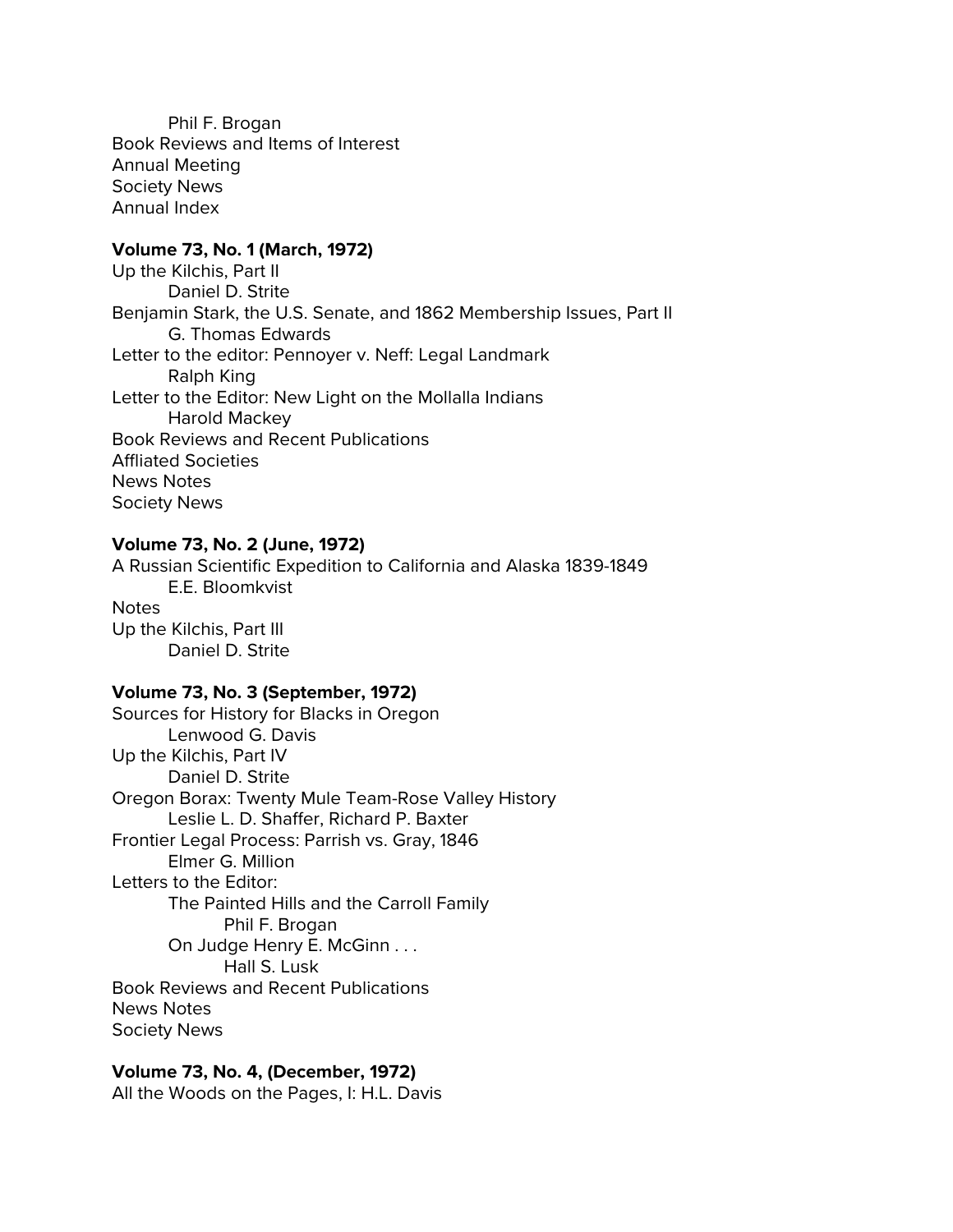Howard M. Corning Over the Brush andThrough the Trees: Surveying, 1900-1909 Ray L. Stout Book Reveiws and Recent Publications Annual Meeting and Address Society News Annual Index

# **Volume 74, No. 1, (March 1973)**

Evergreen on the Queets, by Rowena L. and Gordon D. Alcorn Charles Alexander: Youth of the Oregon Mood, by Howard M. Corning "Not. . .by feeble Means": Daniel Lee's Plan To Save Oregon Robert J. Loewenberg A New Collection: The Burlington Northern Allan E. Neils Letter to The Editor Rainer, Oregon: A Day to Remember, by Harry E. Rice Book Reviews and Recent Items of Interest

# **Volume 74, No. 2, (June, 1973)**

S.C. Lancaster and the Columbia River Highway: Engineer as Conservationist Ronald J. Fahl Footnotes A.R. Wetjen: British Seaman in the Western Sunrise Howard M. Corning Affiliated Societies Society Notes

# **Volume 74, No. 3 (September, 1973)**

Backstage with Frank Branch Riley, Regional Troubador John Dierdorff The Prose and The Poetry Of It (Pt. IV) Howard Corning Joel Barlow's Suggestion To Rename the Columbia Clifford L. Egan Letters to the Editor Albert Knowles House In Mapelton, Oregon Joseph E. Harpham The First Cheese Factory in Tillamook Leland H. Townsend Book Reviews and Recent Items of Interest News Notes Society News

# **Volume 74, No. 4. (December 1973)**

Columbia River Kid Harry Rice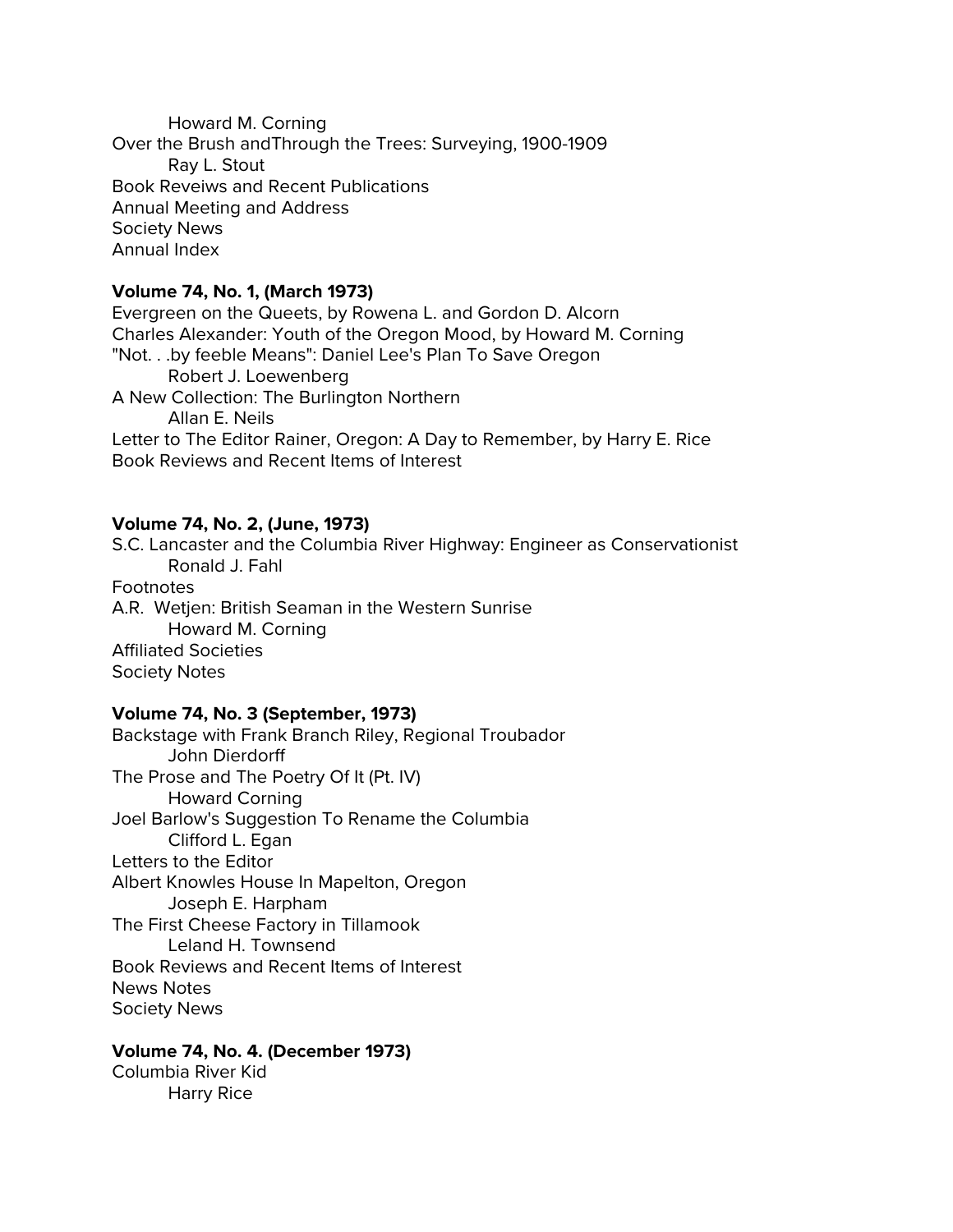Princetonian Out West Henry C. Elsing Leter to the Editor He Gave Oregon A Heritage of Music Donna M. Wojcik, Doris A. Huffman Oregon Grapeshot Book Reviews and Items of Interest Annual Meeting Society News Annual Index

## **Volume 75, No.1, (March 1974)**

Scorekeeping Thomas Vaughan My Medical School, 1890-1894 Esther C.P. Lovejoy River Evening Francis. Seufert A Mountain Meadow Donald J. Sterling, Jr. Grass Valley, 1901 Giles French Mountain of Spirit Eric W. Allen, Jr. At the Beach William L. Mainwaring The Old Wood Roads Ronald T. Strong Letters to the Editor Big Country: Where Pete French Was Shot Rankin Crow Dipping the Sheep William C. O'Connor Joe Meek Comments on the Whitman Massacre Clifford M. Drury Book Reviews and Recent Items of Interest Affilitated Societies News Notes Society News

#### **Volume 74, No. 2, (June, 1974)**

A Wee Dash of Heliotrope Erskine Wood Drifting the Lower Columbia John H. McClelland, Jr. The Bigot Disclosed: 90 Years of Nativism Malcolm Clark, Jr. **Footnotes**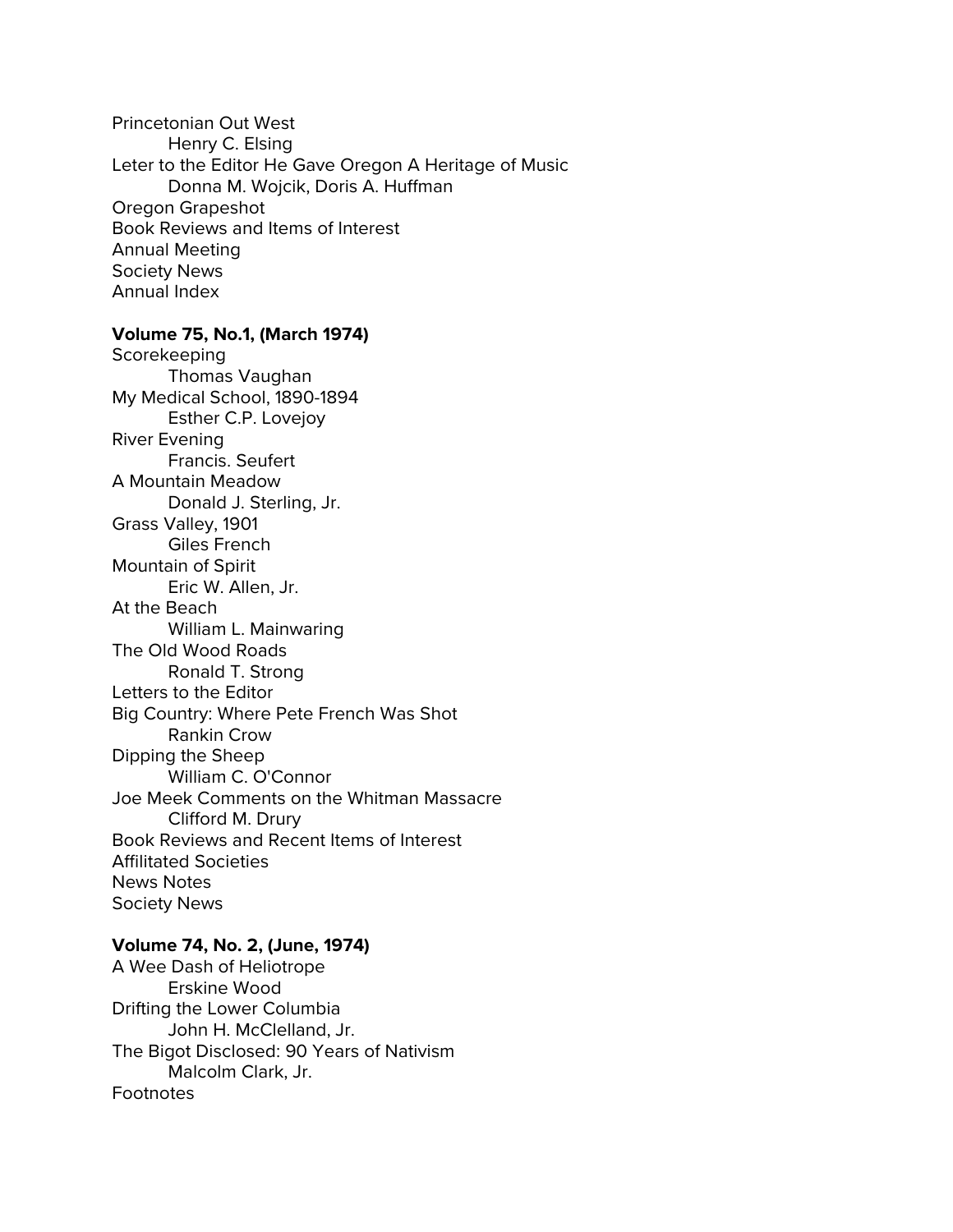Society News

#### **Volume 74, No. 3, (September 1974)**

Work Horses in Oregon Lewis E. Judson Recollections of a Salmon Dipnetter Fredrick K. Cramer The Highroad To the Highlands Francis S. Landrum To be a Soldier: 1917 Diary Martin Luther Kimmel Alpine, A School to Remember John F. Kilkenny Lancaster's Lodge Donald P. Abbott Letter to the Editor "Automobiling" on the Pacific Coast Fred C. Knapp Oregon Grapeshot Ricochet Book Reviews News Notes Society News

#### **Volume 74, No. 4, (December 1974)**

Days at Mercer Lake Robert D. Clark Pioneer Trails Dim In Range Country Phil F. Brogan "The Oregon Question Is . . . A Massachusetts Question Howard I.. Kushner A Convert's Testimonial Edwin R. Bingham Bandon-by-the-Sea Revisited Thomas C. McClintock The Murder of Cyrenius C. Hooker Thomas Branigar Book Reviews and Items of Interest OHS Annual Meeting Society News Annual Index

# **Volume 76, No. 1, (March, 1975)**

The Swedes of Yamhill Martin Peterson An Oregon Heritage: National Forests J. Hebert Stone Reminiscences of An Early Forester Henry E. Haefner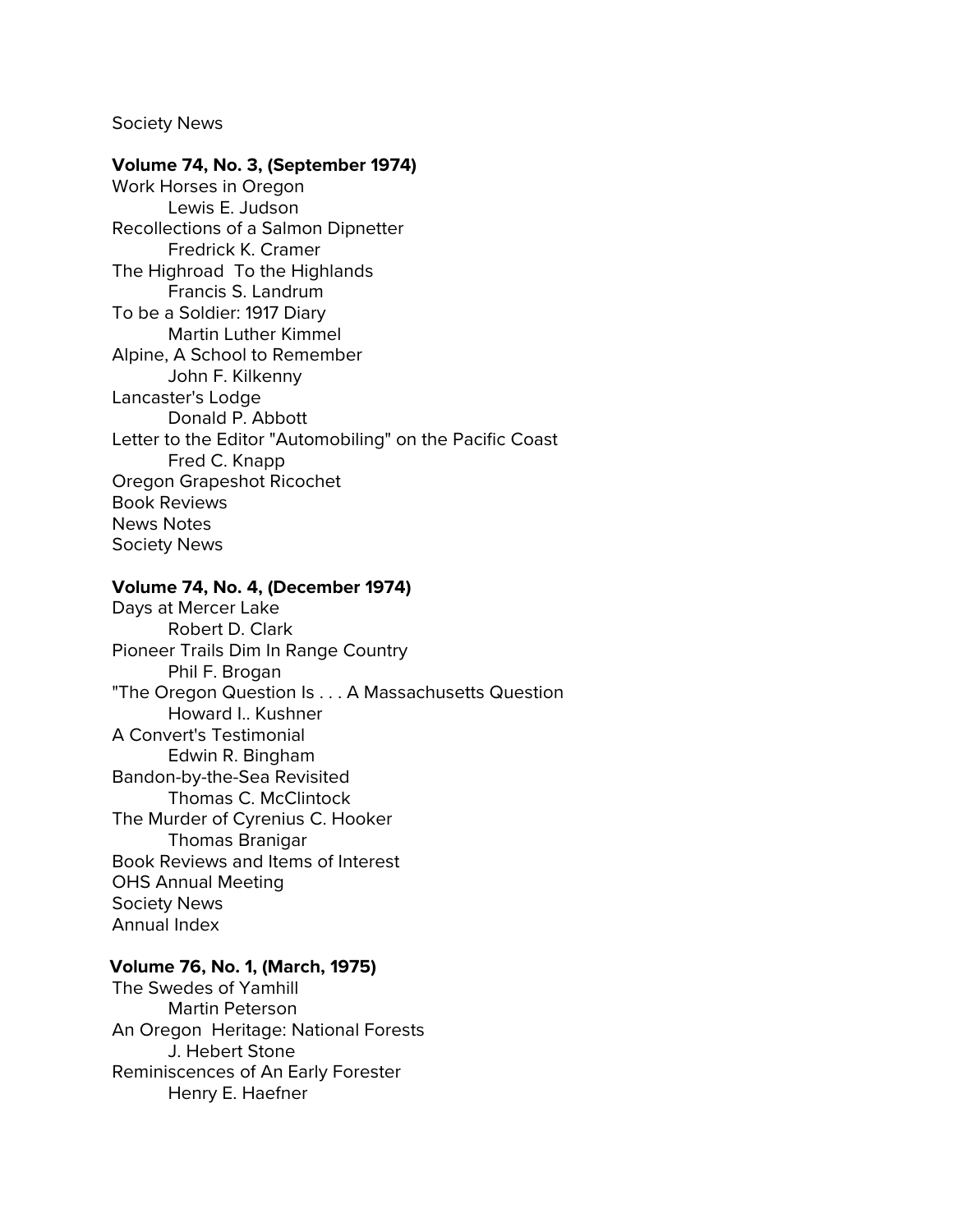Book Reviews and Items of Interest Affiliated Societies

### **Volume 76, No. 2, (June 1975)**

A Mazama Heads North: Letters of William A. Langille Lawrence Rakestraw Slacum in the Pacific, 1832-37: Backgrounds of the Oregon Report David T. Leary Toward a Farmer-Labor Party in Oregon, 1933-38 Hugh T. Lovin Basque Folklore in Southeastern Oregon Sarah Baker Munro The Trough at Rockwall Springs John Quinn Letter to the Editor Automobile Trip Around Cape Perpetua Bess Tompkins Miller Oregon Grapeshot Charles Stevens Recent Items of Interest Society News

## **Volume 76, No. 3, (September, 1975)**

The Trading Age, 1792-1844 Terrence J. Barragy The Nikkei in Oregon, 1834-1940 Barbara Yasui The Ironwork of Timberline Oliver B. Dawson The Race of the Oregon Ralph E. Shaffer Two Historic Houses: How McLoughlin House Was Saved Vara Caufield Night Dr. Barclay's House Was Moved, with Notes on Restoration of McLoughlin House Glenn Stanton Recent Items of Interest

# **Volume 76, No. 4, (December 1975)**

The North West Company's "Adventure to China" Barry M. Gough A Boyhood with Sheep In the Oregon Desert, Part 1 Willard "Bill" Leonard The Lausanne Mystery Solved: A Note Robert J. Loewenberg As It Was . . . Evelyn Sibley Lampman Book Reviews and Items of Interest OHS Annual Meeting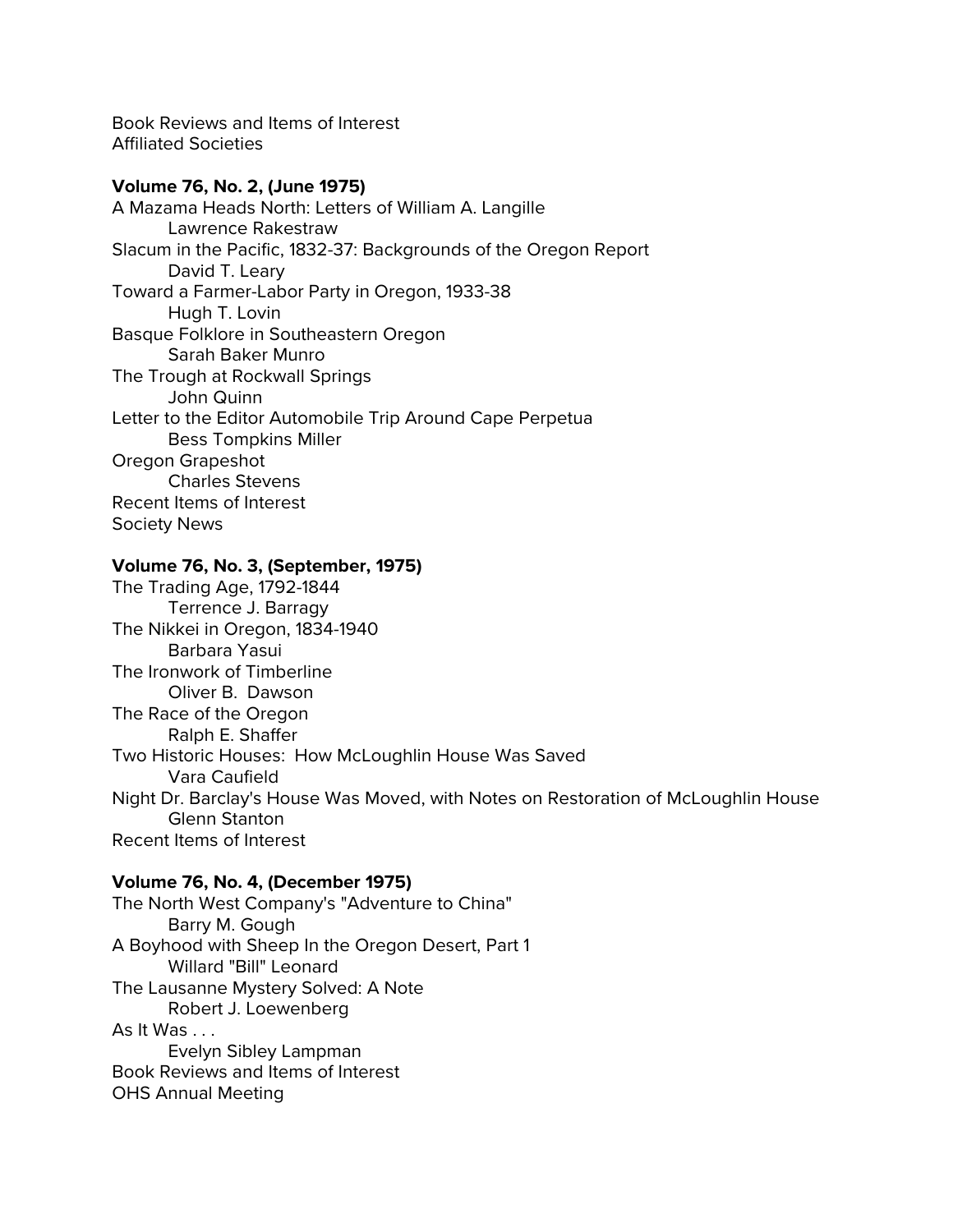Society News Annual Index

### **Volume 77, No. 1, (March 1976)**

A Boyhood with Sheep In the Oregon Desert, Part 2 William "Bill" Leonard Riding The Wind: Cape Horn Passage to Oregon, 1840s-1850s Paul G. Merriam Recollections of Cloud Cap Inn Donald T. Wright Letter from a Hiker Alfred L. Lomax A Letter: Albert H. Powers Margaret Powers Hughes Letter to the Editor: Travelers at the Deschutes, 1813? Keith Clark Book Reviews and Items of Interest Affliated Societies

#### **Volume 77, No. 2, (June 1976)**

Merchant Marine, 1917-1918 Truman B. Cook Oregon Celebrates! OHS Photo Files A Boyhood with Sheep In the Oregon Desert, Part 3 William "Bill" Leonard Russian America in 1821 James R. Gibson Letter to the Editor: More on "gummers" Wilfred Brown Book Reviews and Items of Interest Society News

#### **Volume 77, No. 3, (Sept. 1976)**

Hurrah for Garibaldi, Part 1 Daniel D. Strite Portland Italians, 1888-1920 Charles F. Gould Dallas Memories Evelyn Sibley Lampman Coast Experiences Margaret E. Gammon The Night the **Tuscania** Went Down Josephine Evans Harpham A Bicentennial Overview: Publications Thomas Vaughn Book Reviews and Items of Interest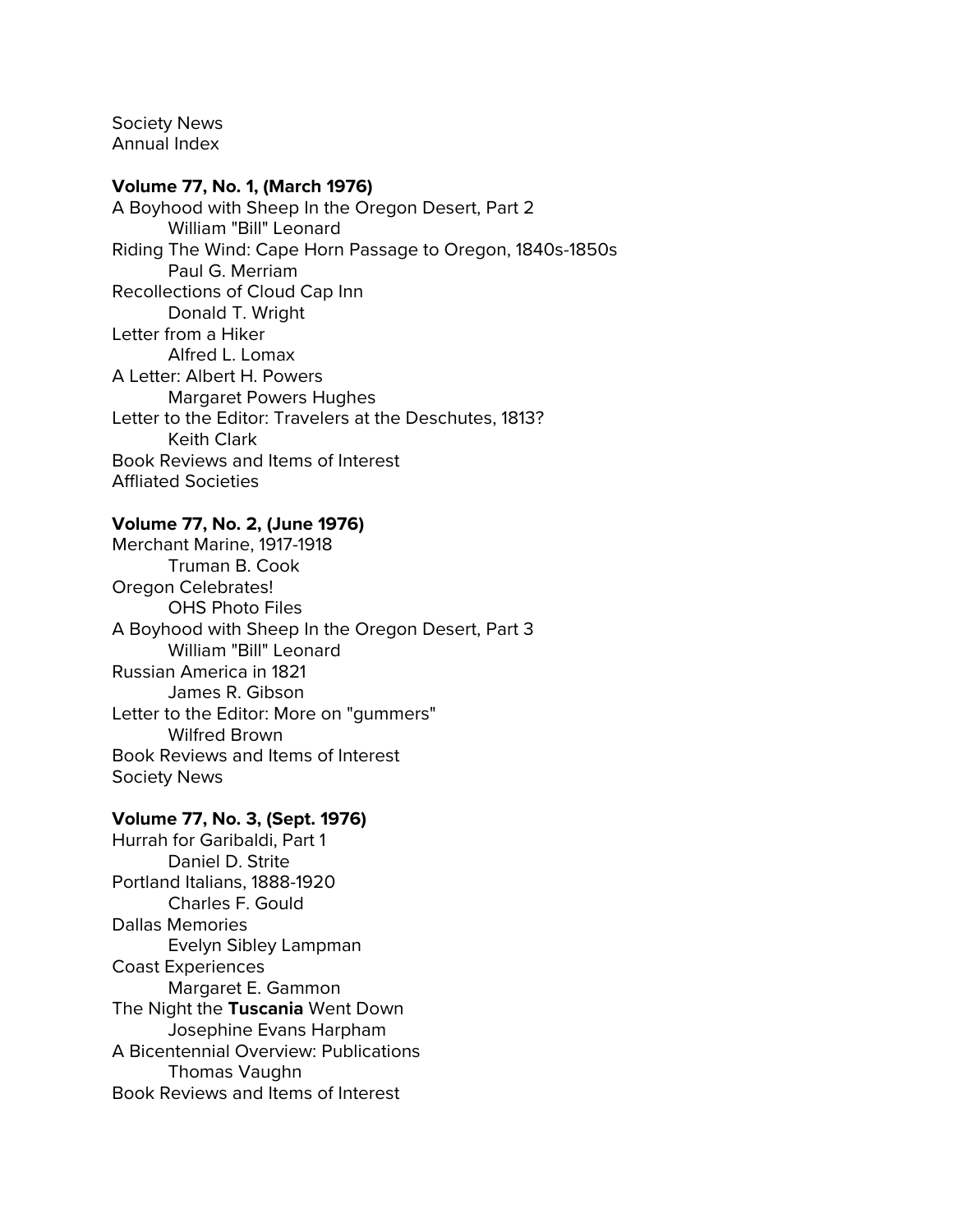# **Volume 77, No. 4, (Dec. 1976)**

Cutoff Fever Leah Collins Menefee and Lowell Tiller Hurrah for Garibaldi! Part 2 Daniel D. Strite Pioneering Spirit Walter E. Upshaw Book Reviews and Items of Interest OHS Annual Meeting Society News Annual Index

# **Volume 78, No. 1, (March 1977)**

Dr. Ada M. Weed: Northwest Reformer G. Thomas Edwards Cutoff Fever, II Leah Colllins Menefee and Lowell Tiller The Chinese in Oregon, c. 1870-1880 P. Scott Corbett and Nancy Parker Corbett Book Reviews and Items of Interest Affliated Societies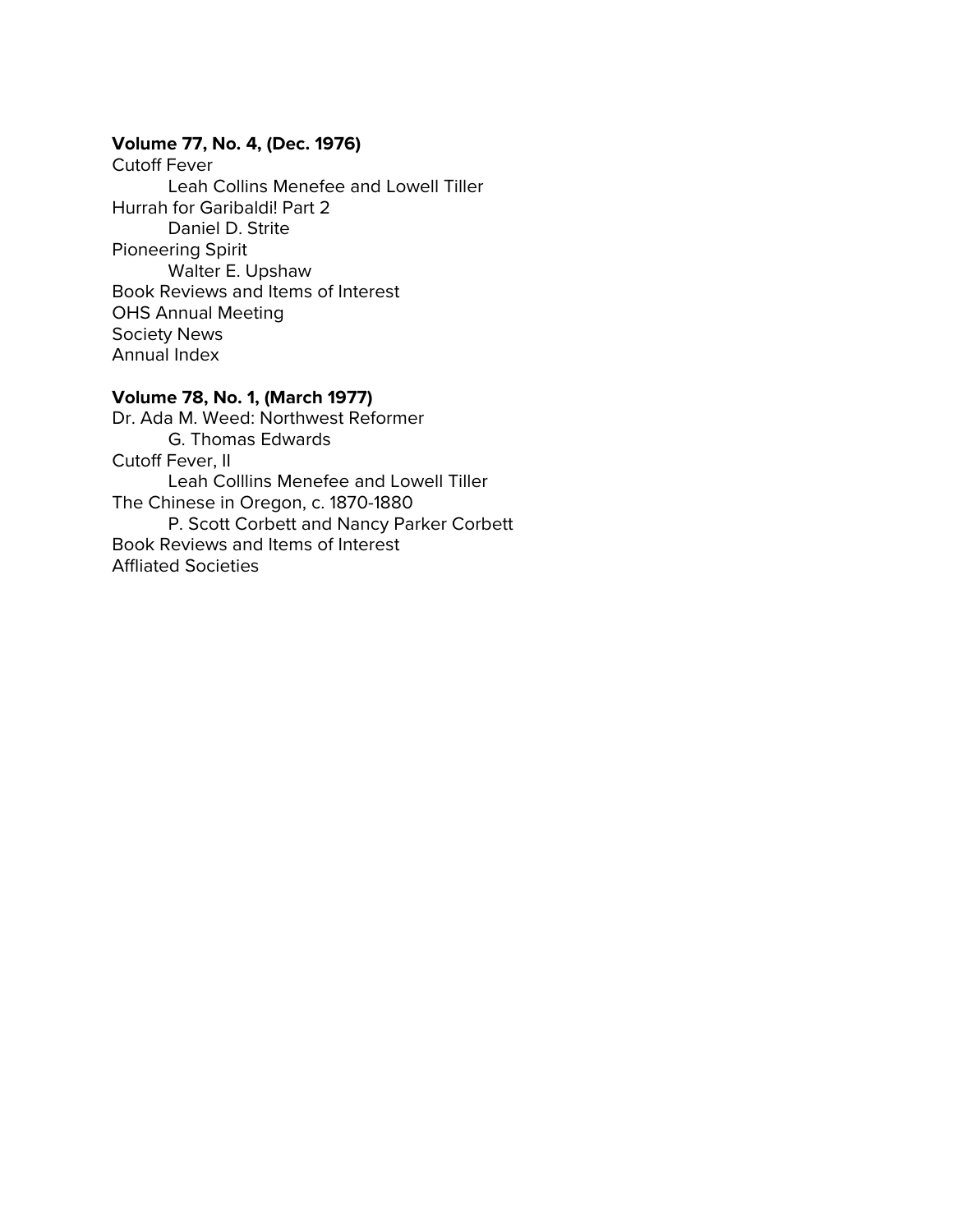#### **Volume 78, No. 2, (June 1977)**

Walter Pierce Memoirs: Presidents and Visitors Walter M. Pierce, Arthur H. Bone, Ed. Cutoff Fever, III Leah Collins Menefee and Lowell Tiller School Days and Culture Evelyn Sibley Lampman Letter to the Editor: More on Mary Leonard, Oregon's First Woman Lawyer Fred W. Decker Book Reviews Society News

# **Volume 78, No. 3, (Sept. 1977)**

Fish Trap Art Laurence D. Jackson Cutoff Fever, IV Leah Collins Menefee and Lowell Tiller Oregon Imprints Revisited George N. Belknap Book Reviews and Items of Interest

# **Volume 78, No. 4, (Dec. 1977)**

Cutoff Fever, V Leah Collins Menefee and Lowell Tiller Saving Oregon Again: A Western Perennial? Robert J. Loewenberg Oregon--First in "Portable" Irrigation E. H. Davis A New Sounding: Two Maritime Fur Trade Vessels W. Wilfried Schuhmacher Letter to the Editor: Correction on Mrs. Sam Hill Georgia S. Benson Patterson Book Reviews and Items of Interest Annual Meeting Society News Annual Index

# **Volume 79, No. 1 (Spring 1978)**

Cutoff Fever, VI Leah Collins Menefee and Lowell Tiller Korean Women Pioneers of the Pacific Northwest Sonia S. Sunoo Replenishing the Elephant: Property and Survival on the Overland Trail John Phillip Reid An Oregon Classic: Nellie Pipes McArthur Thomas Vaughn and Priscilla Knuth Review Article: Turner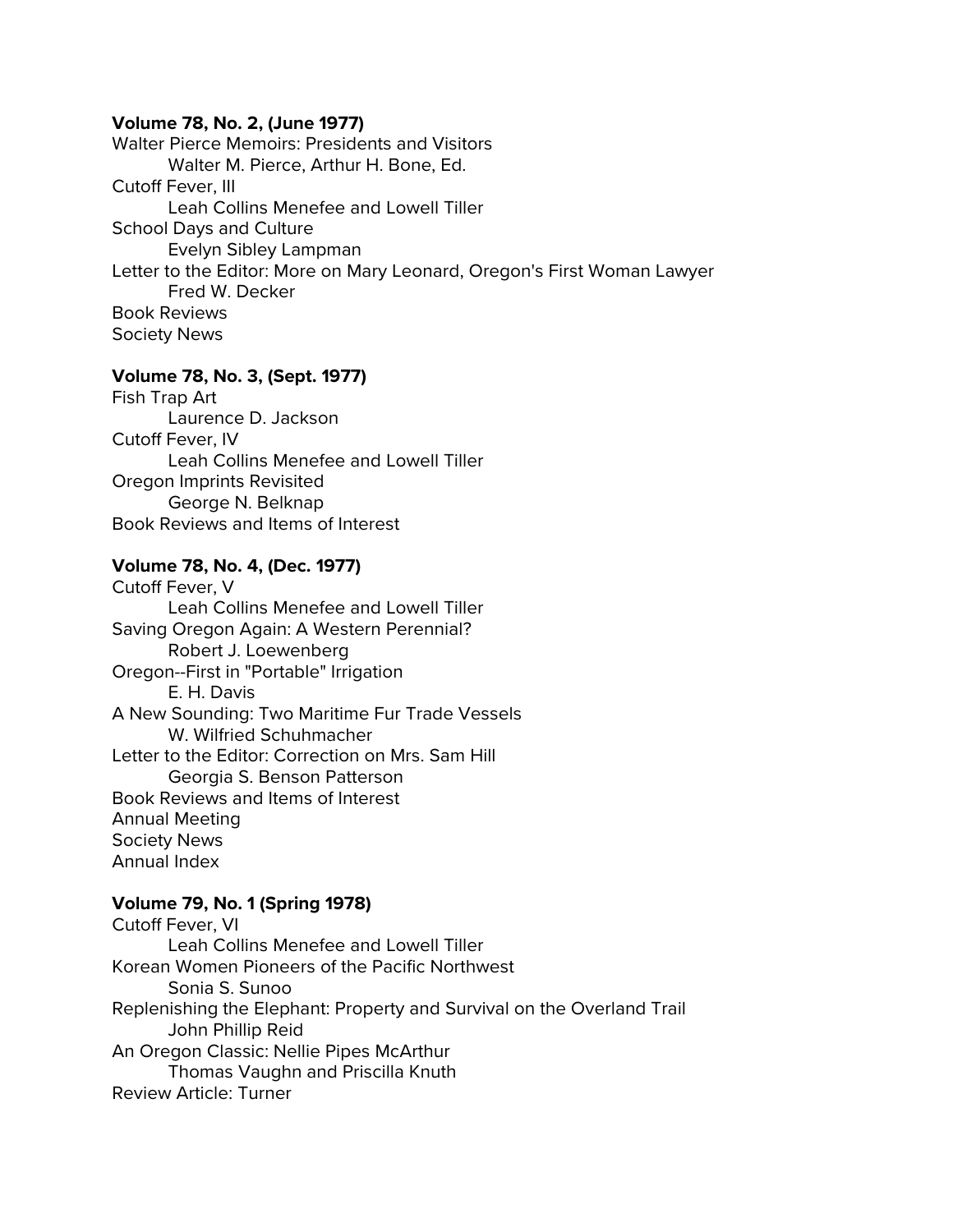Robert L. Loewenburg Book Reviews and Items of Interest Affliated Societies

#### **Volume 79, No. 2, (Summer 1978)**

William McKay's Journal, 1866-67: Indian Scouts, Part I Keith and Donna Clark "A Journal Kept By George A. Harding" Steven Tanasoca and Susan Sudduth, Eds. Our Trip to Mount Hood, 1893 Marion B. Russell Letter to the Editor: Turn Again: The Name Oregon and Linguistics Edward Taube Book Reviews Society News

### **Volume 79, No. 3, (Fall 1978)**

Musical Heritage of the Aurora Colony Deborah M. Olson and Clark M. Will William McKay's Journal 1866-67: Indian Scouts, Part II Keith and Donna Clark Appendix A, Part 1: McKay's List of Scouts Appendix A, Part 2: Register of Enlistments Appendix B, "War of Extermination" Book Reviews and Items of Interest

#### **Volume 79, No. 4, (Winter 1978)**

Jeff W. Hayes: Reform Boosterism and Urban Utopianism Howard P. Segal William Cornell's 1852 Journal, with His Overland Guide to Oregon Karen M. Offen and David C. Duniway, Eds. The Grip Wheel Mabel Colvin Three Nootka Documents Kenneth Holmes Book Reviews and Items of Interest

Annual Meeting Society News Annual Index

#### **Volume 80, No. 1, (Spring 1979)**

Police Function in Portland, 1851-1874, Part I Charles A. Tracy III Aleutian Experience of the "Mad M" Lansing S. Laidlaw My Trip to the Fair Pauline Oelo McClay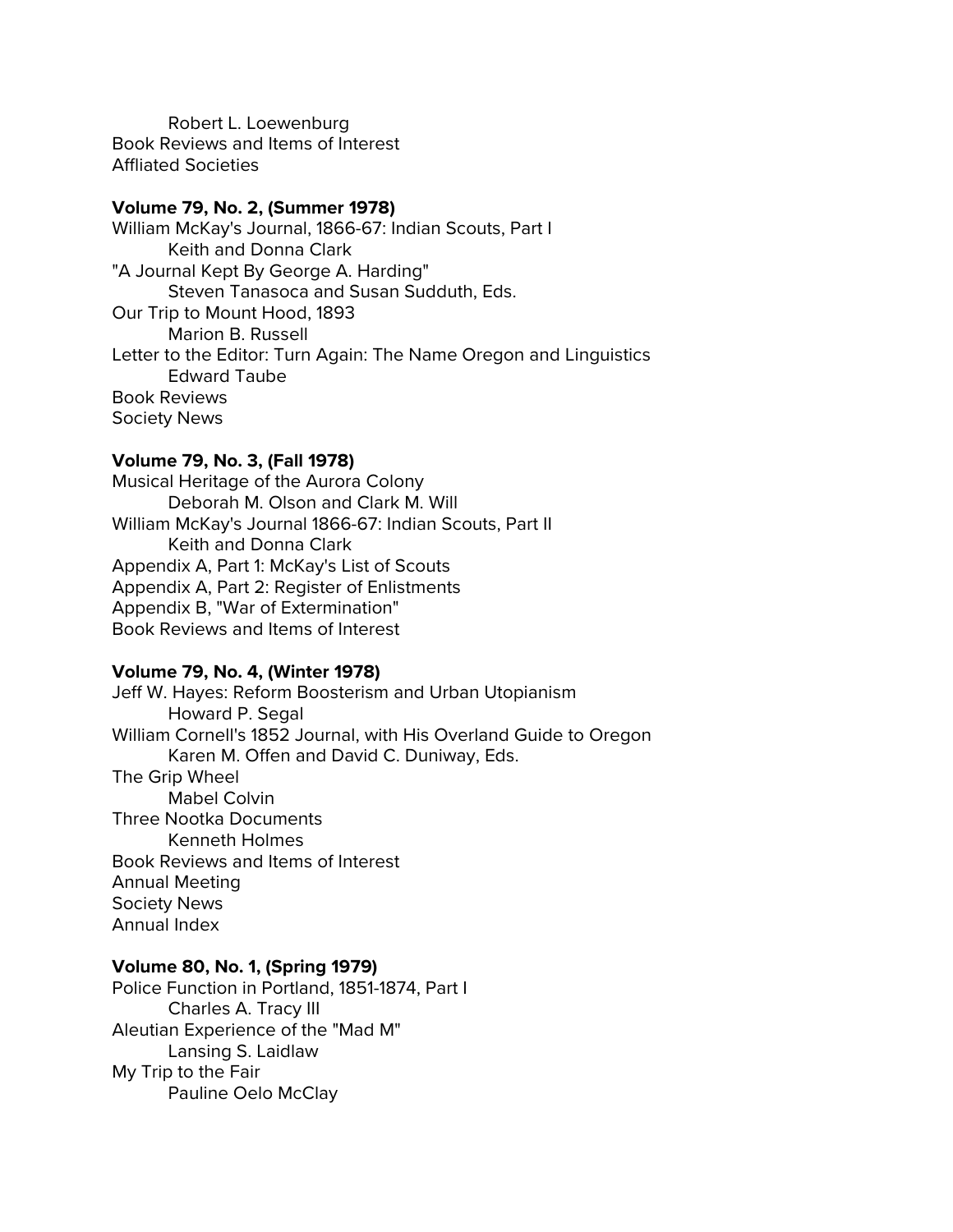William Cornell's Guide to Oregon, 1852 Karen M. Offen and David C. Duniway. Eds. Book Reviews and Items of Interest Affliated Societies

### **Volume 80, No. 2, (Summer 1979)**

My Darling "Red Bird" Elizabeth Redington Stewart Police Function in Portland, 1851-1874, Part II Charles A. Tracy III Manila to Peking: Letters Home, 1898-1901 Edith W. Newell, Ed. Clerke in Kamchatka, 1779: New Information For an Anniversary Note E. A. P. Crownhart-Vaughn, trans. Book Reviews and Items of Interest Society News

#### **Volume 80, No. 3, (Fall 1979)**

"This Worry I have": Mary Herren Journal Brenda Hood The "Other Portland": A Statistical Note on Foreign-Born, 1860-1910 Paul G. Merriam Autobiography, 1874-1945 William Isaac Gadwa Police Function in Portland, 1851-1874, Part III Charles A. Tracy III Letter to the Editor: Rural Oregon Lights Up Everett H. Davis Book Reviews and Items of Interest

### **Volume 80, No. 4, (Winter 1979)**

Chronicles of Sacred Heart Academy, Salem, 1863-1873, Part I Sara J. McLellan, ed. Fond recollections Virginia B. Holsman Gladstone Chautauqua: Education and Entertainment, 1893-1928 Donald B. Epstein Book Reviews and Items of Interest Annual Meeting Society News Annual Index

#### **Volume 81, No. 1, (Spring 1980)**

John M. Shively's Memoir, Part I Howard M. and Edith M. List. eds. From Latvia: Fred Bitte Catherine M. Curtin, ed.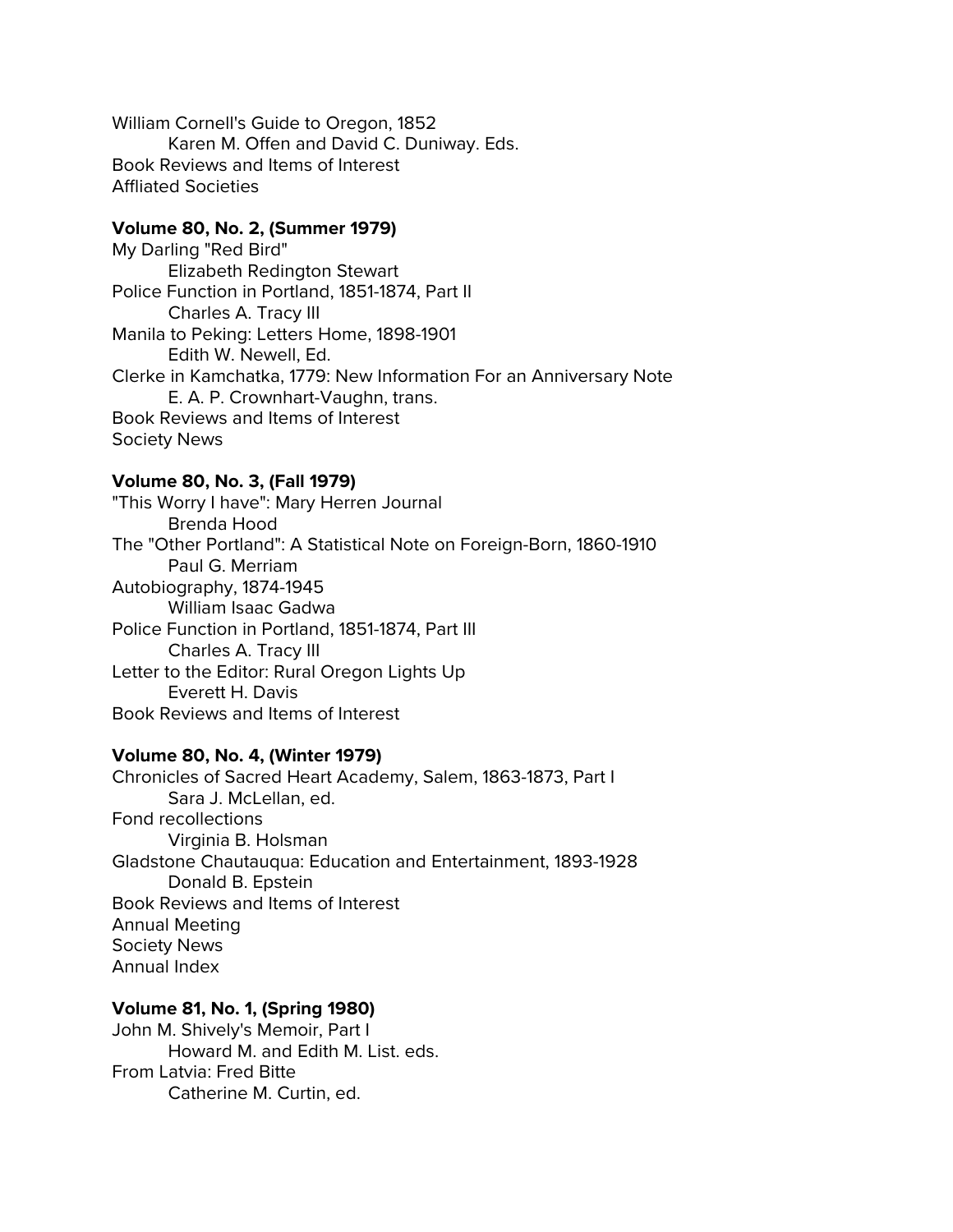Crater Lake, 1915 Truman B. Cook From Denmark: R. P. Rasmussen Lorraine Fletcher, ed. Chronicles of Sacred Heart Academy, Salem, 1863-1873, Part III Book Reviews and Items of Interest Affliated Societies

# **Volume 81, No. 2, (Summer 1980)**

Skagway-Atlin Letters: Kirke E. Johnson Fred E. Johnson, ed. Portland Assembly Center: Dairy of Saku Tomita Zuigaku Kodachi and Jan Heikkala, trans., Janet Cormack, ed. A Poet Responds William E. Stafford John M. Shively's Memoir, Part II Howard M. and Edith M. List, eds. Fire at Sea, 1856 Carl F. Nitz, trans. Book Reviews Society News

# **Volume 81, No. 3, (Fall 1980)**

Experience, Personality and Memory: Jesse Applegate and John Minto Recall Pioneer Days Abner S. Baker III Rock Creek Shepherd, 1881 Lucile Mc Donald Autobiography of Jacob Kaser John J. Kaser, ed. Letter to the Editor: Old Ted William C. O'Connor Book Reviews and Recent Items of Interest

# **Volume 81, No. 4, (Winter 1980)**

A Cayuse-Nez Percé Sketchbook Theodore Stern, Martin Schmitt and Alphonse F. Halfmoon John McLoughlin, Reluctant Fur Trader Dorothy Morrison, Jean Morrison Property Concepts of 19th Century Oregon Indians James Arneson Book Reviews Annual Meeting Society News Annual Index

**Volume 82, No. 1, (Spring 1981)**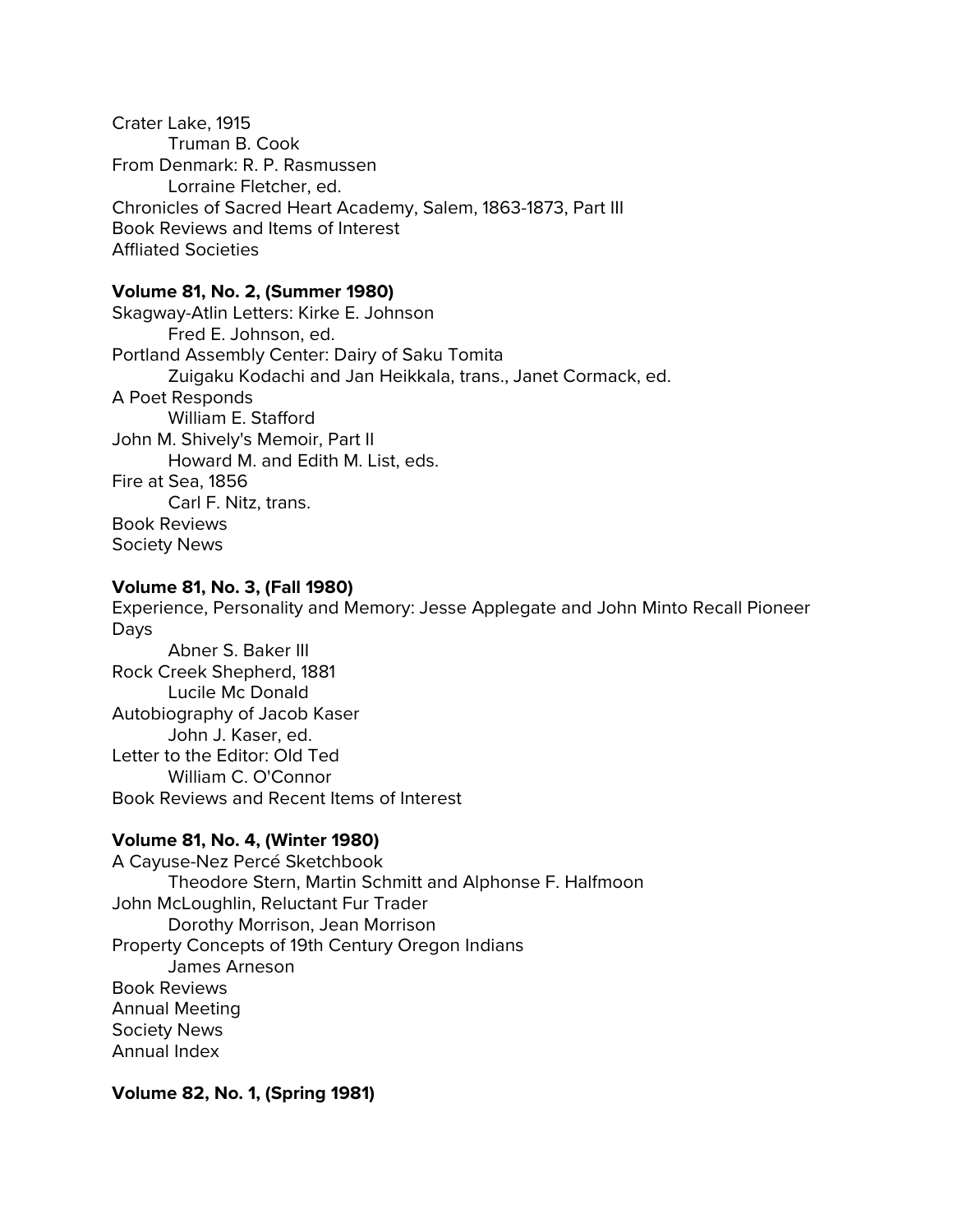Oregon Experiences: Haralambos K. Kambouris Helen Papanikolas, ed., C. V. Vasilacopulos, trams. "Something Desperate In His Face": Woodrow Wilson in Portland Clifford W. Trow My Life as a Homesteader: Fannie Adams Copper Leonard A. Whitlow, Catherine C. Whitlow, eds. Book Reviews Affliated Societies Society News

### **Volume 82, No. 2, (Summer 1981)**

H. L. Davis' View: Reclaiming and Recovering the Land James T. Potts My Life as a Homesteader: Fannie Adams Copper, Part II Leonard A. Whitlow, Catherine C. Whitlow, eds. Still More Addenda to Belknap's **Oregon Imprints** George N. Belknap Some Recollections Of Goose Ranch S. K. Skinner Book Reviews and Recent Items of Interest Affliated Societies: Addenda

# **Volume 82, No. 3, (Fall 1981)**

The Baker Stock Company and the Community W. Kenneth Waters, Jr. Free Love and Free Speech on the Pacific Northwest Frontier Carlos A. Schwantes Still More Addenda to Belknap's **Oregon Imprints** George N. Belknap Last Stand of the Pronghorns Harold W. Dobyns Book Reviews and Recent Items of Interest Society News

#### **Volume 82, No. 4, (Winter 1981)**

"there are so many things to do" Ellen Lindholm, ed. The Henry Failing House Arthur W. Hawn John B. Horner, Oregon Historian Dorothy Godfrey Otto The "First" Oregon Code; Another Look at Deady's Role Robert N. Peters A Special Report: A "World Class" Library Louis Flannery Book Reviews and Recent Items Annual Meeting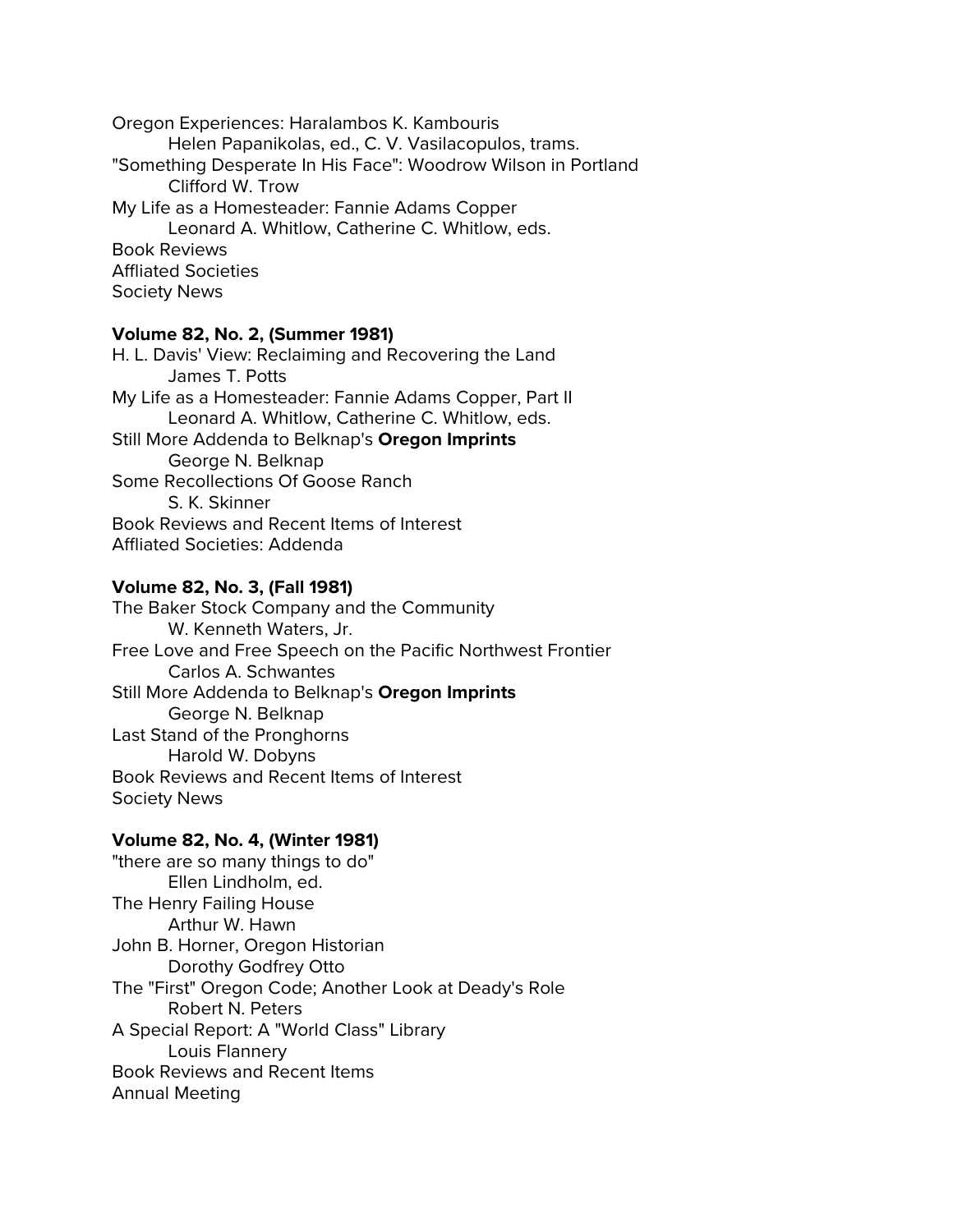Society News Annual Index

### **Volume 83, No. 1, (Spring 1982)**

Memoirs of Delia Beckley, 1888-1898 Dorothy B. Luthy In Defense of the West's Chinese: Denny's Brief for Li Hung-chang Robert R. Swartout, Jr. Recollections: Pioneers from New England Thomas Frazar Fish Boats and Engines, Coastal Freighters Truman Cook Changing Geography of Willamette Vallley Woodlands Jerry C. Towle Letter to the Editor: William D. Davies Visits the Oregon Welsh, 1891 Phillip G. Davies Oregon Grapeshot: Letter to A. L. Strand Stewart Holbrook Book Reviews and Items of Interest Society News

### **Volume 83, No. 2, (Summer 1982)**

Childhood on the Western Frontier Elizabeth Reed Brent Slaves and Free Men: Blacks in the Oregon Country, 1840-1860 Quintard Taylor Rowe Creek, 1890-91: Mary L. Fitzmaurice Diary, Part I Eileen Hickson Donnell, ed. Letters to the Editor: Ice Plant Gladys Orcutt Urey, as told to Lucile Urey Peck Tillamook Boat Building and Clarence Sessions Birgetta Blum Nixon Ship Columbia and Sloop Washington: A Lithograph E. W. Giesecke Book Reviews and Recent Items of Interest Affliated Societies

# **Volume 83, No. 3, (Fall 1982)**

Dad's Memory Locker A. G. Graham, ed. Life on the Lower Columbia, 1853-1866 Helen Betsy Abbott Rowe Creek, 1890-91: Mary L. Fitzmaurice Diary, Part II Eileen Hickson Donnell, ed. Letter to the Editor: A Three-Port Saga, Oregon, U.S.A. Marcus H. Beach Book Reviews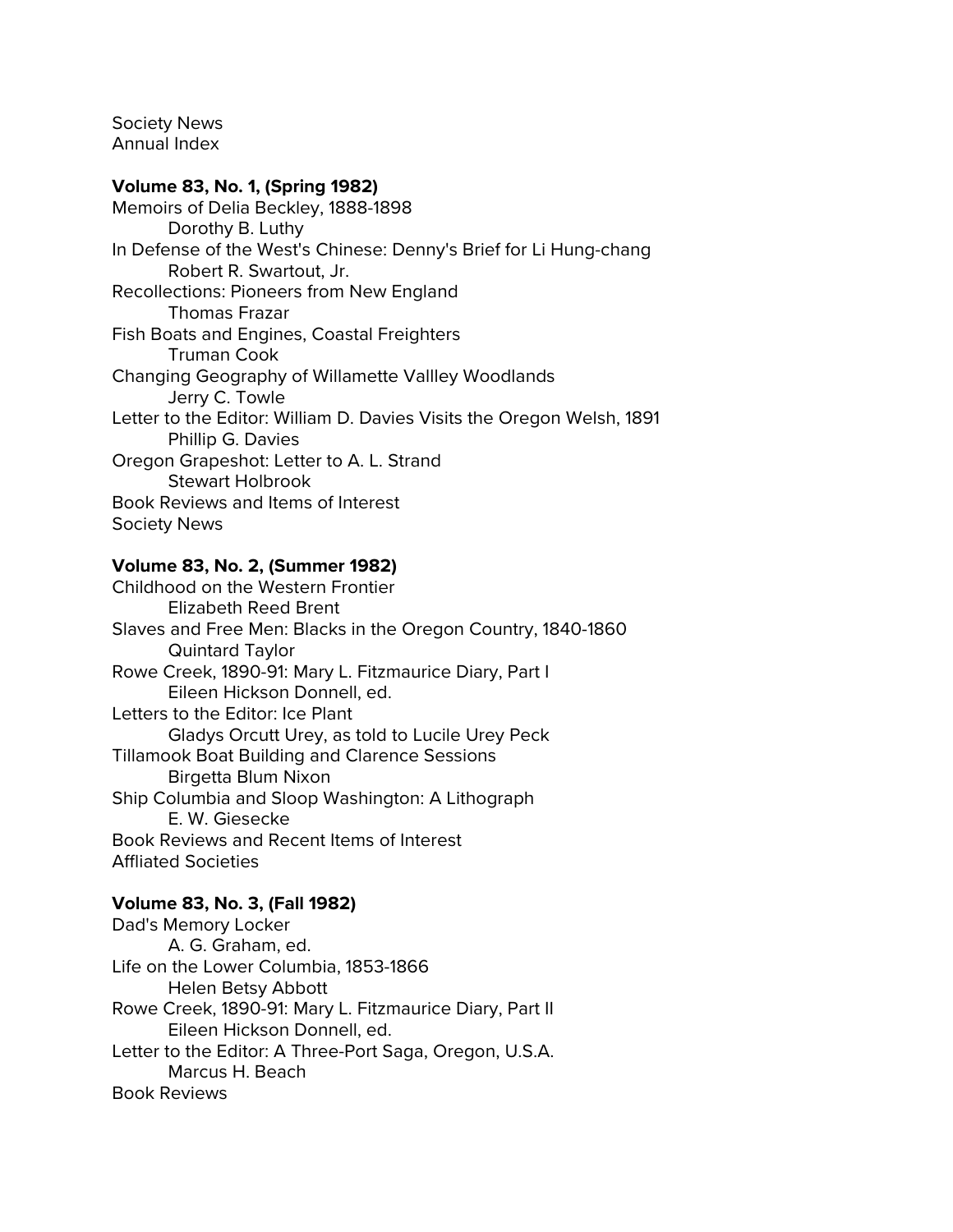Society News

#### **Volume 83, No. 4, (Winter 1982)**

The Boswells of Boswell Springs Kenneth Munford and Harriet Moore Problems of Empire Building: Oregon Trunk Railway Survey, 1911 Carlos A. Schwantes, ed. Some Postal History: Chewaucan Summer Lake Area Diane Elder Hard Knocks on the Frontier: Letters East Robert L. Jeffcott, ed., Chet Orloff, ed., Karen M. Offen, ed. Book Reviews and Recent Items Annual Meeting Society News Annual Index

#### **Volume 84, No. 1 (Spring, 1983)**

World War I Diary of Kirby Ross Charles A. Povlovich, ed. Unwelcome Settlers: Black and Mulatto Oregon Pioneers, Part I K. Keith Richard The First Fifty-Five in Fairview Melvin K. Moller Sylvester Farrell House Josephine Evans Harpham Affiliated Societies Boook Reviews and Recent Items

#### **Volume 84, No. 2, (Summer, 1983)**

A Siege of the Citadels: Search for a Public Forum for the Ideas of Oregon Woman Suffrage Lauren Kessler He Was a Starter But Got No Further: Careers of A.C. Edmunds George N. Belknap Unwelcome Settlers: Black Mulatto Oregon Pioneers, Part II Census Tables K. Keith Richard Susan Haines Clayton, American Lady, 1851-1948 Jay S. Hoar A Vanished Neighborhood Lucille McDonald Book Reviews and Recent Items

#### **Volume 84, No. 3, (Fall, 1983)**

Thomas Condon's Private Log: Around the Horn, 1852-53 Eric Paul Gustafson. Ed. Diary of a Voyage to Oregon Mary K. Lightfoot and Priscilla Knuth, eds.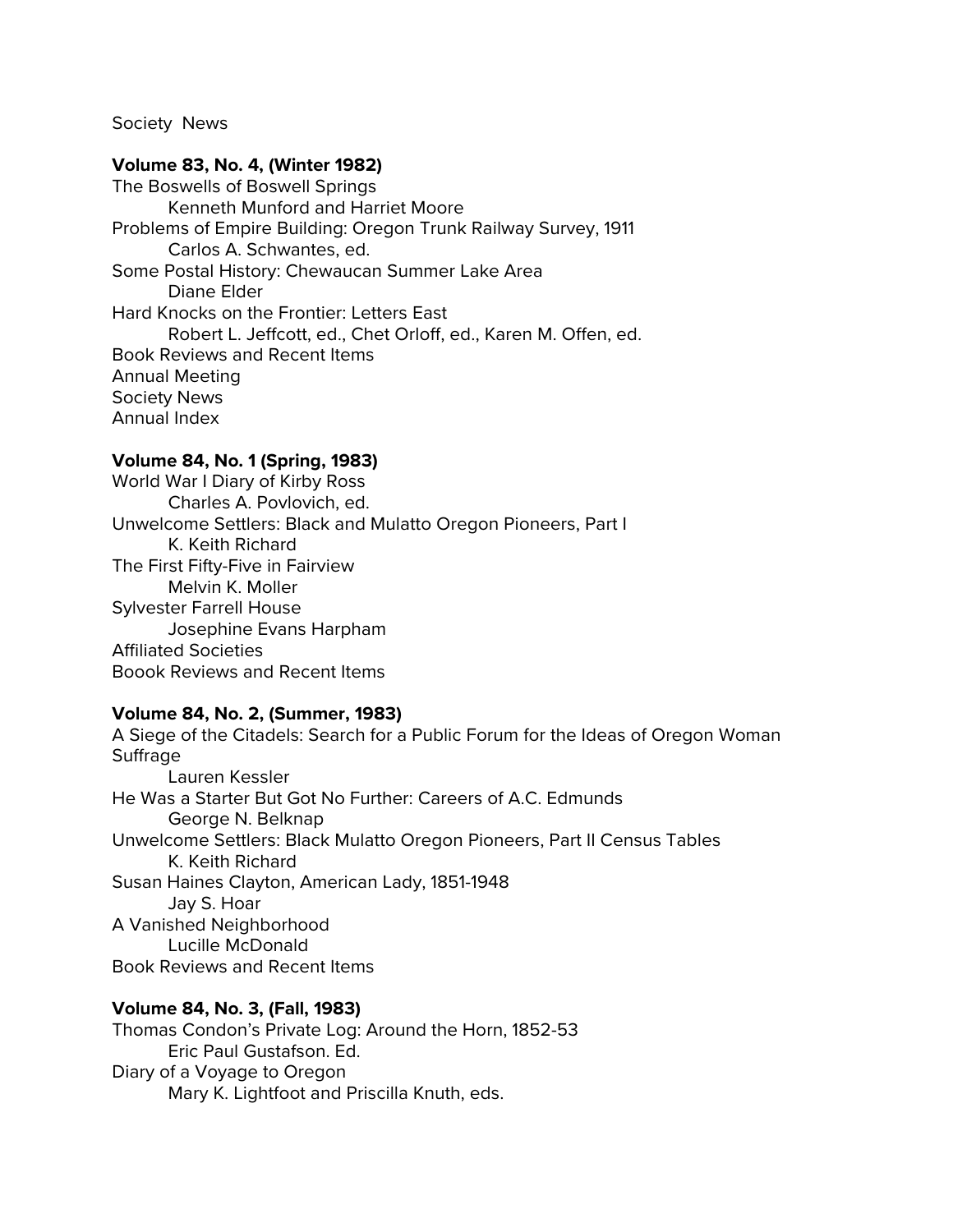The Ideas of Woman Suffrage and the Mainstream Press Lauren Kessler Albert V. Allen's Bannock War Letters Zoe Allen Evans, ed. Family Memoirs: Other Times and Far-off Places Claire Smith Taylor Letters to the Editor: T. Egenton Hogg-A footnote Keith Clark My Home Town-Union Elvie C. Coleman Book Review and Recent Items Society News

#### **Volume 84, No. 4, (Winter, 1983)**

How It Was Then: The Pacific Northwest In the Twenties Fredrick Bracher Crescent Lake, Steam to Diesel, 1934-45 Fred R. Hall and Mabel Park Hall Lewis and Clark Law School: Northwestern School of Law, 1884-1973 John Clinton Geil Book Reviews and Recent Items Annual Meeting Society News Annual Index

#### **Volume 85, No. 1, (Spring, 1984)**

Nikkei Internment: The Perspective of Two Oregon Weekly Newspapers Timothy Olmstead How It Was Then: The Pacific Northwest In the Twenties, Pt. II Frederick Bracher Notes on the Life of and Artist: Roswell Holt Dosch, 1889-1918 Kenneth Hawkins Crescent Lake, Steam to Diesel, 1934-45 Fred R. Hall and Mabel Park Hall Letters to the Editor Sigel Grutze: Citizen of a City Isabelle Grutze Ryan Redhead Roundup Orvaleta Dodd Affiliated Societies Book Reviews and Recent Items **Volume 85, No. 2, (Summer, 1984)** Labor and Education: Portland Labor College, 1921-1929 Jerry Lembcke Gilchrist Oregon, A Company Town John Driscoll How It Was Then: The Pacific Northwest In the Twenties, Pt. III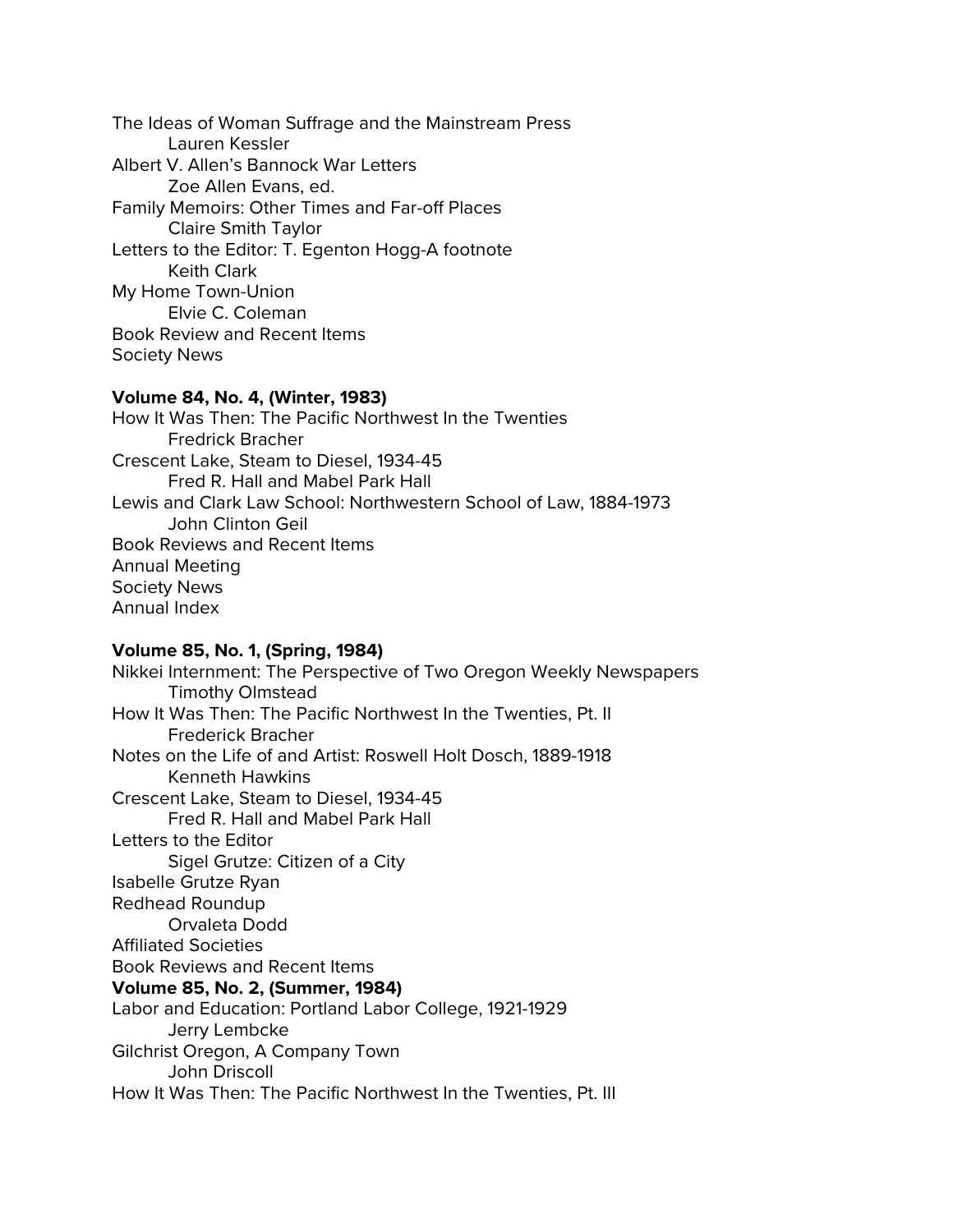Fredercik Bracher Palouse Hills Farmstead Architecture, 1890-1915 Marvin Moore Riding on the City of Portland, 1935 Carlos A. Schwantes, ed. Shepherds and Shelters, Morrow County, 1880-1940 Book Reviews and Recent Items

# **Volume 85, No. 3, (Fall, 1984)**

Emmet White: Remiscences Of a Rimrocker, Part I Annette White Parks, ed. Our Automobile Trip To the West, 1921 Edith Rohrbough Slate & Geri Ellen Howard, ed. Red River Settlers vs. Puget Sound Agricultural Company, 1854-55 John C. Jackson Almira Raymond Letters, 1840-1880 Olga Freeman, ed. Letters to the Editor Ellison-White Chautauqua Donald P. Abbott My Early Years-Portland & Goose Hollow Orvaleta Dodd Book Reviews and Recent Items Society News

#### **Volume 85, No. 4, (Winter 1984)**

Tumalo-Thirsty Land, Part I Martin T. Winch Emmet White: Reminiscences Of a Rimrock, Part II Annette White Parks, ed. W.J. Kerr, Land-Grant President in Utah and Oregon, 1900-1908 Don E. McIlvenna and Darold d. Wax Oregon Geographic Names Lewis L. McArthur Letter to the Editor "On the Blinds" W.D. Hagensteinn Book Reviews and Recent Publications Annual Meeting Society News Annual Index **Volume 86, No. 1, (Spring 1985)** W.J. Kerr, Land-Grant President in Utah and Oregon, 1900-1908 Don E. McIlvenna and Darold D. Wax Emmet White: Reminiscences Of a Rimrocker, Part III Annette White Parks, ed. Tumalo-Thirty Land Part II, by Martin T. Winch The Handleys in Tasmania and Oregon, by Anthony and Elizabeth Silsby Netboy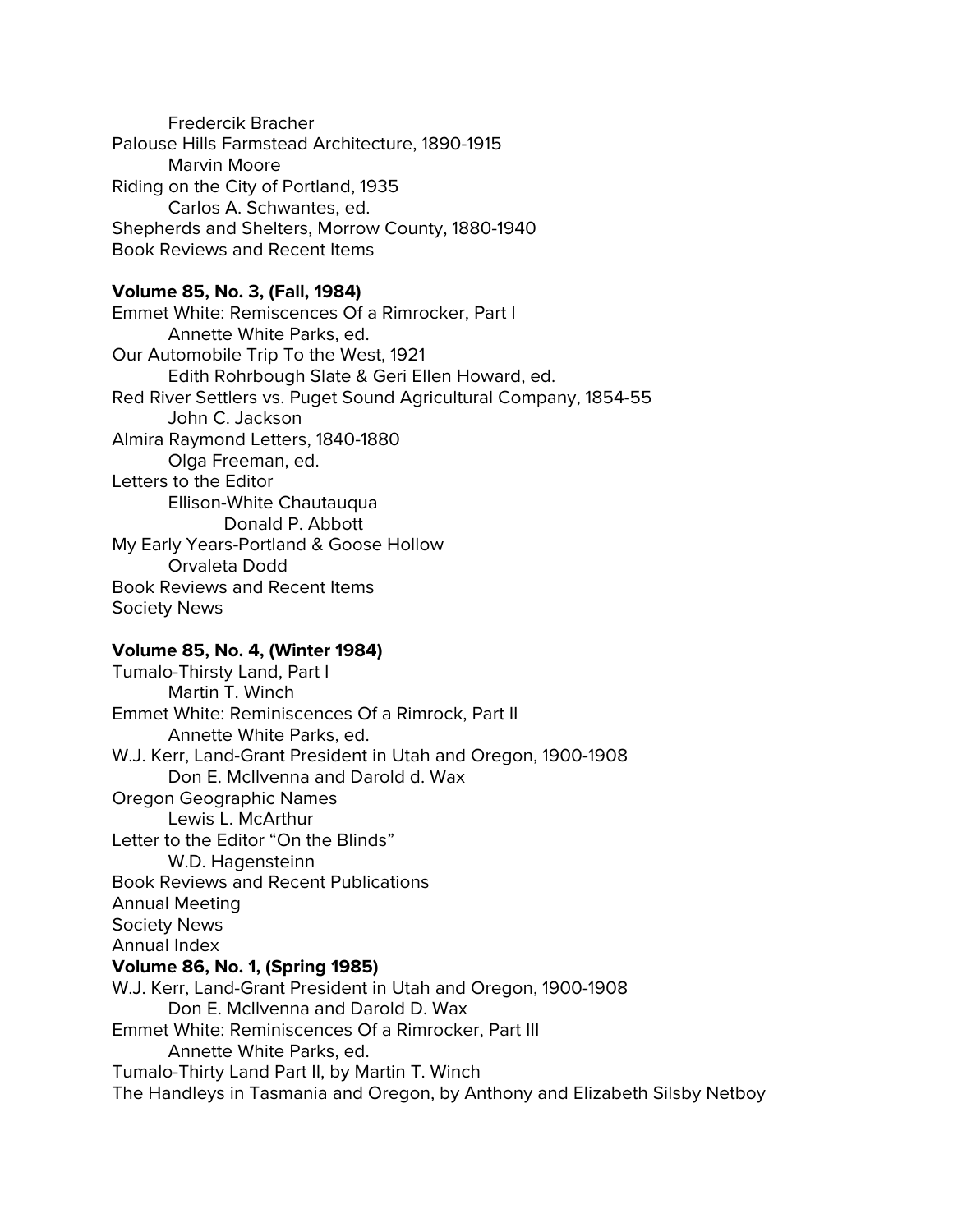Letter to the Editor: Abigail Scott Duniway's Visit to Wallowa County Grace Bartlett Affiliated Societies Book Reviews and Recent Items

## **Volume 86, No. 2, (Summer 1985)**

Country Schoolma'am Jay Ellis Randsom, ed. Tumalo-Thirsty Land Part III Martin T. Winch Emmet White: Reminiscences of a Rimrocker Annette White Parks, ed. Letter to the Editor: Buckarooing in Southeastern Oregon Don Childs Book Reviews and Recent Publications

# **Volume 86, No. 3, (Fall, 1985)**

Portland: Wells Fargo's Hub for the Pacific Northwest W. Turrentine Jackson Tumalo-Thirsty Land 1915-1919 Martin T. Winch The Fischer Pottery: Bricks to Thundermugs Ernest E. Fischer Letter to the Editor: Oregon City to LA: Touring 1911 Roberta Schuebel Caldwell Book Reviews and Recent Publications Society News

# **Volume 86, No. 4, (Winter, 1985)**

Eugene in the Depression 1919-1935 Paul Shinn Tumalo-Thirst Land, 1920-1931 Martin T. Winch Country Schoolma'am, 1907 Lucy (Adams) Ransom Book Reviews OHS Annual Meeting Society News Annual OHQ Index **Volume 87, No. 1, (Spring 1986)** Charles W. Watts: An Oregonian in the Klondike Jane Apostol Tumalo--Thirsty Land, 1931-1984, by Martin T. Winch Country Schoolma'am, 1907, by Lucy (Adams) Ransom Letter to the Editor: Country Schooling E. J. Kirchoff Affliated Societies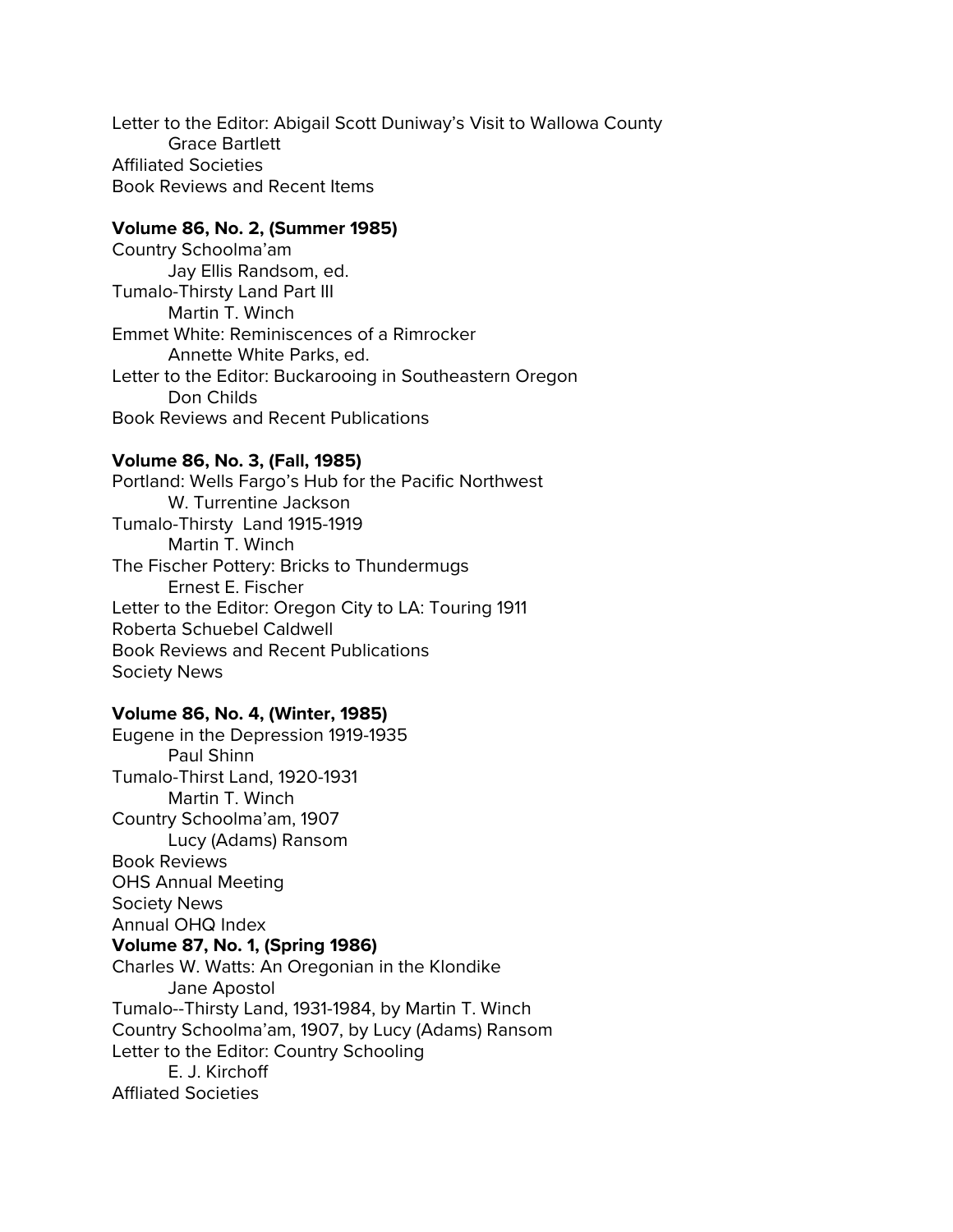Book Reviews and Recent Publications

# **Volume 87, No. 2, (Summer 1986)**

Babe and Gabriel: An Oregon Courtship Lorena Mingus and George Geil Organized Free Thought in Oregon: The Oregon State Secular Union Patricia Brandt Country Schoolma'am Lucy (Adams) Ransom

# **Volume 87, No. 3, (Fall 1986)**

Republican Insurgent: Jonathan Bourne and the Politics of Progressivism, 1908-1912 Leonard Schlup The Exhibition Era of Early Aviation in Oregon, 1910-1915 Patrick Harris Country Schoolma,am Lucy (Adams) Ransom Society News

# **Volume 87, No. 4, (Winter 1986)**

Police Response to Labor Radicalism in Portland and Seattle, 1913-19 Dennis E. Hoffman and Vincent J. Webb The Silver King: Ed Schieffelin, Prospector Richard E. Moore The Beginnings of the Credit-Union Movement in Oregon Patricia Duffy and John P. Farrell Letter to the Editor Book Reviews and Recent Publications OHS Annual Meeting Society news Annual OHQ Index

# **Volume 88, No. 1, (Spring 1987)**

The Jews of Portland, Oregon: A Statistical Dimension, 1860-1880 Scott Cline Early Forest Insect Research in the Pacific Northwest: Ashland Field Station, 1912-1925 Boyd E. Wickman Juniper Stumps on the Yreka Trail of 1862-1864 Lawrence E. Nielsen INTERVIEW: Gus J. Solomon on the Beginnings of Legal Aid in Oregon Letters to the Editor Book Reviews Recent Publications Articles of Related Interest Affliated Societies

# **Volume 88, No. 2, (Summer 1987)**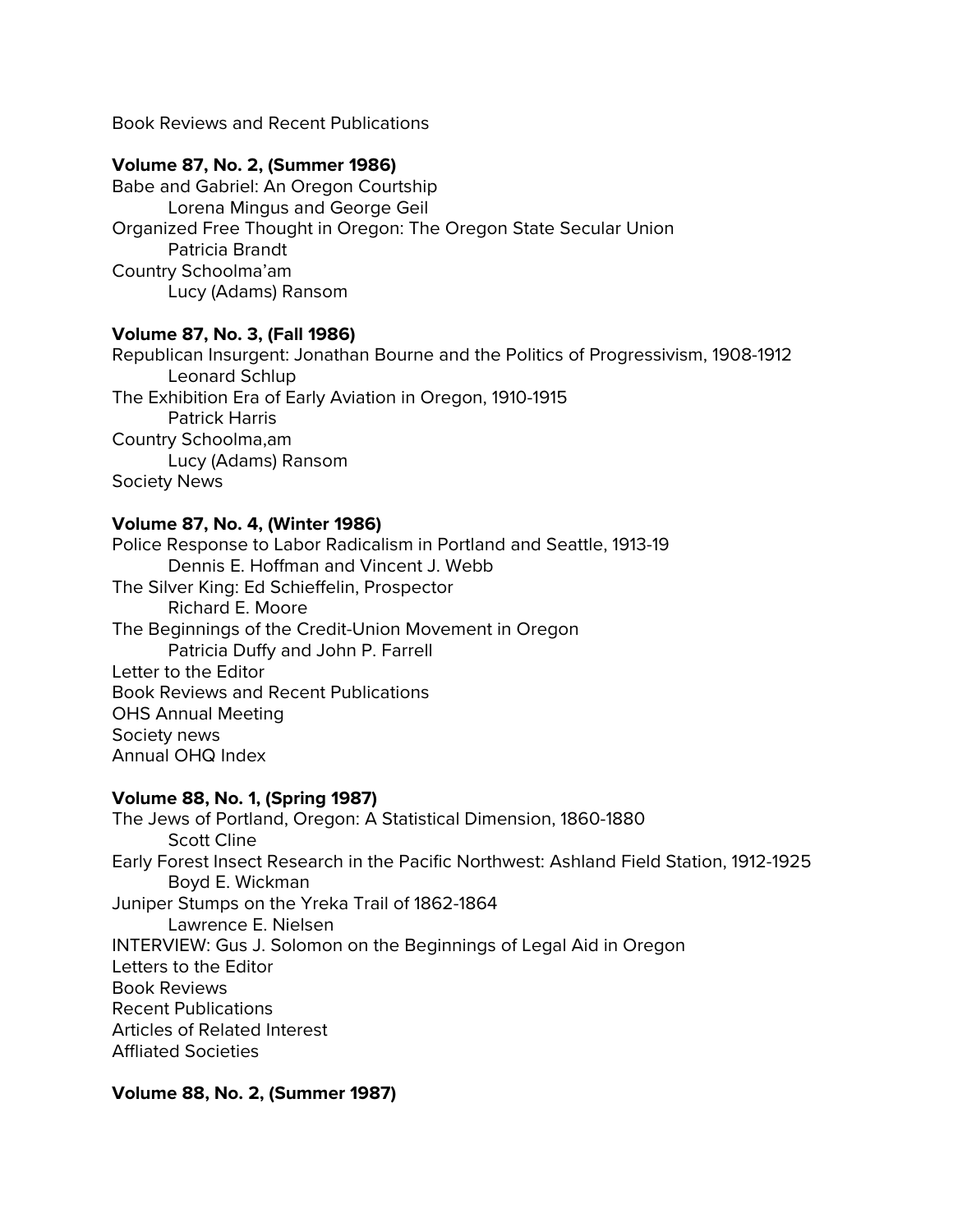Fort Rock Cave: Monument to the "First Oregonians" Constance Bordwell John Mix Stanley: Paintings and Sketches of the Oregon Country and Its Inhabitants David L. Nicandri Warren Niette's "Marvelous Master Six" Reminiscence Reub Long on the Management of Central Oregon's Rangelands Interview Marian Redington Abbott on Her Turn-of-the-Century Camping Trip Reminiscence Letters to the Editor Book Reviews Recent Publications Articles of Related Interest

# **Volume 88, No. 3, (Fall 1987)**

Engineering the Cascades Canal and Locks, 1876-1896 William F. Willingham Hugh A. Scott on Bonneville Dam and the Boom Era Reminiscence Alice Tomkins Fee: Growing Up on the Cascade Locks "Reservation" Interview Letters to the Editor Book Reviews OHS Board, Staff, and Membership

# **Volume 88, No. 4, (Winter 1987)**

Charlie Clarno and the *John Day Queen* Arthur H. Campbell Walter M. Pierce and the Birth Control Movement Gerald Schwartz Umatilla's "Petticoat Government," 1916-1920 Shelley Burtner Wallace Governor Charles A. Sprague Describes His Administration's Proudest Achievement Interview Letters to the Editor Book Reviews Annual Meeting OHS Board and Staff Annual Index

# **Volume 89, No. 1, (Spring 1988)**

Agitate, Educate, Organize: Portland, 1934 William Bigelow & Norman Diamond Laurence D. Jackson on Sand Island Seining, 1912-1913 Reminiscence Florence Harmon on Depression-Era Homesteading in Lincoln County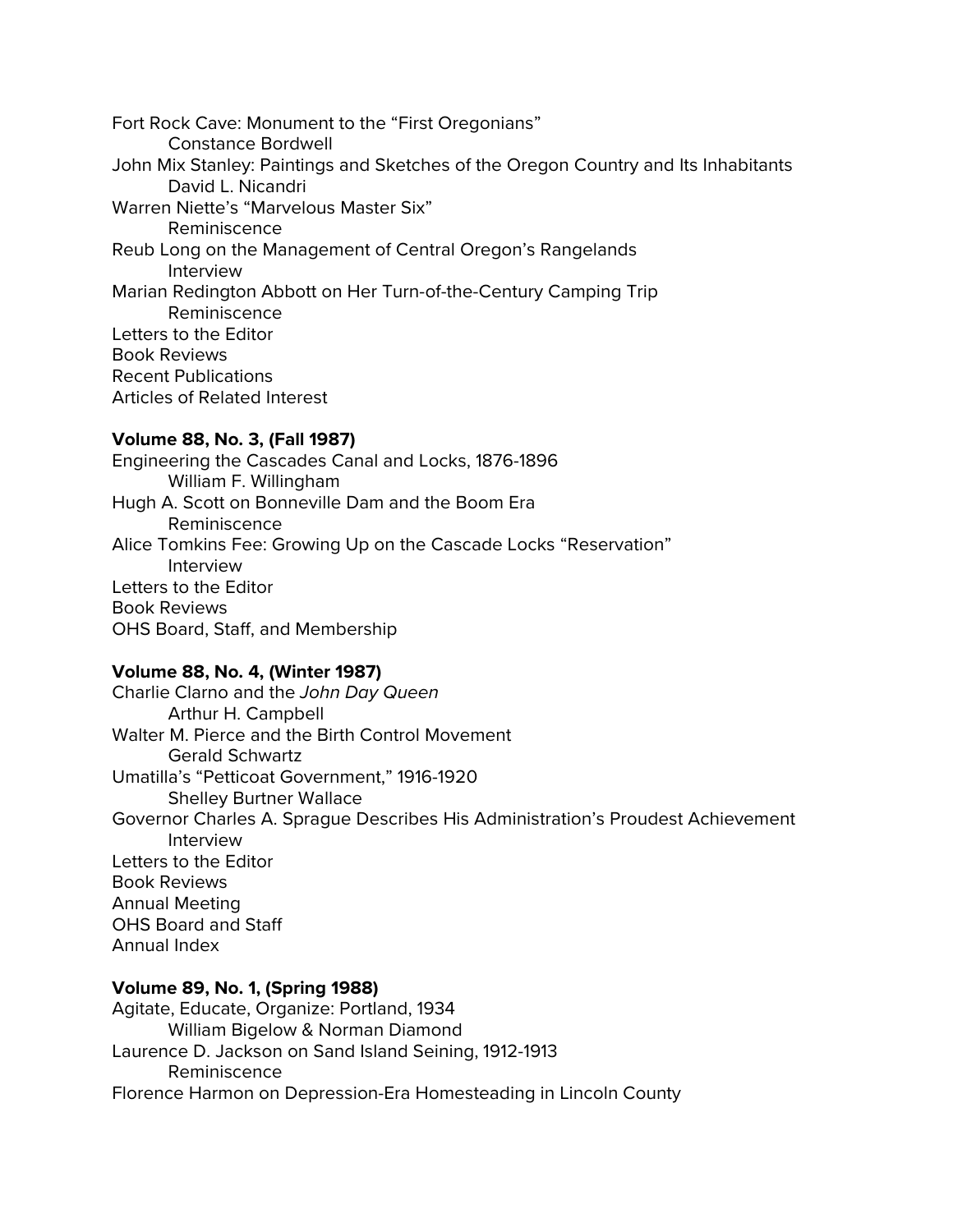Reminiscence Kathryn Hall Bogle's "An American Negro Speaks of Color" Document Kathryn Hall Bogle on the Writing of "An American Negro Speaks of Color" Interview Book Reviews Affliated Societies

#### **Volume 89, No. 2, (Summer 1988)**

The Economic Power of Portland's Early Merchants, 1851-1861 E. Kimbark MacColl & Harry H. Stein McCants Stewart: The Struggles of a Black Attorney in the urban West Albert S. Broussard Henry Josiah Failing Merrill on Early Banking in Albany, Oregon Reminiscence Letters to the Editor Book Reviews Recent Publications Articles of Related Interest

#### **Volume 89, No. 3, (Fall 1988)**

The Lean Years: John L. Casteel's Diaries, 1931-1942 Betty Lawson Walters Book Reviews Recent Publications OHS Board, Staff, and Membership

#### **Volume 89, No. 4, (Winter 1988)**

The Crusade Against Chain Stores: Portland's Independent Merchants, 1928-1935 David A. Horowitz Searching for the Tree Vole: Am Episode in the 1914 Biological Survey of Oregon George A. Jobanek Letters to the Editor Book Reviews Annual Meeting OHS Board and Staff Annual Index

#### **Volume 90, No. 1 (Spring 1989)**

Joseph Wood Hill: "Civilian Soldier" in Education and Politics Robert W. Matson Oregon's Public Libraries During the First World War Wayne A. Wiegand Mark Koerner on Portland School Days, 1963-1971 Reminiscence Letters to the Editor Book Reviews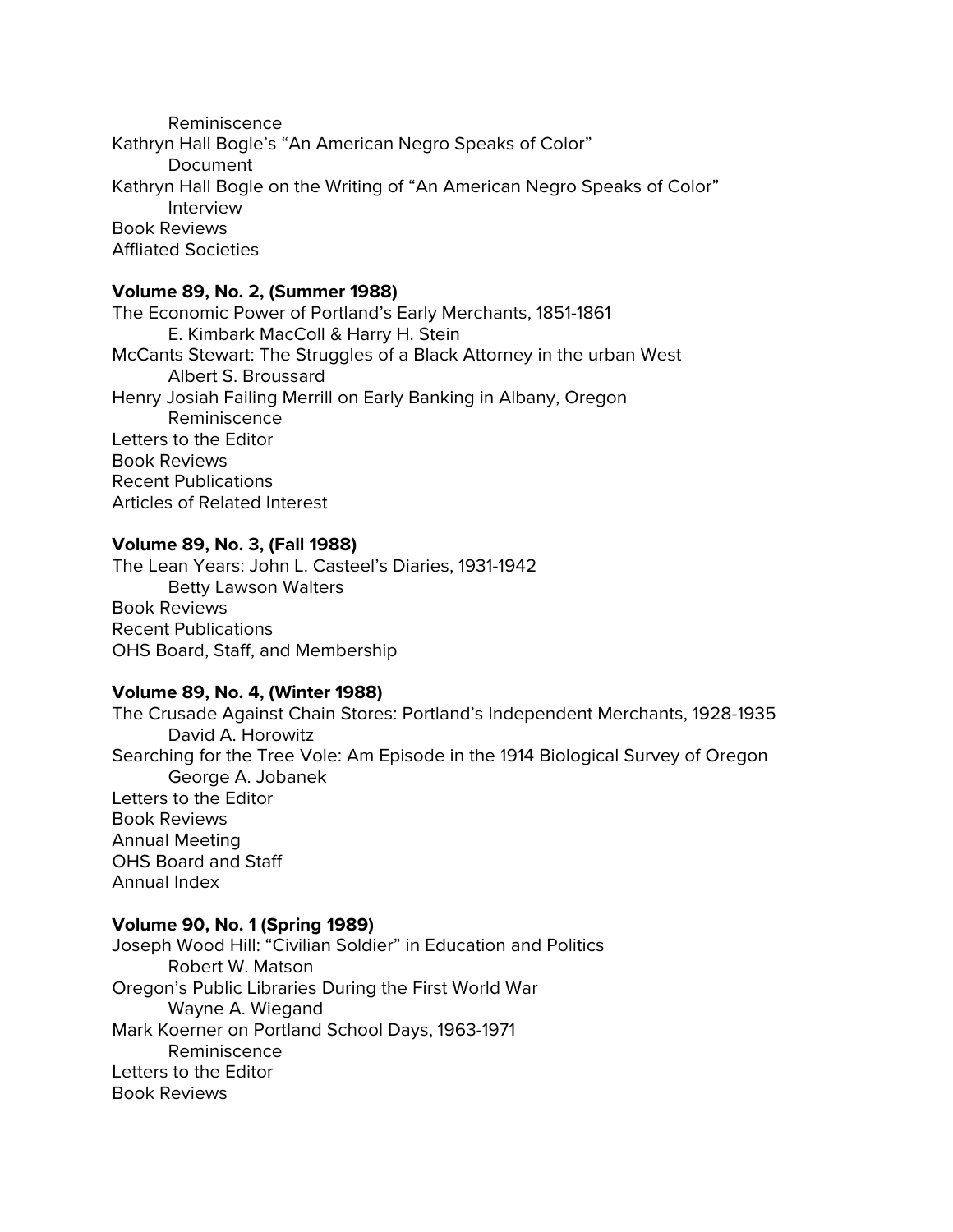Recent Publications Affliated Societies

#### **Volume 90, No. 2 (Summer 1989)**

A Wilderness Journey with Judge John B. Waldo, Oregon's First "Preservationist" Jeff LaLande In Pursuit of Professionalism: The Oregon State Academy of Sciences, 1905-1914 Richard T. Read Book Reviews Articles of Related Interest

## **Volume 90, No. 3 (Fall 1989)**

"Scooping the Local Field": Oregon's Newsreel Industry, 1911-1933 The Pacific Northwest in American and Canadian Literature since 1776: The Present State of Scholarship Ludwig Deringer Book Reviews OHS Board, Staff, and Membership

## **Volume 90, No. 4 (Winter 1989)**

Social Morality and Personal Revitalization: Oregon's Ku Klux Klan in the 1920s David A. Horowitz Of "Gingham," "Barn Doors," and "Exquisites": George H. Himes on Pioneer Fashion K. Keith Richard Dorsey Griffin on Returning to the Land During the Great Depression A Tribute to Thomas Vaughn Book Reviews Annual Meeting OHS Board and Staff Annual Index

#### **Volume 91, No. 1 (Spring 1990)**

Dorothy McCullough Lee: The Successes and Failures of "Dottie-Do-Good" Paul C. Pitzer From Dream to Demolition: The Yamhill Lock and Dam Susan Murray Reddick Book Reviews Recent Publications Affliated Societies

#### **Volume 91, No. 2 (Summer 1990)**

Ashwood on Trout Creek: A Study in Continuity and Change in Central Oregon Peter G. Boag From Dream to Demolition" The Yamhill lock and Dam (part 2) Susan Murray Reddick Daniel W. Crofts on "Robert W. Johannsen and the Spirit of the Age"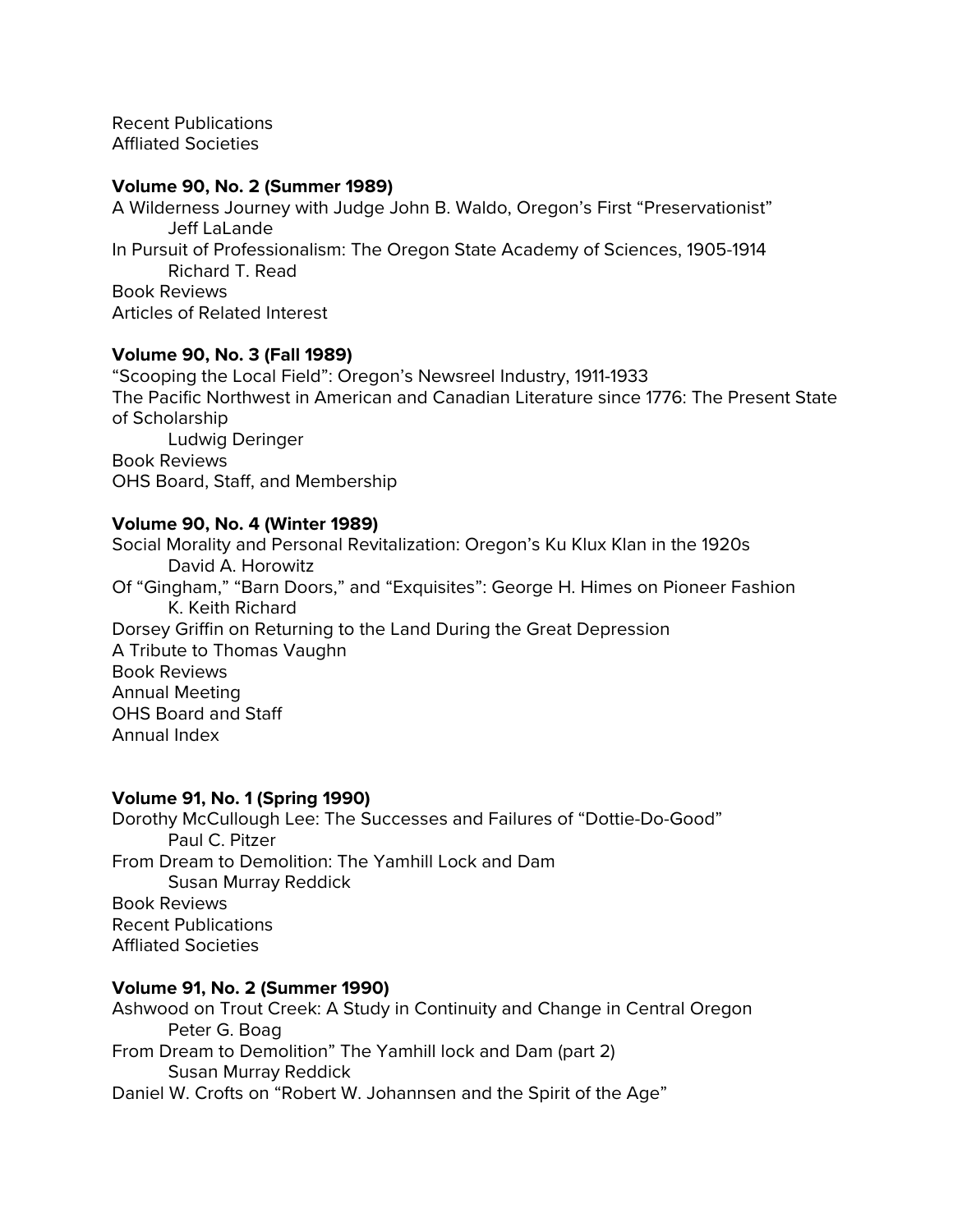Review Essay Articles of Related Interest

#### **Volume 91, No. 3 (Fall 1990)**

From Missouri to the Pacific Northwest: Pioneer Families in the 20th Century Ronald H. Limbaugh The Formation of Prison-Management Philosophy in Oregon, 1843-1915 Ward M. McAfee Pat Koehler on the Women Shipbuilders of World War II Reminiscence Frederick Bracher on School Days in Portland, 1911-1917, Reminiscence Reviews Recent Publications

# **Volume 91, No. 4 (Winter 1990)**

The Two Lives of John Smith Griffin Steven W. Richardson Stock in Flight: The Arrival of Aviation in Oregon Paul G. Spitzer Elinor Cohn Shank, "Looking Back at Heppner" Reminiscence Clyde Rice on Slashing, Toiling, Trekking, and Feasting Reminiscence Book Reviews Recent Publictions OHS Board and Staff Annual Index

## **Volume 92, No. 1 (Spring 1991)**

Obed Dickinson and the "Negro Question " in Salem Egbert S. Oliver Mexican Mule Packers and Oregon's Second Regiment Mounted Volunteers, 1855-1856 Erasmo Gamboa Gifford Pinchot, Agnes V. Scannell, and the Early Years of the Forest Service Documents - Edited by Lawrence Rakestraw Ruth Manary on Life at a Lincoln County Logging Camp in the 1920s Reminiscence Book Reviews Recent Publications

## **Volume 92, No. 2 (Summer 1991)**

Editor's Introduction Delay and Wreck of the *Peacock*: An Episode in the Wilkes Expedition Constance Bordwell Book Reviews Articles of Related Interest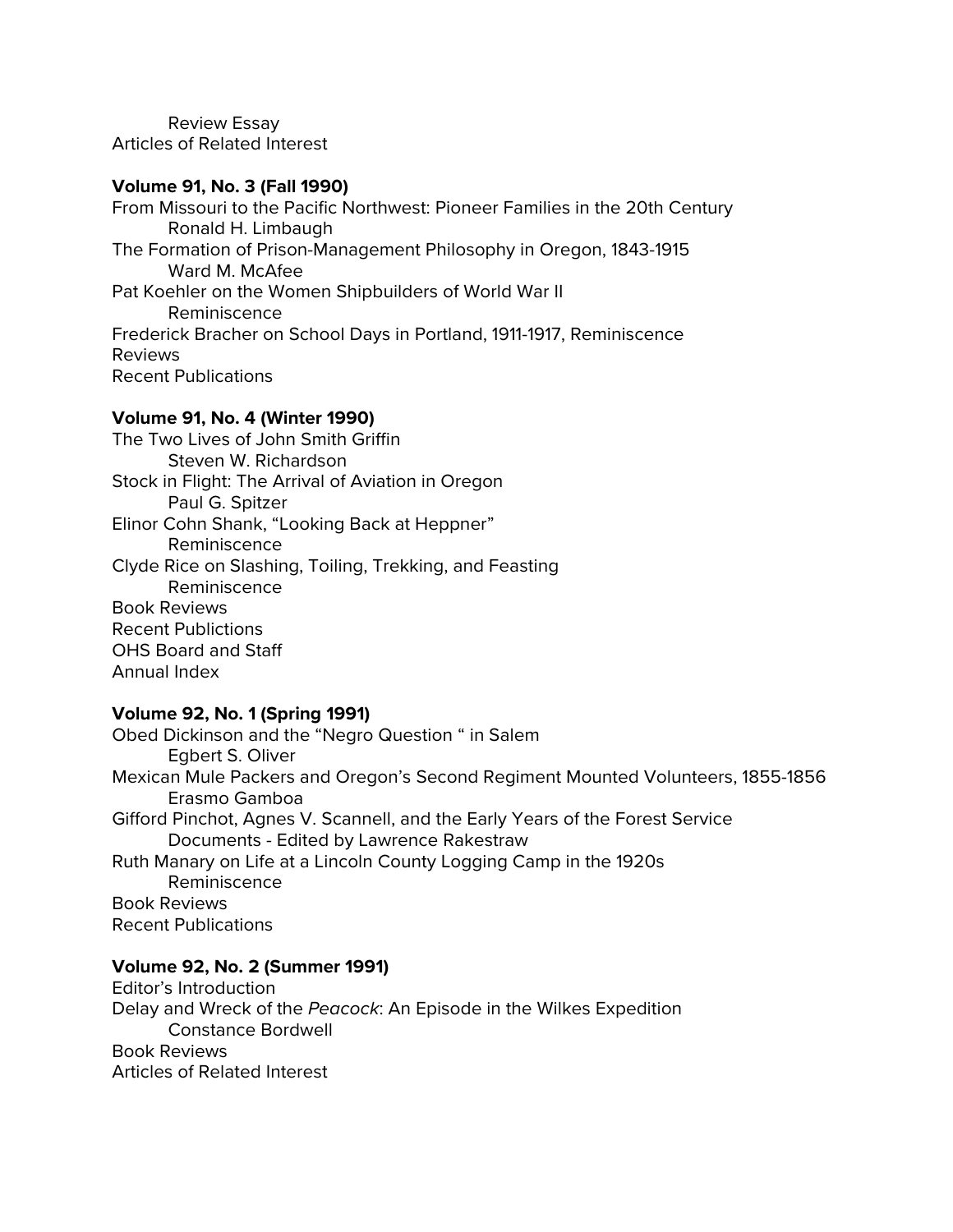## **Volume 92, No. 3 (Fall 1991)**

Sick Hearts: Indian Removal on the Oregon Coast, 1875-1881 E. A. Schwartz The Women of Fort Vancouver John A. Hussey John Bailey on How Some Things Never Change, Reminiscence Reviews

## **Volume 92, No. 4 (Winter 1991-92)**

Editor's Introduction Introduction By Guest Editor Charles P. LeWarne A Profile of Religion in the Bethel-Aurora Colonies David Nelson Duke The *Schellenbaum*: A Communal Society's Symbol of Allegiance Deborah M. Olsen Aurora Colony Architecture: Building in a Nineteenth-Century Cooperative Society Philip Dole "The Young People Became Restless": Marriage Patterns before and after Dissolution of the Aurora Colony Kimberly Swanson Book Reviews OHS Board and Staff

## **Volume 93, No. 1 (Spring 1992)**

"It's Down There Someplace": Oil Exploration in Harney County Dorsey Griffin The Hudson's Bay Company and the Indians of Southern Oregon Nathan Douthit Hadley Hobson, Marion County Pioneer Documents - Edited by Terence Emmons Book Reviews Recent Publications Annual Index

## **Volume 93, No. 2 (Summer 1992)**

The Quiet Pacifists: Oregon's Old Mennonites, 1914-1945 David Peterson The "Cross of Culture": La Grande, Oregon, in the 1920s David Horowitz Frederick Bracher on Going to the beach Reminiscence Arthur E. Harder on Pioneer Persistence Reminiscence Book Reviews Recent Publications Articles of Related Interest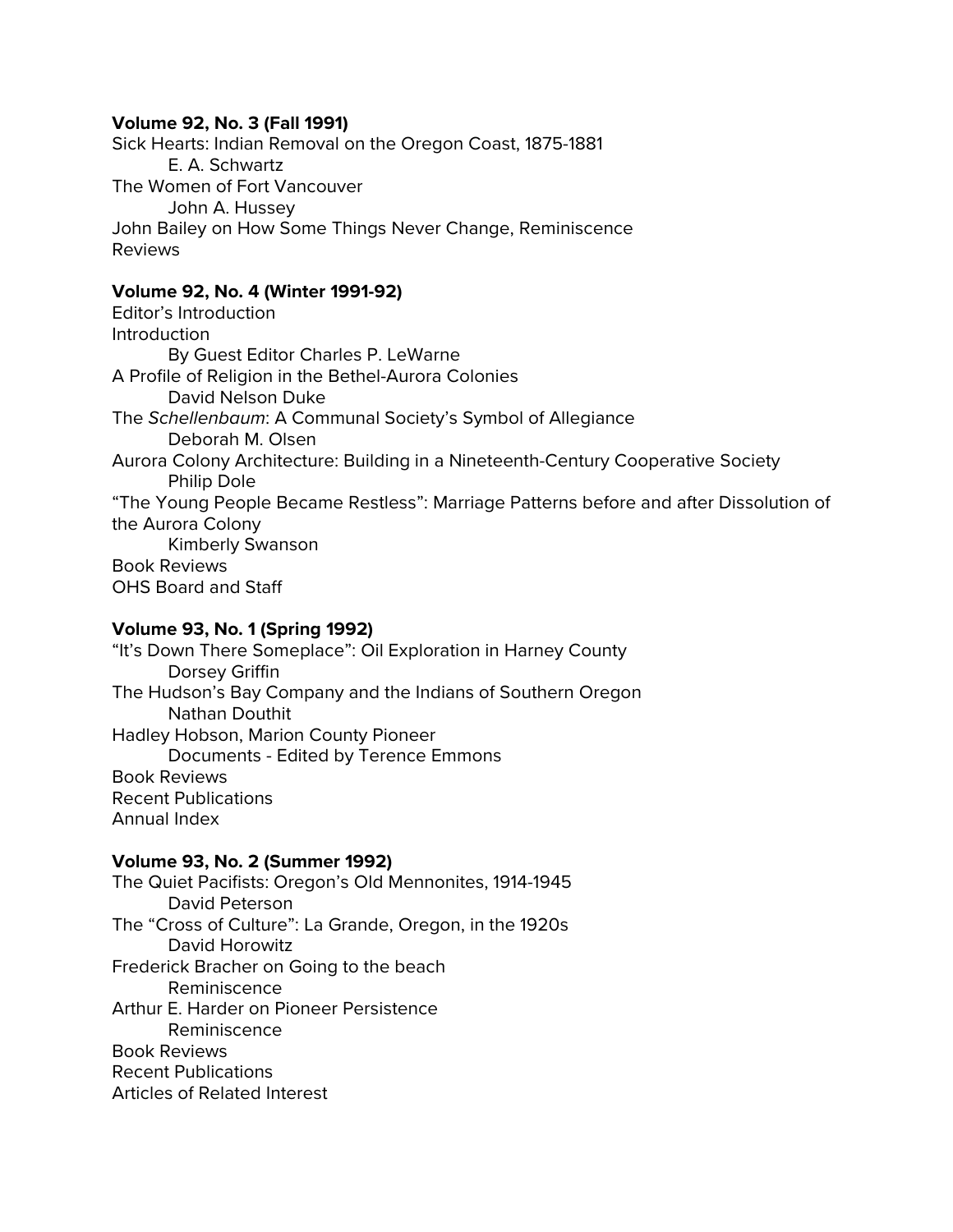## **Volume 93, No. 3 (Fall 1992)**

The Columbia River in History Editor's Introduction Creating the Columbia: Historians and the great River of the West, 1890-1935 William L. Lang Crimping and Shanghaiing on the Columbia River Denise M. Alborn Frederick Bracher on Fishing in Untroubled Waters Reminiscence Magnificent Photographic Images of the Columbia River Gorge **Collections** Book Reviews Recent Publications

# **Volume 93, No. 4 (Winter 1992-93)**

Oregon during the Second World War Editor's Introduction Taking Care of Their Own: The Marine Barracks at Klamath Falls, Oregon, 1944-1946 Richard P. Matthews John Fahey on "Reeducating" German Prisoners during World War II Reminiscence Oral history Interview: Kathryn Hall Bogle on the African-American Experience in Wartime Portland Collections Oregon Penstemons and Clues to Pacific Northwest Botanical History Kenneth & Robin Lodewick Point Lookout, the Natron Cut-off, and the Changing Face of Lane County Jerold Williams Book Reviews OHS Board and Honorary Council

# **Volume 94, No. 1 (Spring 1993)**

The Politics of Land-Use Law in Oregon: Senate Bill 100, Twenty Years Later Carl Abbott & Deborah Howe Oregon Photography: The First Fifty Years Terry Toedtemeier Book Reviews Recent Publications Annual Index for Volume 93

# **Volume 94, Nos. 2/3 (Summer-Fall 1993)**

Trails to Oregon Editor's Introduction Calculating Ouragon James P. Ronda Spacious Dreams: A Japanese American Family Comes to the Pacific Northwest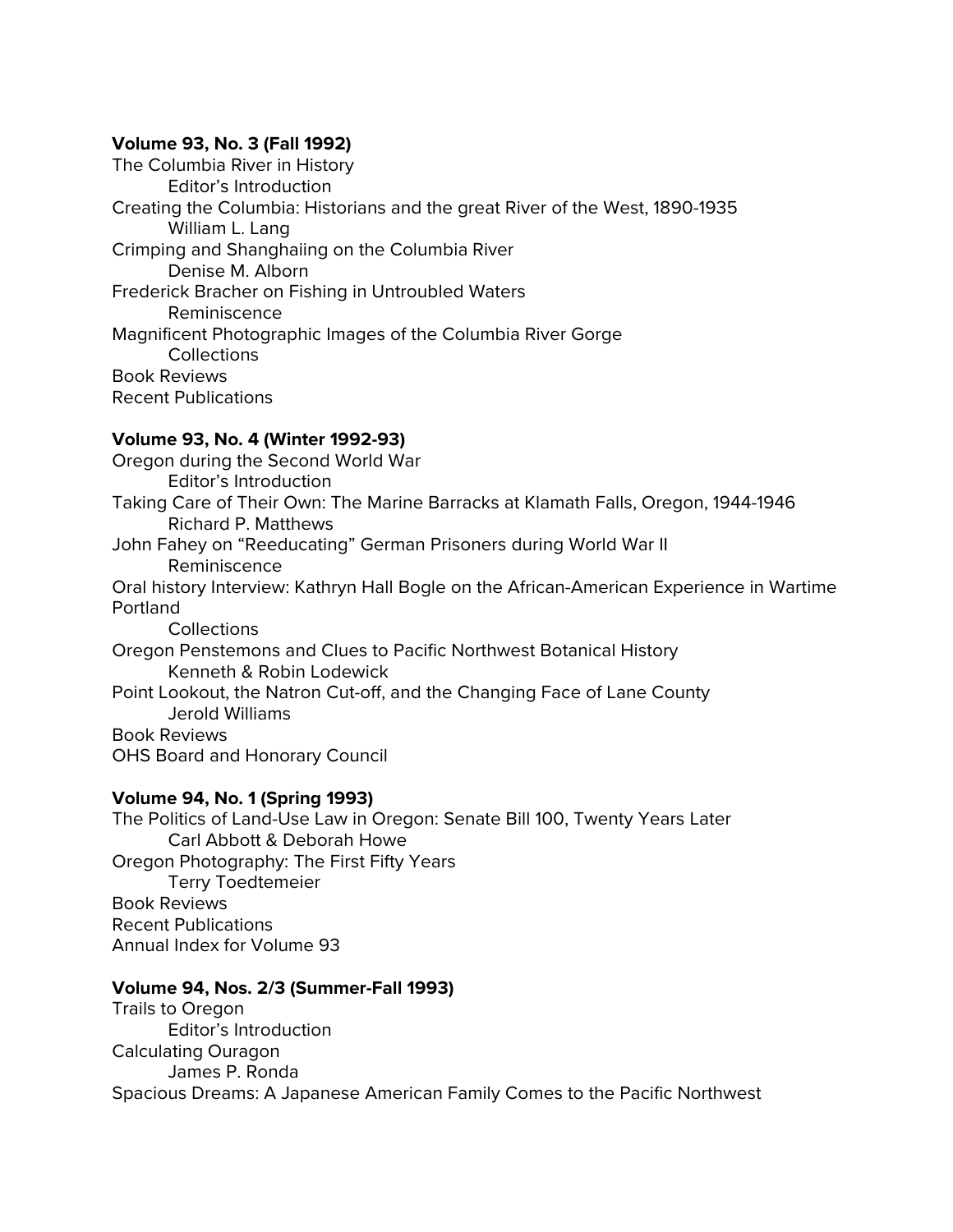Lauren Kessler L. Samuel and the *West Shore*: Images of a Changing Pacific Northwest J. D. Cleaver Erick Enquist: An Immigrant's Story Gary W. Ferrington *Transactions of the Oregon Pioneer Association* and Related Material **Collections** OHS Executive Director Chet Orloff on the Meaning of the "Oregon Trail" Afterword Letters to the Editor Book Reviews Recent Publications Articles of Related Interest

#### **Volume 94, No. 4 (Winter 1993-94)**

The Japanese in Oregon Editor's Introduction Guest Editor's Introduction Lauren Kessler A History of Oregon's *Issei*, 1880-1952 Eiichiro Azuma Railroads, Stumps, and Sawmills:Japanese Settlers of the Hood River Valley Linda Tamura The Catholic Church and Portland's Japanese: The Untimely St. Paul Miki School Project Lillian A. Pereyra The OHS Museum's Yasui Family Collection Marsha Takayanagi Matthews Book Reviews Recent Publications OHS Board and Honorary Council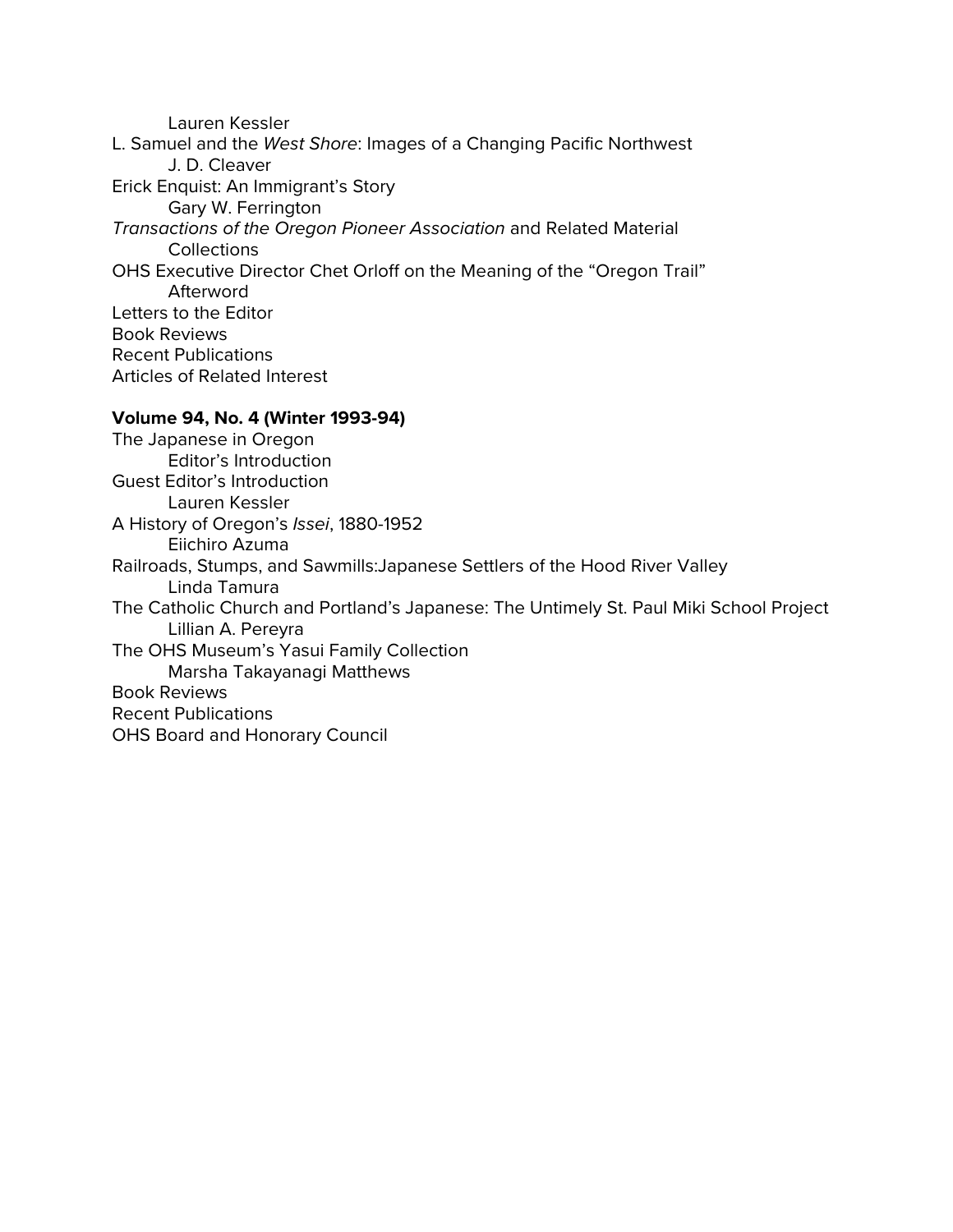## **Volume 95, No. 1 (Spring 1994)**

Early Contacts between Euro-Americans and Native Americans Editor's Introduction The Pacific Northwest Measles Epidemic of 1847-1848 Robert Boyd Restraints of Vengeance: Retaliation-in-Kind and the Use of Indian Law in the Old Oregon **Country** John Phillip Reid Making the Most of It: Native People's Response to Introduced Ideas Mary Schlick Book Reviews OHS Directors and Honorary Council Annual Index - Volume 94

## **Volume 95, No. 2 (Summer 1994)**

Editor's Introduction Flax and Linen: An Uncertain Oregon Industry Steve M. Wyatt Family and Community on the Eastern Oregon Frontier William F. Willingham C. S. Price As I Remember Him Eugene Edmund Snyder Book Reviews Recent Publications Articles of Related Interest OHS Directors and Honorary Council

## **Volume 95, No. 3 (Fall 1994)**

Editor's Introduction No Deposit, No Return: Richard Chambers, Tom McCall, and the Oregon Bottle Bill Brent Walth Oregon's Most Famous Feud: Wayne Morse versus Richard Neuberger Mason Drukman The Making of the Modern Democratic Party in Oregon: An Interview with Howard Morgan Interviews Book Reviews Recent Publications

OHS Directors and Honorary Council

# **Volume 95, No. 4 (Winter 1994-95)**

Editor's Introduction The "Jackson County Rebellion": Social Turmoil and Political Insurgence in Southern Oregon during the Great Depression Jeff LaLande Joseph Lane and the Rogue River Indians: Personal Relations across a Cultural Divide Nathan Douthit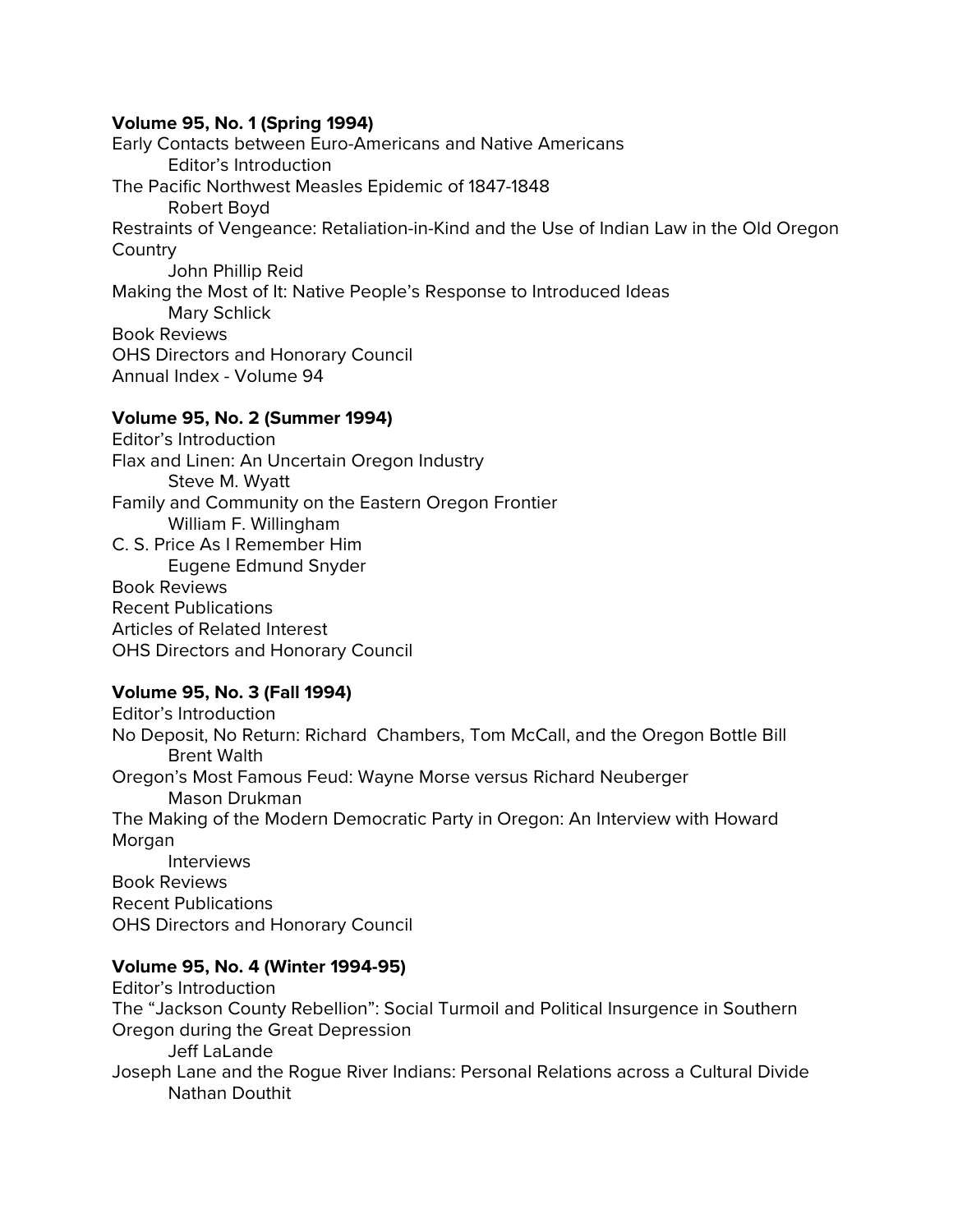"As Long as the World Goes On": The Table Rocks and the Takelma

Kay Atwood

Reviews

# **Volume 96, No. 1 (Spring 1995**)

The Spousal Letters of Samuel R. Thurston, Oregon's First Territorial Delegate to Congress: 1849-1851 James R. Perry, Richard H. Chused, and Mary DeLano The Strange Case of Oregon's Spring Beauty: Discovery, Abduction, Rescue, Identity Robert D. Clark Letters to the Editor Reviews Annual Index - Volume 95

# **Volume 96, No's. 2/3 (Summer-Fall 1995)**

Editor's Introduction Pink Elephants on the Willamette: The Life and Times of Jack "Thanks a Million" Matlack Paul C. Pitzer Home-Front Casualties of War Mobilization: Portland Public Schools, 1941-1945 David E. Hanson A Copyboy in Love with Newspapers Eugene Edmund Snyder The Bull Run Watershed: Portland's Enduring Jewel Rick Harmon Western History in the mid-1990s Jeffery Ostler Book Reviews Recent Publications Articles of Related Interest

**Volume 96, No. 4 (Winter 1995-96)** Editor's Introduction Charles Sprague's Internal Wars: Civil Liberties Challenges of an Editor and Governor Floyd J. McKay Ethnicity and Radicalism: The Finns of Astoria and the *Toveri*, 1890-1930 P. G. Hummasti Book Reviews Recent Publications Annual Index - Volume 96

# **Volume 97, No. 1 (Spring 1996)**

Editor's Introduction Overland with Optimism: The Jesuit Missionaries and Salish Indians on the Columbia Plateau, 1841-1850 Elizabeth L. White Father Nicolas Point: Missionary and Artist Thomas M. Rochford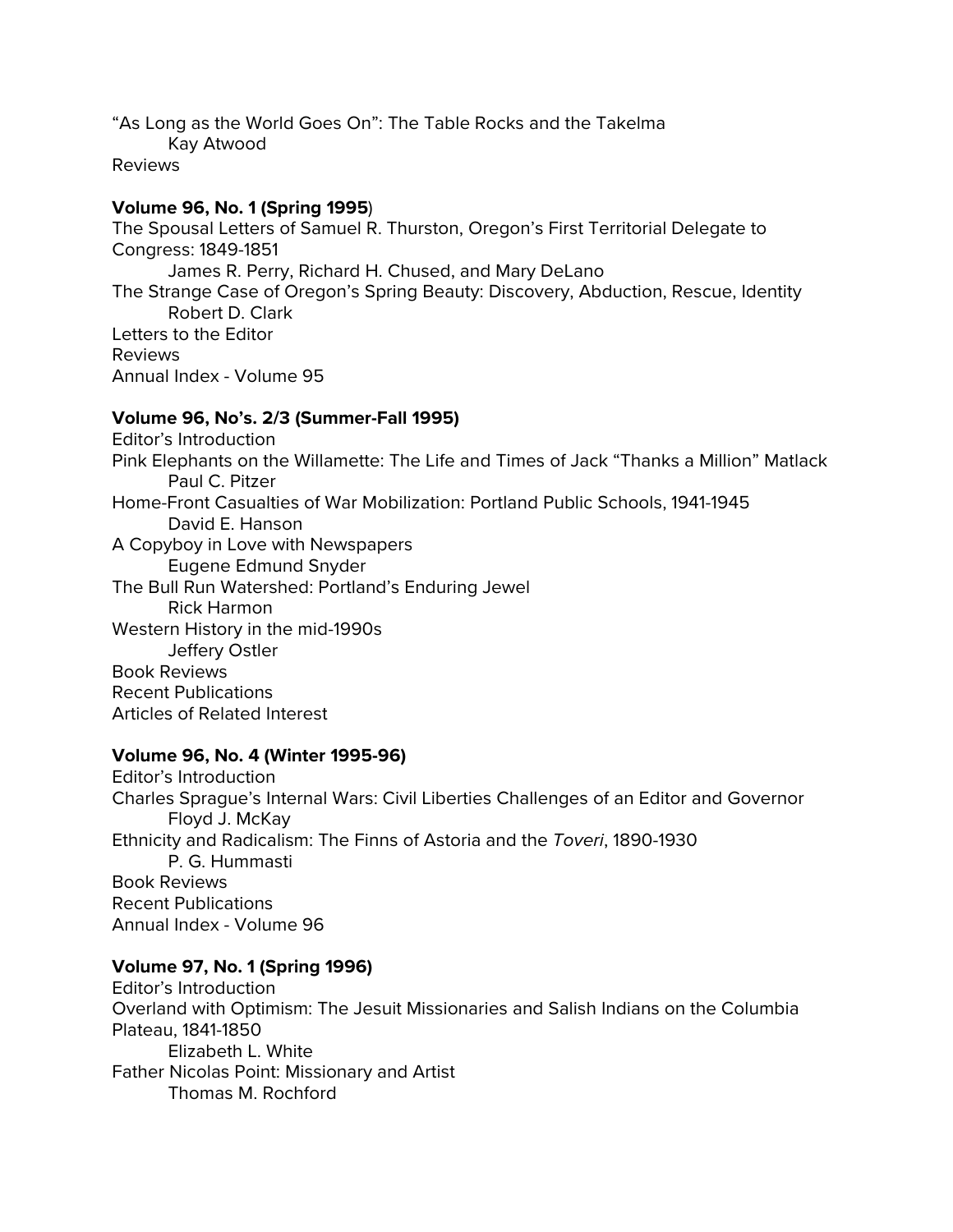Mysterious Journey: The Catholic Ladder of 1840 Kris A. White and Janice St. Laurent Letters to the Editor Book Reviews Recent Publications

#### **Volume 97, No. 2 (Summer 1996)**

Editor's Introduction The Oregon Trail in the Columbia Gorge, 1843-1855: The Final Ordeal G. Thomas Edwards Anti-Japanese Legislation in Oregon, 1917-1923 Daniel P. Johnson Western Voices The Stories Communities Tell Sam Schrager Book Reviews Articles of Related Interest

## **Volume 97, No. 3 (Fall 1996)**

Editor's Introduction Oregon Tests Academic Freedom in (Cold) Wartime: The Reed College Trustees versus Stanley Moore Michael Munk Portlander John Reed Remembers Lee Sing, His Family's Chinese Servant Fred DeWolfe Book Reviews Recent Publications

#### **Volume 97, No. 4 (Winter 1996-97)**

Editor's Introduction Frederic Homer Balch and the Romance of Oregon History Stephen L. Harris The Trials of A. A. Morrison, Rector of Trinity Church John C. Beatty, Jr. Letters to the Editor Book Reviews Annual Index

#### **Volume 98, No. 1 (Spring 1997)**

Editor's Introdcution Cynthia Stafford and the Lost Mining Town of Auburn Virginia Duffy McLoughlin Oregon Places The Fort Rock Basin: Valley in Transition Merritt Y. "Bud" Parks Book Reviews Recent Publications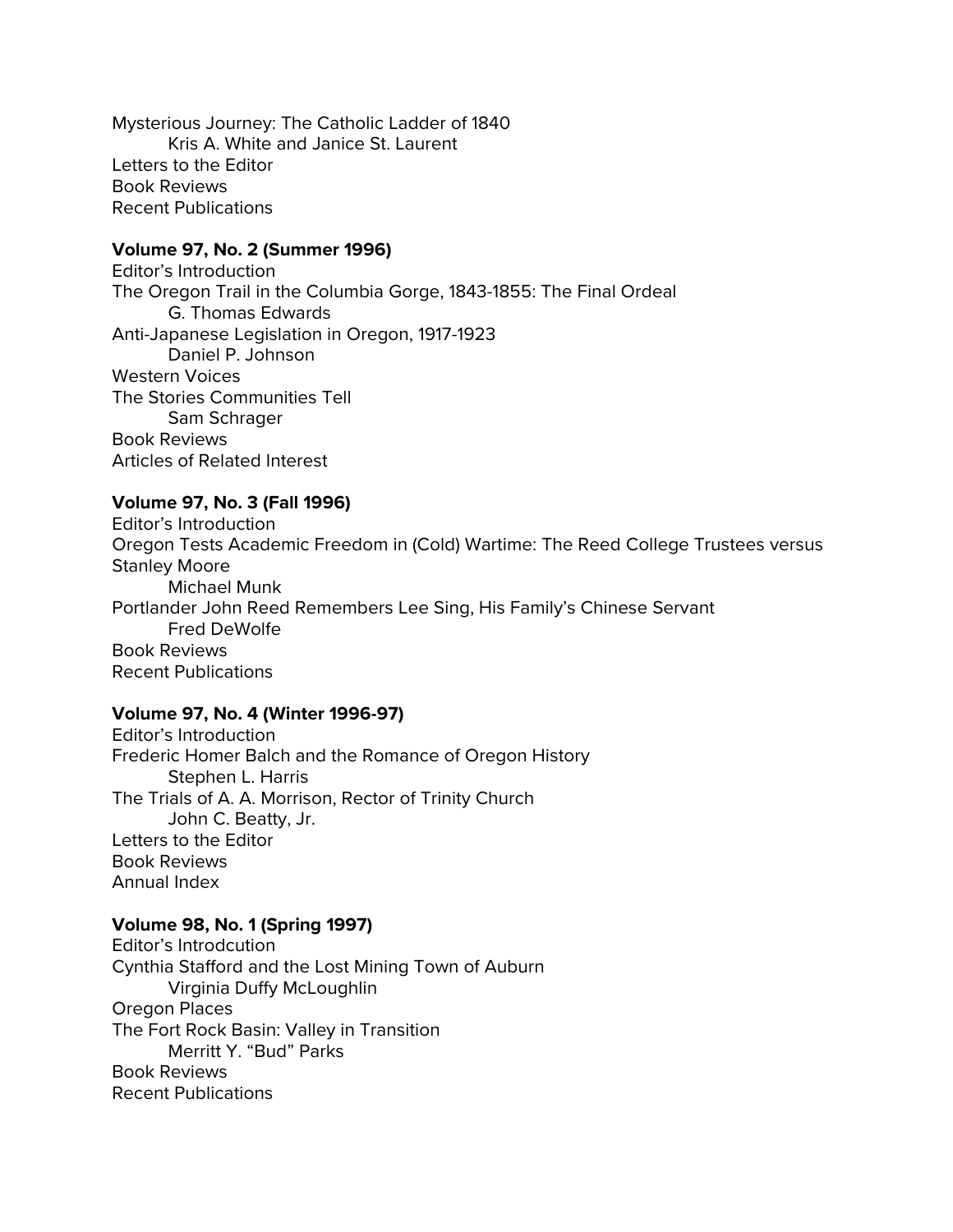#### **Volume 98 No. 2 (Summer 1997)**

Editor's Introduction Abigail versus Harvey: Sibling Rivalry in the Oregon Campaign for Woman Suffrage Lee Nash Yosuke Matsuoka: The Far-Western Roots of a World-Political Vision Masaharu Ano **Documents** Letters from Arnold Hague: Early Mount Hood Explorer S. Gorham Babson Book Reviews Recent Publications

## **Volume 98, No. 3 (Fall 1997)**

Editor's Introduction The Hudson's Bay Company and Its Use of Force, 1828-1829 Jonathan R. Dean The Identity of the *Tonquin's* Interpreter Robert F. Jones **Documents** Jotham Sewall Parsons and the *Mariposa* Joan Parsons Wang Letters to the Editor Book Reviews Recent Publications

## **Volume 98, No. 4 (Winter 1997-98)**

Editor's Introduction Through the Lens of Assimilation: Edwin L. Chalcarft and Chemawa Indian Schools Cary C. Collins Lee Morehouse: Photographer of the Inland Empire Steven L. Grafe Book Reviews Annual Index

#### **Volume 99, No. 1 (Spring 1998)**

Editor's Introduction Oregon's "Poetry Landslide": Col. E Hofer and the Lariet Rolf Swensen **Documents** Harold Farrow's Splendid Portland 1910 Alan Sykes Reminiscences Recollections of a Printer's Devil Randall B. Kester Letters to the Editor Book reviews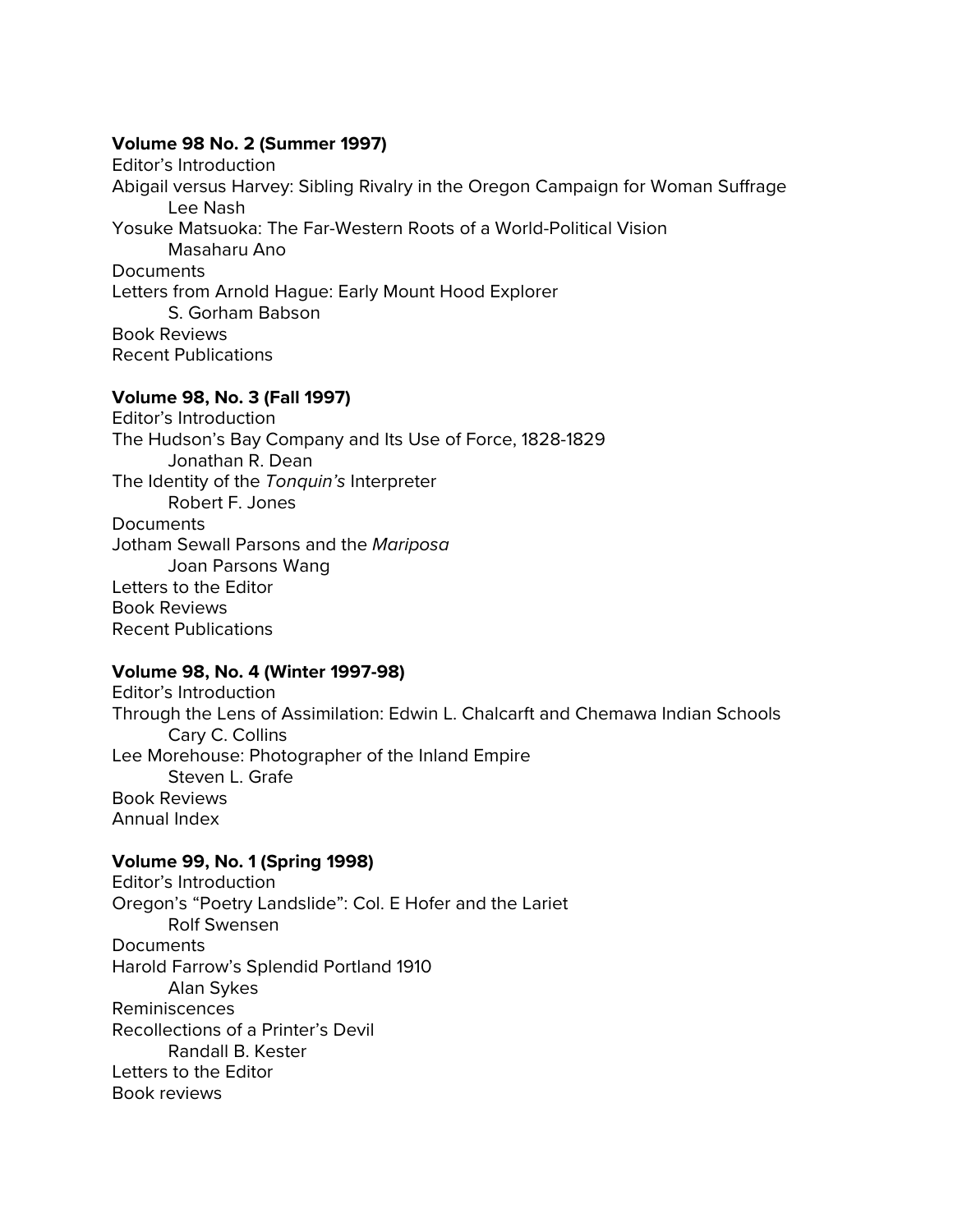#### Recent Publications

#### **Volume 99, No. 2 (Summer 1998)**

Editor's Introduction Vanport Conspiracy Rumors and Social Relations in Portland 1940-1950 Stuart McElderry **Collections** Images through Time: The OHS Photographic Archives Susan Seyl Western Voices Willamette Eden: The Ambiguous Legacy William G. Robbins Book reviews Recent Publication

# **Volume 99, No. 3 (Fall 1998)**

Editor's Introduction The Myth of the Harmonious City: Will Daly, Lora Little, and the hidden Face of Progressive-Era Portland Robert D. Johnston The Rise and Fall of the Portland Hotel G. Douglas Nicoll Stanford White and the Portland Hotel: A Case Study in Historical Mutation G. Douglas Nicoll Book Reviews

## **Volume 99, No. 4 (Winter 1998-99)**

Editor's Introduction A Yale Scientific Expedition of 1871: A Student's- Eye View Mary Faith Pankin Thomas Condon and the "Natural Selection" of Oregon Pioneers Rick Harmon **Collections** The Oregon Historical Society's "AT&T Tresure of Oregon" Mobile Exhibit Jamie Morton Book Reviews

## **Volume 100, No. 1 (Spring 1999)**

Six Oregon Leaders and the Far-Reaching Impact of America's Civil War G. Thomas Edwards. "Dixie" of the Pacific Northwest: Southern Oregon's Civil War Jeff LaLande Book Reviews Recent Publications Annual Index, Volume 99

## **Volume 100, No. 2 (Summer 1999)**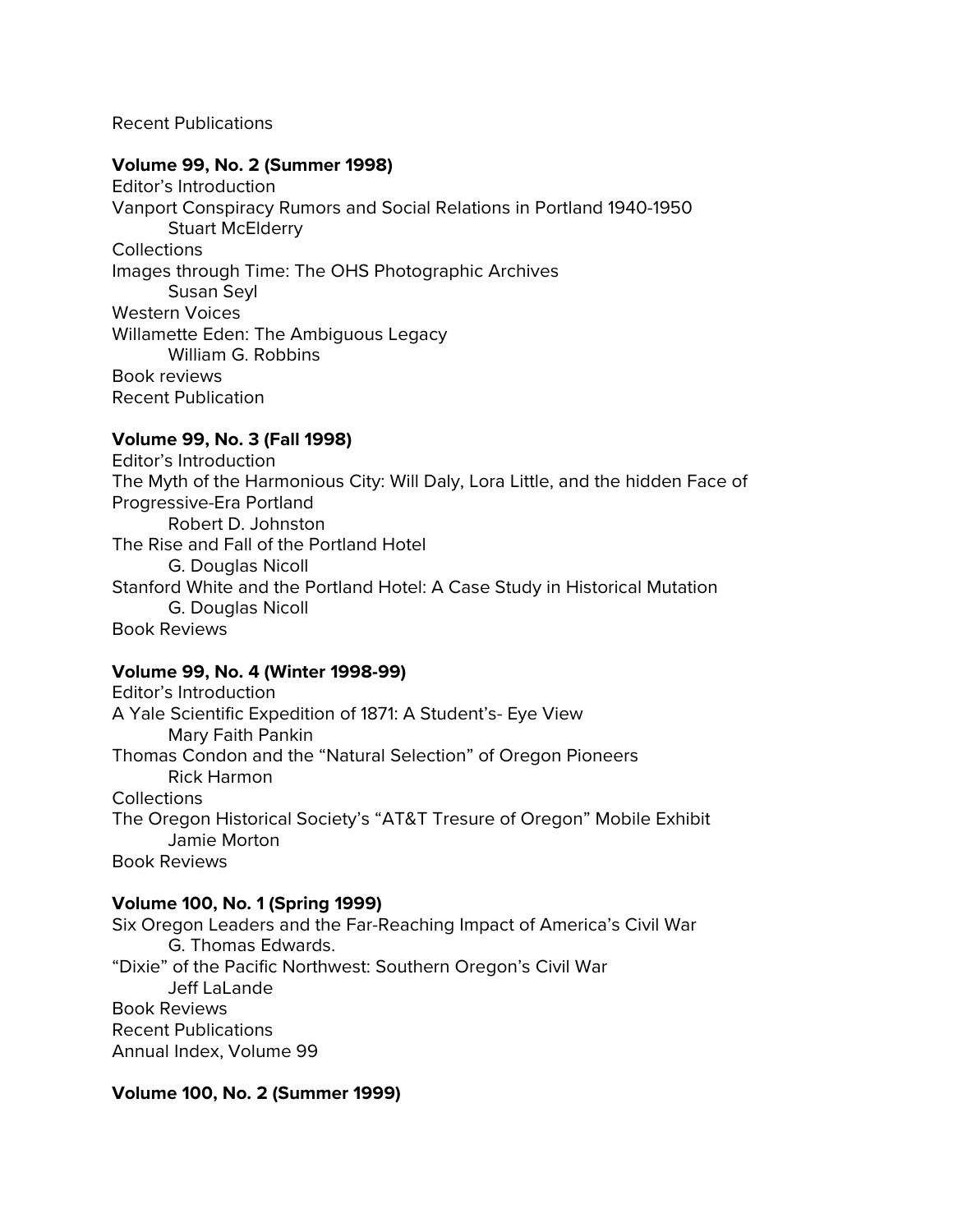Empty Promises, Empty Nets Roberta Ulrich Sex & Politics in Progressive-Era Portland & Eugene: The 1912 Same-Sex Vice Scandal Peter Boag The Great Willamette River Flood in 1861 George R. Miller OHS Exhibit The Willamette Valley: Our Place M.-C. Cuthill Book Reviews **Letters** 

#### **Volume 100, No. 3 (Fall 1999)**

Imperfect Justice: The Modoc War Crimes Trials of 1873 Doug Foster Probing the Depths of Crater Lake: A Century of Scientific Research Douglas W. Larson Research Files "Brought to You by Transcription": Portland's Radio History Ken S. Lomax A Tribute Memories of Priscilla Knuth, 1923-1999 Reviews Book Notes

## **Volume 100, No. 4 (Winter 1999-2000)**

Hunting Reds in Oregon, 1935-1939 Gary Murrel Between Indian and White Worlds on the Oregon-California Border. 1851-1857 Nathan Douthit Violence Against Wives by Prominent Men in Clatsop County David Peterson del Mar Reviews Letters Contents, Volume 100 Index, Volume 100

## **Volume 101, No. 1 (Spring 2000)**

A century of the Oregon Historical Quarterly George Himes, F. G. Young, and the Early Years of the Oregon Historical Society Amanda Laugeson The Tragedy of Charity Lamb, Oregon's First Convicted Murderess Ronald B. Lansing Oregon Places ". . .to foster the tennis interests of this city. . ." The Early Years of Portland's Irvington Tennis Club Helen Weiman Bledsoe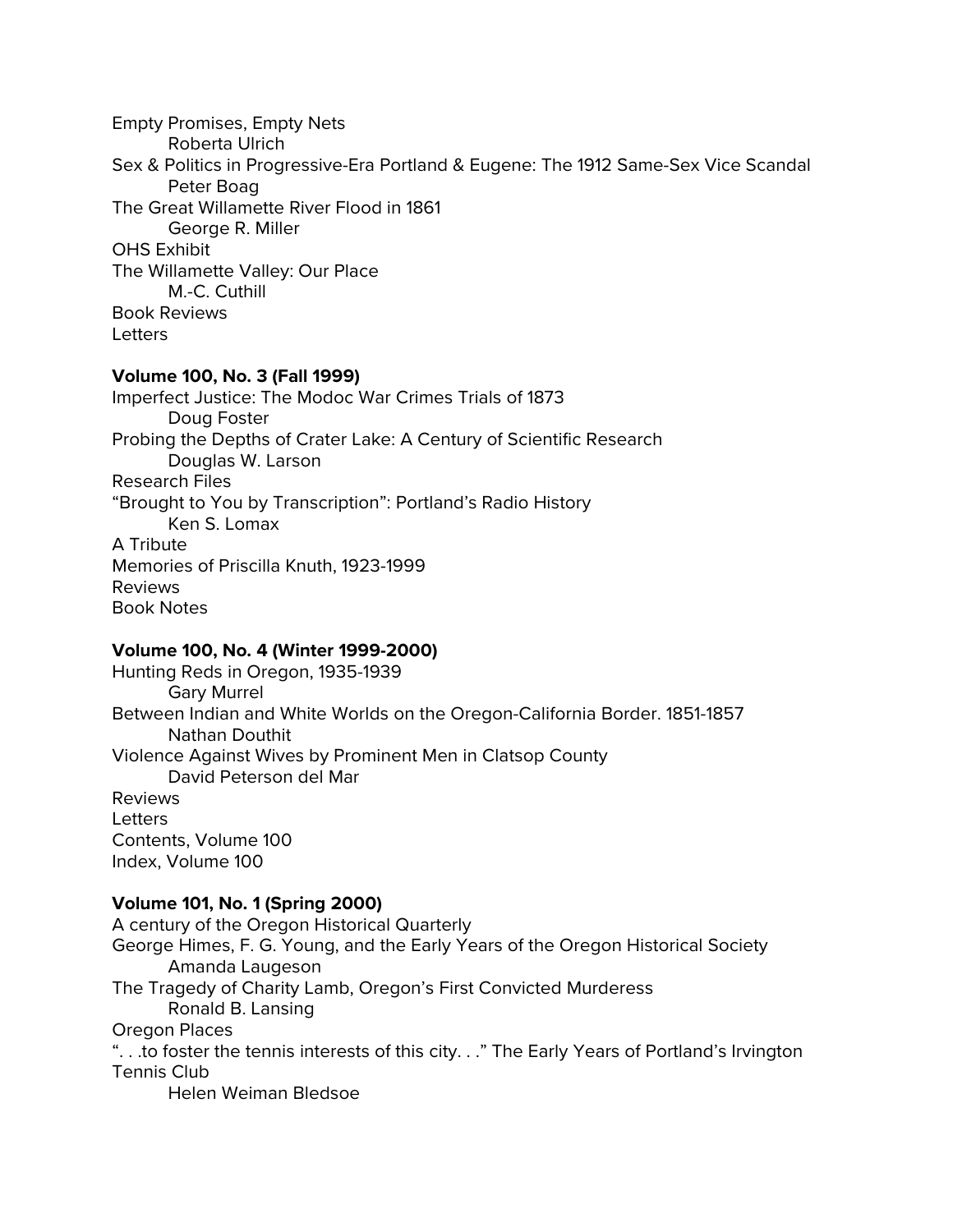OHQ-100 Years David Douglas Discovers the Sugar Pine Introduction by Philip Cogswell Reviews

## **Volume 101, No. 2 (Summer 2000)**

The "Portland Period" of Artist Carl Walters Michael Munk Terrasquirma and the Engines of Social Change Alexander Patterson From Airships to Flying Saucers: Oregon's Place in the Evolution of the UFO Lore Robert E. Bartholomew Oregon Places The Art Room in the Oregon Building: Oregon Arts and Crafts in 1915 Robert Lunberg OHQ Research Files Honoring a Career of Service at the National Archives: An Interview with Joyce Justice Cary C. Collins and Charles V. Mutschler OHQ-100 Years From Youth to Age as an American" John Minto in the Willamette Valley Introduction by William L. Long Reviews

## **Volume 101, No. 3 (Fall 2000)**

Termination and Tribal Survival: The Klamath Tribes of Oregon Patrick Haynal Not Just the Vote: Abigail Scott Duniway's Serialized Novels and the Struggle for Women's Rights Debra Shein The Underestimating Oregon presidential Primary of 1960 Monroe Sweetland Afterword by Jack Ohman Imagining Places: Landscape in the Fiction of the Craig Lesly, Robin Cody, and Molly **Gloss** John C. Davies The Story of my Life: Memories of Sweet Home India Pearl Howes Russell Oregon Vioces Recollecting a Landscape: Oral Histories of Spirit Lake and Mount St. Helens Christine Colasurdo Oregon Places Hometown Tom McAllister and David B. Marshall Reviews Letters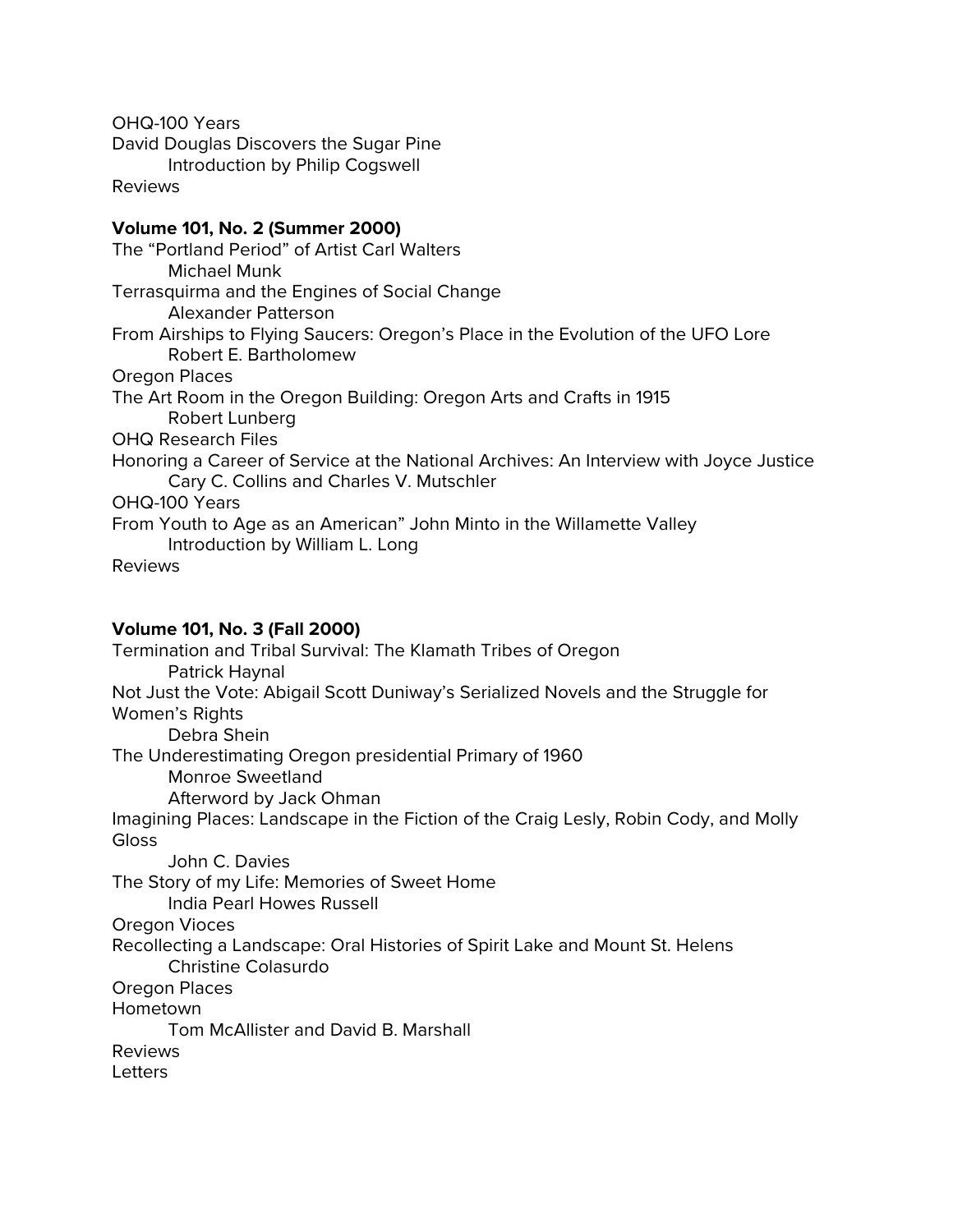## **Volume 101, No. 4 (Winter 2000-01)**

Portland's Works Progress Administration Neil Barker Forest Grove and Chemawa Indian School: The First Off-Reservation Boarding School in the West The Evolution of the Chemawa Indian School: From Red River to Salem, 1825-1885 SuAnn M. Reddick The Broken Crucible of Assimilation: Forest Grove Indian School and the Origins of Off-Reservation Boarding-School Education in the West Cary. C. Collins Minor White in Oregon: A Personal Recollection Gerald H. Robinson Oregon Places Myths and Anarchists: Sorting out the History of Portland's White Eagle Saloon Tim Hills Reviews Book Notes **Letters** Contents, Volume 101 Annual Index **Volume 102, No. 1 (Spring 2001)**

Portland: Civic Culture and Civic Opportunity Carl Abbott Indian Pioneers: The Settlement of Ni'lukhwalqw (Upper Hangman Creek, Idaho) by the Schitsu'umsh (Coeur d'Alene Indians Gary B. Palmer To Seek, Suffer, and Trust: ascetic Devotion in a Modern Church on the Frontier David C. Thomas Edgar Horner and the Wreck of the Alaska Introduction by Cain Allen OHQ research Files Vancouver's Treasure of Material Culture: The Archaeological Collection at Fort Vancouver National Historic Site. Theresa E. Langford Reviews Book Notes Letters

## **Volume 102, No. 2 (Summer 2001)**

Ourigan: Wealth of the Northwest Coast Scott Byram and David G. Lewis "A Menace to the Neighborhood" Housing and African Americans in Portland, 1941-1945 Rudy Pearson Henry Weinhard and Portland's City Brewery Aukjen T. Ingraham Unrealized Visions: Medford and the City Beautiful Movement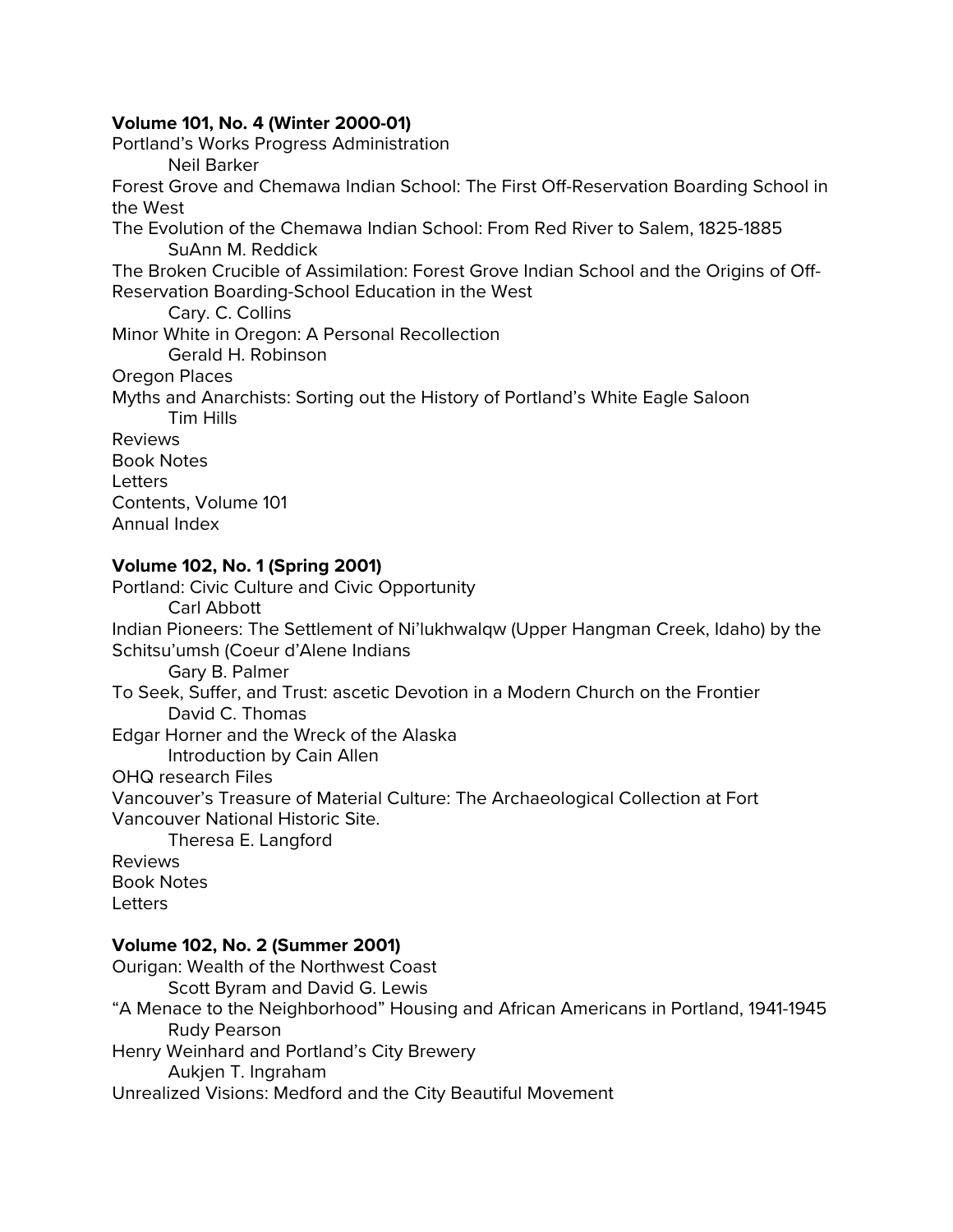Robert D. Russell, Jr. Oregon Places St Vincent's and the Sisters of Providence: Oregon's Fist Permanent Hospital Sydney Clevenger OHQ Research Files The Sisters of Providence Archives, Seattle Terri Mitchell A Tribute to Terence Edward O'Donnell Reviews Book Notes

#### **Volume 102, No. 3 (Fall 2001)**

The Good Fight: Forest Fire Protection and the Pacific Northwest William G. Robbins Sacagawea's Son as a Symbol Albert Furtwangler The Spiritual Shelters of Pietro Belluschi G. Douglas Nicoll The Changing Climate of Oregons Driest Town: Monmouth's Prohibition Ordinances, 1859-2001 Kyle R. Jansson Here and There: An Itinerant Worker in the pacific Northwest 1898 Hayes Perkins with Introduction by Carlos A. Schwantes Reviews Book Notes Letters

# **Volume 102, No. 4 (Winter 2001-02)**

Oregon at War Eckard V. Toy, jr. "Shameful Mismanagement, Wasteful Extravagance, and the Most Unfortunate Dissention": George Simpon's Misconceptions of the North West Company H. Lloyd Keith A Missionary Journal to Oregon, 1853-1854 Bishop Matthew Simpson Introduction by James E. Kirby The University of Oregon, 1876: A Commemorative Forum Steven Shankman, James C. Mohr, C.H. Edson, Donald Peting, Marian Smith, and Rebecca Force OHQ Research Files Scraps of History: Researching Scrapbooks at the Oregon Historical Society Ellen Walkley Postscript Sacagawea's Son: New Evidence from Germany Albert Furtwangler Reviews Book Notes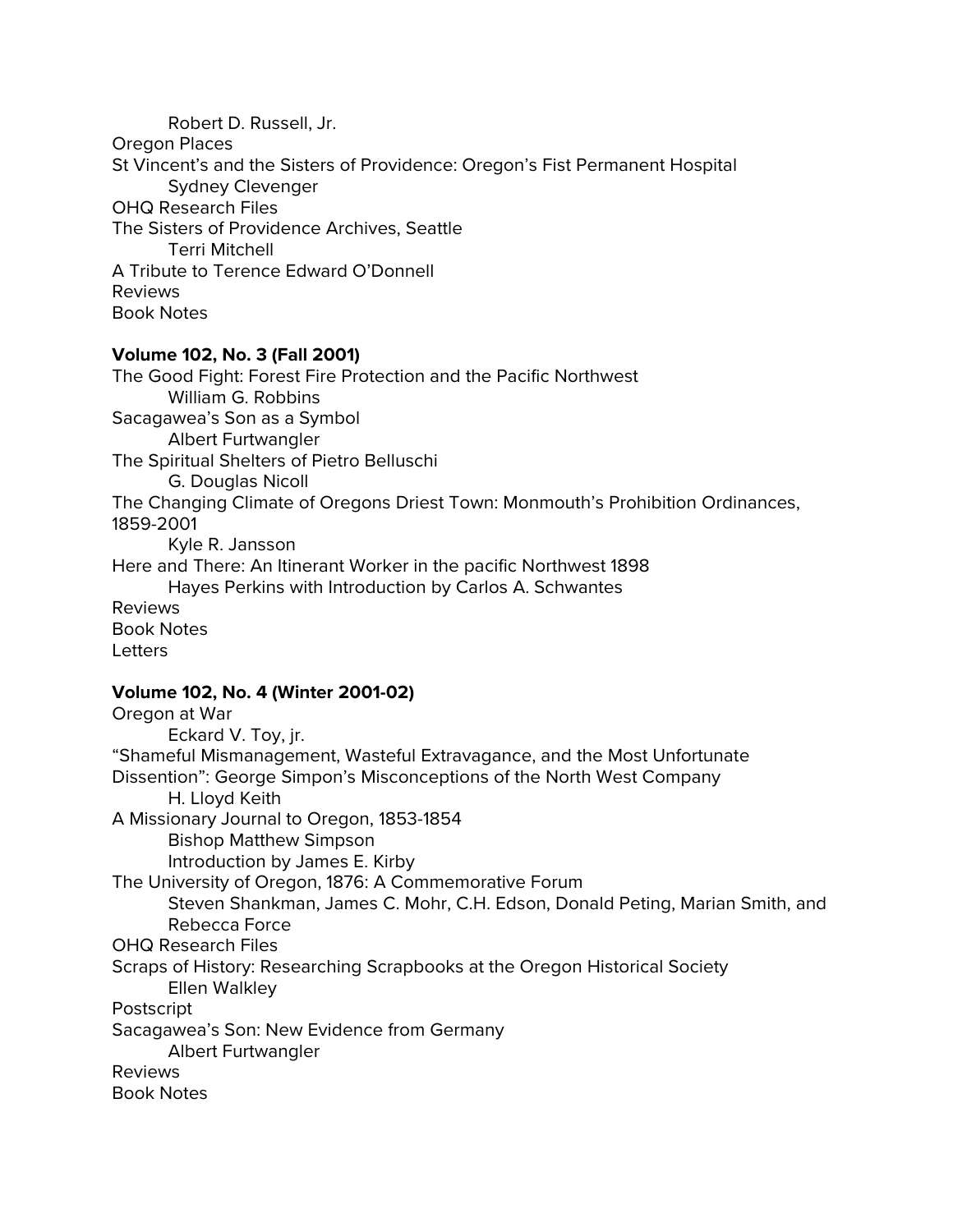Letters Contents, Volume 102 Annual Index

# **Volume 103, No. 1 (Spring 2002)**

Editors' Preface: OHQ Changes It's Look

Water Like Sky: Reflections on Crater Lake National Park at One Hundred Years David Louter

A Most Sacred Place: The Significance of Crater Lake among the Indians of Southern Oregon.

Douglas Deur He All but Made the Mountains: William Gladstone Steel, Mountain Climbing, and the Establishment of Crater Lake National Park Erik Weiselberg Photography and the Making of Crater Lake National Park Sharon M. Howe A Study in Appreciation of Nature: John C. Merriam and the educational purpose of Crater Lake National Park Stephen R. Mark Reviews Book Notes

# **Volume 103, No. 2 (Summer 2002)**

Refuges and the Reclamation: Conflicts in the Klamath Basin, 1904-1965 Doug Foster "The Greatest Curse of the Race": Eugenic Sterilization in Oregon, 1909-1983 Mark A. Largent "This is Just the First Round": Designing Wilderness in the Central Oregon Cascades, 1950-1964 Kevin R. Marsh Oregon Places The Brooklyn Roundhouse Wayne Depperman With Richard H. Engeman Research File Voices of Oregon: Twenty Five Years of Professional Oral History at the Oregon Historical Society Danna Sinclair and Peter Kopp Affiliate Spotlight Deschutes County Historical Society Richard H. Engeman, editor Reviews Letters

# **Volume 103, No. 3 (Fall 2002)**

Protesting Monuments in Progress: A Comparative Study of Protests against Four Dams, 1838-1955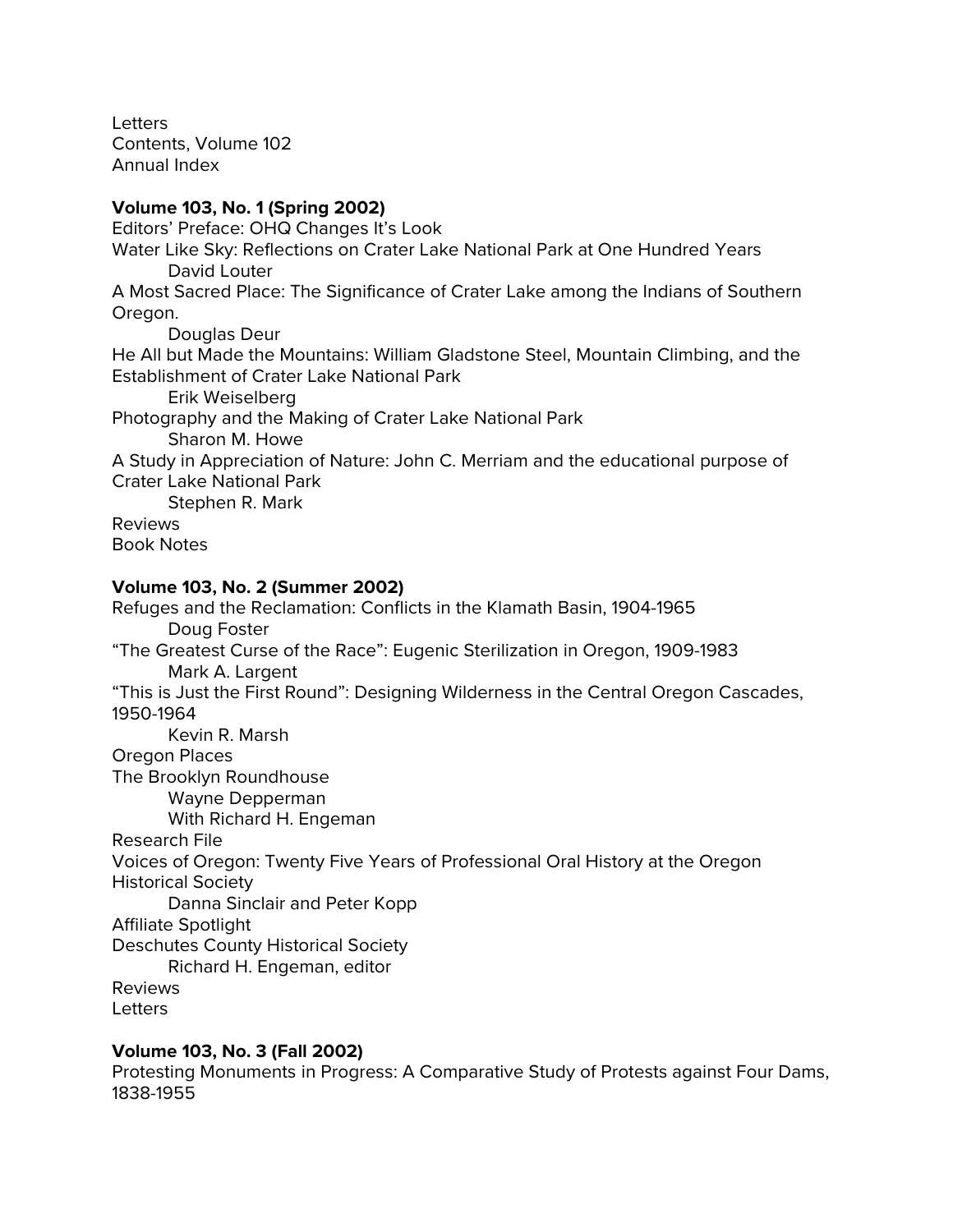Jeff Crane

Pioneering Free Library Service for the City, 1864-1902: The Library Association of Portland and the Portland Public Library Cheryl Gunselman Picking up the Drum: An Oral History from the Columbia Plateau Fermore Craig Interviewed and edited by Robin Richards Lady Loggers and Gyppo Wives: Women and Northwest Logging Robert E. Walls Affiliate Spotlight Bandon Historical Society Reviews **Notices Letters Volume 103, No. 4 (Winter 2002)** Beyond Place: A Forum Bioregionalism and the History of Place William Lang Bioregional and Cultural Meaning: The Problem with the Pacific Northwest William G. Robbins Bioregions and Nations States: Lessons from Lewis and Clark in the Oregon Country Mark Spence Bioregional Politics: The Case for the Place Sara Dant Ewert Picturing the Corps if Discovery: The Lewis and Clark Expedition in Oregon Art Jeffry Uecker "I Didn't Do Anything Anyone Else Couldn't Have Done": A View of Oregon History Through the Ordinary Life of Barbara Mackenzie Katrine Barber And Janice Dilg The Making of an American Shizue Iwatsuki Introduction by Linda Tamura Research Files Documenting Women's History: Using Oral History and the Collaborative Process Katrine Barber And Janice Dilg Affiliate Spotlight Polk County Historical Society Reviews Volume 103, Contents Volume 103, Index

# **Volume 104, No. 1 (Spring 2003)**

Rodeo Queens at the Pendleton Round-Up: The First Go-Round, 1910-1917 Renee M. Laegreid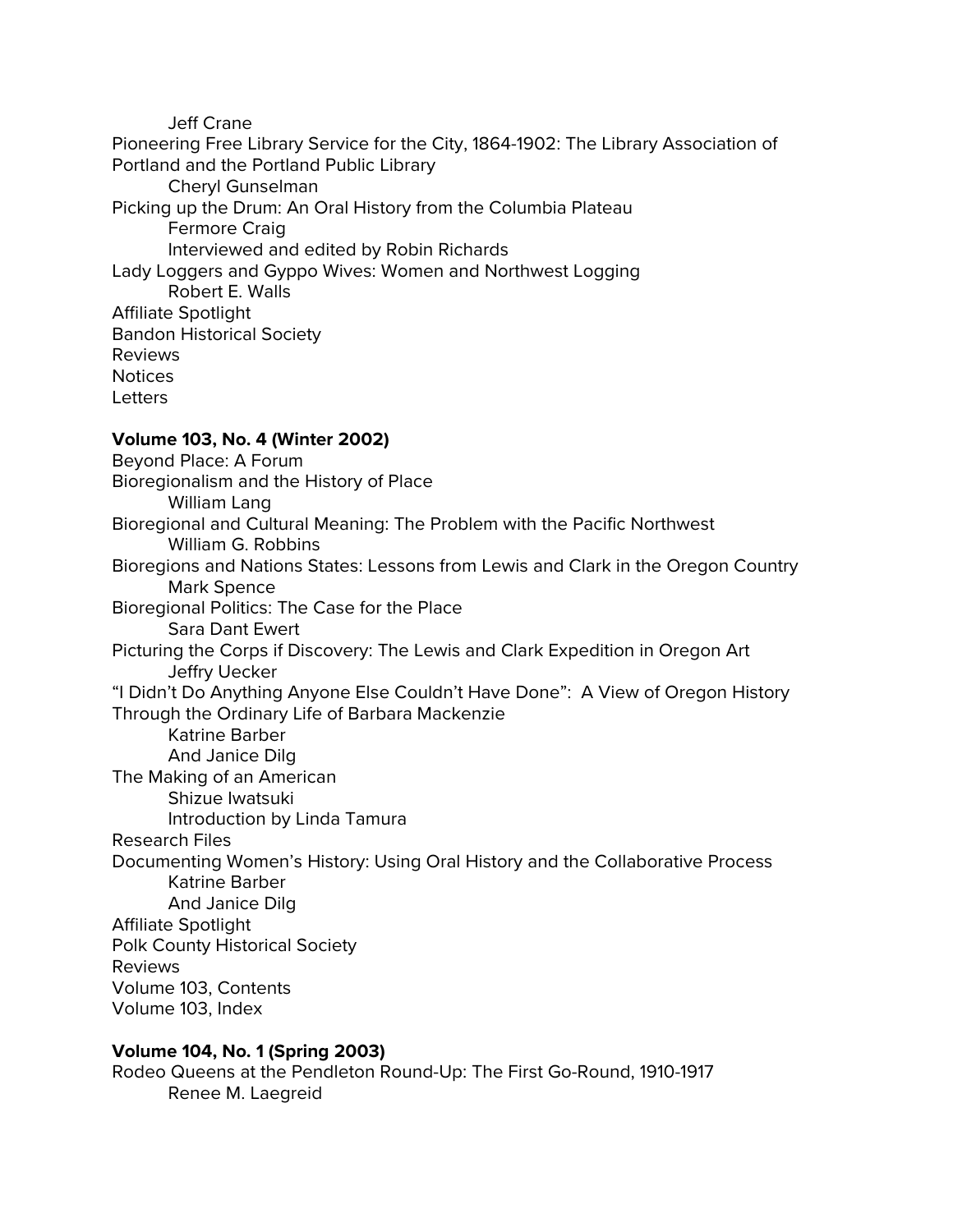Painting the Philippines with an American Brush: Visions of Race and National Mission among the Oregon Volunteers in the Philippine Wars of 1898-1899 Sean McEnroe Looking Backward at Edward Bellamy's Influence in Oregon, 1888-1936 James Kopp British Newspapers and the Oregon Treaty of 1846 Thomas C. McClintock Oregon Voices Our Ways: History and Culture of Mexicans in Oregon Nancy Nusz and Gabriella Ricciardi Affiliate Spotlight Tamastslikt Cultural Institute Reviews **Notices** 

## **Volume 104, No. 2 (Summer 2003)**

Beavers, Firs, Salmon, and Falling Water: Pacific Northwest Regionalism and the Environment William L. Lang "Ruining" the Rivers in the Snake Country: The Hudson's Bay Company's Fur Desert Policy Jennifer Ott Replacing Salmon: Columbia River Indian Fishing Rights and the Geography of Fisheries Mitigation Cain Allen "The School Is Under My Direction": The Politics of Education at Fort Vancouver, 1836- 1838 Stephen Woolworth Oregon Places Oaks Amusement Park Bryan Aalberg Affiliate Spotlight Jacksonville Woodlands Association Reviews Letters **Notices** 

# **Volume 104, No. 3 (Fall 2003)**

| York of the Corps of Discovery: Interpretations of York's Character and His Role in the |
|-----------------------------------------------------------------------------------------|
| <b>Lewis and Clark Expedition</b>                                                       |
| Darrell M. Millner                                                                      |
| Organizing Portland: Organized Crime Municipal Corruption, and the Teamsters Union      |
| Robert C. Donnelly                                                                      |
| Reins, Riggins, and the Reatas: The Outfit of the Great Basin Buckaroo                  |
| Janeen Wilder                                                                           |
| The Oregon Art of Alexander Phimister Proctor                                           |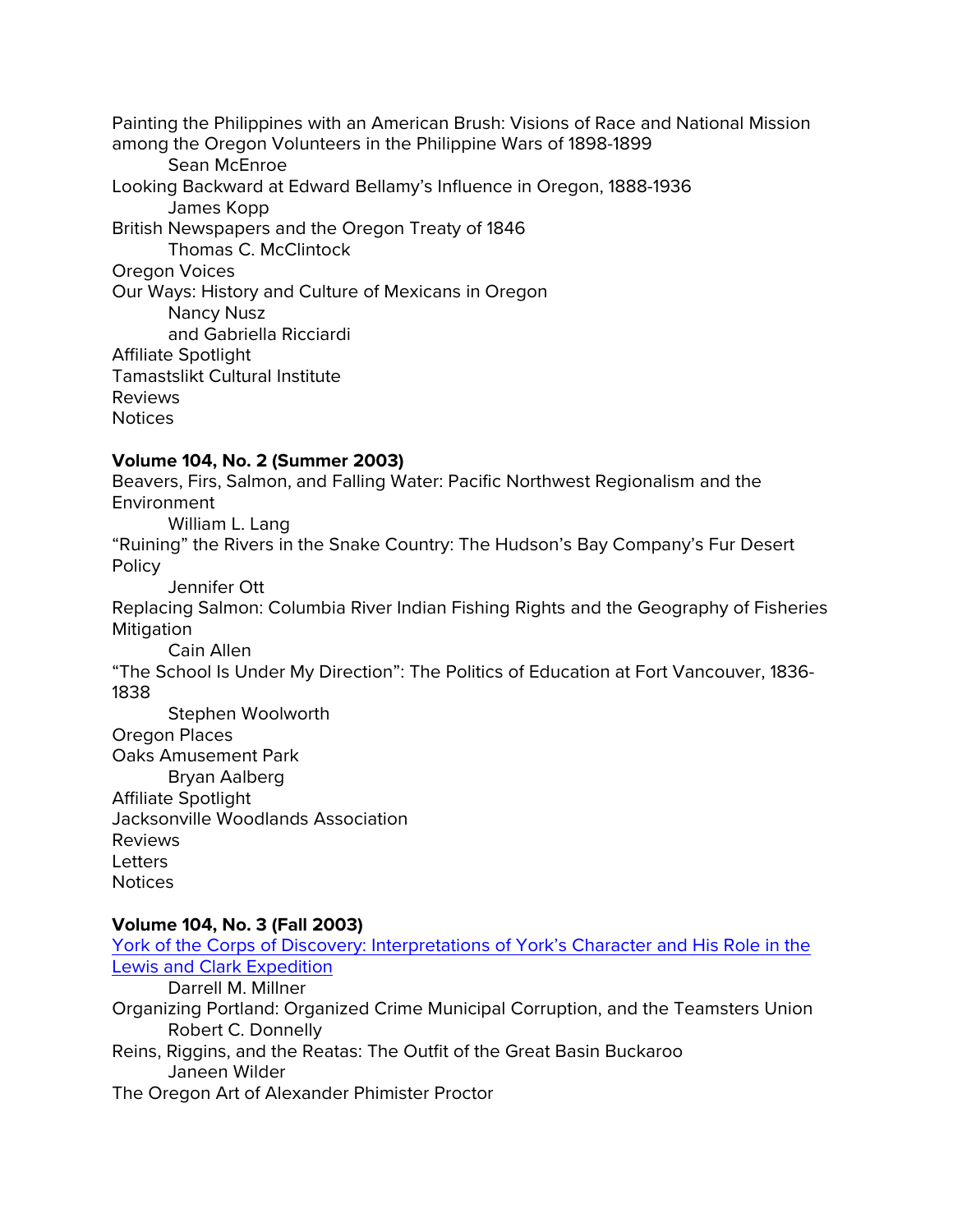Peter H. Hassrick Oregon Voices Tall Tales, True Tales: Earnest Haycox and Researching the Old West Ernest Haycox Jr. Spotlight on Museums High Desert Museum, Bend Reviews Notices

## **Volume 104, No. 4 (Winter 2003)**

The Political Legacy of Robert W. Straub Richard A. Clucas "The Leviathan of the North": American Perceptions of the Hudson's Bay Company, 1816- 1846 William Swagerty Theodore B. Wilcox: Captain of Industry and Magnate of the China Flour Trade, 1884-1918 Daniel J. Meissner "As Truly American as Your Son": Voicing Opposition to Interment in Three West Coast **Cities** Ellen Eisenberg Oregon Places The Nestle Condensary in Bandon Joe R. Blakely Research Files [Using Artifacts to Study the Past: Early Evidence for John Day Exploration](http://ohs.org/research-and-library/oregon-historical-quarterly/upload/Michael-McKenzie_Research-Files_Using-Artifacts-to-Study-the-Past_OHQ-104_4_Winter-2003.pdf) Michael McKenzie Reviews Letters Notices Volume 104, contents Volume 104, Index

## **Volume 105, No. 1 (Spring 2004)**

["Does Portland Need a Homophile Society?" Gay Culture and Activism in the Rose City](http://ohs.org/research-and-library/oregon-historical-quarterly/upload/Boag-Does-Portland-Need-a-Homophile-Society.pdf)  [between World War II and Stonewall](http://ohs.org/research-and-library/oregon-historical-quarterly/upload/Boag-Does-Portland-Need-a-Homophile-Society.pdf) Peter Boag [Master of the Seas? Herbert Hoover and the Western Fisheries](http://ohs.org/research-and-library/oregon-historical-quarterly/upload/Taylor-Master-of-the-Seas.pdf) Joseph E. Taylor III "May Live and Die a Minor": The 1864 Clarksville Diary of James W. Virtue Gary Dielman, editor Oregon Voices Its Never Too Late to Give Away a Horse David Michael Liberty Oregon Places "Without a Second's Warning": The Heppner Flood of 1903 Bob DenOuden Research Files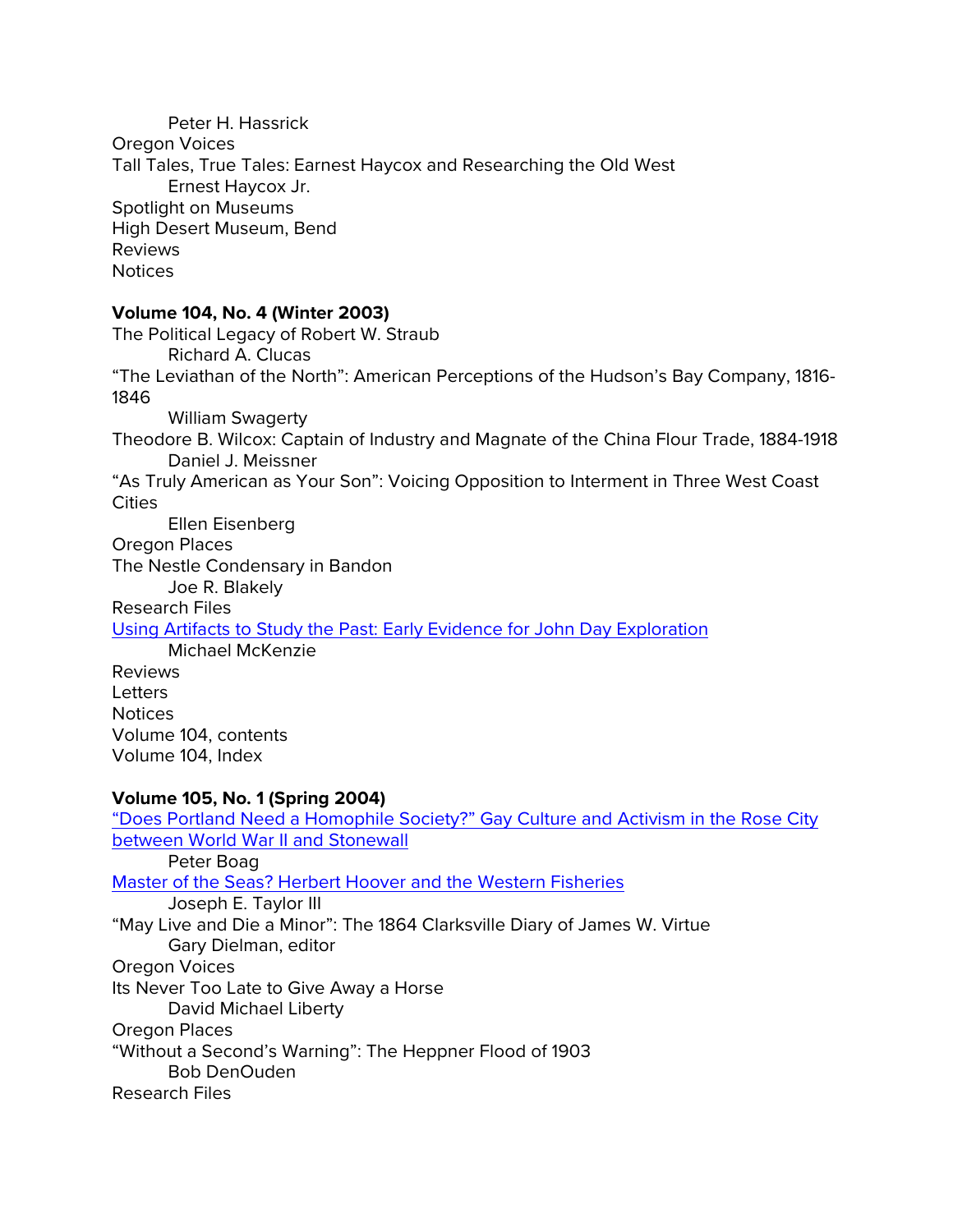Peeling off the Emulsion: The City of Portland Photographic Collection, 1913-1943 Sarah R. Caylor A Tribute to Gordon Dodds Spotlight on Affiliates Clatsop County Historical Society, Astoria Reviews **Notices** 

#### **Volume 105, No. 2 (Summer 2004)**

Tangled Nets: Treaty Rights and Tribal Identities at Celilo Falls Andrew H. Fisher Chief Lelooska: The Evolution of an Artist Chris Friday [Oregon, The Beautiful](http://ohs.org/research-and-library/oregon-historical-quarterly/upload/OHQ_105_2-Goddard-Love-Oregon-the-Beautiful.pdf) Ives Goddard and Thomas Love The Right Side of the 1960's: The Origins of the John Birch Society in the Pacific Northwest EckardV. Toy, Jr. Oregon My Oregon Historical Society Stephen Dow Beckham Oregon Voices The Southern Route Revisited Ross A. Smith Research Files Documenting Utopia in Oregon: The Challenges of Tracking the Quest for Perfection James J. Kopp Spotlight on Affiliates Union County, Oregon History Project Reviews **Letters** Notices

#### **Volume 105, No. 3 (Fall 2004)**

Discussing the Columbia: An Introduction Describing a New Environment: Lewis and Clark and Enlightenment Science in the Columbia River Basin William L. Lang The Evolving Landscape of the Columbia River Gorge: Lewis and Clark and the Cataclysms on the Columbia Jim E. O'Connor Focusing on the Columbia Gorge: Photography, Geology, and the Pioneer West Terry N. Toedtemeier Where Have All the Native Fish Gone? The Fate of the Fish that Lewis and Clark Encountered on the Lower Columbia River Virginia L. Butler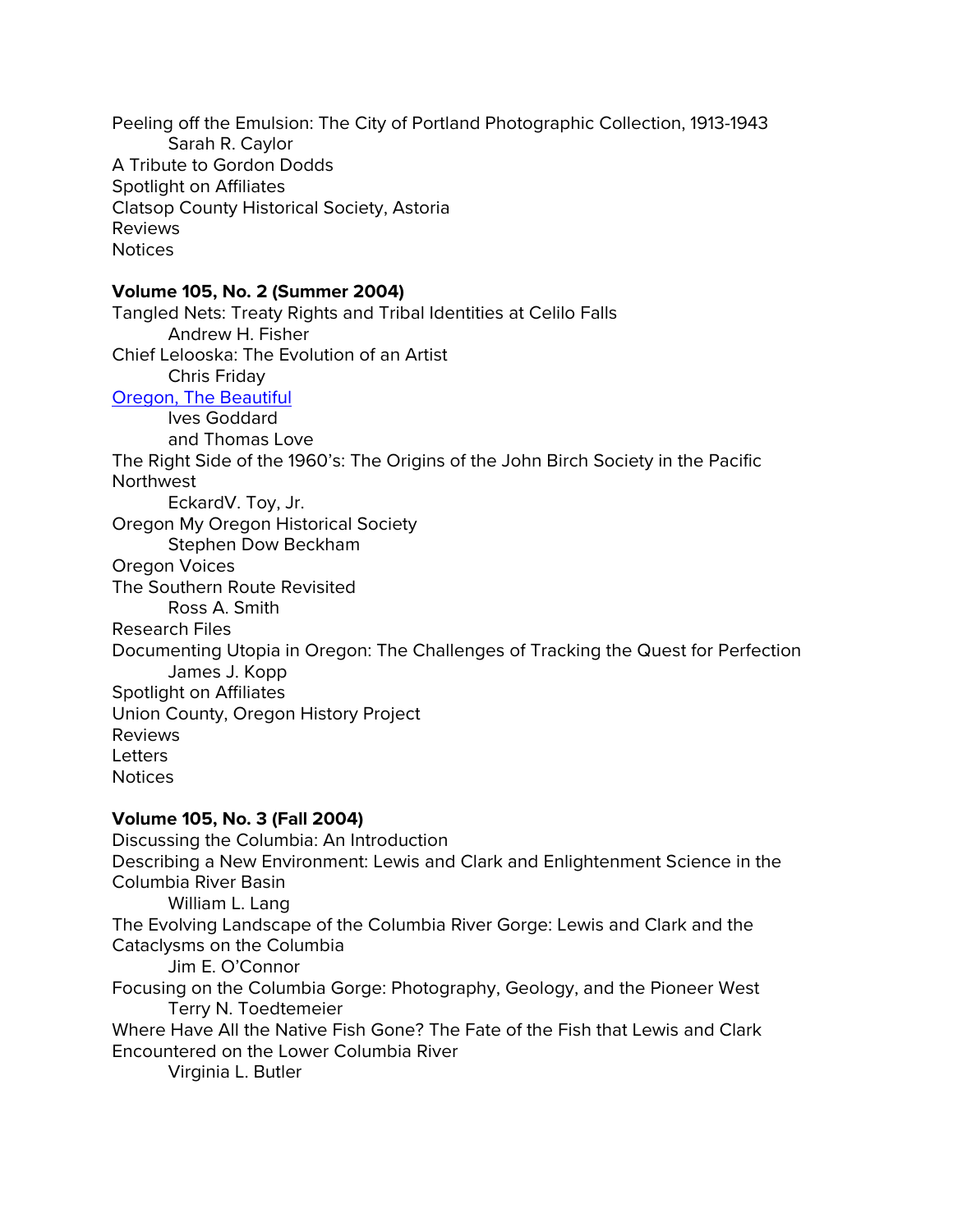Still Exploring, Still Learning in 1806: Observation on the Lewis and Clark Expedition between the Columbia and the Bitterroot Range. Robert Carriker Soyaapo and the Remaking of Lewis and Clark Mark Spence Spotlight on Affiliates Columbia Gorge discovery Center/Wasco County Historical Museum A tribute to Rick Harmon Book review Essays The Ordeal of Thomas Jefferson: Whirl is King Clay S. Jenkinson Reviews **Notices** 

# **Volume 105, No. 4 (Winter 2004)**

"Adventure" of the Colonel Allan H. Lloyd Keith Cartographic Representation: A Controversial in Mapping Lewis and Clark's Fort Clatsop Kenneth W. Karmizki Impressions of Oregon: The Art of Reverend Melville Thomas Wire Ginny Allen And Gregory L. Nelson Oregon Voices Oregon's First State Mandated Uniform School Readers: Politics and education Lee Lau Book Review Essay Thomas Slaughter's Expedition: Exploring (and Deploring) Lewis and Clark Clay S. Jenkinson Reviews **Letters** Notices Volume 105, Contents Volume 105, Index

# **Volume 106, No. 1 (Spring 2005)**

The Columbia Country and the Dissolution of Meriwether Lewis: Speculation and Interpretation David L. Nicandri Soldier to Advocate: C.E.S. Wood's 1877 Diary of Alaska and the Nez Perce Conflict George Venn Town Boosterism on Oregon's Mining Frontier: James Vansyckle and Wallula, Columbia Riverport, 1860-1870 G. Thomas Edwards A Long, Strange yarn: Ken Kesey and the Pendleton Round-Up Andrew P. Duffin Oregon Voices Broadway Cabs Yellow with Age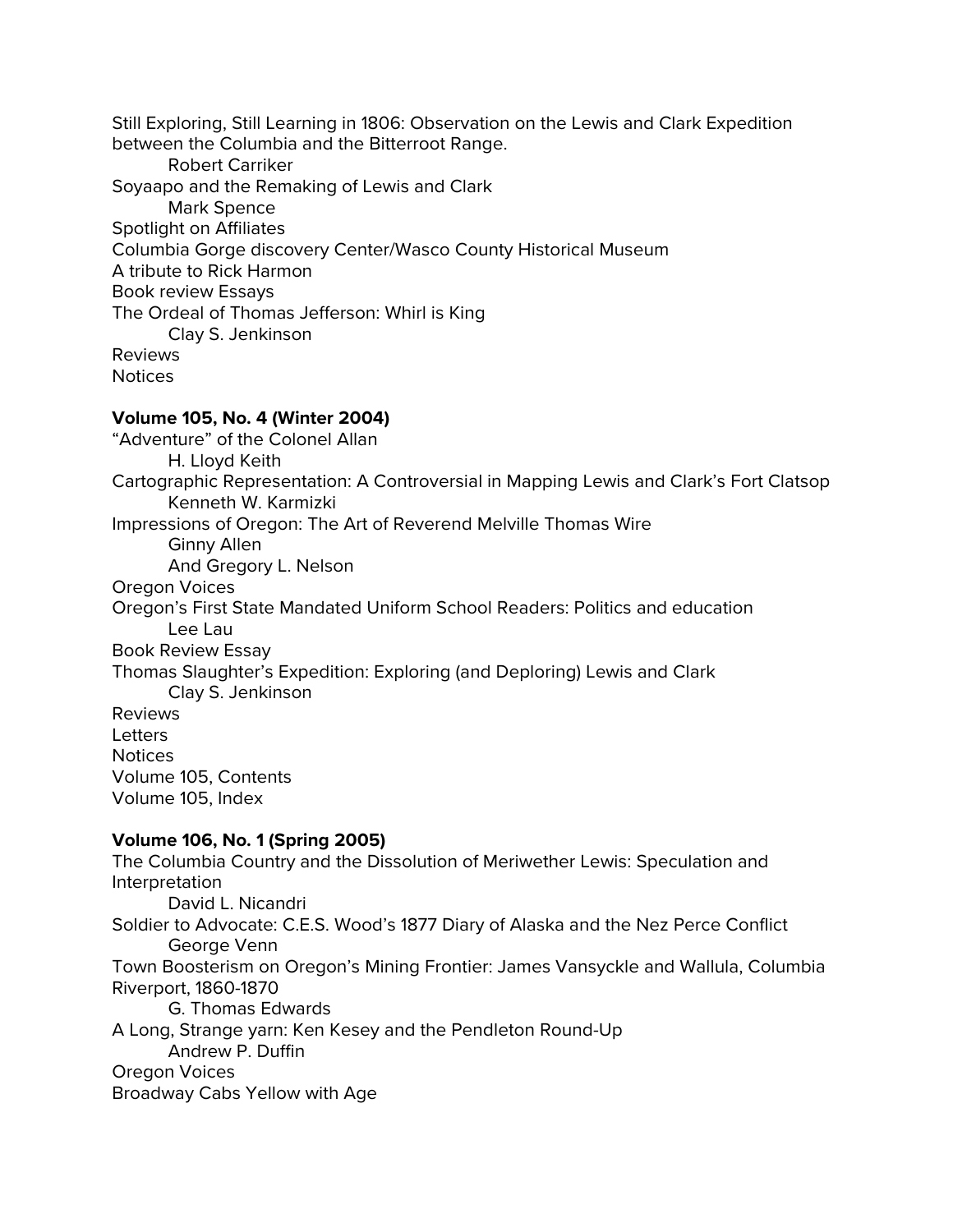John Wendeborn Research Files A Chronicle of the Battleship Oregon Ken Lomax Spotlight on Affiliates Lincoln County Historical Society Reviews Notices

## **Volume 106, No. 2 (Summer 2005)**

The Army Corps of Engineers' Short-Term Response to the Eruption of Mount St. Helens William F. Willingham On the Margins of Prosperity: The Mortimore Family in Oregon Ronald H. Limbaugh [Completing Lewis and Clark's Westward March: Exhibiting a History of Empire at the](http://ohs.org/research-and-library/oregon-historical-quarterly/upload/Blee-Completing-Lewis-and-Clark.pdf)  [1905 Portland World's Fair](http://ohs.org/research-and-library/oregon-historical-quarterly/upload/Blee-Completing-Lewis-and-Clark.pdf) Lisa Blee The Work of a Nation: Richard D. Cutts and the Coast Survey Map of Fort Clatsop R. Scott Byram Oregon Voices Telling the History of a Shattered Culture: An Interview with George W. Aguilar, Sr. Eliza Elkins Jones Oregon Press The P Ranch House Fire: An Eyewitness Account Clarence A. Oster Oregon Voices Grace's Visit to the Rogue River Valley William Alley Spotlight on Affiliates The Museum at Warm Springs *Oregon My Oregon* Wins MUSE Award OHS Directors and Honorary Council Reviews **Letters** Notices **Contributors** 

#### **Volume 106, No. 3 (Fall 2005)**

The Stevens Treaties of 1854-1855: An Introduction Kent Richards The Isaac I. Stevens and Joel Palmer Treaties, 1855-2005 Treaty and Tribal Reference Joel Palmer and Isaac I. Stevens Biographies Indian Treaty History: A Subject for Agile Minds Alexandra Harmon Medicine Creek to Fox Island: Cadastral Scams and Contested Domains SuAnn M. Reddrick and Cary C. Collins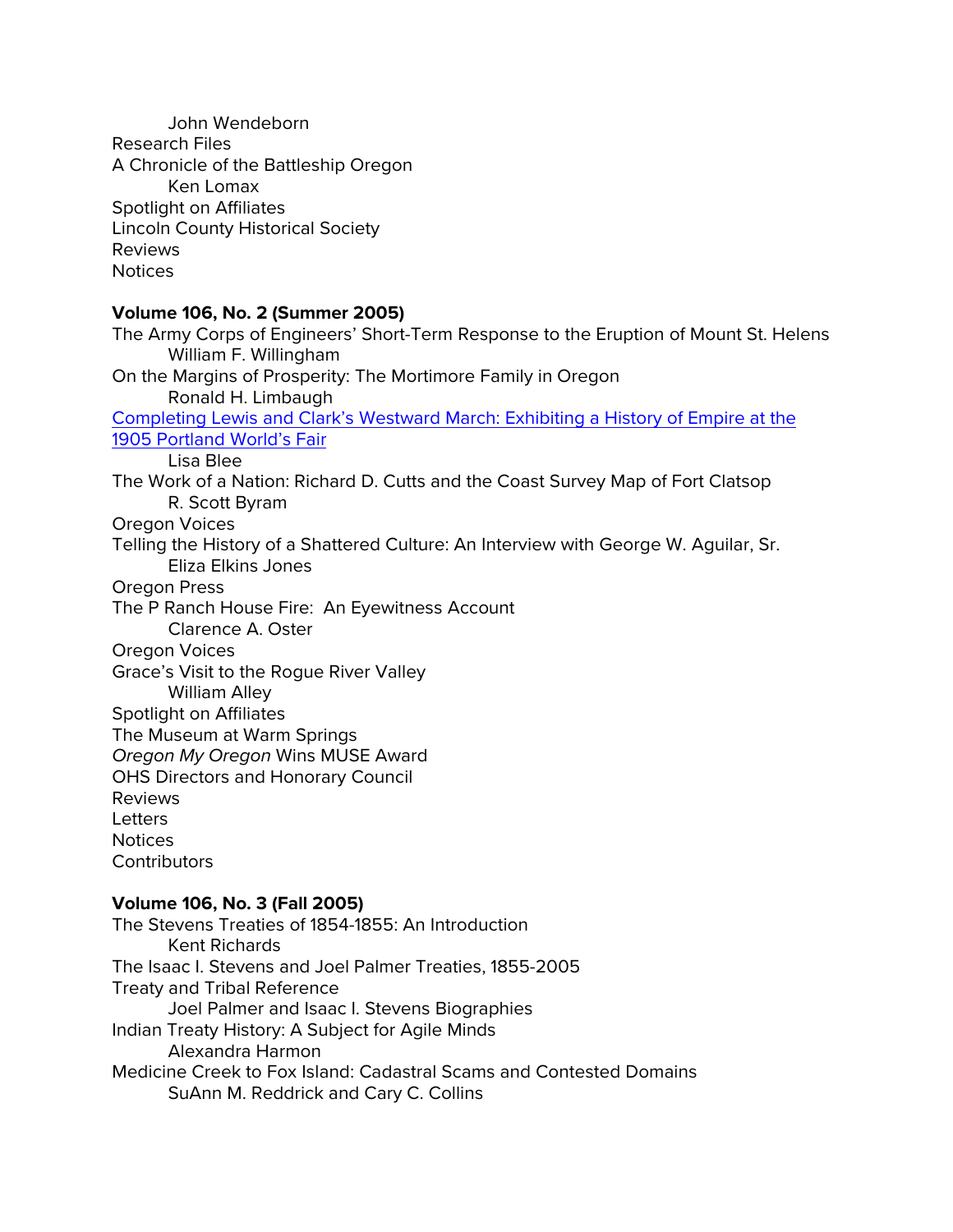The Legacy of the Walla Walla Council, 1855 Cilfford E. Trafzer Who's in Charge of Fishing? Fronda Woods After the Treaties: Administration Pacific Northwest Indian Reservation Robert E. Ficken Picturing Food and Power at the Treaty Councils Jacqueline B. Williams Indian Perspectives on Food and Culture Et-twaii-lish, Marjorie Waheneka Oregon Voices Indian Views of the Stevens-Palmer Treaties Today Clark Hansen American Indian Treaty Glossary Robert J. Miller OHS Directors and Honorary Council Reviews **Letters** Notices **Contributors** 

#### **Volume 106, No. 4 (Winter 2005)**

Troubled Passages: the Uncertain Journeys of Lewis and Clark James P. Ronda Before Lewis and Clark, Lt. Broughton's River of Names: the Columbia River Exploration of 1792 Jim Mockford Planting High-Technology Seeds: Tektronix's Role in the Creation of Portland's Silicon Forest Heike Mayer The Dairies of Helen Lawrence Walters Michael Munk Oregon Voices Letters from Bob: A GI Re-entering Portland Life in 1945 Sandy Carter Research Files Katie Gale's Tombstone: The Work of Researching a Life Llyn De Danaan Oregon Biography Humble Dignity: Tracing the Lifeway of Kathryn Harrison Kristine Olson OHS Directors and Honorary Council Reviews **Letters Notices Contributions** Volume 106 Contents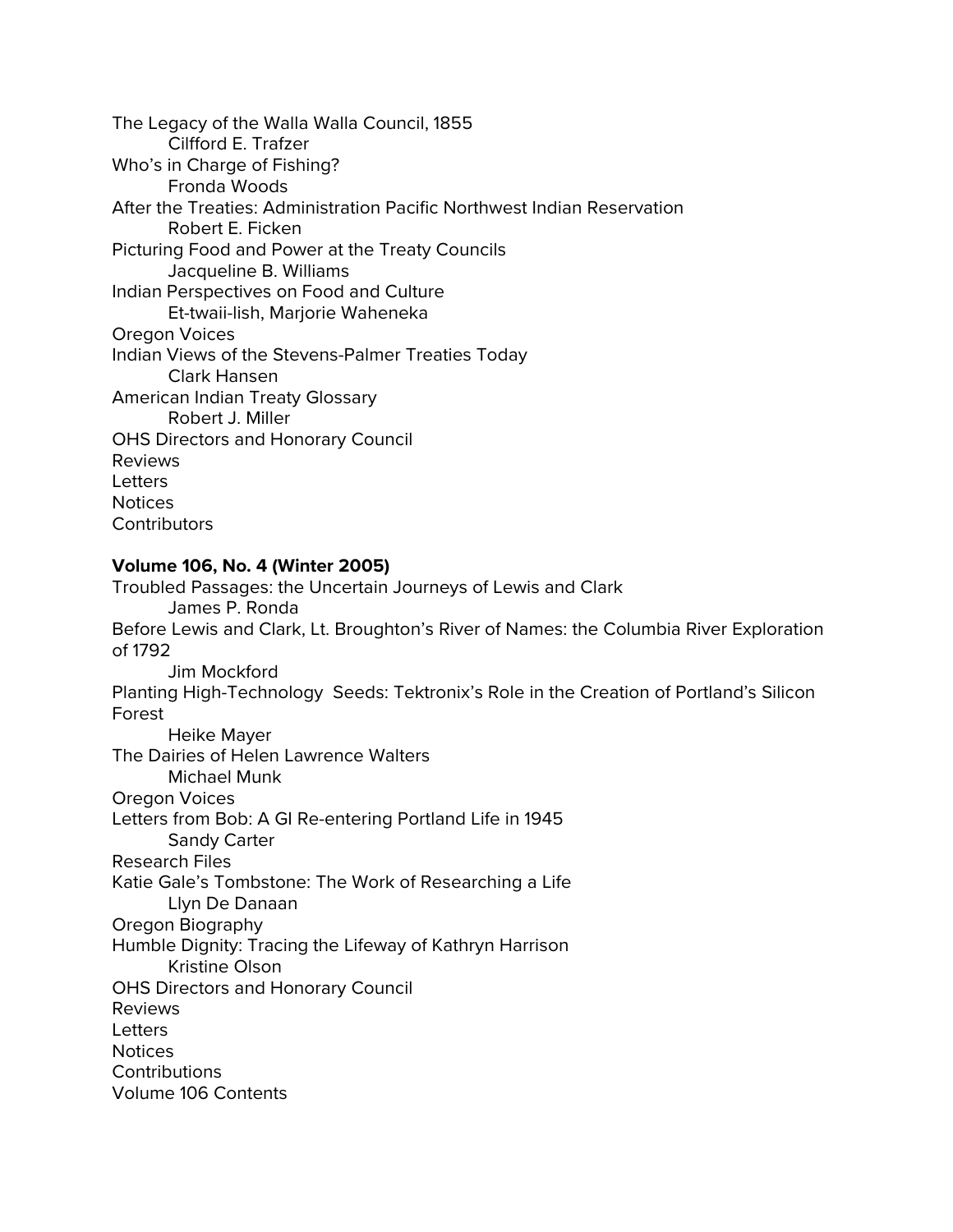Volume 106 Index

# **Volume 107, No. 1 (Spring 2006)**

"Trophies" for God: Native Mortality, Racial Ideology, and the Methodist Mission of Lower Oregon, 1834-1844 Gray H. Whaley Whose Frontier? The Survey of Race Relations on the Pacific Coast in the 1920s Eckard Toy Billy and Merne's Excellent Expedition: The "Lost" Screenplay of "Lewis and Clark" James J. Kopp Guild's Lake Industrial District: The Process of Change over Time Karin Dibling, Julie Kay Martin, Meghan Stone Olson, and Gayle Webb Oregon Voices Mutual Respect and Equality: An Advocate for Indian Students in Oregon Historical Society Floy Pepper with Eliza Elkins Jones Comin' and Goin': Memories of Jazzman Jim Petter Jack Berry Research Files The Origins of the Oregon State Library Jim Scheppke OHS Directories and Honorary Council Reviews Letters Notices **Contributors** 

# **Volume 107, No. 2 (Summer 2006)**

| of Nature in Progressive-Era Oregon<br>Lawrence M. Lipin<br>Respite from War: Buffalo Soldiers at Vancouver Barracks, 1899–1900<br><b>Gregory Paynter Shine</b><br>Charity and the "Tramp": Itinerancy, Unemployment, and Municipal Government from<br>Coxey to the Unemployed League<br><b>Dmitri Palmateer</b><br>Oregon Voices<br>Pioneering Water Pollution Control in Oregon<br>Glen D. Carter, with an introduction by Douglas W. Larson<br><b>OHS Exhibits</b><br>The American Presidency: An Exhibit on the Public Presidency in Oregon<br>by Robert M. Eisinger |
|--------------------------------------------------------------------------------------------------------------------------------------------------------------------------------------------------------------------------------------------------------------------------------------------------------------------------------------------------------------------------------------------------------------------------------------------------------------------------------------------------------------------------------------------------------------------------|
|                                                                                                                                                                                                                                                                                                                                                                                                                                                                                                                                                                          |
|                                                                                                                                                                                                                                                                                                                                                                                                                                                                                                                                                                          |
|                                                                                                                                                                                                                                                                                                                                                                                                                                                                                                                                                                          |
|                                                                                                                                                                                                                                                                                                                                                                                                                                                                                                                                                                          |
|                                                                                                                                                                                                                                                                                                                                                                                                                                                                                                                                                                          |
|                                                                                                                                                                                                                                                                                                                                                                                                                                                                                                                                                                          |
|                                                                                                                                                                                                                                                                                                                                                                                                                                                                                                                                                                          |
|                                                                                                                                                                                                                                                                                                                                                                                                                                                                                                                                                                          |
|                                                                                                                                                                                                                                                                                                                                                                                                                                                                                                                                                                          |
|                                                                                                                                                                                                                                                                                                                                                                                                                                                                                                                                                                          |
|                                                                                                                                                                                                                                                                                                                                                                                                                                                                                                                                                                          |
|                                                                                                                                                                                                                                                                                                                                                                                                                                                                                                                                                                          |
|                                                                                                                                                                                                                                                                                                                                                                                                                                                                                                                                                                          |
| Art About Agriculture: A Retrospective                                                                                                                                                                                                                                                                                                                                                                                                                                                                                                                                   |
| by Shelley Curtis                                                                                                                                                                                                                                                                                                                                                                                                                                                                                                                                                        |
| <b>Research Files</b>                                                                                                                                                                                                                                                                                                                                                                                                                                                                                                                                                    |
| The Jefferson Peace Medal Provenance and the Collections of the Oregon Historical                                                                                                                                                                                                                                                                                                                                                                                                                                                                                        |
|                                                                                                                                                                                                                                                                                                                                                                                                                                                                                                                                                                          |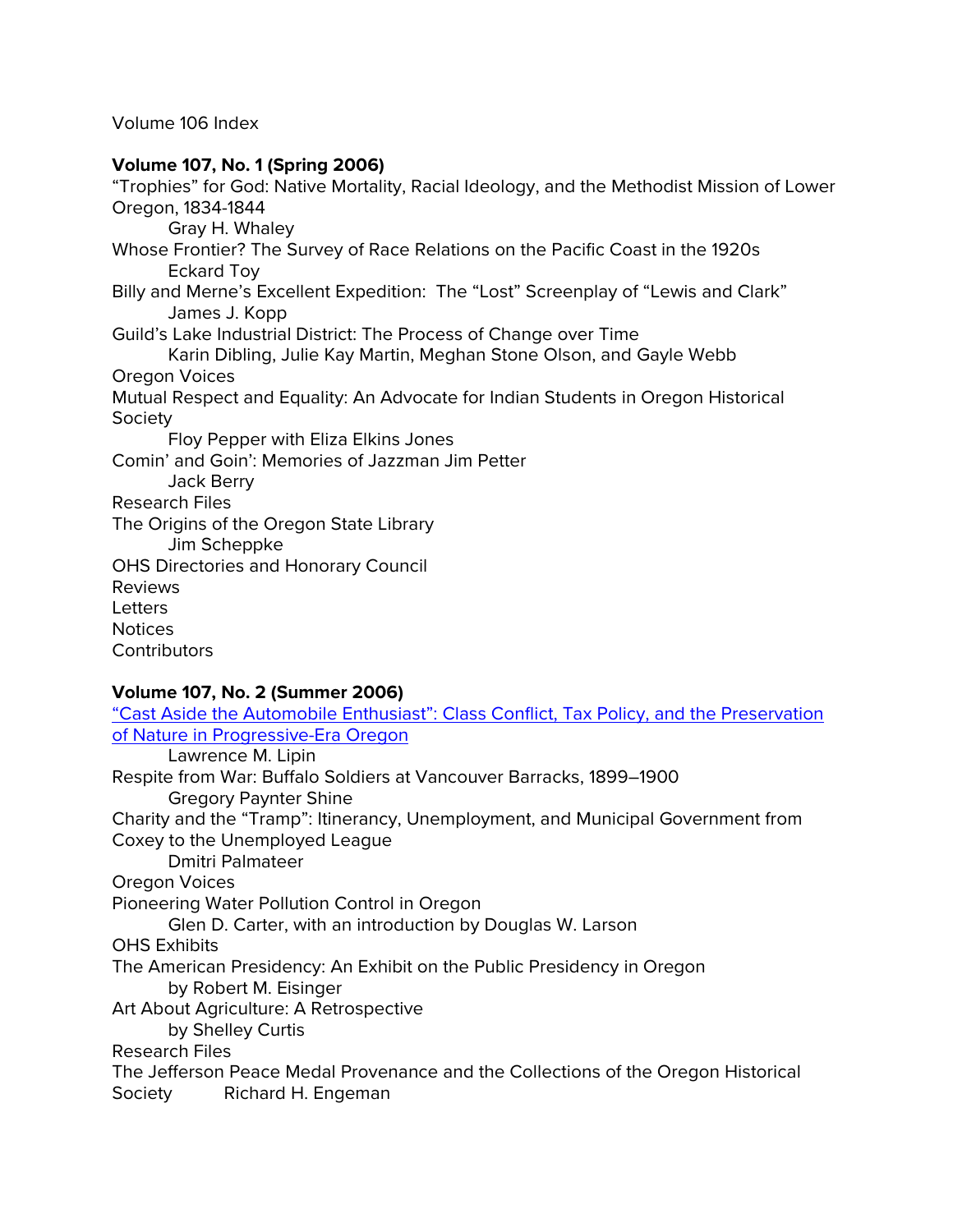OHS Directories and Honorary Council Reviews **Letters** Notices **Contributors** 

# **Volume 107, No. 3 (Fall 2006)**

"A Most Daring Outrage": [Murders at Chinese Massacre Cove, 1887](https://ohs.org/research-and-library/oregon-historical-quarterly/upload/Nokes_A-Most-Daring-Outrage_OHQ-Fall-2006_107_3.pdf) R. Gregory Nokes "Old-fashioned Revival": Religion, Migration, and a New Identity for the Pacific Northwest at Mid Twentieth Century David J. Jepsen "As Citizens of Portland We Must Protest": Beatrice Morrow Cannady and the African American Response to D.W. Griffith's "Masterpiece" Kimberley Mangun Oregon Voices Klamath Falls Goes to War A Personal and Newspaper Reminiscence Richard Yates Oregon Places [The U.S. Steel Corporation in Portland, 1901–1941](https://ohs.org/research-and-library/oregon-historical-quarterly/back-issues/upload/McArthur_US-Steel-Corporation-in-Portland_OHQ-107_3_Fall-2006.pdf) Lewis L. McArthur The Georgian Room at Meier & Frank Christine Curran OHS Exhibits [Tears and Rain One Artist's View from Sea Level](http://ohs.org/research-and-library/oregon-historical-quarterly/upload/Fall-2006-Dobkins_Rick-Bartow.pdf) Rebecca J. Dobkins Oregon Originals The Art of Amanda Snyder and Jefferson Tester Robert L. Joki OHS Directors and Honorary Council Reviews **Letters Notices Contributors Volume 107, No. 4 (Winter 2006)**

Confrontation at the Locks: A Protest of Japanese Removal and Incarceration During World War II Charles Davis and Jeffrey Kovac "The Utmost Human Consequence": Art and Peace on the Oregon Coast, 1942–1946 Katrine Barber and Eliza Elkins Jones

Telling Stories, Building Altars: Mexican American Women's Altars in Oregon Gabriella Ricciardi Reflections On Lewis And Clark Six Metaphors in Search of an Epic Clay Jenkinson Reviewing the Bicentennial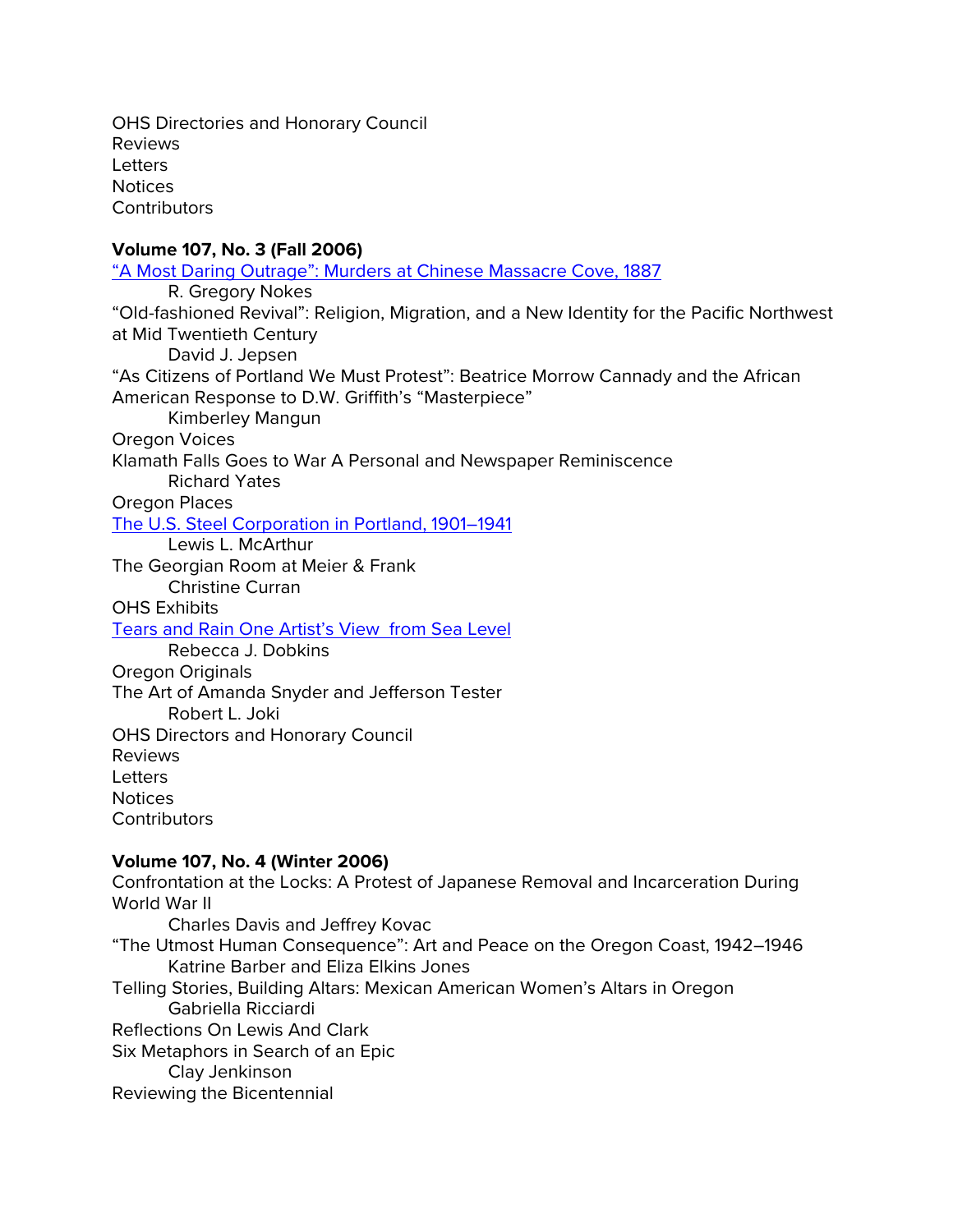Christopher Zinn Oregonians and the Lewis and Clark Bicentennial Jeremy Skinner Oregon Voices "Dean of the Mountain": Isaac "Ike" Guker, Hard Rock Gold Miner and Proprietor of the Great Northern Mine Nick Sheedy Research Files Imagining Fort Clatsop Frederick L. Brown Oregon Places Forty-One Cents: The Pendleton–Pilot Rock Stage Line James J. Kopp OHS Directors and Honorary Council Reviews **Letters** Notices **Contributors** Volume 107 Contents Volume 107 Index

#### **Volume 108, No. 1 (Spring 2007)**

The Labor of Caring: A History of the Oregon Nurses Association Patricia Schechter Eyes of the Earth: Lily White, Sarah Ladd, and the Oregon Camera Club Carole Glauber Remittance Men and the Character of Cannon Beach C. Jill Grady Oregon Voices [Memories of the 1948 Vanport Flood](http://ohs.org/research-and-library/oregon-historical-quarterly/upload/Skovgaard-Vanport-Memories_OHQ-108_1_Spring-2007.pdf) Dale Skovgaard Talegate: A Trombone Tableau John Wendeborn OHS Directors and Honorary Council Reviews Letters and Notices **Contributors** OregonScape Mikki Tint

## **Volume 108, No. 2 (Summer 2007)**

[Special Section: Great Cascadia Earthquakes and Tsunamis along the Oregon Coast](http://ohs.org/research-and-library/oregon-historical-quarterly/upload/OHQ-1082-Byram-Losey-Yonker-and-Whereat-tsunami.pdf) [Tectonic History and Cultural Memory Catastrophe and Restoration on the Oregon Coast](http://ohs.org/research-and-library/oregon-historical-quarterly/upload/OHQ-1082-Byram-Losey-Yonker-and-Whereat-tsunami.pdf) R. Scott Byram [Tsunamis and Floods in Coos Bay Mythology](http://ohs.org/research-and-library/oregon-historical-quarterly/upload/OHQ-1082-Byram-Losey-Yonker-and-Whereat-tsunami.pdf) Patricia Whereat Phillips [Weaving Long Ropes: Oral Tradition and Understanding the Great Tide](http://ohs.org/research-and-library/oregon-historical-quarterly/upload/OHQ-1082-Byram-Losey-Yonker-and-Whereat-tsunami.pdf)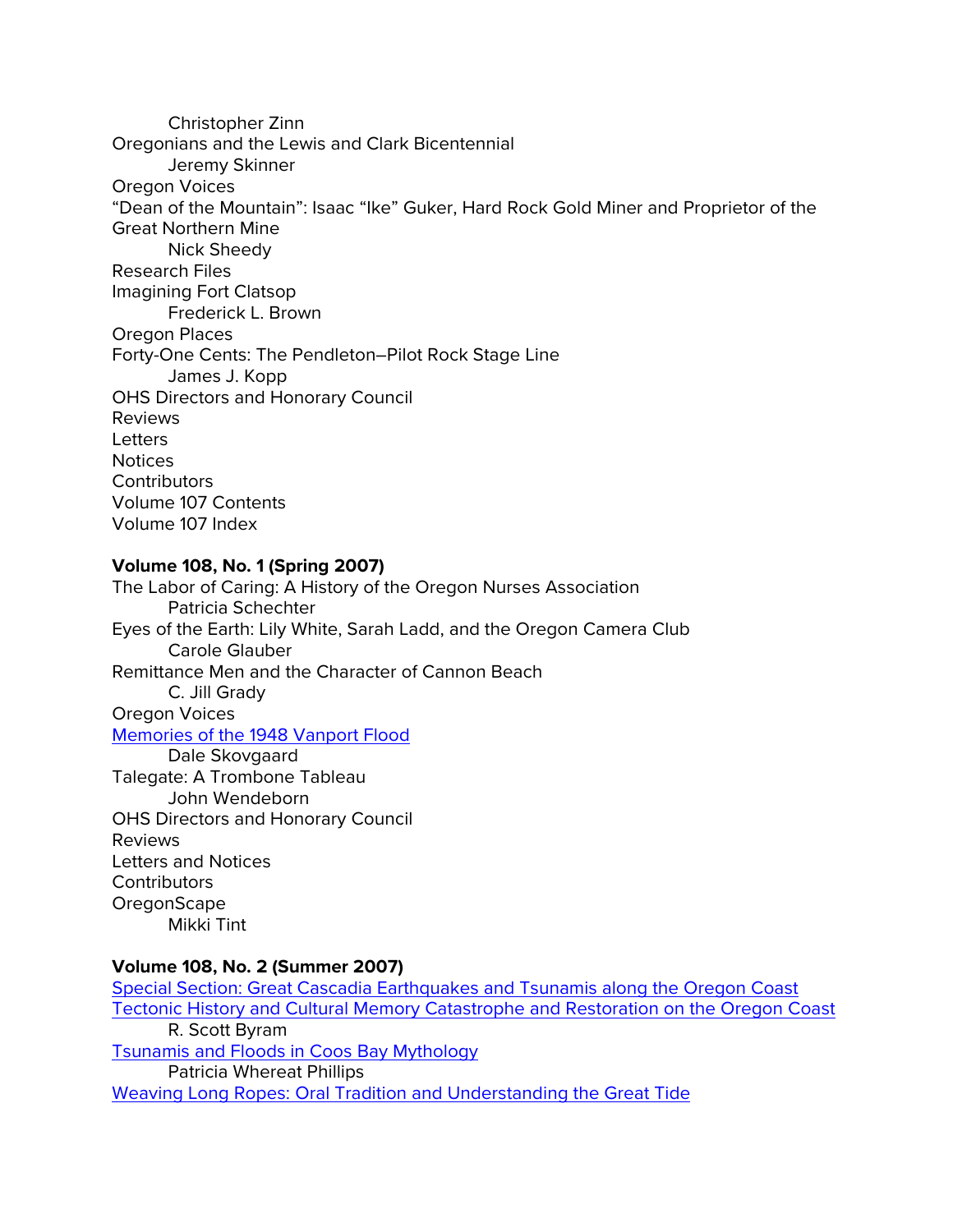Jason T. Younker

[Native American Vulnerability and Resiliency to Great Cascadia Earthquakes](http://ohs.org/research-and-library/oregon-historical-quarterly/upload/OHQ-1082-Byram-Losey-Yonker-and-Whereat-tsunami.pdf)

Robert J. Losey

# Articles

"we have allmost Every Religion but our own": French-Indian Community Initiatives and Social Relations in French Prarie, Oregon, 1834–1837

Melinda Marie Jetté

[Music on the Cusp: From Folk to Acid Rock in Portland Coffeehouses, 1967–1970](https://ohs.org/research-and-library/oregon-historical-quarterly/back-issues/upload/Valerie-Brown_Music-on-the-Cusp_OHQ-108_2_Summer-2007.pdf)

Valerie Brown

Oregon Places

John Charles Olmsted and Campus Design in Oregon

Joan Hockaday

Oregon Voices

They Also Served: A Soldier's Pacific Theater Album, World War II

Frederick H. Hill with George Venn and Jan Boles

OHS Directors and Honorary Council Reviews

**Letters** 

Notices

**Contributors** 

**OregonScape** 

Mikki Tint

# **Volume 108, No. 3 (Fall 2007)**

"Neither Head nor Tail to the Campaign": Esther Pohl Lovejoy and the Oregon Woman [Suffrage Victory of 1912](http://ohs.org/research-and-library/oregon-historical-quarterly/upload/108_3-Jensen_Esther-Pohl-Lovejoy.pdf) Kimberly Jensen Portland to the Rescue: The Rose City's Response to the 1906 San Francisco Earthquake and Fire Michael Helquist The Winds of Change: The Decline of Extractive Industries and the Rise of Tourism in Hood River County, Oregon Jason Pierce Photo Essay Salmon and the Restoration of the Rogue Roger Dorband Oregon Voices "Know Who You Are": Regional Identity in the Teachings of Eva Castellanoz Joanne B. Mulcahy George Atkinson, Harvey Scott, and the Portland High School Controversy of 1880 Donald J. Sevetson At War Over the Espionage Act in Portland: Dueling Perspectives from Kathleen O'Brennan and Agent William Bryon Adam J. Hodges OHS Directors and Honorary Council Reviews **Letters**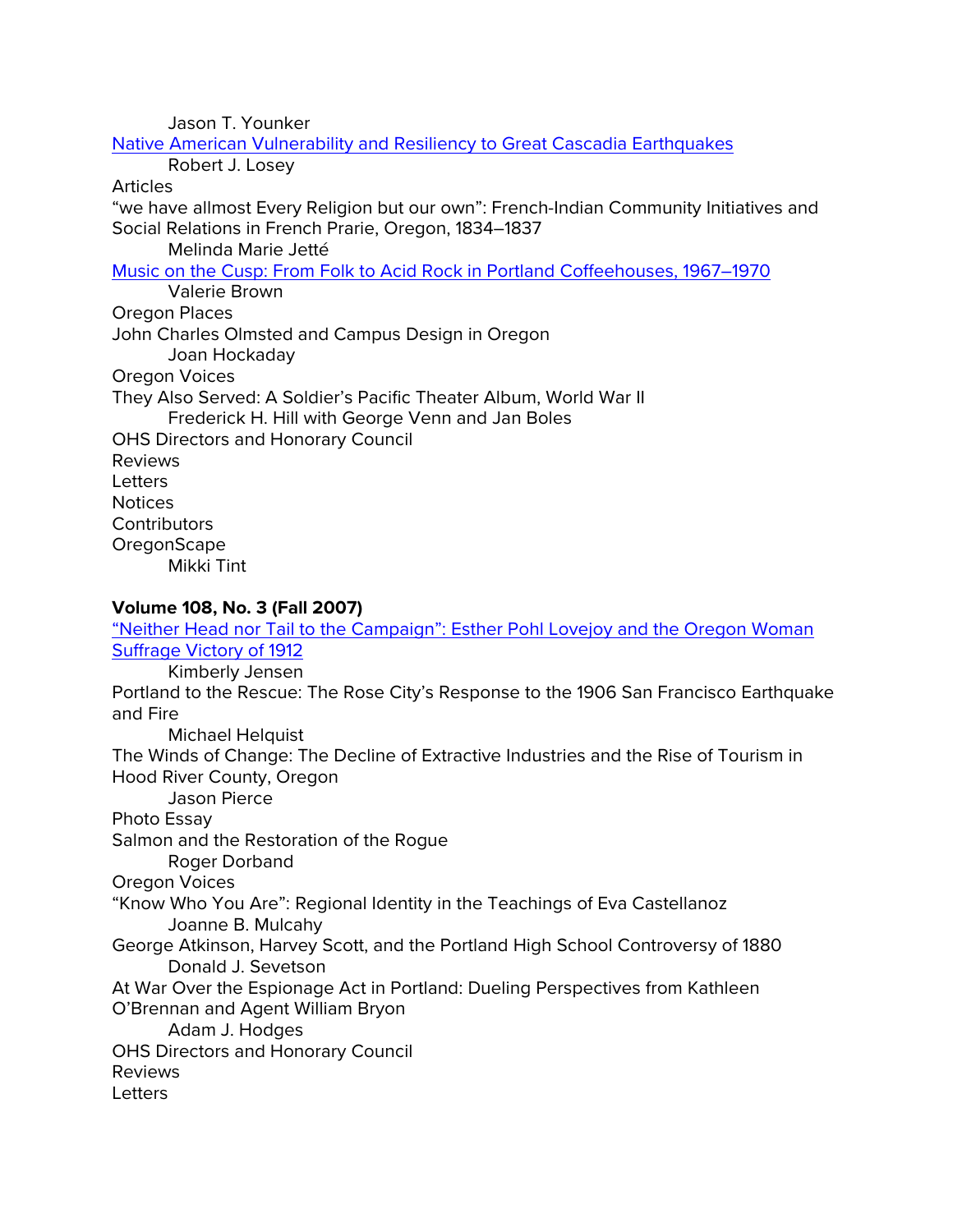Notices **Contributors OregonScape** Mikki Tint

#### **Volume 108, No. 4 (Winter 2007, Celilo Falls)**

From Coyote to the Corps of Engineers: Recalling the History of The Dalles–Celilo Reach Katrine Barber and Andrew Fisher Celilo Falls: At the Center of Western History Charles Wilkinson Coyote Frees the Salmon recorded by W.E. Myers "Boils Swell & Whorl Pools": The Historical Landscape of The Dalles–Celilo Reach of the Columbia River Cain Allen Celilo Blues Ed Edmo Closing the Gates on The Dalles Dam newspaper excerpts The Dalles Dam William F. Willingham The Meaning of Falling Water: Celilo Falls and The Dalles in Historical Literature William L. Lang Childhood Memories of Fishing at Celilo Falls Allen V. Pinkham, Sr. The Long Narrows: The Forgotten Geographic and Cultural Wonder Pat Courtney Gold Celilo Lives on Paper George W. Aguilar, Sr. Sk'in: The Other Side of the River Eugene S. Hunn Relic Hunting, Archaeology, and Loss of Native American Heritage at The Dalles Virginia L. Butler Wakanish Naknoowee Thluma: 'Keepers of the Salmon' Charles F. Sams III Elsie David oral history excerpt Celilo (Wyam) Root Feast and Salmon 2005 Elizabeth Woody Jeff Van Pelt oral history excerpt Celilo as I Knew It by Alphonse Halfmoon Ted Strong oral history excerpt Gertrude Glutsch Jensen oral history excerpt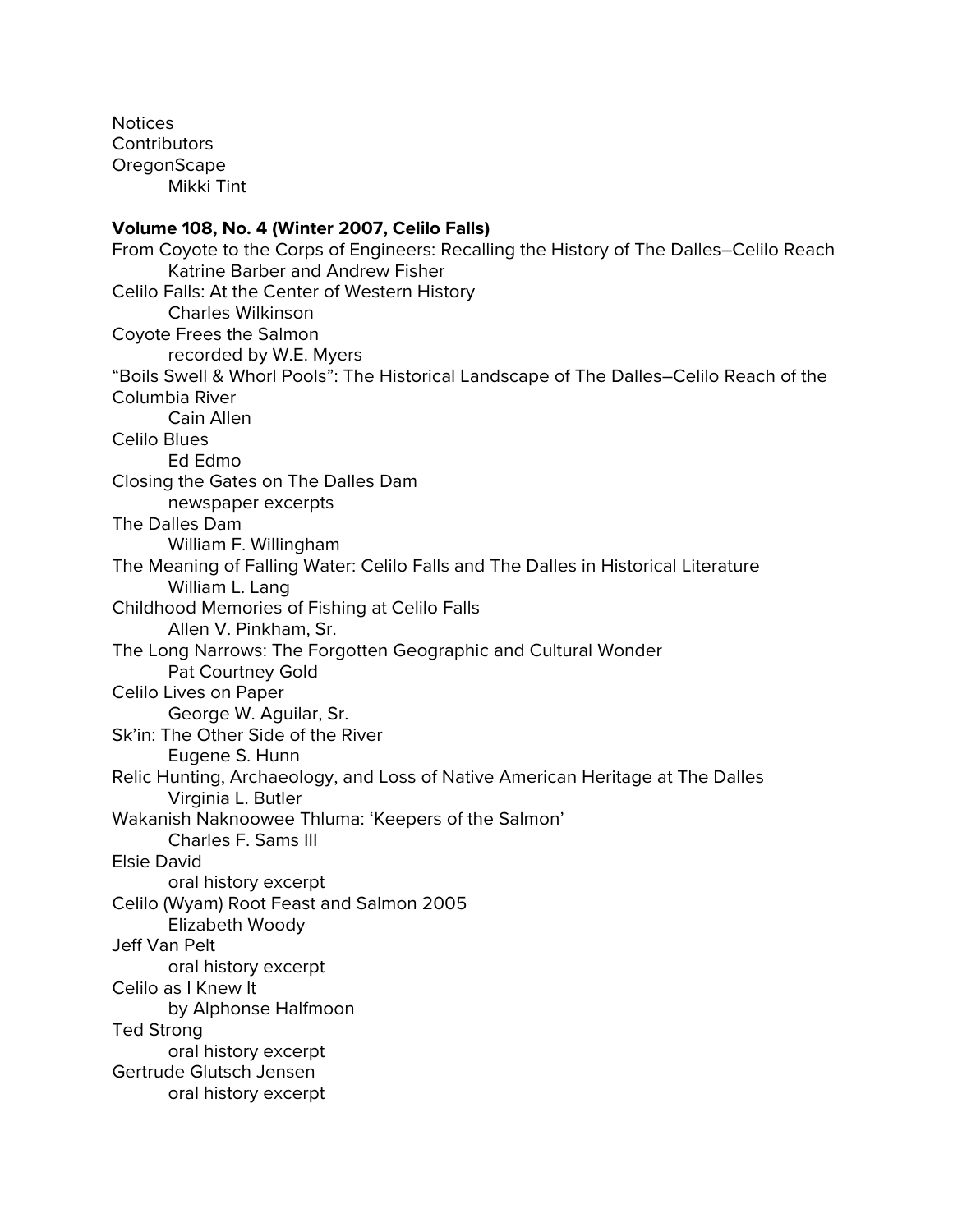Tommy Kuni Thompson biography: Celilo Village Chief Flora Cushinway Thompson oral history excerpt Barbara MacKenzie oral history excerpt The Corps of Engineers and Celilo Falls: Facing the Past, Looking to the Future Diana Fredlund Relocation and the Celilo Village Community Carol Craig Johnny Jackson and Wilbur Slockish, Jr. oral history excerpts Chuck Williams oral history excerpt There Has Been Something Ed Edmo Significant Events in the History of Celilo Falls **Contributors** OHS Directors and Honorary Council Volume 108 Contents Volume 108 Index

# **Volume 109, No. 1 (Spring 2008)**

Notes on Native American Place-names of the Willamette Valley Region Henry Zenk "we should lose much by their absence": The Centrality of Chinookans and Kalapuyans to Life in Frontier Oregon Mathias D. Bergmann Making "Good Music": The Oregon Symphony and Music Director Jacques Singer, 1962– 1971 Genevieve J. Long Research Files Discovering Gold in Baker County Library's Photograph Collection Gary Dielman Oregon Voices Artist Ray Strong: An Enduring Vision of the Oregon Landscape Mark Humpal A Look at The Veracious Chronicles of the Cliff Cottage Club Carole Glauber OHS Directors and Honorary Council Reviews **Letters** Notices **Contributors OregonScape** Mikki Tint

**Volume 109, No. 2 (Summer 2008)**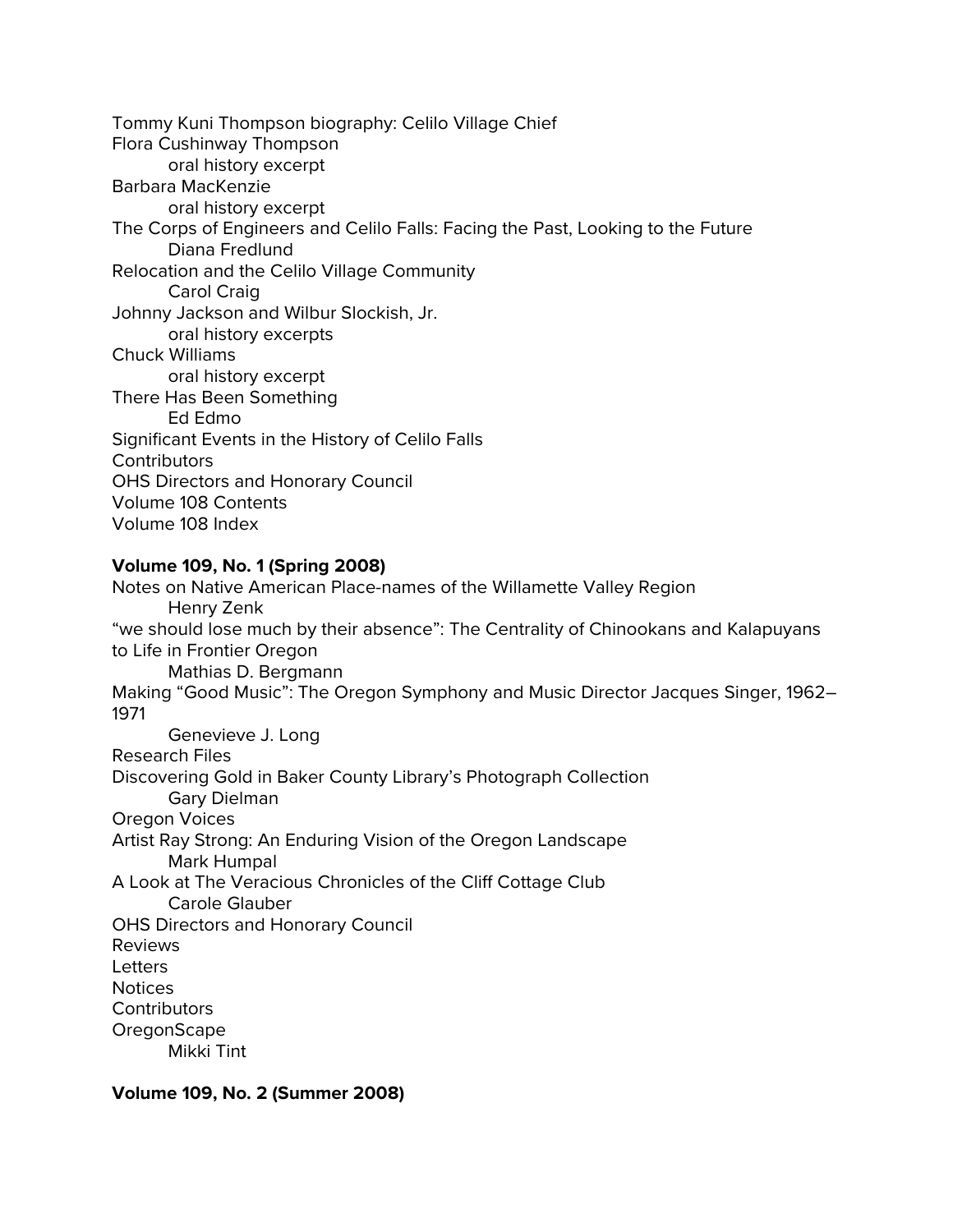[Fair Connections: Women's Separatism and the Lewis and Clark Exposition of 1905](http://ohs.org/research-and-library/oregon-historical-quarterly/upload/Olsen_Fair-Connections.pdf) Deborah M. Olsen Controlling the Crooked River: Changing Environments and Water Uses in Irrigated Central Oregon, 1913–1988 Scott B. Cohen The Fruits of Her Labor: Women, Children, and Progressive Era Reformers in the Pacific Northwest Canning Industry Greg Hall Oregon Voices "Frank Burns was a soldier": The World War I Epoch of Frank Cassius Burns John D. Burns Oregon State Hospital During the 1960s: A Patient's Memories and Recent Interview of her Doctor C.L. Brown with an interview of Joseph H. Treleaven Special Section Reflections on the New Deal in Oregon: Essays in Honor of an OHS Exhibit The Seventy-Fifth Anniversary of the New Deal: Oregon's Legacy Sarah Baker Munro Surviving the Great Depression: The New Deal in Oregon William G. Robbins The New Deal and People's Art: Market Planners and Radical Artists David A. Horowitz OHS Directors and Honorary Council Reviews Letters Notices **Contributors OregonScape** Mikki Tint **Volume 109, No. 3 (Fall 2008)** Colonial Power and Indigenous Justice: Fur Trade Violence and Its Aftermath in Yaquina Narrative R. Scott Byram Picturing Progress: Carleton Watkins's 1867 Stereoviews of the Columbia River Gorge Megan K. Friedel and Terry Toedtemeier The Oregon Geographic Names Board: One Hundred Years of Toponymic Nomenclature Champ Clark Vaughan Research Files Master of the Columbia: Photography by Carleton E. Watkins at the Oregon Historical Society Megan K. Friedel Oregon Voices

[The Importance of Memory and Place: A Narrative of Oregon Geographic Names with](https://ohs.org/research-and-library/oregon-historical-quarterly/back-issues/upload/Peneva_The-Importance-of-Memory-and-Place_OHQ-109_3_Fall-2008.pdf)  [Lewis L. McArthur](https://ohs.org/research-and-library/oregon-historical-quarterly/back-issues/upload/Peneva_The-Importance-of-Memory-and-Place_OHQ-109_3_Fall-2008.pdf)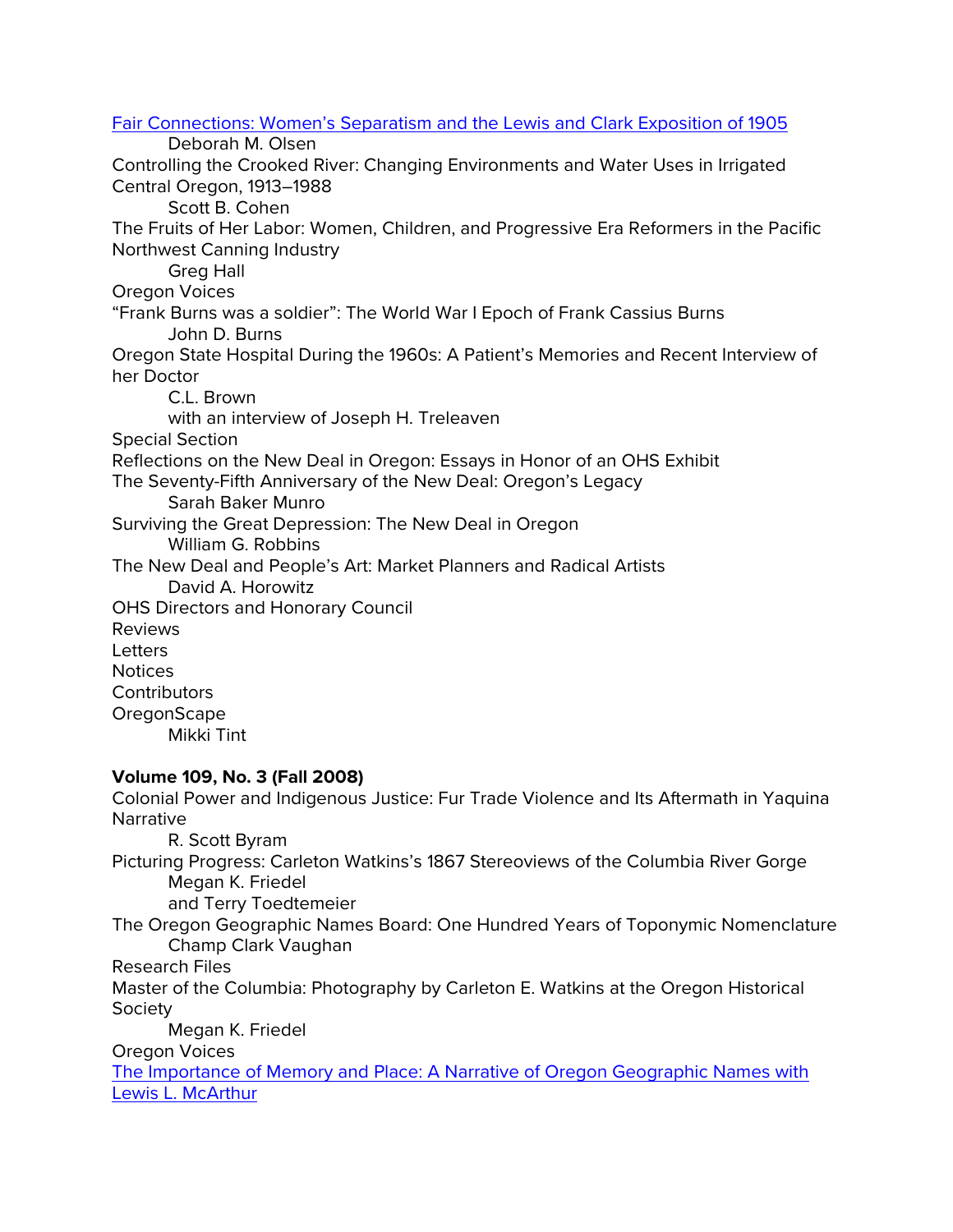Erin McCullugh Peneva The Romance of John Reed and Louise Bryant: New Documents Clarify How They Met Michael Munk OHS Directors and Honorary Council Reviews Book Notes **Notices Contributors OregonScape** Mikki Tint

#### **Volume 109, No. 4 (Winter 2008)**

Julia Hoffman and the Arts and Crafts Society of Portland: An Aesthetic Response to Industrialization Richard S. Christen "A Gallant Little Schooner": The U.S. Schooner Shark and the Oregon Country, 1846 Gregory Paynter Shine Voyage of the Isaac Todd H. Lloyd Keith Economic Phoenix: How A.B. Hammond Used the Depression of 1893 and a Pair of Defunct Oregon Railroads to Build a Lumber Empire Greg Gordon OHS Directors and Honorary Council Reviews Book Notes Letters Notices **Contributors OregonScape** Mikki Tint Volume 109 Contents Volume 109 Index

## **Volume 110, No. 1 (Spring 2009)**

"Standing out here in the surf": The Termination and Restoration of the Coos, Lower Umpqua and Siuslaw Indians of Western Oregon in Historical Perspective David R.M. Beck Sesquicentennial Series guest editor Robert D. Johnston The Politics of Oregon History: An Introduction to OHQ's Statehood Sesquicentennial **Series** Robert D. Johnston Town and Country in Oregon: A Conflicted Legacy William G. Robbins From Urban Frontier to Metropolitan Region: Oregon's Cities from 1870 to 2008 Carl Abbott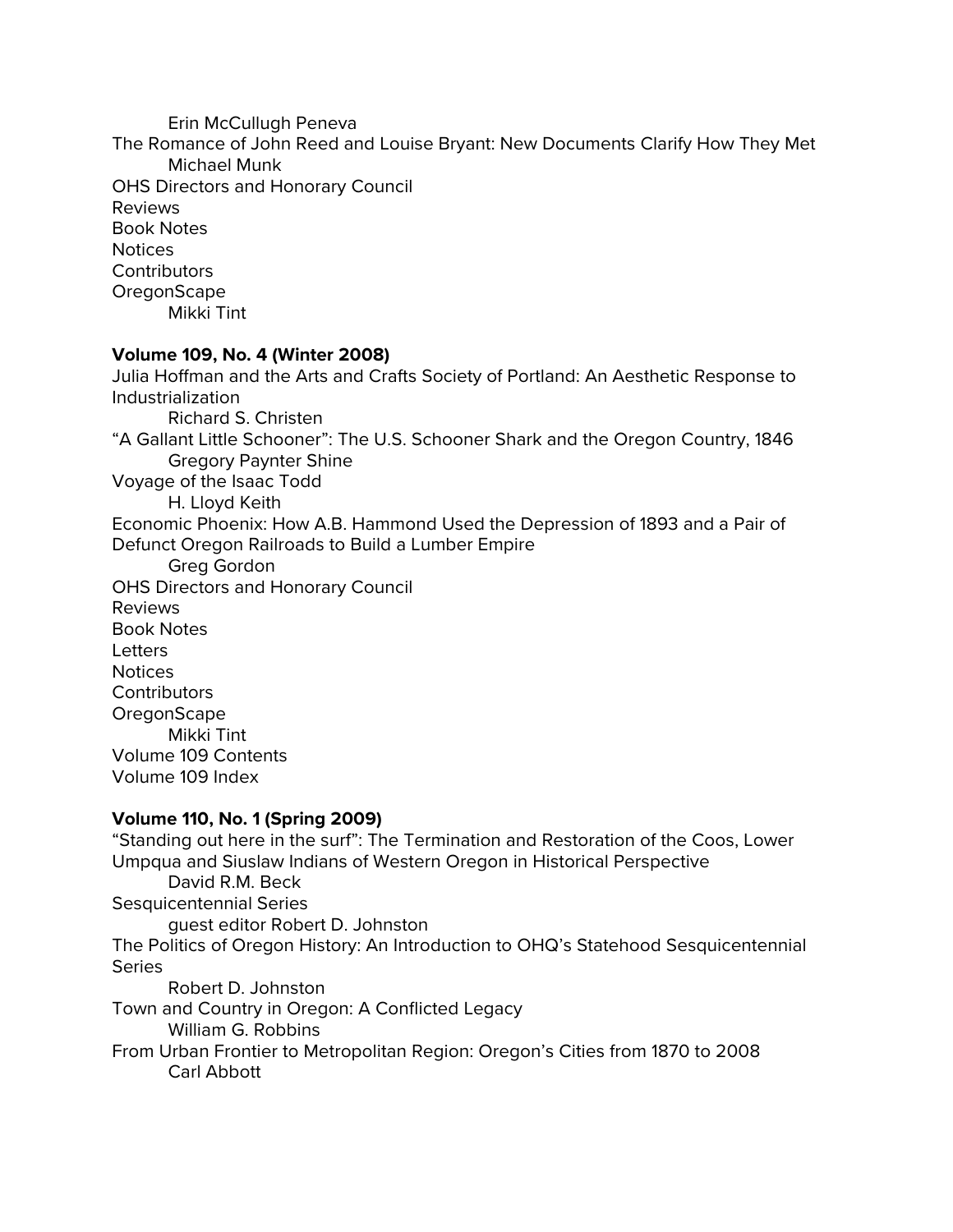"For Working Women in Oregon": Caroline Gleason/Sister Miriam Theresa and Oregon's Minimum Wage Law Janice Dilg OHS Directors and Honorary Council Reviews Book Notes **Letters Notices Contributors OregonScape** Megan K. Friedel

#### **Volume 110, No. 2 (Summer 2009)**

[Novel Views of the Aurora Colony: The Literary Interpretations of Cobie de Lespinasse](http://ohs.org/research-and-library/oregon-historical-quarterly/upload/110_2-Kopp-Novel-Views.pdf)  [and Jane Kirkpatrick](http://ohs.org/research-and-library/oregon-historical-quarterly/upload/110_2-Kopp-Novel-Views.pdf) James J. Kopp Statehood Sesquicentennial Series guest editor Robert D. Johnston Parties and Politics in Oregon History Robert D. Johnston Oregon Voices Oregon Democracy: Asahel Bush, Slavery, and the Statehood Debate Barbara Mahoney Oregon Voices Oregon's Last Conservative U.S. Senator: Some Light upon the Little-Known Career of Guy Cordon Jeff LaLande Oregon Places The Architectural Legacy of the 1959 Centennial Exposition Chrissy Curran Oregon Voices 100 Years at a Time: Memories of Oregon's Centennial Barbara (Robertson) Drake OHS Directors and Honorary Council Reviews Book Notes Letters Notices **Contributors** OregonScape Megan K. Friedel

## **Volume 110, No. 3 (Fall 2009)**

Statehood Sesquicentennial Series guest editor Robert D. Johnston Democracy and Its Discontents in Oregon Political History Robert D. Johnston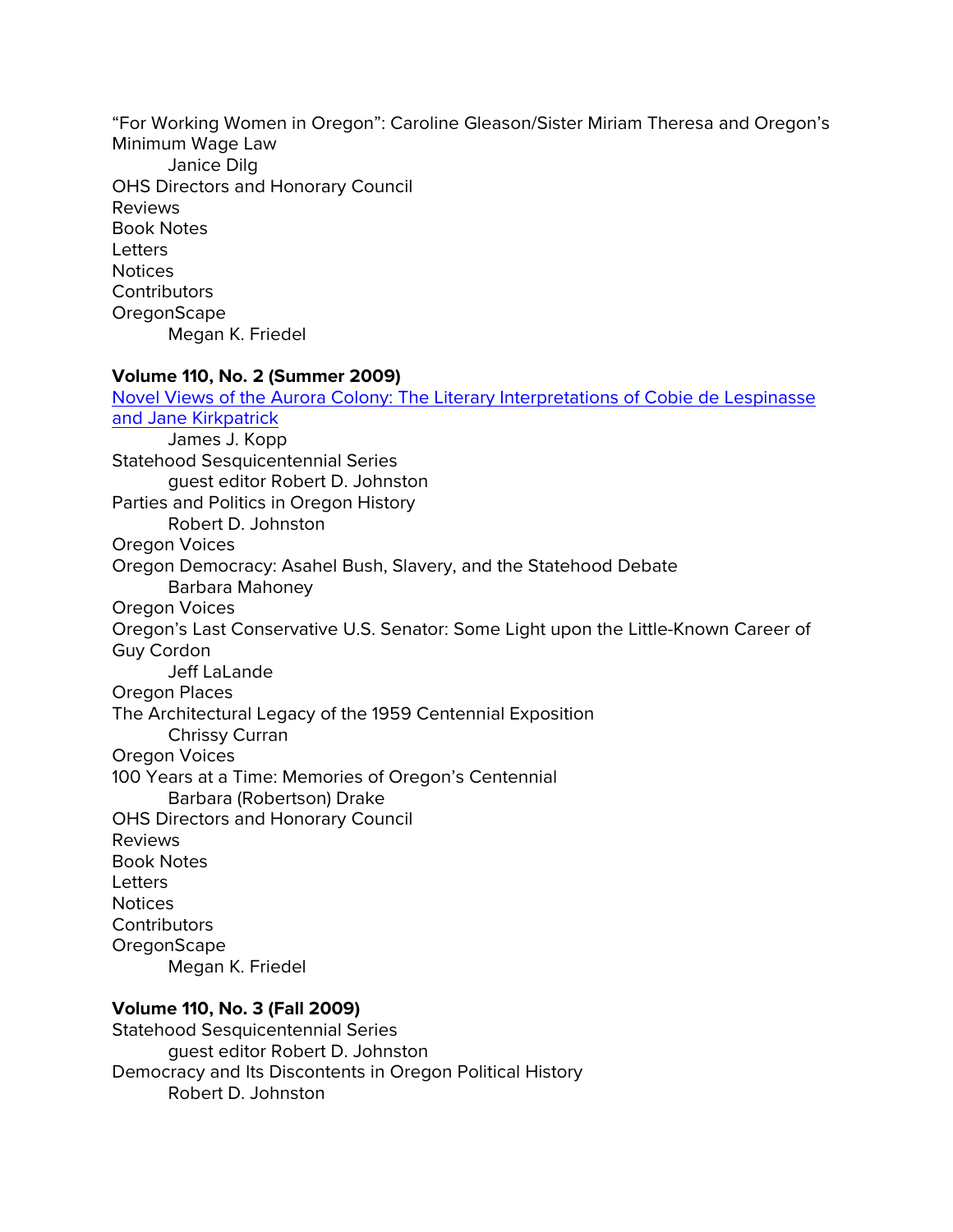Revolutions in the Machinery: Oregon Women and Citizenship in Sesquicentennial Perspective

Kimberly Jensen

"Wheedling, Wangling, and Walloping" for Progress: The Public Service Career of Cornelia Marvin Pierce, 1905–1943

Cheryl Gunselman

The Paradox of Oregon's Progressive Politics: The Political Career of Walter Marcus Pierce

Robert R. McCoy

Exhibit Essay

Life Stories for New Generations: The Living Art of Oregon Tribal Regalia Rebecca J. Dobkins

Oregon Places

An Expensive Stable: The Value in Saving Portland's Ladd Carriage House Brandon Spencer-Hartle

Research Files

Oregon's Historic Sites Database: A Tool for Tapping the Research Potential of the Built Environment

Roger Roper

OHS Directors and Honorary Council

Reviews

Book Notes

**Contributors** 

# **Volume 110, No. 4 (Winter 2009)**

Editor's Note Statehood Sesquicentennial Series guest editor Robert D. Johnston Oregon Politics, Oregon Families, and the End of the Sesquicentennial Robert D. Johnston [Moralistic Direct Democracy: Political Insurgents, Religion, and the State in Twentieth-](http://ohs.org/research-and-library/oregon-historical-quarterly/upload/Lipin-and-Lunch_Moralistic-Direct-Democracy.pdf)[Century Oregon](http://ohs.org/research-and-library/oregon-historical-quarterly/upload/Lipin-and-Lunch_Moralistic-Direct-Democracy.pdf) Lawrence M. Lipin and William Lunch Stories Worth Recording: Martha McKeown and the Documentation of Pacific Northwest Life Katrine Barber Essay Dorothea Lange's Oregon Photography: Assumptions Challenged Linda Gordon Oregon Voices "doing nothing with a vengeance": The Diary of David Hobart Taylor, First Oregon Cavalry, January 1 through May 31, 1862 James Jewell Research Files Witness to Statehood: Delazon Smith's Letter from Washington Geoffrey B. Wexler OHS Directors and Honorary Council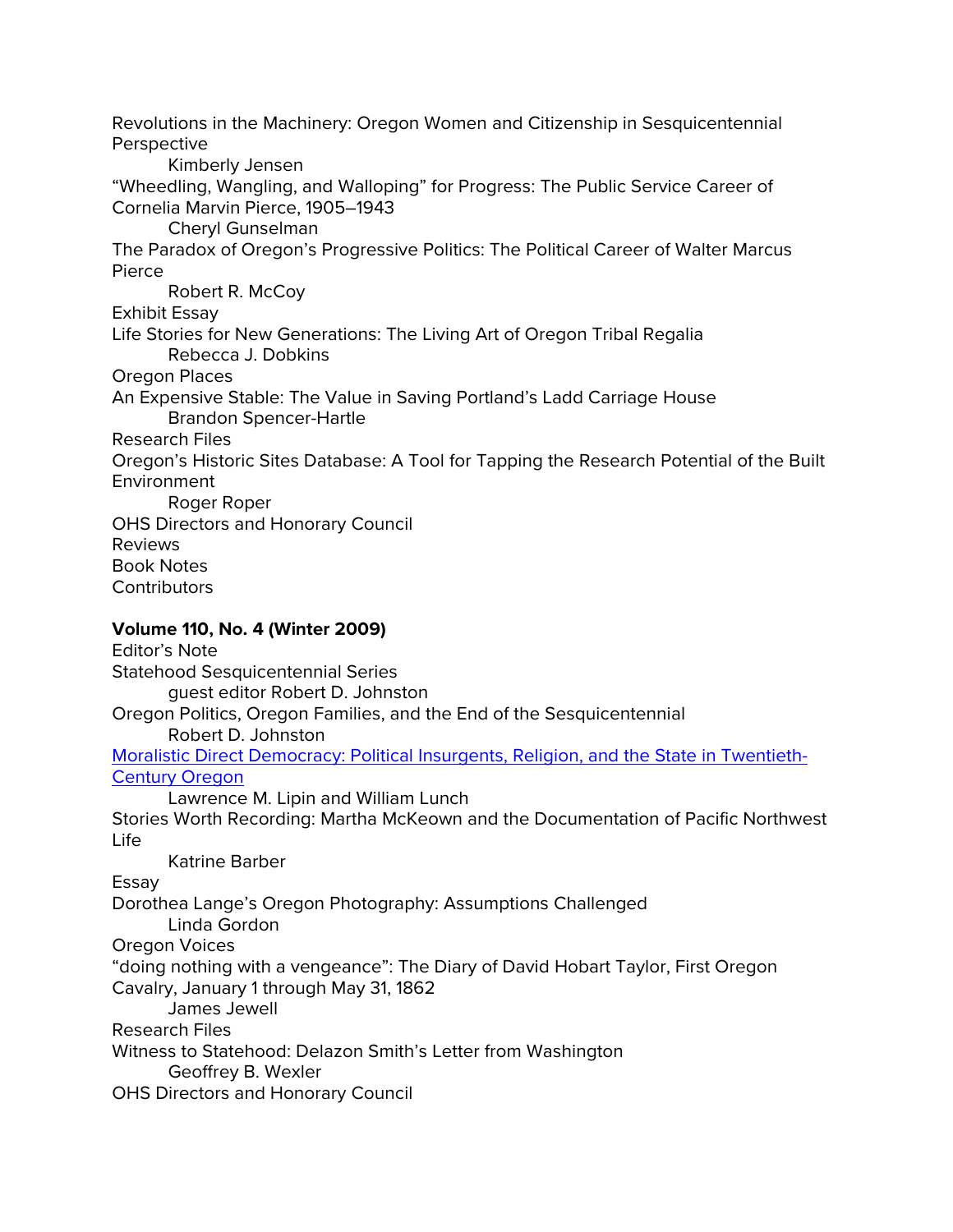Reviews Book Notes **Letters** Notices **Contributors OregonScape** Megan K. Friedel Volume 110 Contents Volume 110 Index

## **Volume 111, No. 1 (Spring 2010)**

[Desegregation and Multiculturalism in the Portland Public Schools](http://ohs.org/research-and-library/oregon-historical-quarterly/upload/OHQ_111_1-Johnson-and-Williams_PPS.pdf) Ethan Johnson and Felicia Williams [She Flies With Her Own Wings: Women in the 1973 Oregon Legislative Session](http://ohs.org/research-and-library/oregon-historical-quarterly/upload/Watson-and-Rose_1973-women.pdf) Tara Watson and Melody Rose Oregon Voices The Wartime Correspondence of Monroe Sweetland and Lillie Megrath Sweetland William G. Robbins The Correspondence of Ralph Radcliffe Whitehead, July 1900: Douglas firs, Life, and the Ideal James J. Kopp OHS Directors and Honorary Council Reviews Book Notes Notices **Contributors** 

## **Volume 111, No. 2 (Summer 2010)**

[Betwixt and Between the Official Story: Tracing the History and Memory of a Family of](https://ohs.org/research-and-library/oregon-historical-quarterly/upload/111_2_Jette-betwixt-and-between.pdf)  [French-Indian Ancestry in the Pacific Northwest](https://ohs.org/research-and-library/oregon-historical-quarterly/upload/111_2_Jette-betwixt-and-between.pdf) Melinda Marie Jetté Connecting Oregon: The Slow Road to Rapid Communications 1843–2009 Frank Dillow Research Files "Let us honor those to whom honor is due": The Discovery of the Final Link in the Southern Route to Oregon Stafford Hazelett OHS Directors and Honorary Council Reviews Book Notes **Notices Contributors OregonScape** Mikki Tint

**Volume 111, No. 3 (Fall 2010)**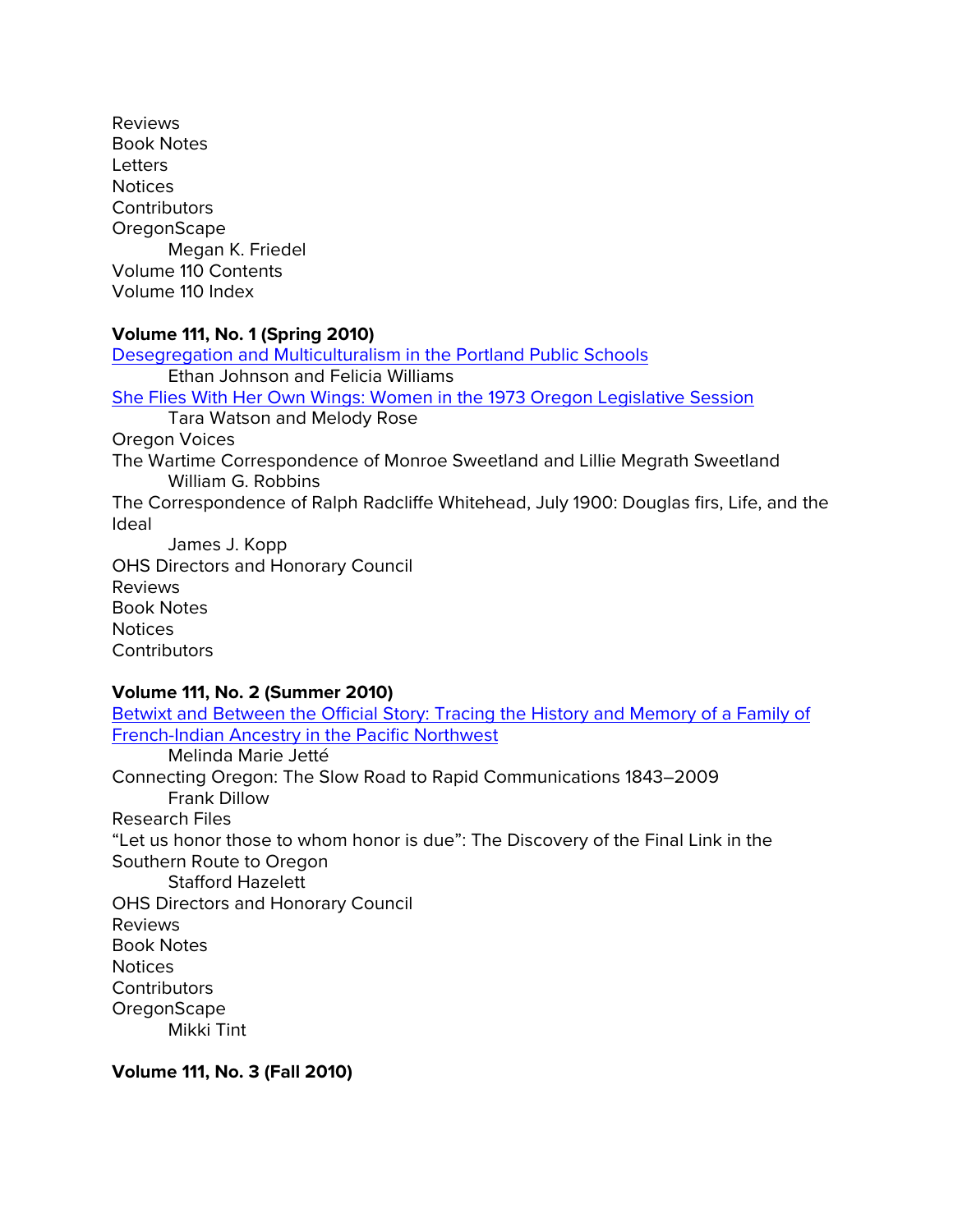["We're going to defend ourselves": The Portland Chapter of the Black Panther Party and](http://ohs.org/research-and-library/oregon-historical-quarterly/upload/OHQ_111_3-Gies-and-Boykoff_BPP.pdf)  [the Local Media Response](http://ohs.org/research-and-library/oregon-historical-quarterly/upload/OHQ_111_3-Gies-and-Boykoff_BPP.pdf)

Jules Boykoff and Martha Gies The Rise and Fall of Burley Design Cooperative Joel Schoening Photo Essay Ole Hedlund, Photographer of the Central Oregon Railroad Era, 1909–1911 Beth Crow and Jarold Ramsey Oregon Voices Green Beans, Green Cash Alderman Farms' Post–World War II Teenage Workforce Floyd J. McKay OHS Directors and Honorary Council Reviews Book Notes **Notices Contributors OregonScape** Mikki Tint

## **Volume 111, No. 4 (Winter 2010)**

Henry S. Tanner and the Cartographic Expression of American Expansionism in the 1820s James V. Walker A Northwest Language of Contact, Diplomacy, and Identity: Chinuk Wawa / Chinook Jargon Henry Zenk with Tony A. Johnson Essay Reflections on Writing a Siletz Tribal History Charles Wilkinson The People Are Dancing Again: Bringing Siletz Tribal History to the Public Robert Kentta Oregon Places Western Oregon Reservations: Two Perspectives on Place David G. Lewis and Robert Kentta Oregon Voices The Albina Mural Project Robin Dunitz OHS Directors and Honorary Council Reviews Book Notes **Letters Notices Contributors OregonScape** Mikki Tint Volume 111 Contents Volume 111 Index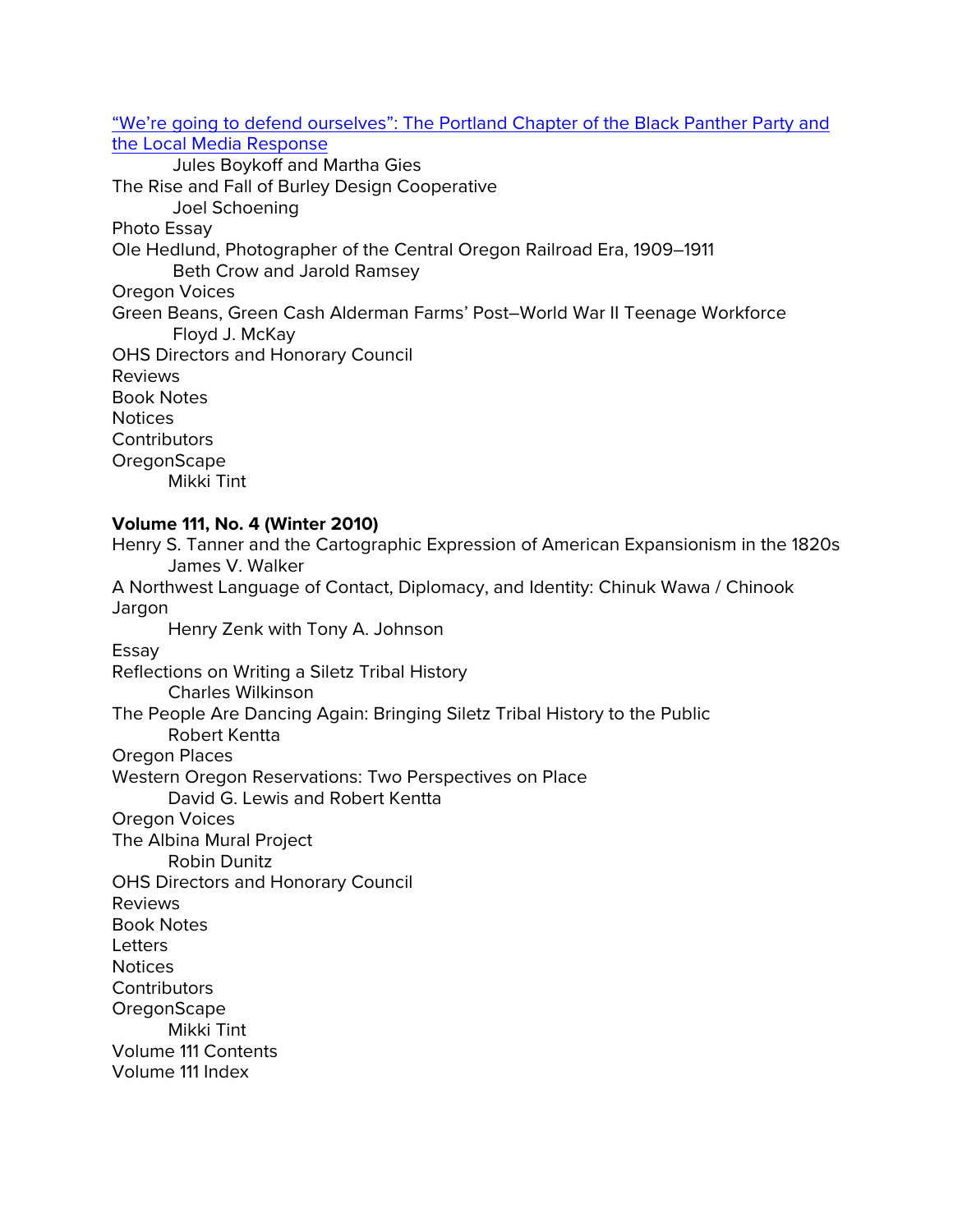# **Volume 112, No. 1 (Spring 2011)**

Editor's Note [A Lovely but Unpredictable River: Frances Fuller Victor's Early Life and Writing](https://ohs.org/research-and-library/oregon-historical-quarterly/joel-palmer-award/upload/112_1_Browne_Frances-Victor.pdf) Sheri Bartlett Browne Silver Falls State Park and the Early Environmental Movement Zeb Larson Oregon Voices "READ YOU MUTT!": The Life and Times of Tom Burns, the Most Arrested Man in Portland Peter Sleeth Oregon Peace Corps Volunteers: Letters from Nigeria, 1964–1965 Jerry Fagerlund and Liisa Fagerlund Research Files The Army in the Woods: Spruce Production Division Records at the National Archives Kathleen Crosman Local History Spotlight Archaeology, History, and Community: An Enduring Legacy at Beatty, Klamath County Thomas J. Connolly [The Old Wasco County Courthouse: Still Making History after 152 Years](http://ohs.org/research-and-library/oregon-historical-quarterly/upload/112_1-Vercouteren_Wasco-Courthouse.pdf) Karl Vercouteren OHS Directors and Honorary Council Reviews Book Notes **Letters** Notices **Contributors OregonScape** Mikki Tint **Volume 112, No. 2 (Summer 2011)** "Hardly a Family is Free From the Disease": Tuberculosis, Health Care, and Assimilation Policy on the Nez Perce Reservation, 1908–1942 Elizabeth James On the Road with Rutherford B. Hayes: Oregon's First Presidential Visit, 1880 Kristine Deacon Oregon Voices The Sicuro File: A Personal Perspective on the Struggle over Portland State University's Most Controversial President David A. Horowitz Where They Came From: Voices of Reed College, 1920–1940 John Sheehy [Soccer in the Seventies: Chris Dangerfield and the Original Portland Timbers](http://ohs.org/research-and-library/oregon-historical-quarterly/upload/112_2_Orr-and-Young_Timbers.pdf) Michael Orr and Morgen Young

Local History Spotlight

Madras Railroad Day Centennial Celebration, 1911–2011

Jarold Ramsey

OHS Directors and Honorary Council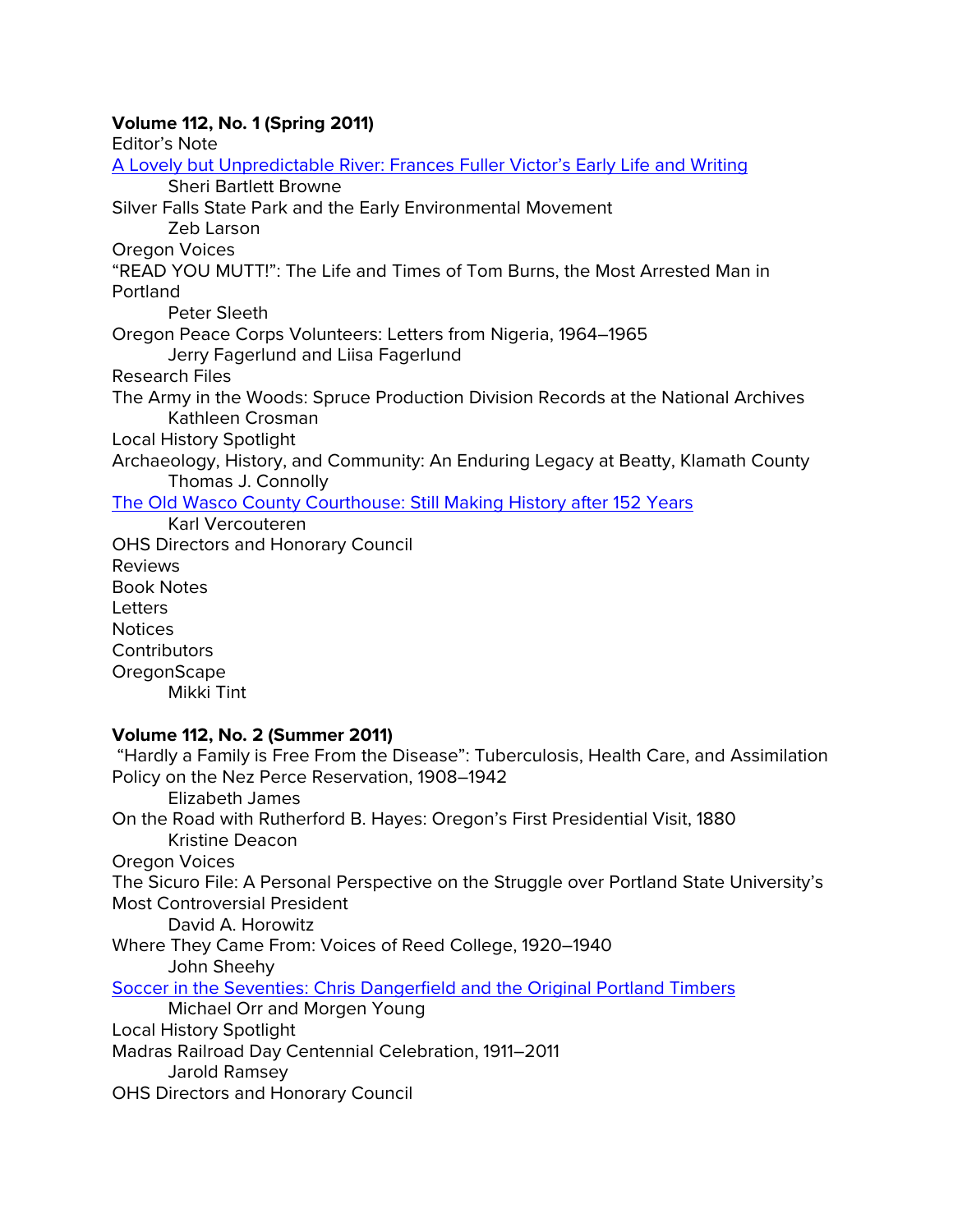Reviews Book Notes Notices **Contributors OregonScape** Mikki Tint **Volume 112, No. 3 (Fall 2011)** Murder on Train No. 15: Race Relations, the Home Front, and the Trial of Robert E. Lee Folkes Neil Barker Building an Alternative: People's Food Cooperative in Southeast Portland Marc D. Brown Essay The Trouble with Cross-Dressers: Researching and Writing the History of Sexual and Gender Transgressiveness in the Nineteenth-Century American West Peter Boag Photo Essay Red Heads to War Dogs: Taft, 1941–1943 G. Thomas Edwards Primary Document Okinawa 1945: Monroe Sweetland and American Prisoners of War William G. Robbins Local History Spotlight Shawash Ili?i Kanim Ikanum (Grand Ronde Canoe Story) David G. Lewis OHS Directors and Honorary Council Reviews Book Notes **Contributors** OregonScape Mikki Tint **Volume 112, No. 4 (Winter 2011)** "Hop Fever" in the Willamette Valley: The Local and Global Roots of a Regional Specialty

**[Crop](http://ohs.org/research-and-library/oregon-historical-quarterly/upload/02_ohq_112_4_Kopp_Hops.pdf)** Peter A. Kopp Portland Modern: The Northwest Architecture of Van Evera Bailey Hope H. Svenson Martin Luther's Fragmented Body: Lutheranism in Astoria, Oregon C. Welborn Exhibit Essay Sin in the Sagebrush: Creating an Exhibit for the High Desert Museum Robert Boyd OHS Directors and Honorary Council Reviews Book Notes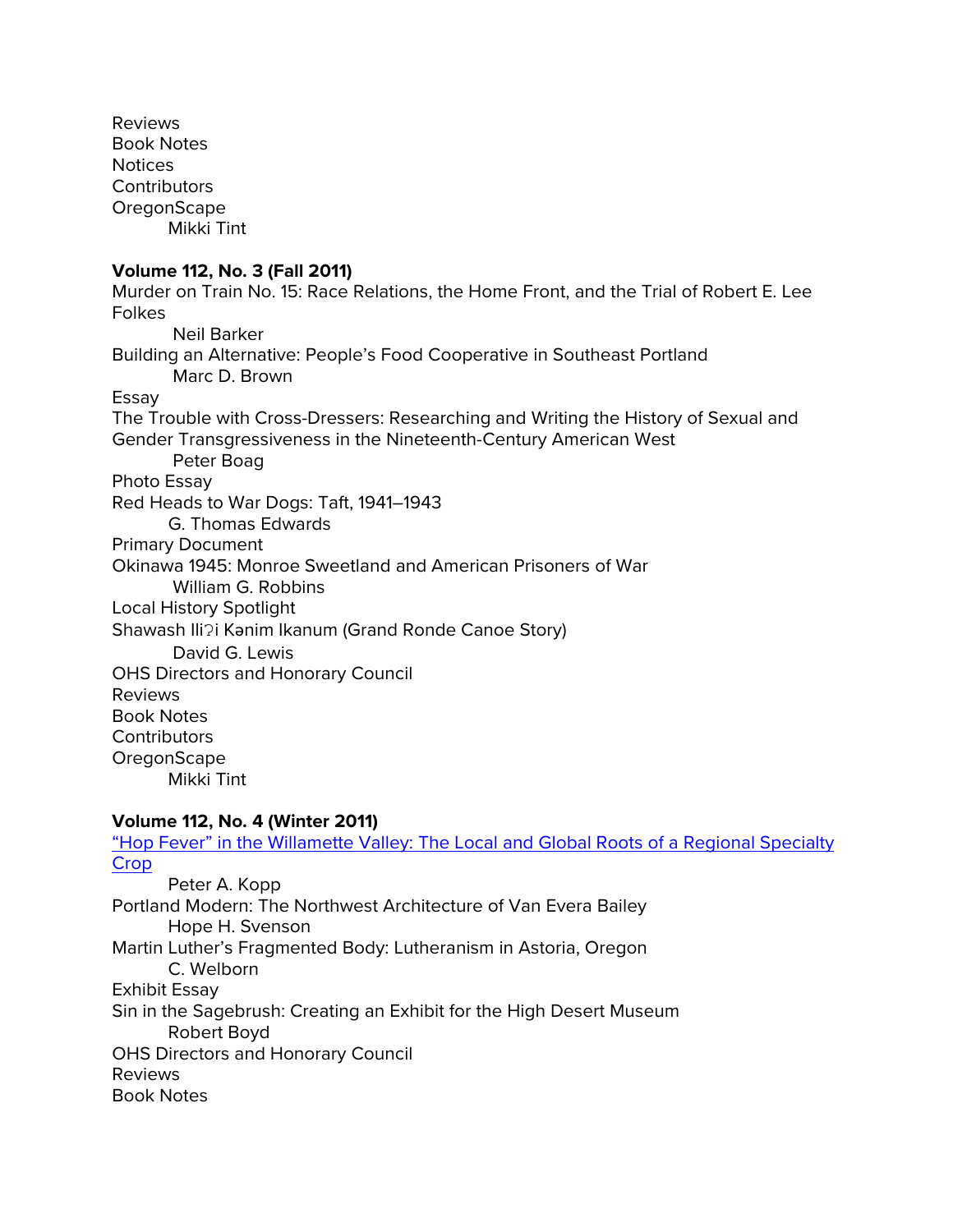**Letters Contributors OregonScape** Mikki Tint Volume Contents Volume Index **Volume 113, No. 1 (Spring 2012)** The Foreign Policy of Senator Wayne L. Morse Larry Ceplair Portland's Gettysburg Cyclorama: A Story of Art, Entertainment, and Memory Jeffry Uecker Oregon Voices The Late-Life Career of Marian Wood Kolisch Jennifer Strayer Research Files Historic Oregon Newspapers Online: Bringing Oregon's "first rough draft of history" into a New Era of Public Accessibility Jason Stone Local History Spotlight An Inheritance: A Gift to the Deschutes County Historical Society Tells the Story of a Life, a Family, and a Town Kelly Cannon-Miller OHS Directors and Honorary Council Reviews Book Notes **Contributors OregonScape** Mikki Tint **Volume 113, No. 2 (Summer 2012)**

"He took up arms against the loins from which he sprang and the womb that bore him": Gender and Parricide During the American Agrarian Crisis — A Case Study Peter Boag [Ghadar, Historical Silences, and Notions of Belonging: Early 1900s Punjabis of the](http://ohs.org/research-and-library/oregon-historical-quarterly/upload/03_113_02_Ogden_Ghadar.pdf)  [Columbia River](http://ohs.org/research-and-library/oregon-historical-quarterly/upload/03_113_02_Ogden_Ghadar.pdf) Johanna Ogden "the kind of person who makes this America strong": Monroe Sweetland and Japanese Americans William G. Robbins Exhibit Essay Reflections of my Father: The Architecture and Legacy of Pietro Belluschi Anthony Belluschi Local History Spotlight [Maxville Heritage Interpretive Center: Telling the Story of African Americans in Wallowa,](http://ohs.org/research-and-library/oregon-historical-quarterly/upload/Trice_Local-History-Spotlight_Maxville-Heritage-Interpretive-Center_113_2_Summer-2012.pdf)  **[Oregon](http://ohs.org/research-and-library/oregon-historical-quarterly/upload/Trice_Local-History-Spotlight_Maxville-Heritage-Interpretive-Center_113_2_Summer-2012.pdf)** 

Gwendolyn Trice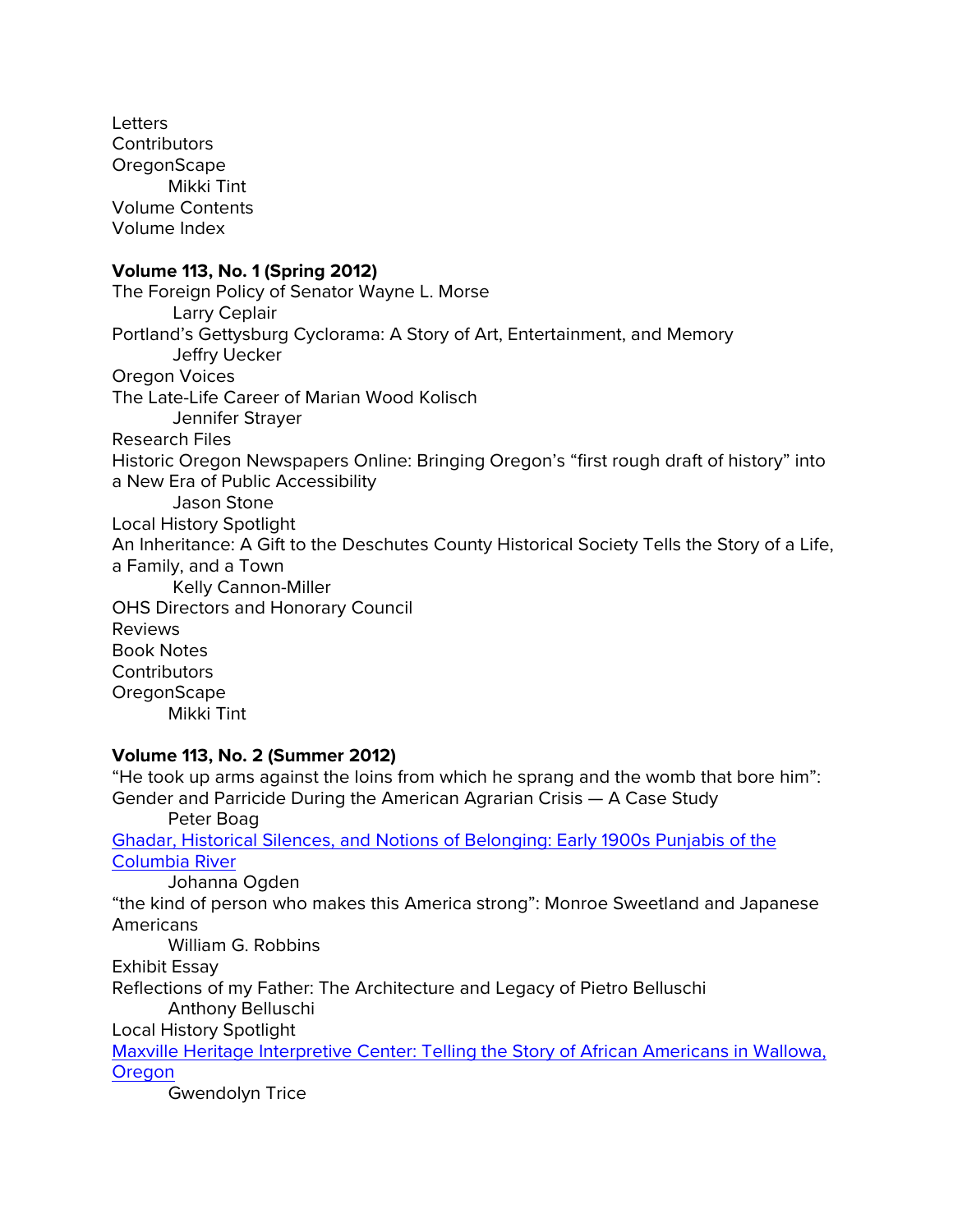OHS Directors and Honorary Council Reviews Book Notes **Contributors OregonScape** Mikki Tint **Volume 113, No. 3 (Fall 2012)** Women and Citizenship in Oregon History Kimberly Jensen "What Shall Be Done with Her?": Frances Fuller Victor Analyzes "The Woman Question" in Oregon Sheri Bartlett Browne Creating New Citizens: The National Council of Jewish Women's Work at Neighborhood House in Portland, 1896–1912 Emily Zeien-Stuckman Asian Women: Immigration and Citizenship in Oregon Peggy Nagae [From Coverture to Supreme Court Justice: Women Lawyers and Judges in Oregon](http://ohs.org/research-and-library/oregon-historical-quarterly/upload/06_113_03_Dilg_USDCHS.pdf)  **[History](http://ohs.org/research-and-library/oregon-historical-quarterly/upload/06_113_03_Dilg_USDCHS.pdf)** Janice Dilg The Straight State of Oregon: Notes Toward Queering the History of the Past Century Jacqueline Dirks Multilayered Loyalties: Oregon Indian Women as Citizens of the Land, Their Tribal Nations, and the United States Kay Reid "The Noble Representative Woman from Oregon": Dr. Mary Anna Cooke Thompson Jean M. Ward The Lucy Davis Phillips Collection: Finding the Lost Women Graduates of Oregon's Medical Schools Karen Lea Anderson Peterson Latinas and Citizenship in Oregon Marcela Mendoza Equality, Politics, and Separatism: The Papers of Oregon Feminists in the University of Oregon Libraries Linda Long Women of the Oregon Multicultural Archives Natalia Fernández and Tiah Edmunson-Morton Women and Oregon Political History: The Research and Writing of Up the Capitol Steps Jessica Tollestrup Chronicling Women's History at the Oregon State Archives Austin Schulz and Mary Beth Herkert Significant Events **Bibliography** Editor's Note **Contributors**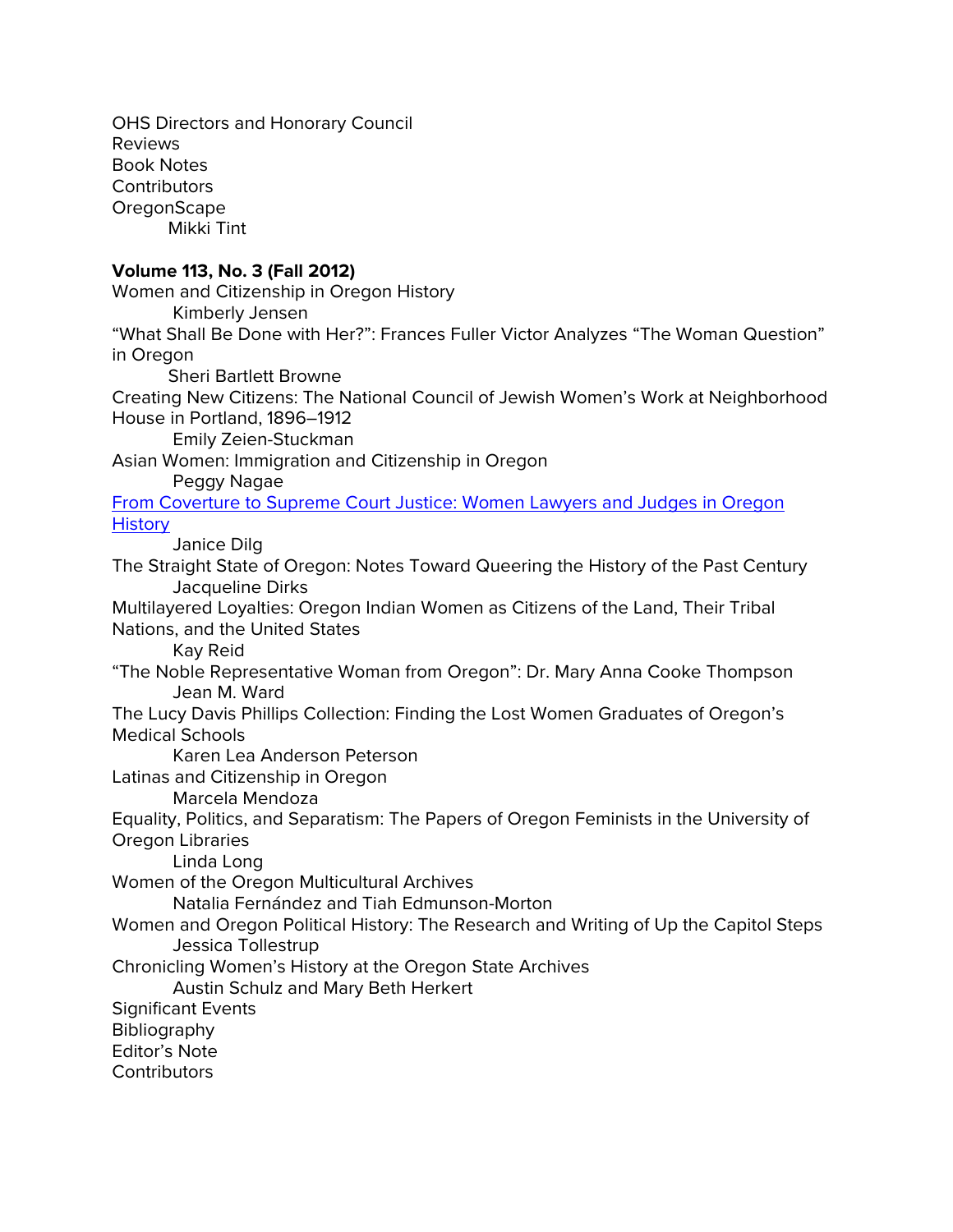### **Volume 113, No. 4 (Winter 2012)**

Tree Farms on Display: Presenting Industrial Forests to the Public in the Pacific Northwest, 1941–1960 Emily K. Brock Essays [Bringing "good Jargon" to Light: The New Chinuk Wawa Dictionary of the Confederated](http://ohs.org/research-and-library/oregon-historical-quarterly/upload/Bringing-good-jargon-to-light-pdf.pdf)  [Tribes of Grand Ronde, Oregon](http://ohs.org/research-and-library/oregon-historical-quarterly/upload/Bringing-good-jargon-to-light-pdf.pdf) Henry Zenk Tom McCall and the Language of Memory Brent Walth Exhibit Essay History: Made by You: A New Approach from the Southern Oregon Historical Society Amy Drake and Allison Weiss OHS Directors and Honorary Council Reviews Book Notes **Contributors OregonScape** Mikki Tint Volume Contents Volume Index

## **Volume 114, No. 1 (Spring 2013)**

[Black and Blue: Police-Community Relations in Portland's Albina District, 1964–1985](http://ohs.org/research-and-library/oregon-historical-quarterly/upload/serbulo-gibson_black-and-blue.pdf) Leanne C. Serbulo and Karen J. Gibson The Hunt for Oregon Missionary Sources: Clifford M. Drury's Enduring Archives Legacy Trevor James Bond Populists, Dreamers, and the Citizens who Built Oregon's 1938 Capitol Floyd J. McKay Oregon Places Architecture of the Oregon State Capitol William F. Willingham Local History Spotlight The Southern Oregon University Laboratory of Anthropology Public Archaeology and History Mark Tveskov, Chelsea Rose, and Katie Johnson OHS Directors and Honorary Council Reviews Book Notes **Contributors OregonScape** Mikki Tint

### **Volume 114, No. 2 (Summer 2013)**

["well and favorably known": Deciphering Chinese Merchant Status in the Immigration](http://ohs.org/research-and-library/oregon-historical-quarterly/upload/02_Coe_Chinese-in-Astoria.pdf)  [Office of Astoria, Oregon, 1900–1924](http://ohs.org/research-and-library/oregon-historical-quarterly/upload/02_Coe_Chinese-in-Astoria.pdf) Aaron Coe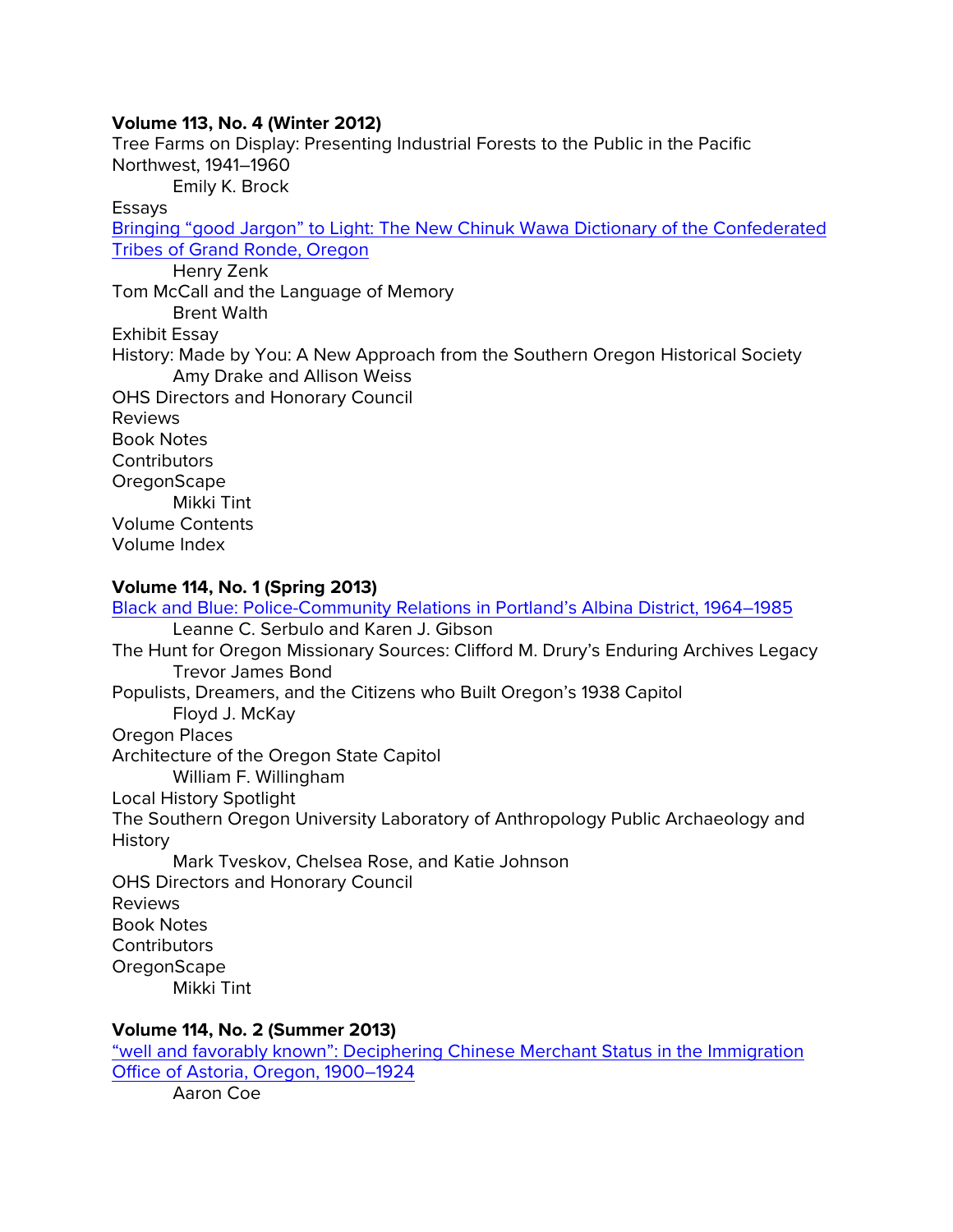The Oregonian Navigates the Great Depression Harry H. Stein Oregon Voices [Trudy Rice's Story: Nursing and Race in Oregon History](http://ohs.org/research-and-library/oregon-historical-quarterly/upload/04_hancock-and-rice_nurse-of-color.pdf) Christin L. Hancock Local History Spotlight What Would You Do?: If Heroes Were Not Welcome Home Linda Tamura and Marsha Takayanagi Matthews Hood River County Museum: Looking Backward, Moving Forward Connie Nice OHS Directors and Honorary Council Reviews Book Notes **Contributors OregonScape** Mikki Tint **Volume 114, No. 3 (Fall 2013)** Curiosity or Cure?: Chinese Medicine and American Orientalism in Progressive Era California and Oregon Tamara Venit Shelton Portland's "Refugee from Occupied Hollywood": Andries Deinum and his Center for the Moving Image Heather O. Petrocelli Research Files Following the Roots of Oregon Wine Rachael Cristine Woody and Rich Schmidt Photo Essay Project Dayshoot30: An Oregon Self-Portrait for the Digital Age Brian Burk Local History Spotlights Russell Lee in the Northwest: Documenting Japanese American Farm Labor Camps in Oregon and Idaho Morgen Young Remembering Chinese in Hells Canyon and the Pacific Northwest R. Gregory Nokes OHS Directors and Honorary Council Reviews Book Notes **Letters Contributors OregonScape** 

Jennifer Keyser

### **Volume 114, No. 4 (Winter 2013)**

"Our Vanishing Glaciers": One Hundred Years of Glacier Retreat in Three Sisters Area, Oregon Cascade Range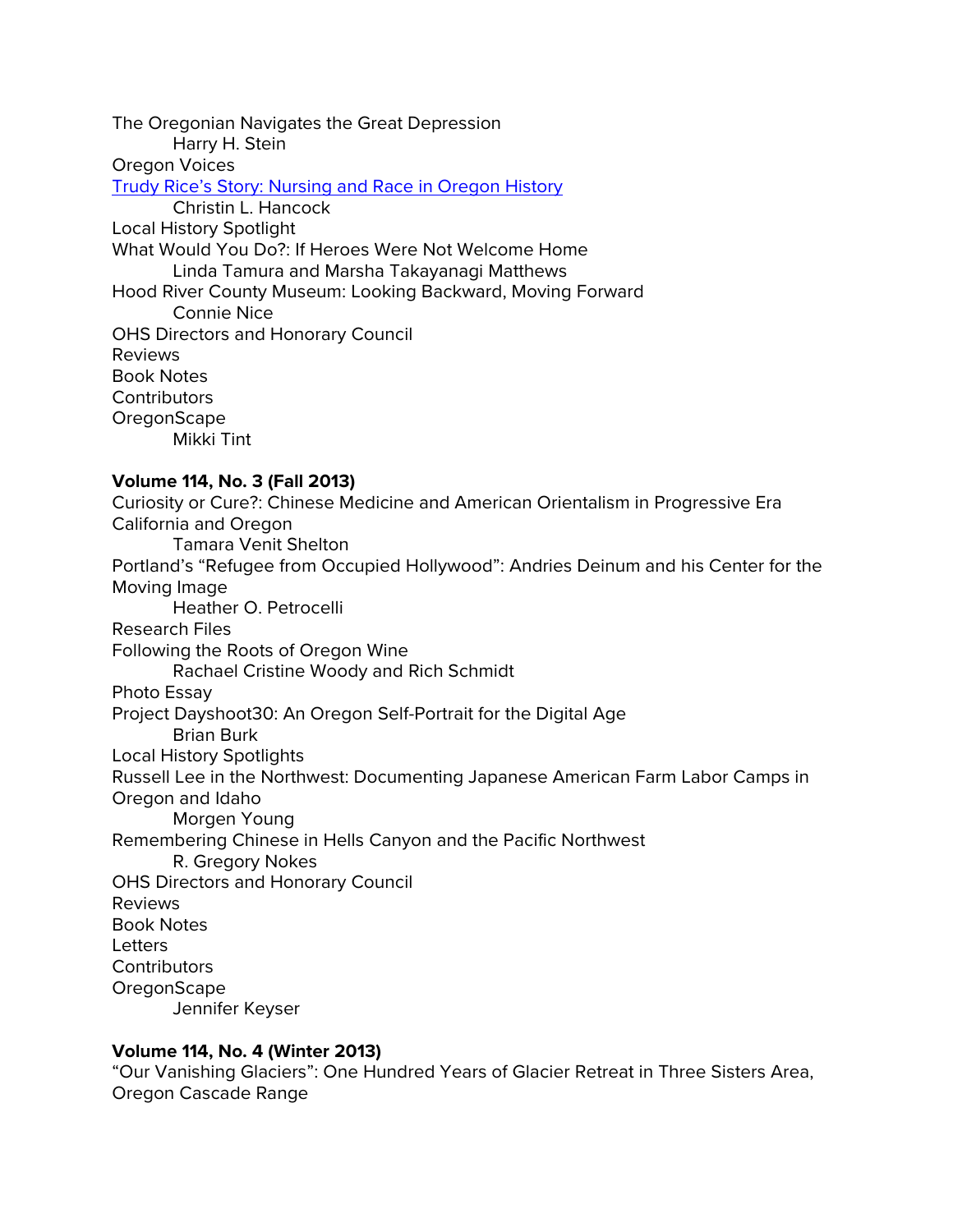Jim E. O'Connor Special Section Oregon Historical Society "Summer of Citizenship" Series Eliza E. Canty-Jones [Citizenship and Belonging in Uncertain Times](https://ohs.org/research-and-library/oregon-historical-quarterly/back-issues/upload/04_Mendoza_SOC-Essays_OHQ_114_4.pdf) Marcela Mendoza Speaking for the First Americans: Nipo Strongheart and the Campaign for American Indian Citizenship Andrew H. Fisher From Citizens to Enemy Aliens: Oregon Women, Marriage, and the Surveillance State during the First World War Kimberly Jensen Research Files "A Rich Darkness": Discovering the William Stafford Archives at Lewis & Clark College Doug Erickson and Jeremy Skinner Photo Essay Evidence of Noticing: Photographs by William Stafford Kirsten Rian Local History Spotlights Ghadar Party Centennial Celebration in Astoria, Oregon Johanna Ogden I-O-N Heritage Museum: Remembering the Past — Preserving the Future in Jordan Valley, Oregon Joanne Cunningham OHS Directors and Honorary Council Reviews Book Notes **Letters Contributors OregonScape** Mikki Tint **Volume 115, No. 1 (Spring 2014)**

"The Road that Won an Empire": Commemoration, Commercialization, and the Promise of Auto Tourism at the "Top o' Blue Mountains" Chelsea K.Vaughn Nose Sakae's Study Abroad: Idealization and Devaluation of American Education During Japan's early Meiji Era Yasutaka Maruki Oregon Voices Women's Lands in Southern Oregon: Jean Mountaingrove and Bethroot Gwynn Tell Their **Stories** Heather Burmeister Enforcing Oregon's State Alcohol Monopoly: Recollections from the 1950s Warren Niete, introduction by Rob Donnelly Oregon Places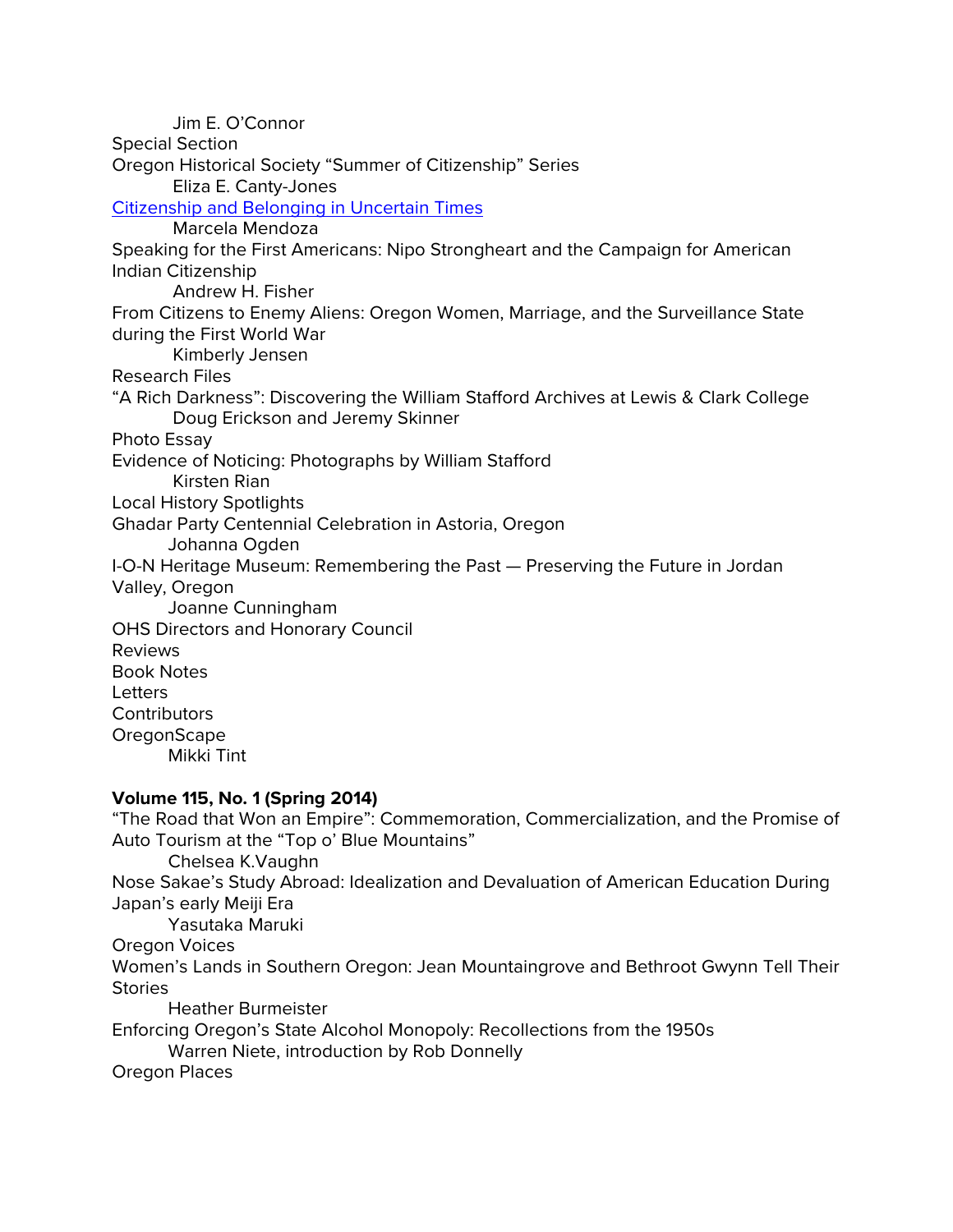Thompson's Mills and the Lost Town of Boston: Oregon's Newest Heritage Site Celebrates Its Ten-Year Anniversary Kristine Deacon A Tribute: Eckard V. Toy, Jr., March 19, 1931–October 7, 2013 OHS Directors and Honorary Council Reviews Book Notes **Contributors OregonScape** Mikki Tint

## **Volume 115, No. 2 (Summer 2014)**

[Oregon's Civil War: The Troubled Legacy of Emancipation in the Pacific Northwest](http://ohs.org/research-and-library/oregon-historical-quarterly/upload/02_Smith_Oregon-s-Civil-War_115_2_Summer-2014.pdf) Stacey L. Smith [The Allure of Lincoln: Using Material Culture to Complicate Shared Memories](http://ohs.org/research-and-library/oregon-historical-quarterly/upload/03_Carter-and-Platt_Exhibit-Feature_.pdf) Brian J. Carter, with Amy E. Platt Extant Outdoor Garments in Oregon, 1880 to 1920: Historic Research Using Objects from Oregon's Historical Institutions Jennifer M. Mower and Elaine L. Pedersen Printers and Press Operators: The Oregonian Remembered Harry H. Stein A Tribute: Thomas Vaughan, October 13, 1924–December 6, 2013 History from Below: Connecting Rural Oregon to Its Social Movement History Sarah K. Loose OHS Directors and Honorary Council Reviews Book Notes **Contributors OregonScape** 

Mikki Tint

## **Volume 115, No. 3 (Fall 2014)**

Natives and Pioneers: Death and the Settling and Unsettling of Oregon Matthew Dennis "We Are Created from this Land": *Washat* Leaders Reflect on Place-Based Spiritual

Beliefs

Rex Buck, Jr. and Wilson Wewa

[Stealing from the Dead: Scientists, Settlers, and Indian Burial Sites in Early-Nineteenth-](http://ohs.org/research-and-library/oregon-historical-quarterly/upload/04_Lindquist_Stealing-from-the-Dead_OHQ-115_revised.pdf)[Century Oregon](http://ohs.org/research-and-library/oregon-historical-quarterly/upload/04_Lindquist_Stealing-from-the-Dead_OHQ-115_revised.pdf)

Wendi A. Lindquist

[Death and Oregon's Settler Generation: Connecting Parricide, Agricultural Decline, and](http://ohs.org/research-and-library/oregon-historical-quarterly/upload/05_Boag_Death-and-Oregon-s-Settler-Generation_ohq-115_3.pdf)  [Dying Pioneers at the Turn of the Twentieth Century](http://ohs.org/research-and-library/oregon-historical-quarterly/upload/05_Boag_Death-and-Oregon-s-Settler-Generation_ohq-115_3.pdf)

Peter Boag

Killing Narcissa: Race, Gender, and Violence in Recreations of the Whitman Incident Chelsea K. Vaughn

Four Deaths: The Near Destruction of Western Oregon Tribes and Native Lifeways, Removal to the Reservation, and Erasure from History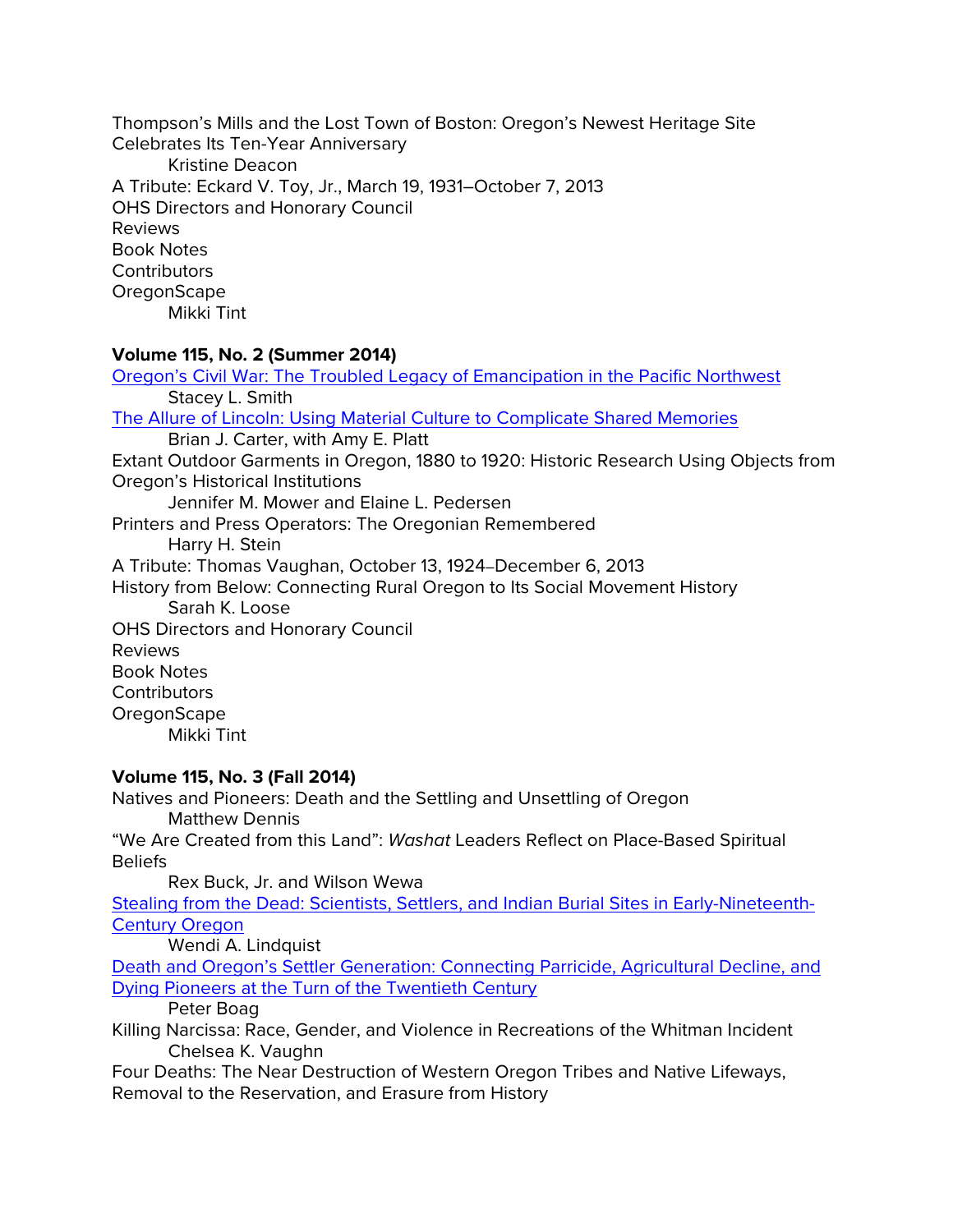David G. Lewis Reflection Forum A Reflection on Genocide in Southwest Oregon in Honor of George Bundy Wasson, Jr. Gray H. Whaley How the West was Lost: Reflections on Death and the Settling and Unsettling of Oregon Jennifer Karson Engum Dislodging Oregon's History from its Mythical Mooring: Reflections on Death and the Settling and Unsettling of Oregon Melinda Marie Jetté OHS Directors and Honorary Council Reviews Book Notes **Contributors** 

### **Volume 115, No. 4 (Winter 2014)**

[Planning for a Productive Paradise: Tom McCall and the Conservationist Tale of Oregon](http://ohs.org/research-and-library/oregon-historical-quarterly/upload/02_Gifford_Planning-for-a-Productive-Paradise_OHQ-115_4.pdf)  [Land-Use Policy](http://ohs.org/research-and-library/oregon-historical-quarterly/upload/02_Gifford_Planning-for-a-Productive-Paradise_OHQ-115_4.pdf)

Laura Jane Gifford

"Union for the Sake of the Union": The Selection of Joseph Lane as Acting President of the United States, 1861

Si Sheppard

A History of Science and Society in Oregon: Oregon State University's Extension and Experiment Station Publications

Sue Kunda

[Klamath Armory and Auditorium: Klamath County Museum's "Biggest and Most Important](http://ohs.org/research-and-library/oregon-historical-quarterly/upload/05_Hassen_Klamath-Armory_115_4_Winter-2014.pdf)  [Artifact"](http://ohs.org/research-and-library/oregon-historical-quarterly/upload/05_Hassen_Klamath-Armory_115_4_Winter-2014.pdf)

Judith Hassen OHS Directors and Honorary Council Reviews Book Notes **Letters Contributors OregonScape** Mikki Tint, Volume Contents Volume Index

#### **Volume 116, No. 1 (Spring 2015)**

["Criminal Operations": The First Fifty Years of Abortion Trials in Portland, Oregon](http://ohs.org/research-and-library/oregon-historical-quarterly/joel-palmer-award/upload/Helquist_Criminal-Operations_OHQ-116_1_Spring-2015_p.pdf) Michael Helquist "The Job was Big and the Man Doing it was Still Bigger": The Forgotten Role of Thomas B. Watters in Klamath Termination, 1953–1958 Matthew Villeneuve Photo Essay A Foreigner's View of Oregon: The Portland Photography of E.O. Hoppé Jennifer Strayer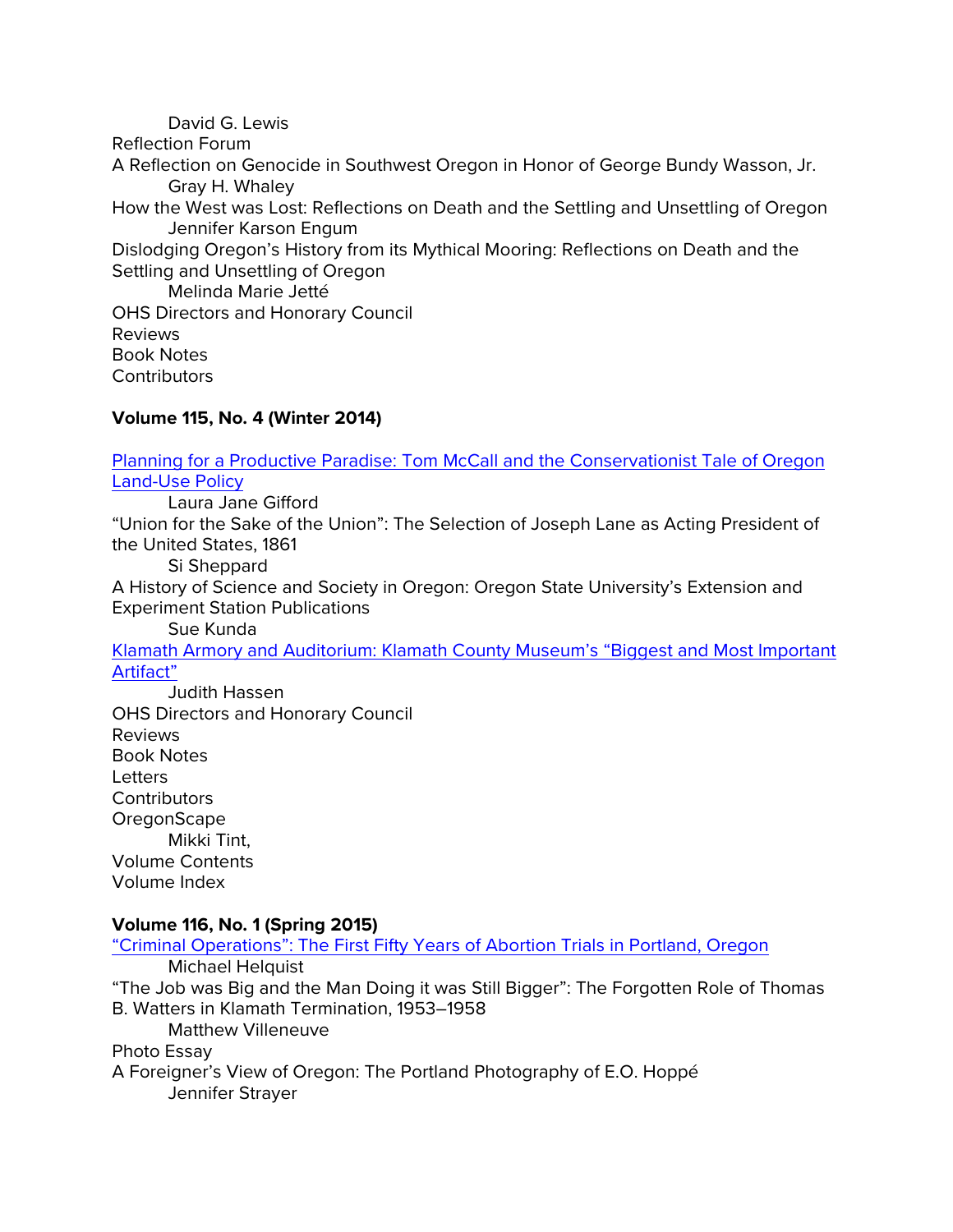Exhibit Essay

[Western Landscape Photography: Then and Now](http://ohs.org/research-and-library/oregon-historical-quarterly/upload/05_Sailor_Landscape-Photography_OHQ-116_1_Spring-2015.pdf) Rachel McLean Sailor

Oregon Voices P.I.B. Ping: A Kansan in 1880s Oregon Lynn Summers Local History Spotlight How Do You Celebrate a County's Centennial? Jarold Ramsey OHS Directors and Honorary Council Reviews Book Notes **Contributors** OregonScape Mikki Tint,

## **Volume 116, No. 2 (Summer 2015)**

Hitting the Trail: Live Displays of Native American, Filipino, and Japanese People at the Portland World's Fair Emily Trafford "To the World!!": The Story Behind the Vitriol Stafford Hazelett "We were nothing but rust": Beatrice Green Marshall's Wartime Experience Melissa Cornelius Lang "Go into the yard as a worker, not as a woman": Oregon Women During World War II, A Digital Exhibit on the Oregon History Project Amy E. Platt The Augmented Reality of Oregon History Shawn Daley OHS Directors and Honorary Council Reviews Book Notes **Contributors OregonScape** 

Mikki Tint

## **Volume 116, No. 3 (Fall 2015)**

"This is where [we want to stay": Tejanos and Latino Community Building in Washington](http://ohs.org/research-and-library/oregon-historical-quarterly/upload/02_Sprunger_Tejano-Community-Builders_OHQ-116_3.pdf)  **[County](http://ohs.org/research-and-library/oregon-historical-quarterly/upload/02_Sprunger_Tejano-Community-Builders_OHQ-116_3.pdf)** 

Luke Sprunger Promoting Tourism and Development at Crater Lake: The Art of Grace Russell Fountain and Mabel Russell Lowther Gail E. Evans Letters to Klickitat Street, 1940–1945 Sandra Hickson Carter Shared Narratives: The Story of the 1942 Attack on Fort Stevens Laura Jane Gifford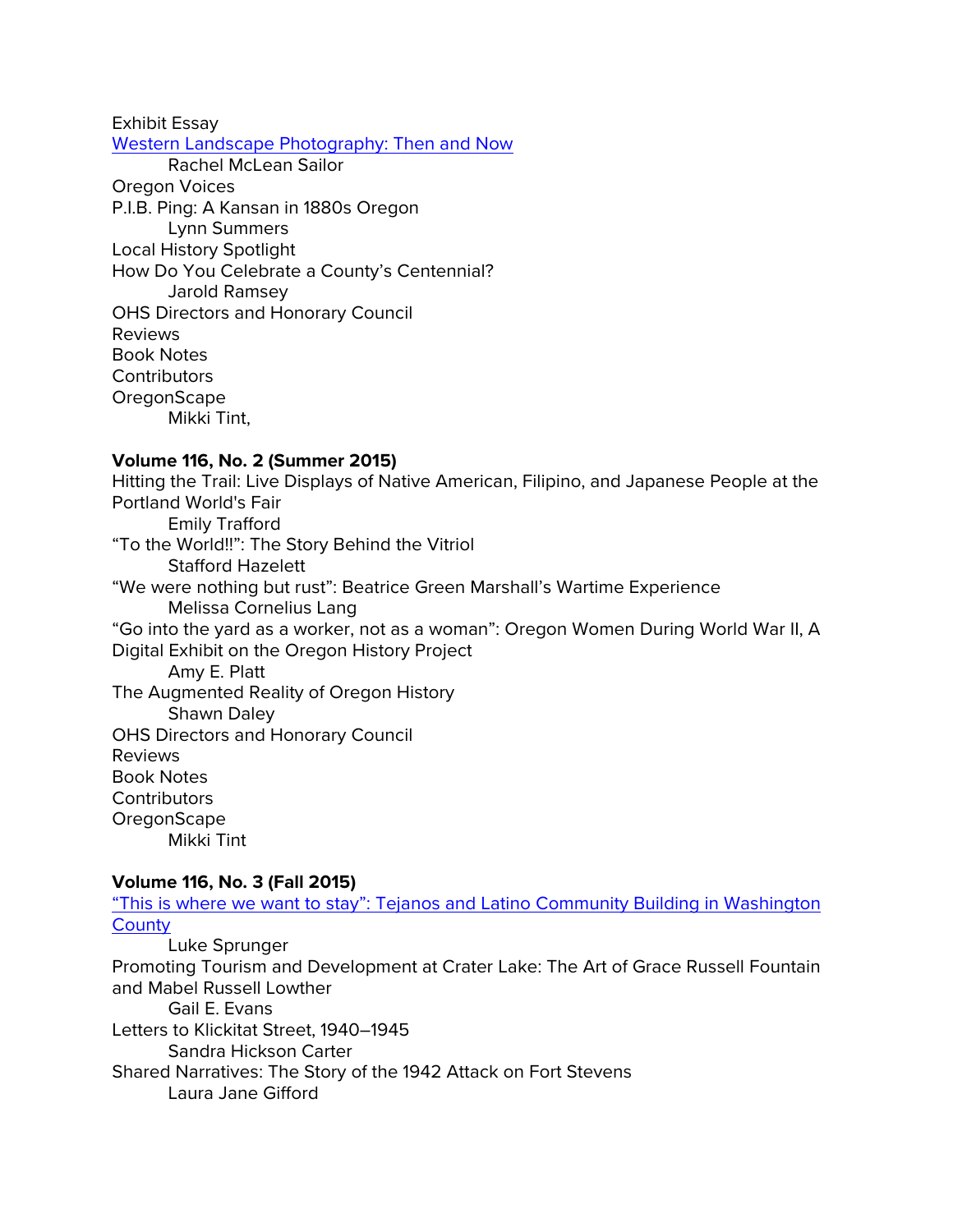Restoring the Morrow County Courthouse Clock: An Eastern Oregon Correctional Institution Clock-Making Trade School Project Gary L. Kopperud OHS Directors and Honorary Council Reviews Book Notes Letter **Contributors OregonScape** 

Mikki Tint

### **Volume 116, No. 4 (Winter 2015)**

[Revisiting Rajneeshpuram: Oregon's Largest Utopian Community as Western History](https://ohs.org/research-and-library/oregon-historical-quarterly/back-issues/upload/Abbott_Revisiting-Rajneeshparum_OHQ-116_4_Winter-2015_spread.pdf) Carl Abbott The Value of a Historical Landscape: Heritage and Nature at Bridal Veil David Benac [Comrade Johns: Oregon's Socialist Presidential Candidate](http://ohs.org/research-and-library/oregon-historical-quarterly/upload/04_Johnson-and-Pedersen_Comrade-Johns_OHQ-116_4_Winter-2015.pdf) Jeffrey Johnson and Nate Pedersen A Black Logger's Journey: Jackson Parish, Louisiana, to Wallowa County, Oregon Pearl Alice Marsh [Assembling a Life: James L. Wasson and Old Portland Hardware](http://ohs.org/research-and-library/oregon-historical-quarterly/upload/Smith_Wasson_OHQ-116_4_Winter-2015.pdf) Greta Smith OHS Directors and Honorary Council Reviews

Book Notes **Contributors OregonScape** Mikki Tint Volume Contents Volume Index

## **Volume 117, No. 1 (Spring 2016)**

Chinookan Villages of the Lower Columbia Henry Zenk, Yvonne Hajda, and Robert Boyd [The Pictorial Maps of Fred A. Routledge](http://ohs.org/research-and-library/oregon-historical-quarterly/upload/03_Clinton_Routledge-Maps_117_1_Spring-2016.pdf) Craig Clinton From Church to State: The Sectarian Roots of Oregon State University, 1868–1888 William G. Robbins OHS Directors and Honorary Council Reviews Book Notes **Contributors OregonScape** Mikki Tint

**Volume 117, No. 2 (Summer 2016)**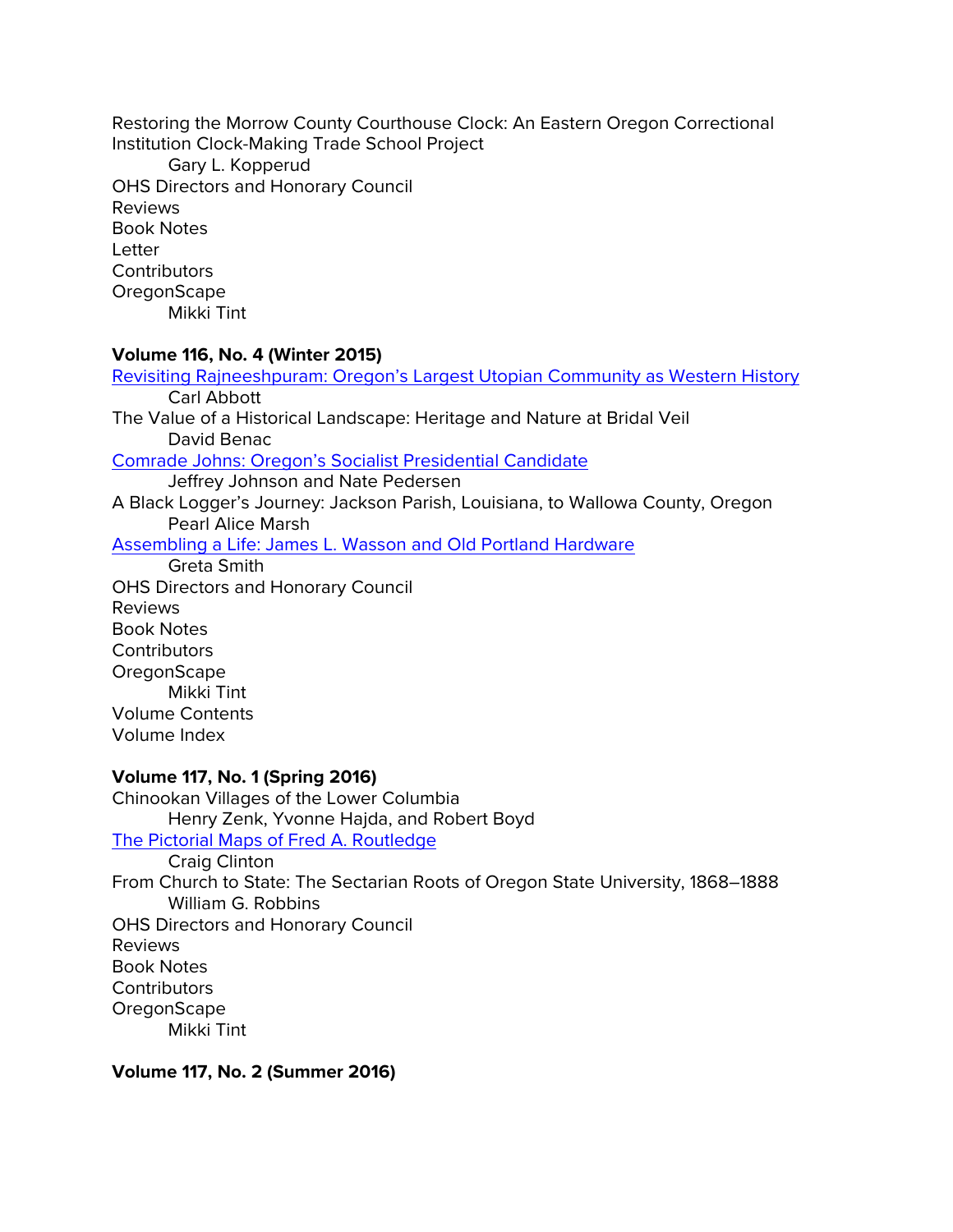Regulating Birth: Locating Power at the Intersection of Private and Public in Oregon History

Christin Hancock

Changing the Debate: A Twentieth-Century History of People with Disabilities, Their Families, and Genetic Counseling

Adam Turner

[Health and Well-being: Federal Indian Policy, Klamath Women, and Childbirth](http://ohs.org/research-and-library/oregon-historical-quarterly/joel-palmer-award/upload/04_Hancock_Klamath-Women-and-Childbirth-OHQ_117_2_Summer-2016.pdf) Christin Hancock

- Birth Activism, Law, and the Organization of Independent Midwifery in Oregon Bruce Hoffman
- Birth, Healing, and Women of Color: Symposium Keynote Lecture and Discussion Shafia M. Monroe with Zalayshia Jackson, Mariah A. Taylor, and Consuelo Vazquez

"We can give birth. We can do it.": Reflections on Learning and Promoting Midwifery in Oregon

Holly Scholles, Mary Solares, and Sarah Taylor

["Lewd, Obscene and Indecent": The 1916 Portland Edition of Family Limitation](http://ohs.org/research-and-library/oregon-historical-quarterly/upload/08_Helquist_Lewd-Obscene-and-Indecent-OHQ_117_2_Summer-2016.pdf) Michael Helquist

[Adventures in Family Limitation](http://ohs.org/research-and-library/oregon-historical-quarterly/upload/09_Soden-and-Helquist_Adventures-in-Family-Limitation-OHQ_117_2_Summer-2016.pdf)

Khris Soden and Michael Helquist, drawn by Khris Soden

Birth Home, Inc.: Discovering the Records of an Independent Birth Center Maija Anderson

OHS Directors and Honorary Council Book Notes **Contributors** 

# **Volume 117, No. 3 (Fall 2016)**

[The Persistence and Characteristics of Chinook Salmon Migrations to the Upper Klamath](http://ohs.org/research-and-library/oregon-historical-quarterly/upload/Hamilton_Chinook-Salmon-Migrations_OHQ_117_3_Fall-2016_Spread.pdf)  [River Prior to Exclusion](http://ohs.org/research-and-library/oregon-historical-quarterly/upload/Hamilton_Chinook-Salmon-Migrations_OHQ_117_3_Fall-2016_Spread.pdf)

John B. Hamilton, Dennis W. Rondorf, William R. Tinniswood, Ryan J. Leary, Tim Mayer, Charleen Gavette, and Lynne A. Casal

[The National Historic Preservation Act at Fifty: How a Wide-Ranging Federal-State](http://ohs.org/research-and-library/oregon-historical-quarterly/upload/Potter_NHPA-at-50_OHQ_117_3_Fall-2016.pdf)  [Partnership Made its](http://ohs.org/research-and-library/oregon-historical-quarterly/upload/Potter_NHPA-at-50_OHQ_117_3_Fall-2016.pdf) Mark on Oregon

Elisabeth Walton Potter

[Big Red: The Crane Shed, Community Identity, and Historic Preservation in Bend](http://ohs.org/research-and-library/oregon-historical-quarterly/upload/Cannon-Miller_Big-Red_OHQ_117-3_Fall-2016.pdf) Kelly Cannon-Miller

[A Look Back at Oregon's Future with Space, Style and Structure](http://ohs.org/research-and-library/oregon-historical-quarterly/upload/Curran_A-Look-Back-at-Oregons-Future_OHQ-117_3_Fall2016.pdf) Christine Curran

[Significant Events in the Historic Preservation Movement in Oregon](http://ohs.org/research-and-library/oregon-historical-quarterly/upload/Timeline_OHQ_117_3_Fall-2016.pdf)

Elisabeth Potter

Hometown Show: Early Movie Theaters in Eugene and Springfield Elizabeth Peterson

An Activist with a Camera

Sandy Polishuk and Bette Lee

OHS Directors and Honorary Council

Reviews

Letter to the Editor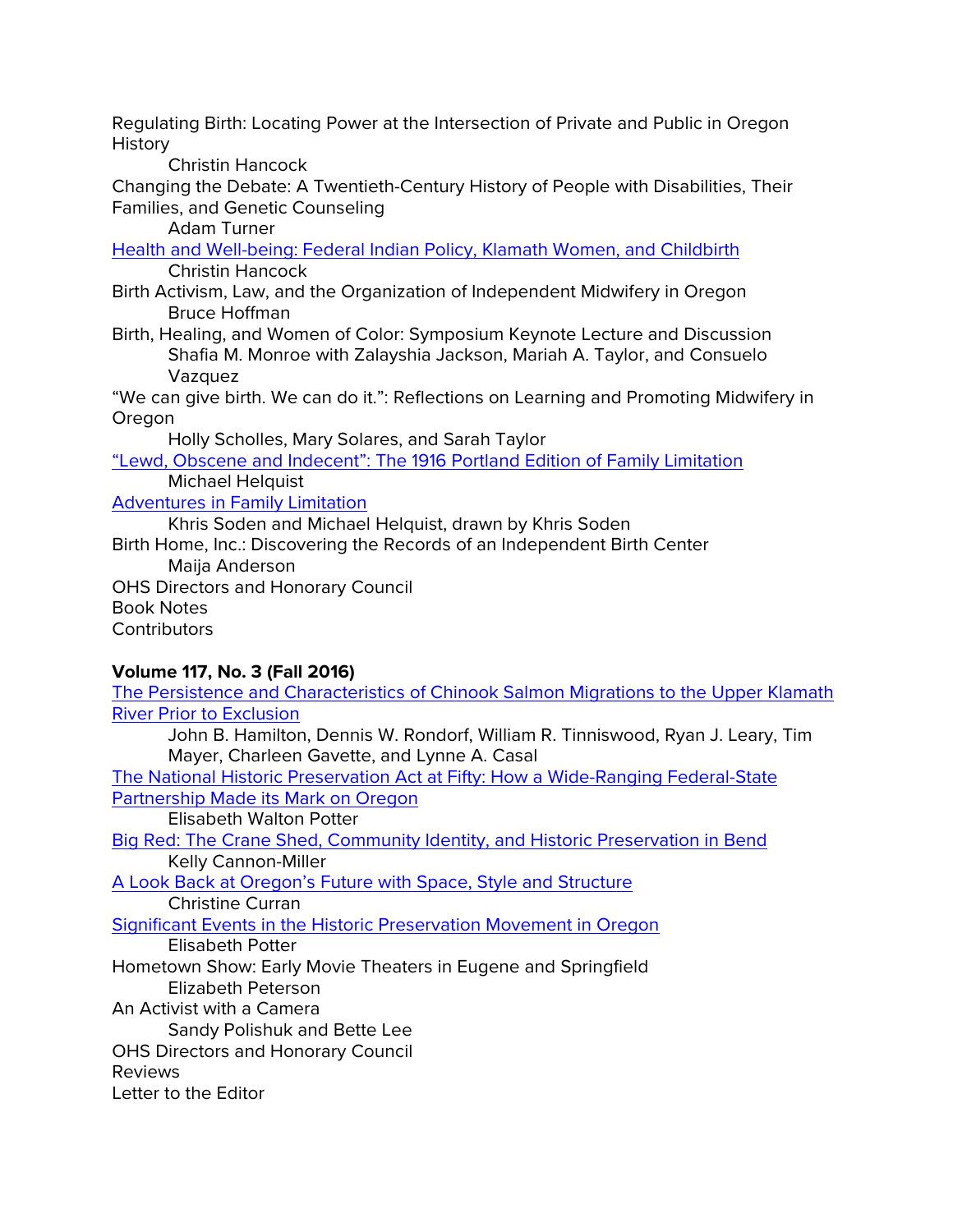Book Notes **Contributors** 

### **Volume 117, No. 4 (Winter 2016)**

[The Unwanted Sailor: Exclusions of Black Sailors in the Pacific Northwest and the Atlantic](http://ohs.org/research-and-library/oregon-historical-quarterly/joel-palmer-award/upload/02_Tyler_The-Unwanted-Sailor_OHQ-117_4_Winter-2016.pdf)  **[Southeast](http://ohs.org/research-and-library/oregon-historical-quarterly/joel-palmer-award/upload/02_Tyler_The-Unwanted-Sailor_OHQ-117_4_Winter-2016.pdf)** Jacki Hedlund Tyler

[The Making of Seaside's "Indian Place": Contested and Enduring Native Spaces on the](http://ohs.org/research-and-library/oregon-historical-quarterly/joel-palmer-award/upload/03_Deur_Indian-Place_OHQ-117_4_Winter-2016.pdf)  [Nineteenth Century Oregon Coast](http://ohs.org/research-and-library/oregon-historical-quarterly/joel-palmer-award/upload/03_Deur_Indian-Place_OHQ-117_4_Winter-2016.pdf)

Douglas Deur

[The Malheur Occupation and the Problem with History](https://ohs.org/research-and-library/oregon-historical-quarterly/back-issues/upload/04_Robbins_Malheur-Occupation_OHQ-117_4_Winter-2016.pdf)

William G. Robbins

Frederic Homer Balch (1861–1891): Romancer and Historian Richard W. Etulain

[A Conversation with Geoff Wexler: Photography and the Davies Family Research Library](http://ohs.org/research-and-library/oregon-historical-quarterly/upload/Strayer-and-Wexler_Conversation_OHQ-117_4_Winter-2016_2pagespread.pdf)  **[Collections](http://ohs.org/research-and-library/oregon-historical-quarterly/upload/Strayer-and-Wexler_Conversation_OHQ-117_4_Winter-2016_2pagespread.pdf)** 

Jennifer Strayer OHS Directors and Honorary Council Reviews **Letters** Book Notes **Correction Contributors OregonScape** Mikki Tint Volume Contents Volume Index

### **Volume 118, No. 1 (Spring 2017)**

Editor's Note Eliza E. Canty-Jones The State of Jefferson Historical Group Trudy Vaughan "The State of Jefferson": A Disaffected Region's 160-Year Search for Identity Jeff LaLande [A "Most Disastrous" Affair: The Battle of Hungry Hill, Historical Memory, and the Rogue](http://ohs.org/research-and-library/oregon-historical-quarterly/upload/Tveskov_A-Most-Disastrous-Affair_OHQ-Spring-2017_spread.pdf)  [River War](http://ohs.org/research-and-library/oregon-historical-quarterly/upload/Tveskov_A-Most-Disastrous-Affair_OHQ-Spring-2017_spread.pdf) Mark Axel Tveskov [The Carolina Company: Identity and Isolation in a Southwestern Oregon Mountain](http://ohs.org/research-and-library/oregon-historical-quarterly/upload/Rose-and-Tveskov_Carolina-Company_OHQ-Spring-2017_spread.pdf)  **[Refuge](http://ohs.org/research-and-library/oregon-historical-quarterly/upload/Rose-and-Tveskov_Carolina-Company_OHQ-Spring-2017_spread.pdf)** Chelsea Rose and Mark Axel Tveskov Inland Sanctuary: A Synergistic Study of Indigenous Persistence and Colonial Entanglements at Hiouchi (Xaa-yuu-chit) Shannon Tushingham and Richard Brooks [Jim Rock Historic Can Collection: Southern Oregon University's Digital Collection](http://ohs.org/research-and-library/oregon-historical-quarterly/upload/Sandor-and-Rose_Jim-Rock-Historic-Can-Collection_OHQ-Spring-2017.pdf)  [Celebrating Jim Rock's Contributions to Tin Can Archaeology](http://ohs.org/research-and-library/oregon-historical-quarterly/upload/Sandor-and-Rose_Jim-Rock-Historic-Can-Collection_OHQ-Spring-2017.pdf) Shana Sandor and Chelsea Rose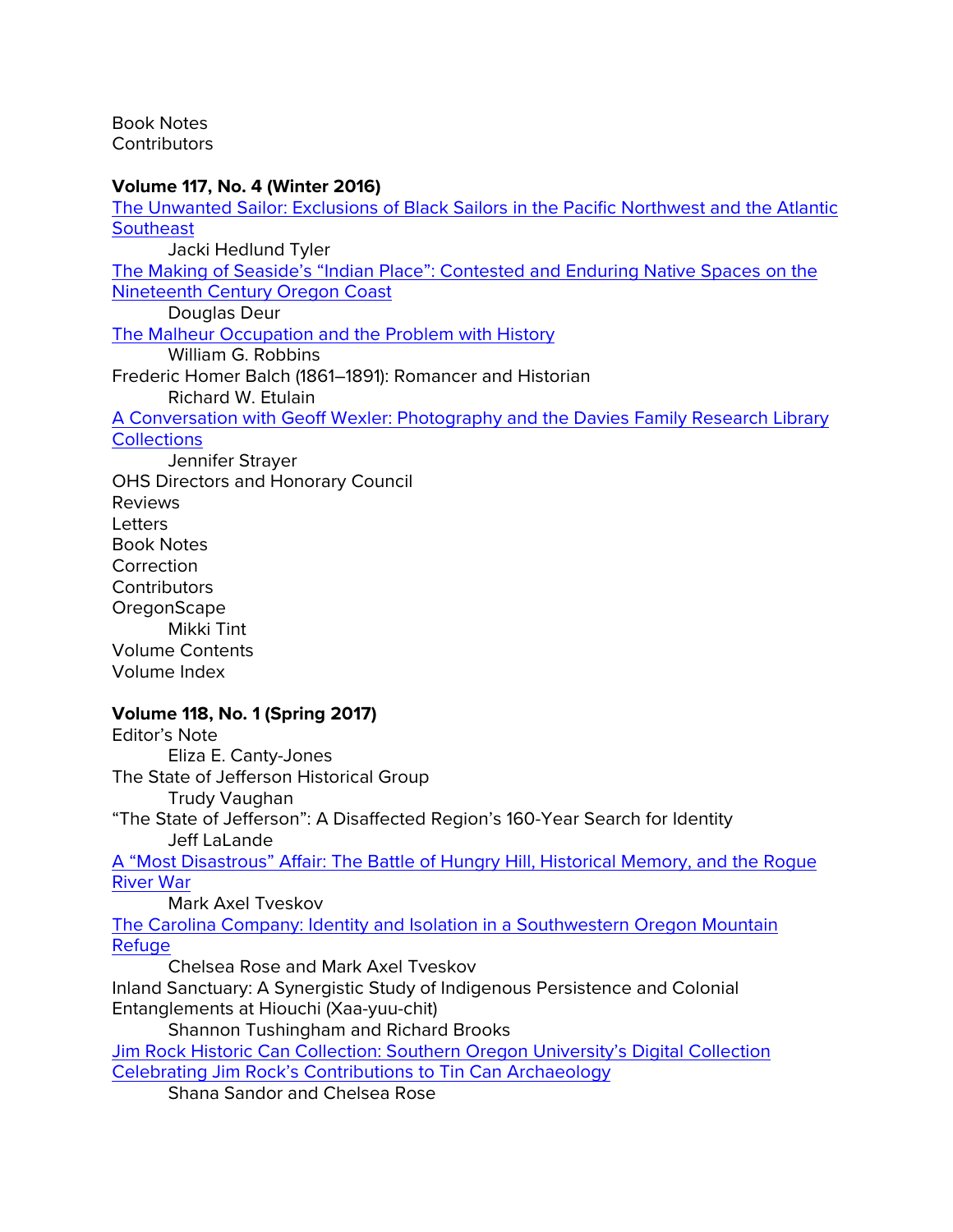OHS Directors and Honorary Council **Contributors OregonScape** Matthew Cowan From the OHQ Archives

# **Volume 118, No. 2 (Spring 2017)**

| The Earliest American Map of the Northwest Coast: John Hoskins's A Chart of the         |
|-----------------------------------------------------------------------------------------|
| Northwest Coast of America Sketched on Board the Ship Columbia Rediviva 1791 &          |
| 1792                                                                                    |
| James V. Walker and William L. Lang                                                     |
| Women's "Positive Patriotic Duty" to Participate: The Practice of Female Citizenship in |
| Oregon                                                                                  |
| and the Expanding Surveillance State during the First World War and its Aftermath       |
| Kimberly Jensen                                                                         |
| <b>Special Section</b>                                                                  |
| World War One Centennial Roundtable                                                     |
| The War to End War One Hundred Years Later: A First World War Roundtable                |
| Kimberly Jensen and Christopher McNight Nichols                                         |
| The Americans Who Opposed The Great War: Who They Were, What They Believed              |
| <b>Michael Kazin</b>                                                                    |
| Resistance, Dissent, and Punishment in WWI Oregon                                       |
| Michael Helquist                                                                        |
| World War I and the Northwest's Working Class                                           |
| Steven C. Beda                                                                          |
| <b>Indispensable Histories</b>                                                          |
| <b>Adriane Lentz-Smith</b>                                                              |
| In Search of Citizenship: The Society of American Indians and the First World War       |
| <b>Steven Sabol</b>                                                                     |
| Power to the People: American Peace Women's Democratic Cures for War                    |
| <b>Candice Bredbenner</b>                                                               |
| Picturing the Past, Looking to the Future: The Forest History Society's Repeat          |
| Photography Project                                                                     |
| Sara Pezzoni                                                                            |
| <b>OHS Directors and Honorary Council</b>                                               |
| <b>Reviews</b>                                                                          |
| <b>Book Notes</b>                                                                       |
| Contributors                                                                            |
| From the OHQ Archives                                                                   |
| OregonScape                                                                             |
| <b>Matthew Cowan</b>                                                                    |
| <b>Editor's Note</b>                                                                    |
| <b>Volume 118, No. 3 (Fall 2017)</b>                                                    |

"The Nomadic Race to Which I Belong": Squatter Democracy and the Claiming of Oregon John Suval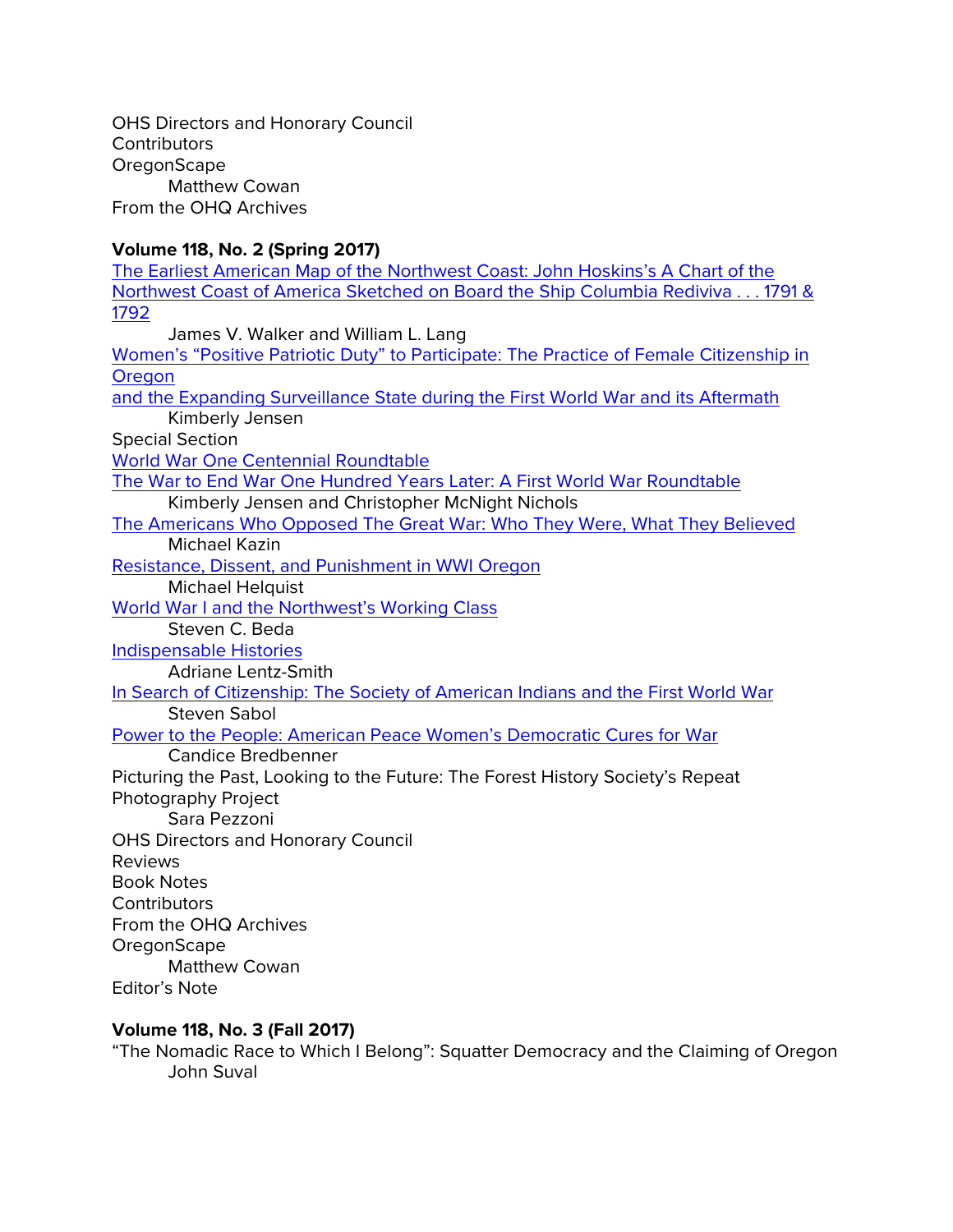"I wanted Oregon to have something": Governor Victor G. Atiyeh and Oregon-Japan Relations

Christopher Foss

Merchant and Imperial Diplomat: The Extraordinary Career of Portland's Moy Back Hin Chuimei Ho and Bennet Bronson

Dear Abigail: The Advice Letters of Abigail Scott Duniway, 1871–1876

G. Thomas Edwards

[Yamhill County Crop History Project: Community-Involved Historical Discovery](http://ohs.org/research-and-library/oregon-historical-quarterly/upload/Karow-and-Lutz_Yamhill-County-Crop-History-Project_OHQ-118_3_Fall-2017_spread.pdf)

Russ Karow and Gloria Lutz OHS Directors and Honorary Council Reviews Book Notes Letter From the OHQ Archives **Contributors OregonScape** Matthew Cowan

# **Volume 118, No. 4 (Winter 2017)**

Trouble in Paradise: A Historical Perspective on Immigration in Oregon Historical Society Robert Bussel and Daniel J. Tichenor

Tribes of the Oregon Country: Cultural Plant Harvests and Indigenous Relationships with Ancestral Lands in the Twenty-first Century

Rebecca Dobkins, Susan Stevens Hummel, Ceara Lewis, Grace Pochis, and Emily Dickey

[Oregon Roma \(Gypsies\): A Hidden History](https://ohs.org/research-and-library/oregon-historical-quarterly/joel-palmer-award/upload/Silverman_Roma-in-Oregon_OHQ-Winter-2017_Final.pdf) Carol Silverman [Guatemala Immigration to Oregon: Indigenous Transborder Communities](https://ohs.org/research-and-library/oregon-historical-quarterly/back-issues/upload/Stephen_Guatemaln-Immigration-to-Oregon_OHQ-118_4_Winter-2017.pdf) Lynn Stephen History, Public Memory, and Creating the Bracero Archive Mario Jimenez Sifuentez Migration Public History: A Roundtable Discussion at the Oregon Migrations Symposium Gwen Trice, Gabriela Martinez, and Suenn Ho In the Shadow of the 2016 Election: Immigration Debates in Oregon and Beyond Kim Williams, Andrea Williams, and Phil Carrasco

OHS Directors Reviews Letters Book Notes From the OHQ Archives **Contributors OregonScape** Matthew Cowan Volume Contents Volume Index

**Volume 119, No. 1 (Spring 2018)**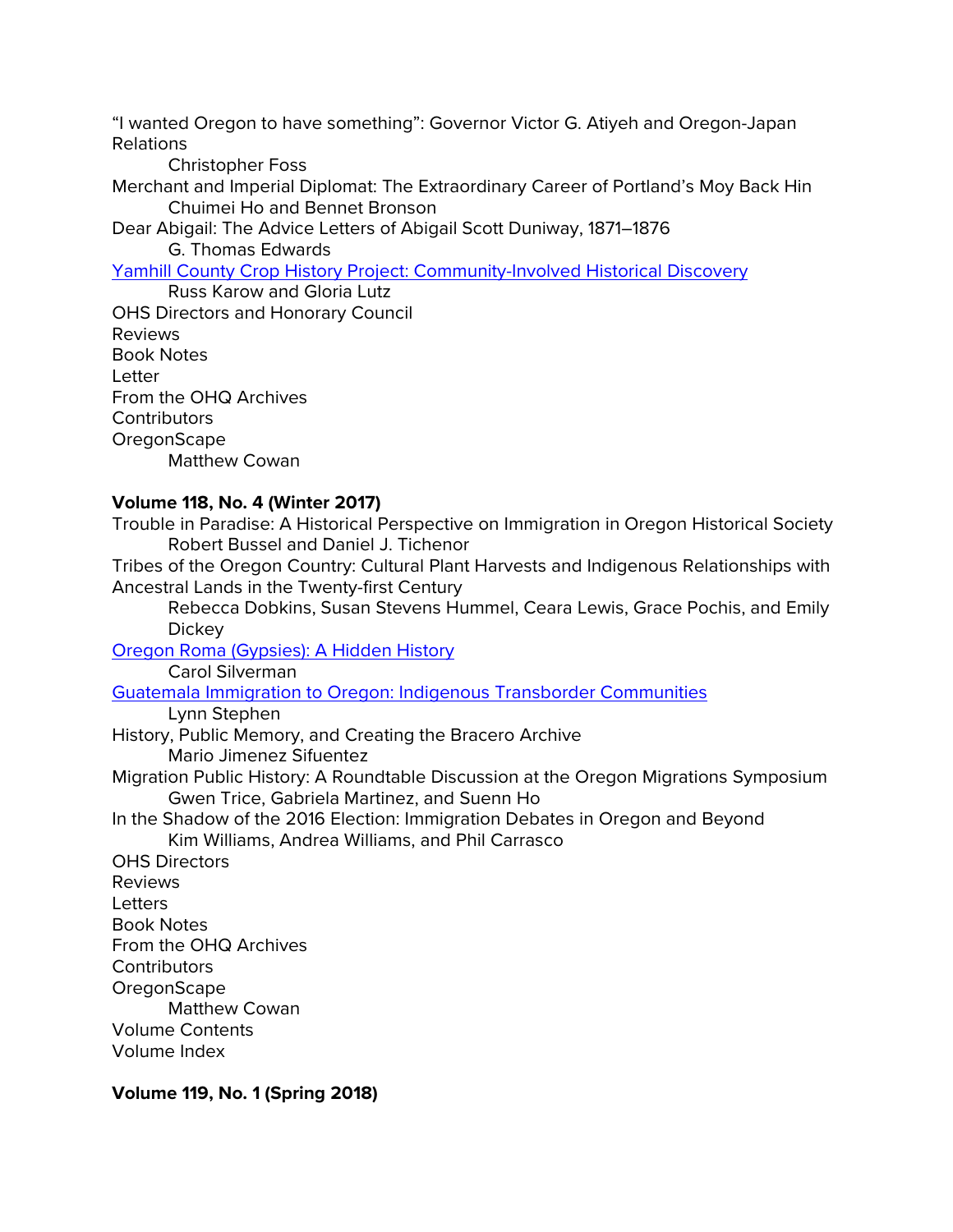[The Black Studies Controversy at Reed College, 1968–1970](https://ohs.org/research-and-library/oregon-historical-quarterly/upload/White_Black-Studies-at-Reed_OHQ-119_1_Spring-2018_spread.pdf)

Martin White

Lewis & Clark College: Oregon's "Cinderella College"

Jean Ward

[Finding Finley: Reuniting the Works of Naturalist William L. Finley through Digital](https://ohs.org/research-and-library/oregon-historical-quarterly/upload/Cray_Finding-Finley_OHQ-Spring-2018_119_1.pdf)  **[Collaboration](https://ohs.org/research-and-library/oregon-historical-quarterly/upload/Cray_Finding-Finley_OHQ-Spring-2018_119_1.pdf)** 

Laura Cray

[Rejection, Reception, and Rejection Again: Women in Oregon's World War II Shipyards](https://ohs.org/research-and-library/oregon-historical-quarterly/back-issues/upload/Simmons_Bos-n-Whistle_Research-Files_Spring-2018_for-web.pdf) Diane Simmons

History by Headline: Browsing the Newspaper Repository of the Marshfield Sun Printing Museum

Lionel Youst OHS Directors and Honorary Council Reviews From the OHQ Archives **Contributors OregonScape** Matthew Cowan

# **Volume 119, No. 2 (Summer 2018)**

[Oregon's Manila Galleon](https://ohs.org/research-and-library/oregon-historical-quarterly/back-issues/upload/La-Follette_Oregon-s-Manila-Galleon_OHQ-Summer-2018.pdf)

Cameron La Follette, Douglas Deur, Dennis Griffin, and Scott S. Williams [Views Across the Pacific: The Galleon Trade and Its Traces in Oregon](https://ohs.org/research-and-library/oregon-historical-quarterly/back-issues/upload/La-Follette_Views-Across-the-Pacific_OHQ-Summer-2018.pdf)

Cameron La Follette and Douglas Deur

[The Beeswax Wreck of Nehalem: A Lost Manila Galleon](https://ohs.org/research-and-library/oregon-historical-quarterly/back-issues/upload/Williams-et-al_The-Beeswax-Wreck-of-Nehalem.pdf)

Scott S. Williams, Curt D. Peterson, Mitch Marken, and Richard Rogers The Galleon's Final Journey: Accounts of Ship, Crew, and Passengers in the Colonial **Archives** 

Cameron La Follette and Douglas Deur, with archival researcher Esther González The Galleon Cargo: Accounts in the Colonial Archives

Cameron La Follette and Douglas Deur, with archival researcher Esther González The Mountain of a Thousand Holes: Shipwreck Traditions and Treasure Hunting on Oregon's North Coast

Cameron La Follette, Dennis Griffin, and Douglas Deur

OHS Directors and Honorary Council Letter to the Editor **Contributors** OregonScape, Matthew Cowan

# **Volume 119, No. 3 (Fall 2018)**

Master of His Medium: E.B. Aldrich, the East Oregonian, and the First Global Conflict in Pendleton

Brigit Farley Public History Roundtable

Housing Segregation and Resistance in Portland, Oregon: Notes on New Research [Housing Segregation and Resistance: An Introduction](https://ohs.org/research-and-library/oregon-historical-quarterly/back-issues/upload/Thompson_Housing-Segregation-and-Resistance-in-Portland_OHQ-Fall-2018.pdf)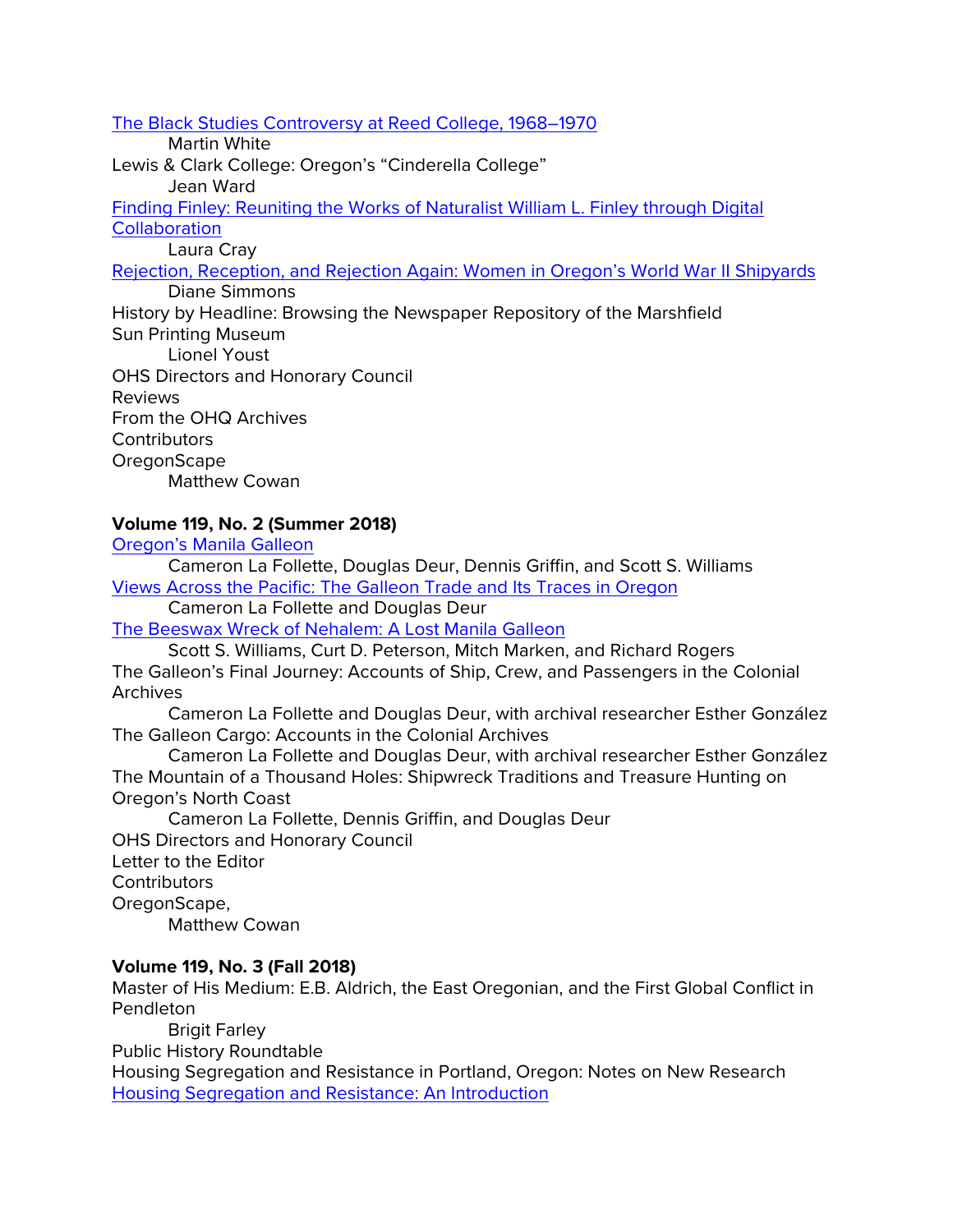Carmen Thompson ["Congenial Neighbors": Restrictive Covenants and Residential Segregation in Portland,](https://ohs.org/research-and-library/oregon-historical-quarterly/back-issues/upload/Smith_Congenial-Neighbors_Fall-2018.pdf) 

**[Oregon](https://ohs.org/research-and-library/oregon-historical-quarterly/back-issues/upload/Smith_Congenial-Neighbors_Fall-2018.pdf)** 

Greta Smith ["A place under the sun": African American Resistance to Housing Exclusion](https://ohs.org/research-and-library/oregon-historical-quarterly/back-issues/upload/Lang_A-place-under-the-sun_OHQ-Fall-2018.pdf) Melissa Cornelius Lang [Small Steps on the Long Journey to Equality: A Timeline of Post-Legislation Civil Rights](https://ohs.org/research-and-library/oregon-historical-quarterly/upload/Serbulo_Post-Legislation-Civil-Rights-Timeline_Fall-2018_OHQ-119_spread.pdf)  [Struggles in Portland](https://ohs.org/research-and-library/oregon-historical-quarterly/upload/Serbulo_Post-Legislation-Civil-Rights-Timeline_Fall-2018_OHQ-119_spread.pdf) Leanne Serbulo Invisible Walls: Mapping Residential Segregation in Portland Katrine Barber, Lily Hart, Curtis Jewell, Madelyn Miller, and Greta Smith The Friends in "Friends of MacDonald" Jim Mockford A Tribute G. Thomas Edwards: June 14, 1931 – October 7, 2018 OHS Directors and Honorary Council Reviews Book Notes From the OHQ Archives **Contributors OregonScape** Matthew Cowan

## **Volume 119, No. 4 (Winter 2018)**

The H.J. Andrews Experimental Forest: Seventy Years of Pathbreaking Forest Research William G. Robbins Growing Up African American in Wallowa County, Oregon Pearl Alice Marsh Voices of the River: The Confluence Story Gathering Interview Collection Lily Hart Writing the Nez Perce Story: An American Epic Told in Books Rich Wandschneider Research Report: Were the HOLC Residential Security Maps the Origin of Redlining? Helen Ryan OHS Directors and Honorary Council Reviews Book Notes **Correction** From the OHQ Archives **Contributors** OregonScape, Matthew Cowan Volume Contents Volume Index

## **Volume 120, No. 1 (Spring 2019)**

[Breadwinning, Equity, and Solidarity: Labor Feminism in Oregon, 1945–1970](https://ohs.org/research-and-library/oregon-historical-quarterly/upload/Mercier_Labor-Feminism_OHQ-120_1_Spring-2019.pdf)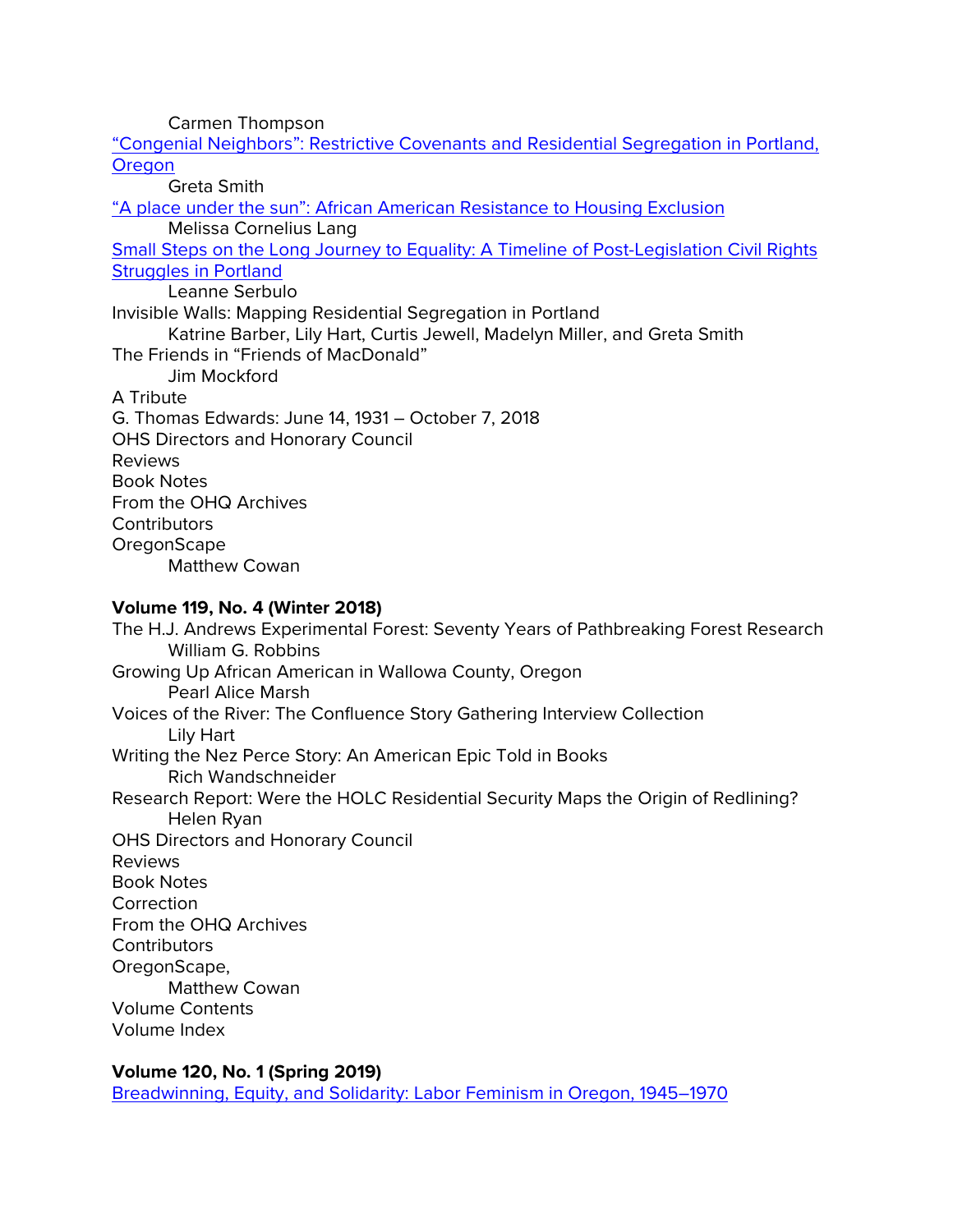Laurie Mercier

The Oregon Skyline Trail: A Case Study in Evolving Attitudes Toward Nature Tourism Stuart Barker

["Out of order": Pasting Together the Slavery Debate in the Oregon Constitution](https://ohs.org/research-and-library/oregon-historical-quarterly/back-issues/upload/Platt-with-Cray_Oregon-State-Constitution_OHQ-120_1_Spring-2019.pdf)

Amy E. Platt with Laura Cray

Building the Oregon Coast Highway: An Oral History of the 1931–1932 Work Camp at the Cape Creek Bridge, Lane County, Oregon

Clyde E. Manning and Rick Minor OHS Directors and Honorary Council Reviews Book Notes Letter From the OHQ Archives **Contributors OregonScape** Matthew Cowan

## **Volume 120, No. 2 (Summer 2019)**

They Came for the Harvest: The Bracero Program in Jackson County, Oregon, 1951–1955 Madelina M. Cordia

["What's in a name?": The University of Oregon, De-Naming Controversies, and the Ethics](https://ohs.org/research-and-library/oregon-historical-quarterly/back-issues/upload/Dennis-and-Reis-Dennis_UO-Renaming_OHQ-120_2_Summer-2019.pdf)  [of Public Memory](https://ohs.org/research-and-library/oregon-historical-quarterly/back-issues/upload/Dennis-and-Reis-Dennis_UO-Renaming_OHQ-120_2_Summer-2019.pdf)

Matthew Dennis and Samuel Reis-Dennis

Oregon's Pioneer Chinese Law Students and Their Untold Stories Li Chen OHS Directors and Honorary Council Reviews Letter

**Contributors OregonScape** Matthew Cowan

## **Volume 120, No. 3 (Fall 2019)**

"Providence will take care of me . . . I will wear a crown": Frontier Circuit Rider, James O. Rayner, and the Land Laws of Early Oregon

James V. Walker [The History of Cricket in Oregon, 1870s to 1920s](https://ohs.org/research-and-library/oregon-historical-quarterly/back-issues/upload/Jones_Cricket-in-Oregon_OHQ-Fall-2019.pdf)

Craig Owen Jones An Oral History of the All American Toy Co.: An Oregon Original Martha A. Solomon OHS Directors and Honorary Council Reviews Book notes **Letters** From the OHQ Archives **Contributors OregonScape**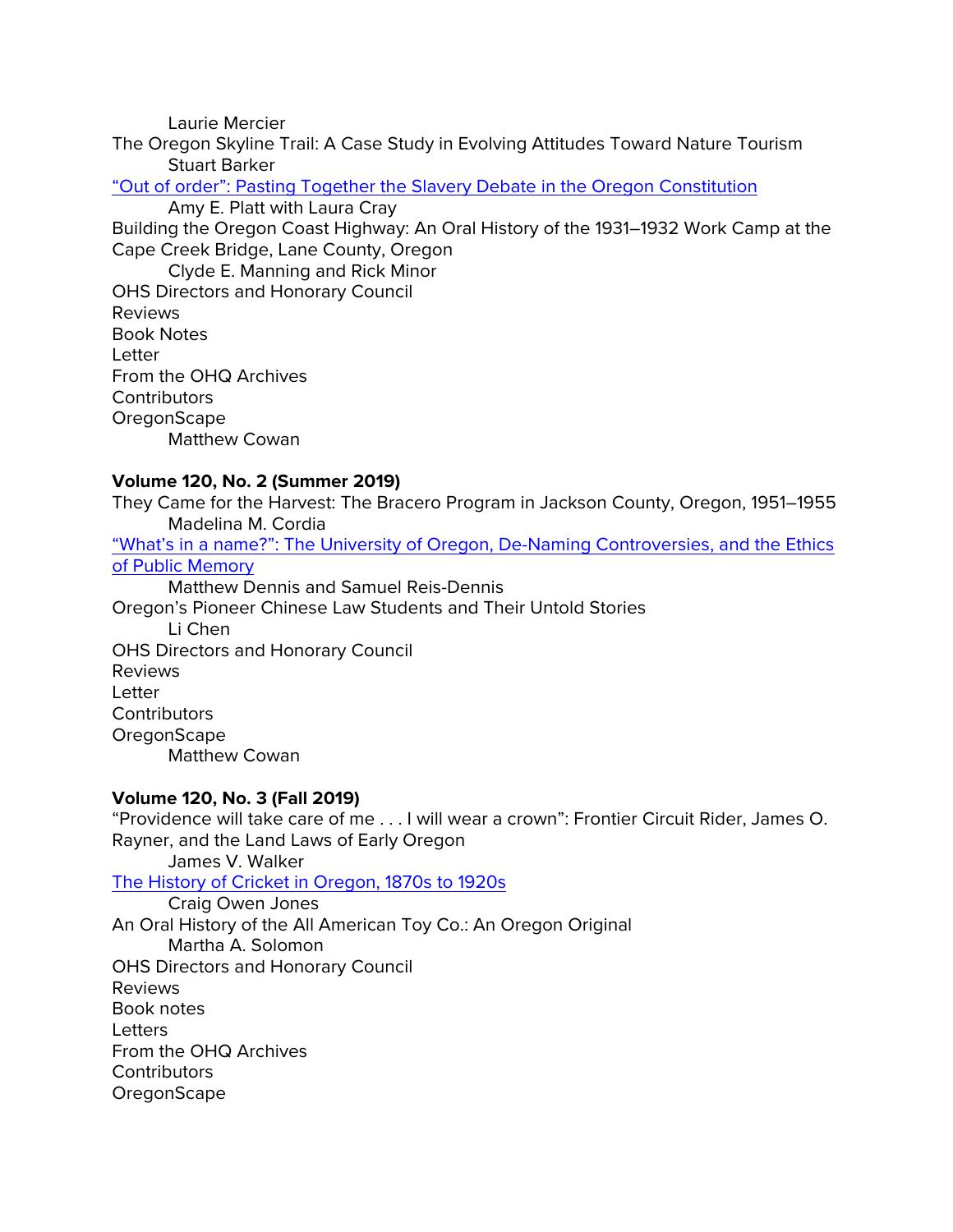### Matthew Cowan

## **Volume 120, No. 4 (Winter 2019)**

Note from the Editors

Carmen P. Thompson

[Expectation and Exclusion: An Introduction to Whiteness, White Supremacy, and](https://ohs.org/research-and-library/oregon-historical-quarterly/back-issues/upload/Thompson_Expectation-and-Exclusion_OHQ-Winter-2019.pdf)  [Resistance in Oregon](https://ohs.org/research-and-library/oregon-historical-quarterly/back-issues/upload/Thompson_Expectation-and-Exclusion_OHQ-Winter-2019.pdf)

Carmen P. Thompson

### White American Violence on Tribal Peoples of the Oregon Coast David G. Lewis and Thomas J. Connolly

# ["We were at our journey's end": Settler Sovereignty Formation in Oregon](https://ohs.org/research-and-library/oregon-historical-quarterly/joel-palmer-award/upload/Barber_We-were-at-our-journey-s-end_OHQ-Winter-2019.pdf)

Katrine Barber

- "We'll All Start Even": White Egalitarianism and the Oregon Donation Land Claim Act Kenneth R. Coleman
- The Colored Brother's Few Defenders: Oregon Abolitionists and their Followers Jim M. Labbe
- Constitutionalizing Racism: George H. Williams's Appeal for a White Utopia Philip Thoennes and Jack Landau

[White Right and Labor Organizing in Oregon's "Hindu" City](https://ohs.org/research-and-library/oregon-historical-quarterly/back-issues/upload/Ogden_White-Right-and-Labor-Organizing-in-Oregon-s-Hindu-City_OHQ-Winter-2019.pdf)

Johanna Ogden

[Liberty Ships and Jim Crow Shipyards: Racial Discrimination in Kaiser's Portland](https://ohs.org/research-and-library/oregon-historical-quarterly/back-issues/upload/Linder_Liberty-Ships-and-Jim-Crow-Shipyards_OHQ-Winter-2019.pdf)  [Shipyards, 1940–1945](https://ohs.org/research-and-library/oregon-historical-quarterly/back-issues/upload/Linder_Liberty-Ships-and-Jim-Crow-Shipyards_OHQ-Winter-2019.pdf)

John Linder

"They can't come in through the front door because you guys won't let them": An Oral History of the Struggle to Admit African Americans into ILWU Local 8

Sandy Polishuk

From Nativism to White Power: Mid-Twentieth-Century White Supremacist Movements in Oregon

Shane Burley and Alexander Reid Ross

White Supremacy and Hatred in the Streets of Portland: The Murder of Mulugeta Seraw Elden Rosenthal

Epilogue

Eliza E. Canty-Jones Project Background and Timeline OHS Directors and Honorary Council **Contributors** Volume contents Volume index

## **Volume 121, No. 1 (Spring 2020)**

Clara Bewick Colby and the Oregon Woman Suffrage Campaign of 1905–1906 Kristin Bloomberg

The Case of Cheryl D. James: Institutionalized Racism and Police Violence Against Black Women in Portland, Oregon (1968–1974)

Jane Cigarran

Harnessing the Power of Photography: Selections from the OHS Portland General Electric Collections, 1895–1979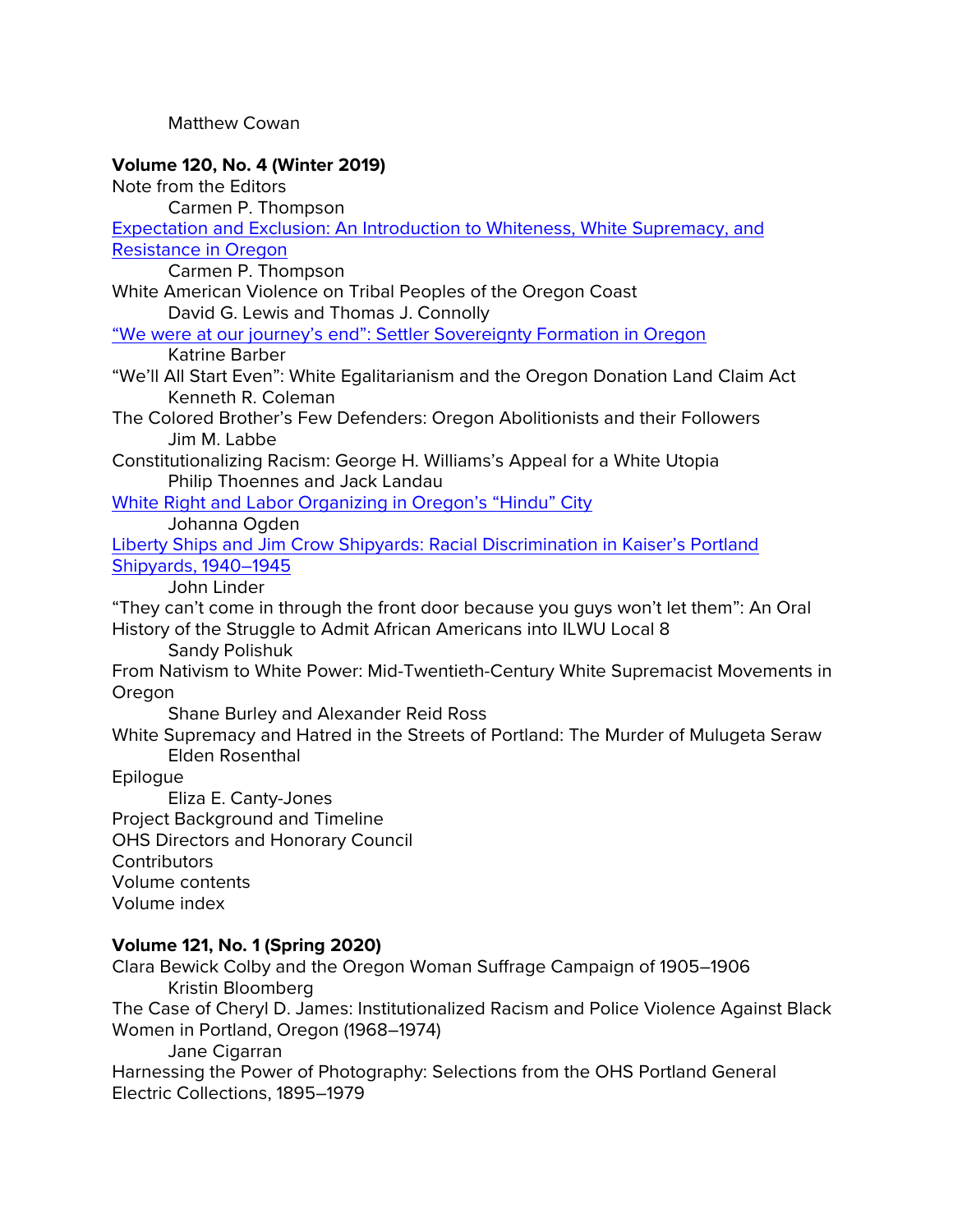Lindsey Benjamin OHS Directors and Honorary Council Reviews Book Notes **Corrections Letters** From the OHQ Archives **Contributors OregonScape** Matthew Cowan

### **Volume 121, No. 2 (Summer 2020)**

Editor's Note Eliza E. Canty-Jones The Frenchman's Gaze: Pierre de Saint-Amant's Travels in the Oregon Territory, 1851 Melinda Marie Jetté Pioneer Problems: "Wanton Murder," Indian War Veterans, and Oregon's Violent History Marc James Carpenter From Stories to Salt Cairns: Uncovering Indigenous Influence in the Formative Years of the Oregon Historical Society, 1898–1905 Sarah Keyes Native Belongings and Institutional Values at the Oregon Historical Society, Then and Now Nicole Yasuhara OHS Directors and Honorary Council Reviews Book Notes From the OHQ Archives **Contributors OregonScape** Matthew Cowan **Volume 121, No. 3 (Fall 2020)**

When the Mountain Went Dark: Trouble at Timberline Lodge in the Early 1950s Joshua B. Fisher The Senator and the Steamroller Pat Speth Sherman Portland's Soccer Universe: An Interview with Michael "Mick" Hoban, Portland Timbers' First Player and U.S. Soccer Ambassador Libby Provost and Morgen Young Material Witness: The Seaside Riots of 1962–1964 Silvie Andrews OHS Directors and Honorary Council **Letters Corrections Contributors OregonScape**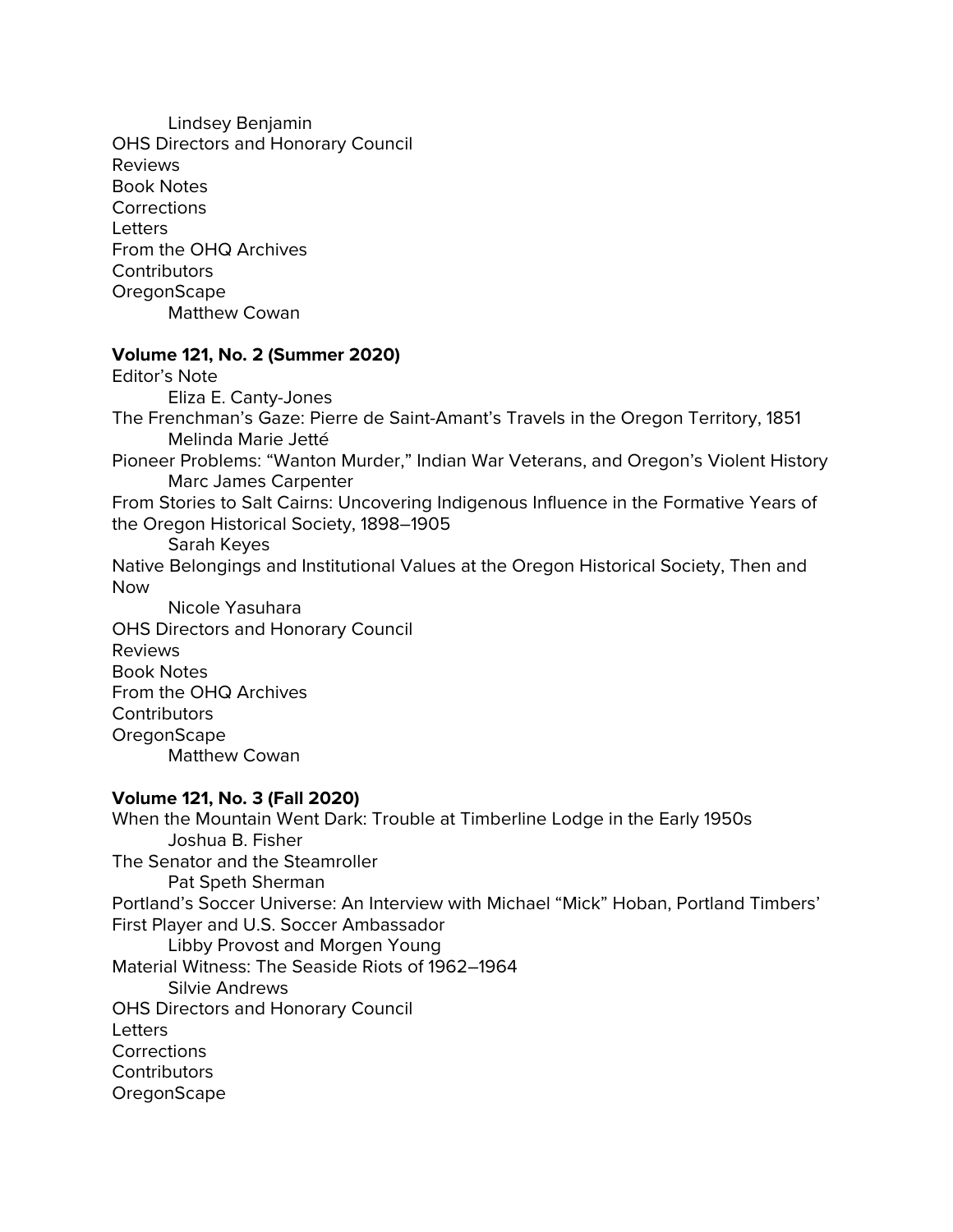Matthew Cowan

## **Volume 121, No. 4 (Winter 2020)**

Reclaiming the Portland Riverfront: From Heliport Plan to Esplanade Reality, 1983–1985 Martin White "A Proper Attitude of Resistance": The Oregon Letters of A.H. Francis to Frederick Douglass, 1851–1860 Kenneth Hawkins A Matriarch's Picture Postcards: Capturing Life on Eastern Oregon's "Dead Ox Flat," 1910–1920 Damian Koshnick Xenophobia in Oregon History: Mark O. Hatfield Lecture Series Post-Lecture Discussion Eliza E. Canty-Jones, Jennifer Fang, Johanna Ogden, and Sankar Raman OHS Directors and Honorary Council Reviews **Contributors OregonScape** Matthew Cowan Volume contents Volume index

## **Volume 122, No. 1 (Spring 2021)**

The Rise and Fall of "No Special Rights" Will Schultz Finnish Evangelical Lutheran Church's 1904 Confirmation Class Barbara Rasmussen Protected by the Pacifying Duke: Chinese Religion in John Day Chuimei Ho and Bennet Bronson White Supremacy in Oregon History: Mark O. Hatfield Lecture Series Post-Lecture **Discussion** Karen Gibson, Darrell Millner, and Carmen P. Thompson, moderated by Adrienne Nelson OHS Directors and Honorary Council Reviews **Letters** Contributors **OregonScape** Sue Seyl

# **Volume 122, No. 2 (Summer 2021)**

Editor's Note Eliza E. Canty-Jones Claiming "What We Must Have": How the Wold Sisters Helped Win Ratification of the Nineteenth Amendment S.L. Bachman, Priscilla Wold Longfield, and Beverly Warren-Leigh

Maybe You've Heard of Her Husband?: Finding Louisa Weinhard Tiah Edmunson-Morton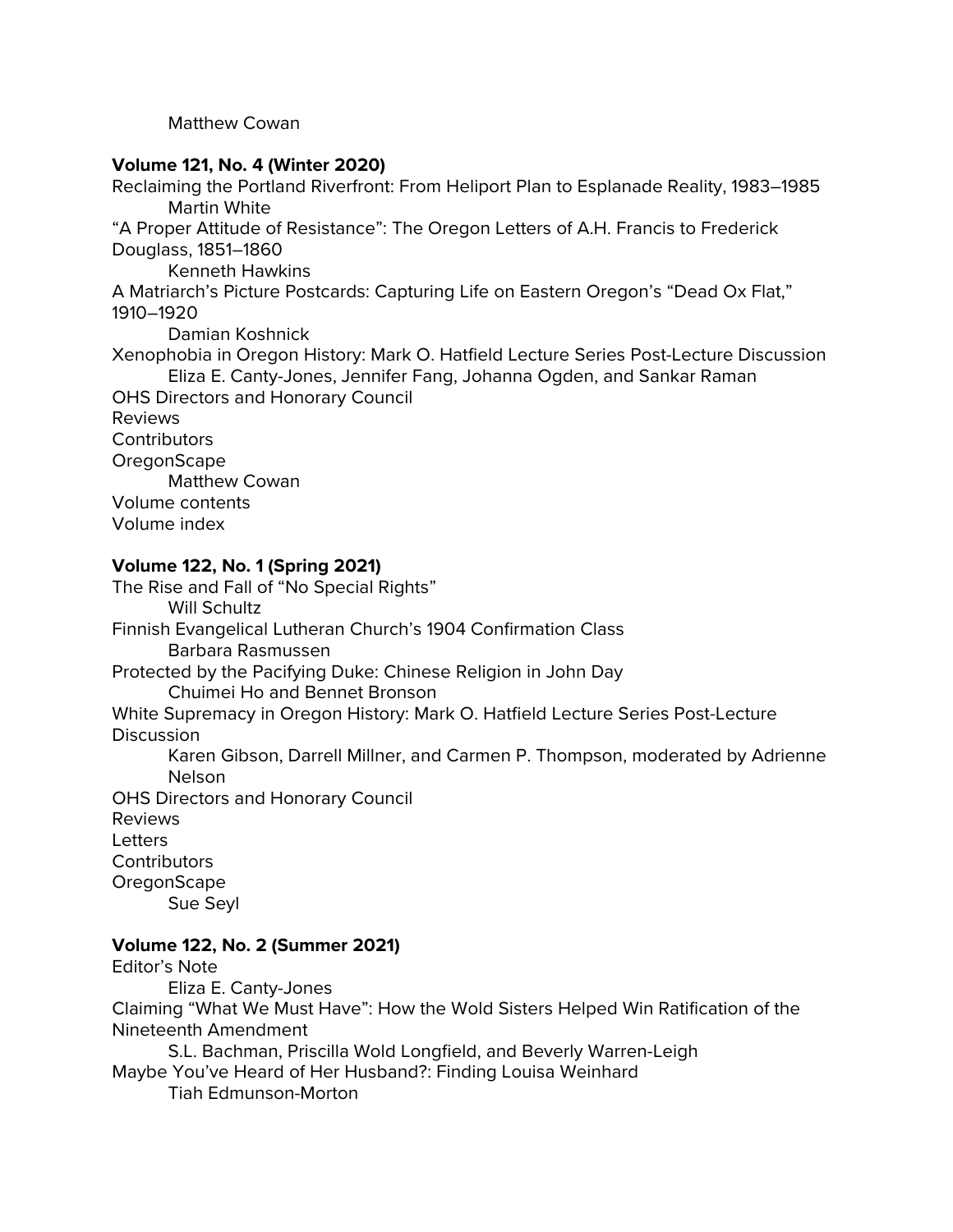The United Foundation Trust and its Highest Honor, the Order of the Purple Girdle Maureen Flanagan Battistella

Women on the Bench in Oregon: Mark O. Hatfield Lecture Series Post-Lecture **Discussion** 

Judge Ann Aiken, Judge Darleen Ortega, Justice Adrienne Nelson, and Chief Justice Martha Walters, moderated by Kerry Tymchuk

James W. Garrett and Black-owned Property in Territorial Oregon, 1853–1858 Kenneth Hawkins

OHS Directors and Honorary Council Reviews **Contributors OregonScape** Matthew Cowan

## **Volume 122, No. 3 (Fall 2021)**

"Make the desert blossom like the rose": Animal Acclimatization, Settler Colonialism, and the Construction of Oregon's Nature Barrie Ryne Blatchford Oregon and Climate Change: The Age of Megafires in the American West William G. Robbins Homeward Bound: The Battleship Oregon Pennant and Imperialism in Oregon Silvie Andrews The West and Congressional Fights before the Civil War Mark O. Hatfield Lecture Series Post-Lecture Discussion

William L. Lang, Jeffrey Ostler, and Stacey L. Smith, moderated by Kenneth R. Coleman

OHS Directors and Honorary Council Reviews Book Notes **Contributors** OregonScape Matthew Cowan

## **Volume 122, No. 4 (Winter 2021)**

Erasure and Reclamation: Centering Diasporic Chinese Populations in Oregon History Jennifer Fang

Language Methodology

Erin E. Brasell

Chinese Mining Kongsi in Eastern Oregon: A Case Study of Cultural Amnesia Don Hann

Stacked Rock Features: Archaeological Evidence of Chinese Miners on the Malheur National Forest

Katee Withee

The Buck Rock Tunnel Archaeological Site: Documenting Chinese Laborers and the Construction of the Oregon & California Railroad

Terrance Christian, Chelsea Rose, Lisa Rice, Aaron Ennis, and Duane Ericson